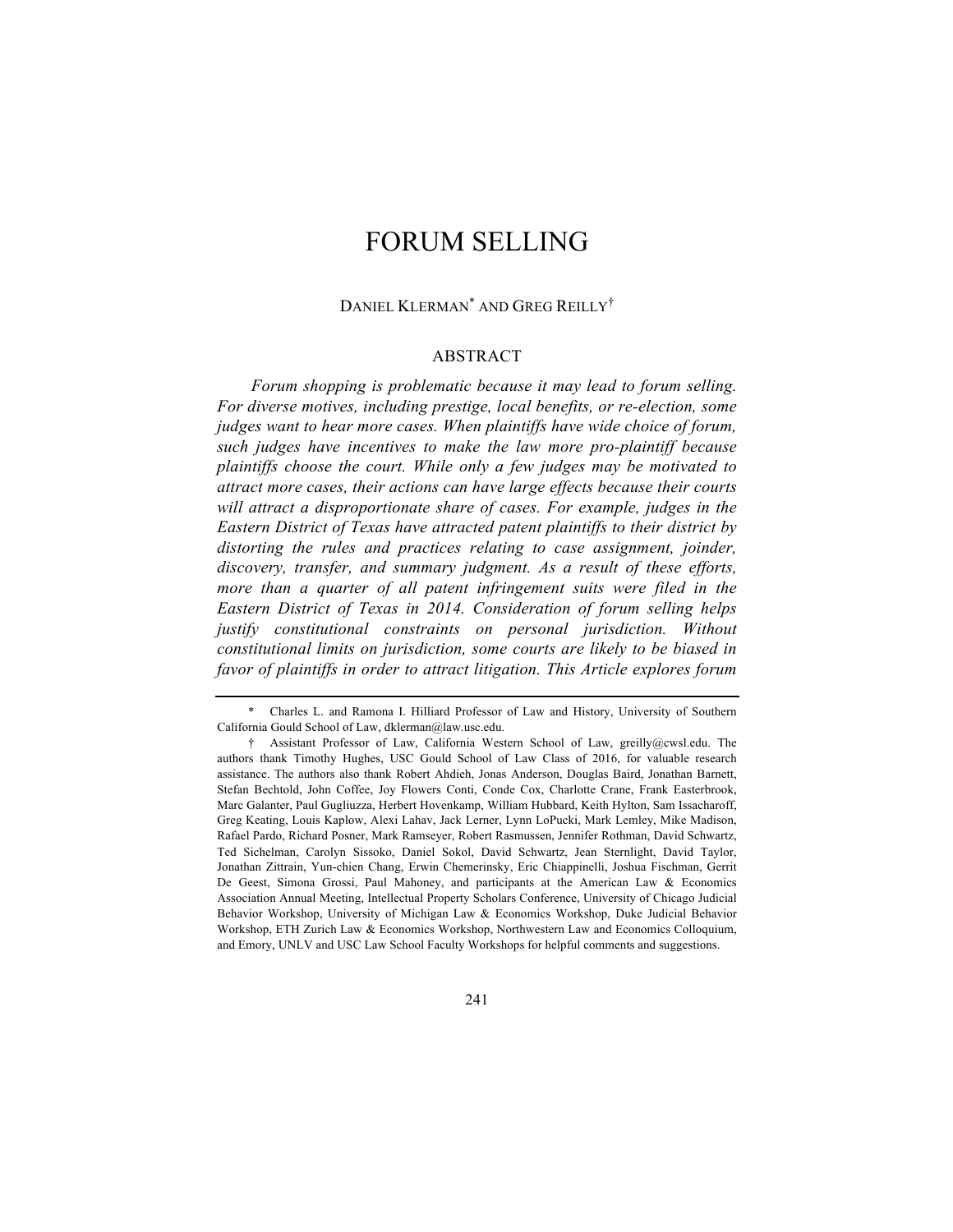*selling through five case studies: patent litigation in the Eastern District of Texas and elsewhere; class actions and mass torts in "magnet jurisdictions" such as Madison County, Illinois; bankruptcy and the District of Delaware; ICANN domain name arbitration; and common law judging in early modern England.*

# TABLE OF CONTENTS

|                                                      | 242 |
|------------------------------------------------------|-----|
| I. PATENTS AND THE EASTERN DISTRICT OF TEXAS 247     |     |
|                                                      |     |
| B. HOW DOES THE EASTERN DISTRICT OF TEXAS ATTRACT    |     |
|                                                      |     |
| C. THE MOTIVE FOR FORUM SELLING IN THE EASTERN       |     |
|                                                      |     |
| D. ALTERNATIVE EXPLANATIONS AND COUNTERARGUMENTS 277 |     |
| E. FORUM SELLING BEYOND THE EASTERN DISTRICT OF      |     |
|                                                      | 280 |
| II. FORUM SELLING OUTSIDE OF PATENT LITIGATION285    |     |
| A. MASS TORTS AND CLASS ACTIONS IN STATE COURTS285   |     |
|                                                      |     |
|                                                      |     |
| D. COMMON LAW JUDGING IN EARLY MODERN ENGLAND298     |     |
|                                                      |     |
|                                                      |     |
|                                                      |     |
|                                                      |     |

# INTRODUCTION

Forum shopping is frequently decried, but there is little consensus about why it is bad or whether the problem is serious. Some argue that forum shopping violates the rule of law, makes litigation unpredictable, or is unfair to defendants. Others claim it is harmless or even beneficial. This Article suggests that, in non-contractual settings, forum shopping is problematic because it leads to forum selling. For diverse motives, such as prestige, local benefits, or re-election, some judges want to hear more of certain types of cases. When plaintiffs have a wide choice of forum, such judges have incentives to make the law more pro-plaintiff because plaintiffs choose the court with the most pro-plaintiff law and procedures. While only a few judges may be motivated to attract more cases, their actions can have large effects because their courts will attract a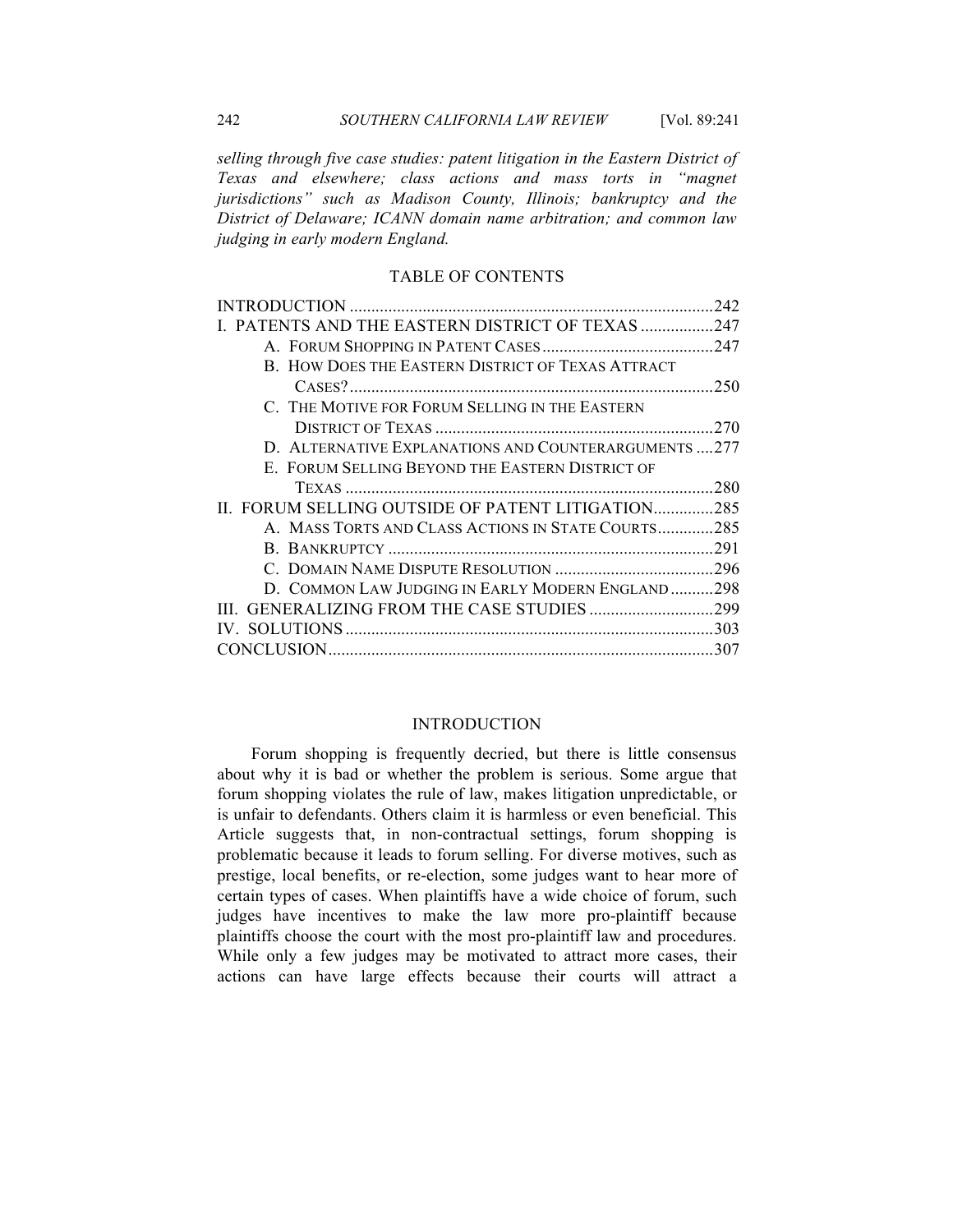disproportionate share of cases. For example, judges in the United States District Court for the Eastern District of Texas, likely motivated by prestige and the desire to benefit the local economy, have sought to attract patent plaintiffs to their district and have distorted the rules and practices relating to case assignment, joinder, discovery, transfer, and summary judgment in a pro-patentee (plaintiff) direction. As a result of their efforts, over a quarter of all patent infringement suits in 2014 and almost one-half in the first part of 2015 were filed in the Eastern District of Texas, $<sup>1</sup>$  in spite of the</sup> fact that this district is home to no major cities or technology firms.

Consideration of forum selling helps explain the constitutionalization of personal jurisdiction. Without constitutional constraints on assertions of jurisdiction, some courts are likely to be biased in favor of plaintiffs in order to attract litigation and thus benefit themselves or their communities. While personal jurisdiction is often justified as addressing issues such as convenience and sovereignty, the danger of forum selling suggests that personal jurisdiction is also an important safeguard against biased judging. Since impartial judging is a key Due Process concern, forum selling helps explain why restrictions on state assertions of personal jurisdiction are properly addressed by the Due Process Clause. In addition, although the choice between federal districts is not generally of constitutional concern, the example of the Eastern District of Texas shows that even federal judges can be affected by forum selling. Therefore, it is wise that the Federal Rules of Civil Procedure and federal statutes usually restrict jurisdiction and venue for cases in federal court.

This Article focuses on non-contractual litigation. Forum selling in contractual settings may be beneficial. When sophisticated parties use forum-selection clauses to choose the forum in their contracts, they have an incentive to choose a forum that provides unbiased, efficient adjudication because doing so maximizes the value of their transaction.<sup>2</sup> As a result, states that want to attract contractual litigation would do so by offering procedures that favor neither side. Contracting parties seem to prefer to litigate in New York courts, and there is evidence that "New York's dominance" is the result of "affirmative and successful efforts to induce parties to select New York as the provider of law and forum for large

<sup>1.</sup> *See infra* Table 1.

<sup>2.</sup> Whether forum selection clauses in cases not involving sophisticated parties are beneficial is much less clear. *See* Russell Korobkin, *Bounded Rationality, Standard Form Contracts, and Unconscionability*, 70 U. CHI. L. REV. 1203, 1243 (2003). Technically, the domain name dispute system discussed in Part II.C is contractual because the domain name owner agrees to it in its contract with the domain name registrar. Nevertheless, because all registrants must agree to the system, and because the system allows trademark owners to unilaterally choose the dispute resolution provider, we do not think this system results in unbiased, efficient adjudication. *See infra* Part II.C.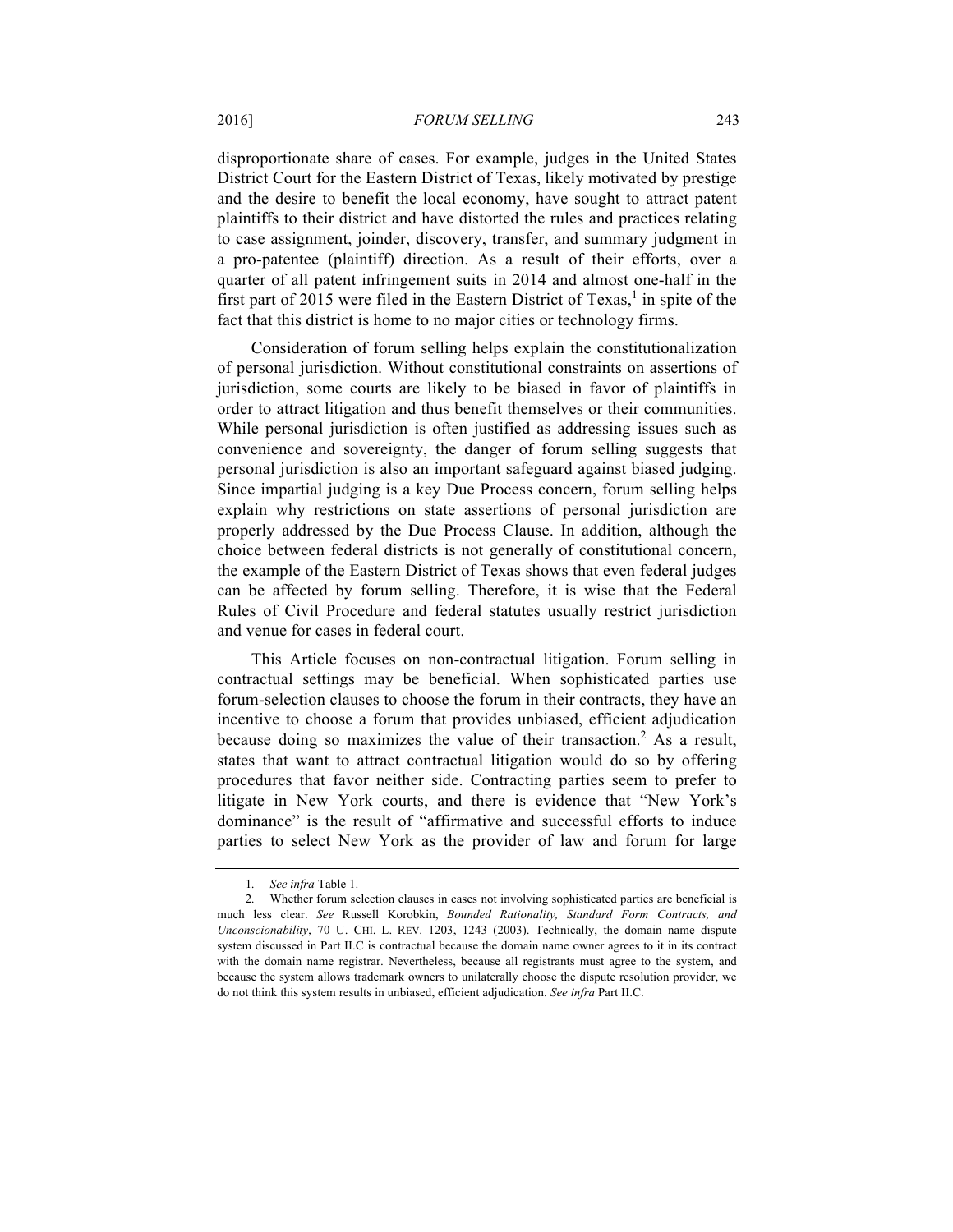commercial contracts."<sup>3</sup> The methods that New York has chosen, such as the creation of a "commercial division" with expert judges and streamlined case management, seem aimed at providing efficient adjudication rather than plaintiff-friendly procedures.4 For similar reasons, when parties jointly and consensually choose arbitrators or a court after a dispute arises, the results may also be beneficial, even in non-contractual disputes.<sup>5</sup> The potentially beneficial effect of competition when forum selection is consensual helps to explain the strong federal policies in favor of enforcement of forum selection clauses<sup>6</sup> and arbitration.<sup>7</sup>

The non-contractual, non-consensual situations analyzed in this Article are unlike those discussed in the previous paragraph because forum selection is unilateral. The plaintiff ordinarily chooses the court, so courts compete by catering to plaintiffs. While Todd Zywicki has noted that jurisdictional competition can be either "good or bad . . . depending on the institutional structure surrounding it and the incentives of the parties partaking in it,"<sup>8</sup> this Article makes a much simpler claim. Jurisdictional competition may be good when parties mutually choose the forum, but it is very likely to be bad when one party, the plaintiff, selects the court unilaterally.

A counterargument in favor of forum shopping and forum selling asserts that most courts and judges are inefficiently pro-defendant. If so, jurisdictional rules that give judges an incentive to be more pro-plaintiff and that allow plaintiffs to choose the judges who are more favorable to them could redress what would otherwise be an inefficient pro-defendant bias. However, the case studies in this Article suggest forum selling has not been beneficial. For example, most commentators argue that patent law is currently too strong and that patent assertion entities (known pejoratively

<sup>3.</sup> Geoffrey P. Miller & Theodore Eisenberg, *The Market for Contracts*, 30 CARDOZO L. REV. 2073, 2098 (2009).

<sup>4.</sup> *See id.* at 2094–95.

<sup>5.</sup> *See* ERIN A. O'HARA & LARRY E. RIBSTEIN, THE LAW MARKET 87–96 (2009); Jonathan Remy Nash & Rafael I. Pardo, *An Empirical Investigation into Appellate Structure and the Perceived Quality of Appellate Review*, 61 VAND. L. REV. 1746–47, 1803 (2008) (suggesting that bankruptcy appellate panels, "by virtue of their structural features, would be perceived to provide a quality of appellate review superior to that of their district court counterparts"). Whether arbitration clauses in consumer or employment contracts are beneficial is unclear. Robert Berner & Brian Grow, *Banks vs. Consumers (Guess Who Wins)*, BLOOMBERG BUS. WK. 72 (June 16, 2008), http://www.bloomberg.com/bw/stories/2008-06-04/banks-vs-dot-consumers-guess-who-wins.

<sup>6.</sup> *See* Carnival Cruise Lines v. Shute, 499 U.S. 585, 593–97 (1991).

<sup>7.</sup> Federal Arbitration Act, 9 U.S.C. § 1–307 (2012).

<sup>8.</sup> Todd J. Zywicki, *Is Forum Shopping Corrupting America's Bankruptcy Courts?*, 94 GEO. L.J. 1141, 1146 (2006).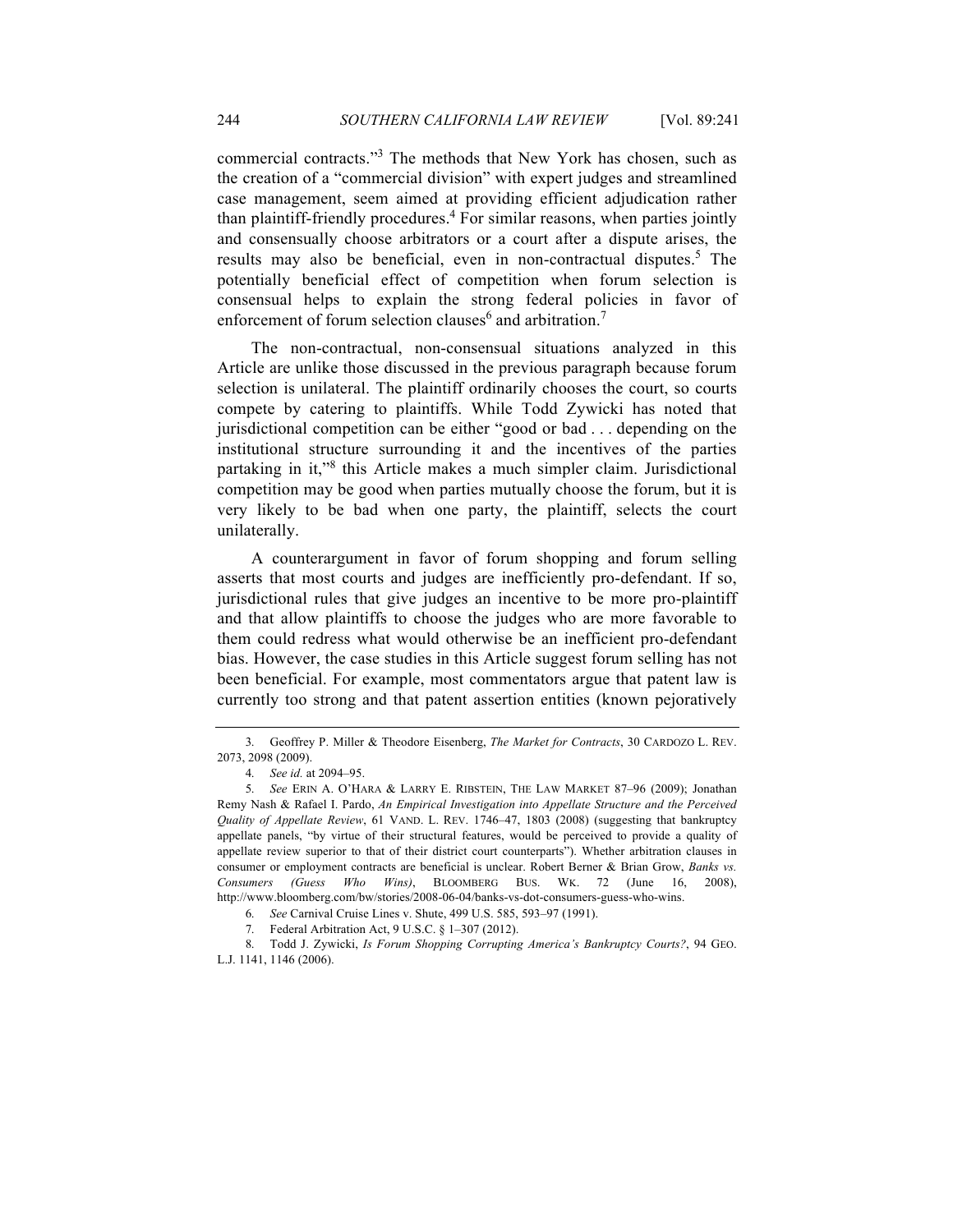as "patent trolls") are impeding technological progress.<sup>9</sup> In this context, the Eastern District of Texas's pro-patentee bias and particular attractiveness to patent assertion entities aggravates the problem and makes the law worse.

Forum selling bears some resemblance to the competition for corporate chartering. Some argue that competition has led to a "race to the top" because corporate managers who choose the state of incorporation have incentives to maximize firm value by selecting the state with the best corporate law.<sup>10</sup> While competition for incorporation may plausibly lead to efficient law, no similar argument can be made in the litigation context, except, as noted above, in contractual situations. The plaintiff generally chooses where the case will be litigated, and there is no reason to think that plaintiffs prefer adjudication that maximizes social welfare. They prefer courts that increase their expected recoveries and minimize their costs. As a result, competition among courts is likely to result in a pro-plaintiff bias.<sup>11</sup>

To some, the term "forum selling" may have a negative connotation suggestive of corrupt, unethical, or otherwise wrongful behavior. That is not our intention. Rather, we use the term "forum selling" because its similarity to "forum shopping" highlights the relationship between jurisdictional choice, plaintiffs' filing decisions, and judicial action. We use the term broadly to include all efforts to attract litigation to a court. It therefore includes socially beneficial efforts like those seen for contract litigation between sophisticated parties. In the non-consensual situations that are the focus of this Article, our claim is only that efforts to attract litigation are socially undesirable because they are likely to produce inefficient pro-plaintiff law. We make no judgment about the ethical or moral issues surrounding forum selling. For example, reasonable people could disagree about whether a judge who uses broad discretion on procedural matters in a pro-plaintiff manner to attract litigation has acted differently than a judge who does so because of ideological preferences and whether either or both of these are unethical or otherwise "wrongful." These questions are not our concern. Rather, our focus is on the systemic consequences of forum selling.

<sup>9.</sup> DAN L. BURK & MARK A. LEMLEY, THE PATENT CRISIS AND HOW THE COURTS CAN SOLVE IT 3 (2009) ("Patent owners—and the Federal Circuit itself—are beset on all sides by those complaining about the proliferation of bad patents and the abuse of those patents in court.").

<sup>10.</sup> *See* FRANK H. EASTERBROOK & DANIEL R. FISCHEL, THE ECONOMIC STRUCTURE OF CORPORATE LAW 217–18 (1991). *But see* Lucian Arye Bebchuk, *Federalism and the Corporation: The Desirable Limits on State Competition in Corporate Law*, 105 HARV. L. REV. 1435, 1438 (1992) (arguing there is a "race for the bottom" in which "states are driven to offer rules that benefit managers at the expense of shareholders").

<sup>11.</sup> *See* Daniel Klerman, *Jurisdictional Competition and the Evolution of the Common Law*, 74 U. CHI. L. REV. 1179, 1182–83 (2007); LYNN LOPUCKI, COURTING FAILURE 241 (2005).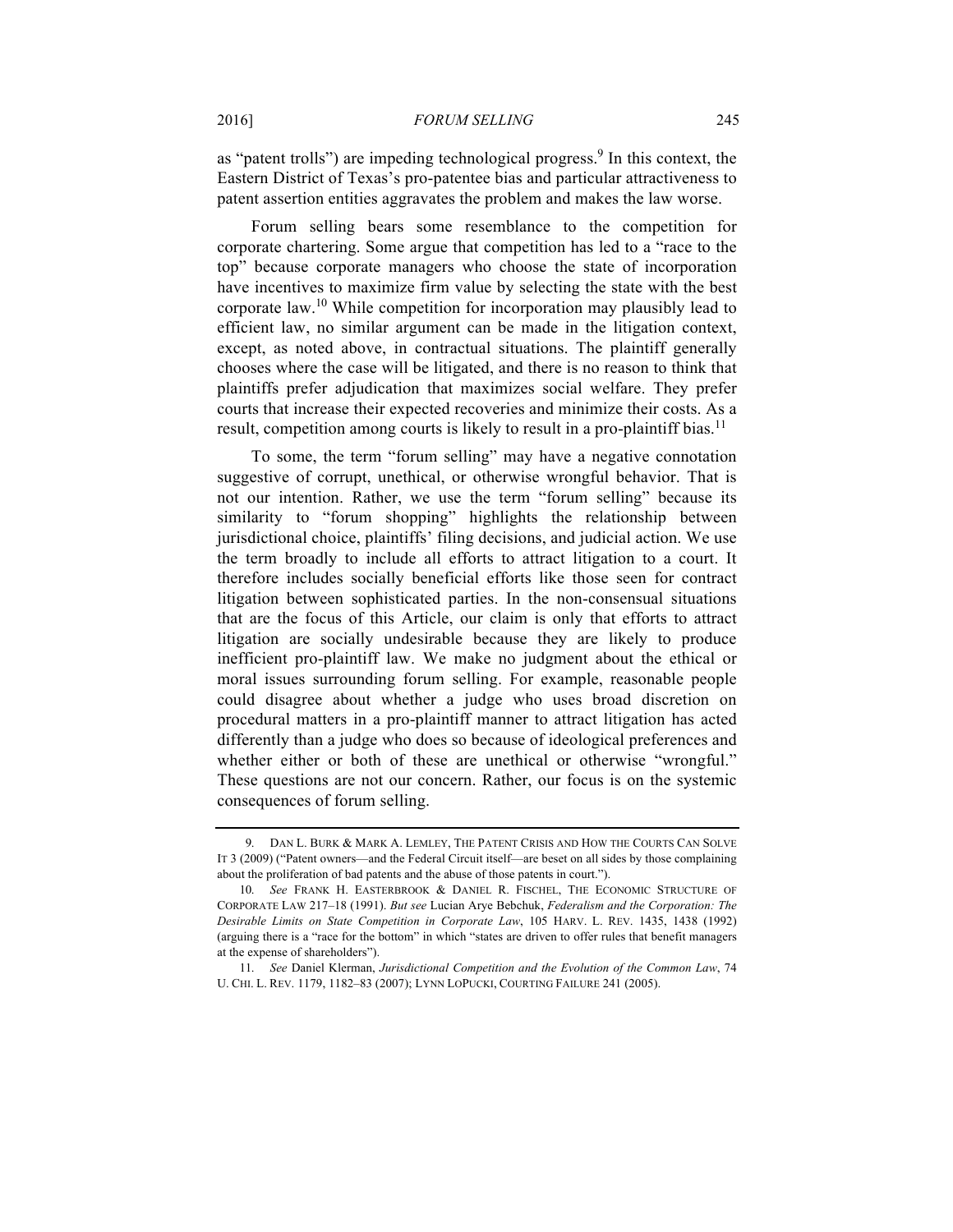This Article explores forum selling through five case studies: patent litigation in the Eastern District of Texas and elsewhere; class actions and mass torts in "magnet jurisdictions" such as Madison County, Illinois; bankruptcy and the District of Delaware; the Internet Corporation for Assigned Names and Numbers ("ICANN") domain name arbitration; and common law judging in early modern England. Although these areas have been studied by specialists, their implications for personal jurisdiction and venue more generally have not been explored. For example, Lynn LoPucki wrote a book and a series of articles exploring the ways in which bankruptcy courts were being "corrupted" by their competition for cases.<sup>12</sup> Competition for patent cases is analyzed by Jonas Anderson, who argues that competition is particularly likely when courts are specialized and advocates random assignment of cases to judges as the solution.<sup>13</sup> Mark Geist and Milton Mueller have examined competition among private dispute resolution providers deciding domain names disputes.<sup>14</sup>

This Article builds on prior work that Daniel Klerman has done on jurisdiction and jurisdictional competition. In 2007, Klerman argued that loose jurisdictional rules in pre-modern England led to competition among courts and a pro-plaintiff bias in the development of the common law.<sup>15</sup> More recently, Klerman coined the phrase "forum selling" and identified it as a potential problem in modern litigation.<sup>16</sup> This Article uses detailed case studies to show that forum selling is a reality in several areas of law.

The major contributions of this Article are to show that forum selling is not restricted to one or two legal areas, that in non-consensual contexts it leads to inefficient distortions of substantive law, procedure, and trial management practices, and that it can be cured by constricting jurisdictional choice. Prior work has seen judicial efforts to attract litigation

<sup>12.</sup> LOPUCKI, *supra* note 11. *See infra* Part II.B.

<sup>13.</sup> J. Jonas Anderson, *Court Competition for Patent Cases*, 163 U. PENN. L. REV. 631, 683, 693 (2015). Jonas Anderson and the authors of this Article conceived of their articles independently and only became aware of each other's work in August 2014, when both had nearly complete drafts. *See also* Stefan Bechtold & Jens Frankenreiter, *Forum Selling in Germany: Supply-Side Effects in Patent Forum Shopping* (unpublished manuscript) (on file with authors).

<sup>14.</sup> Michael Geist, *Fair.com?: An Examination of the Allegations of Systemic Unfairness in the ICANN UDRP*, 27 BROOK. J. INT'L L. 903, 918 (2002); Milton Mueller, *Rough Justice: A Statistical Assessment of ICANN's Uniform Dispute Resolution Policy*, 17 INFO. SOC'Y 151, 152 (2001).

<sup>15.</sup> Klerman, *supra* note 11. This work, in turn, built upon the insights of William Landes, Richard Posner, and Bruce Hay, who noted incentives for a pro-plaintiff bias when plaintiffs have choice of forum. William M. Landes & Richard A. Posner, *Adjudication as a Private Good*, 8 J. LEGAL STUD. 235, 254–55 (1979); Bruce L. Hay, *Conflicts of Law and State Competition in the Product Liability System*, 80 GEO. L.J. 617, 643–44 (1992).

<sup>16.</sup> Daniel Klerman, *Personal Jurisdiction and Product Liability*, 85 S. CAL. L. REV. 1551,1554 (2012); Daniel Klerman, *Rethinking Personal Jurisdiction*, 6 J. LEGAL ANALYSIS 245 (2014) [hereinafter Klerman, *Rethinking*].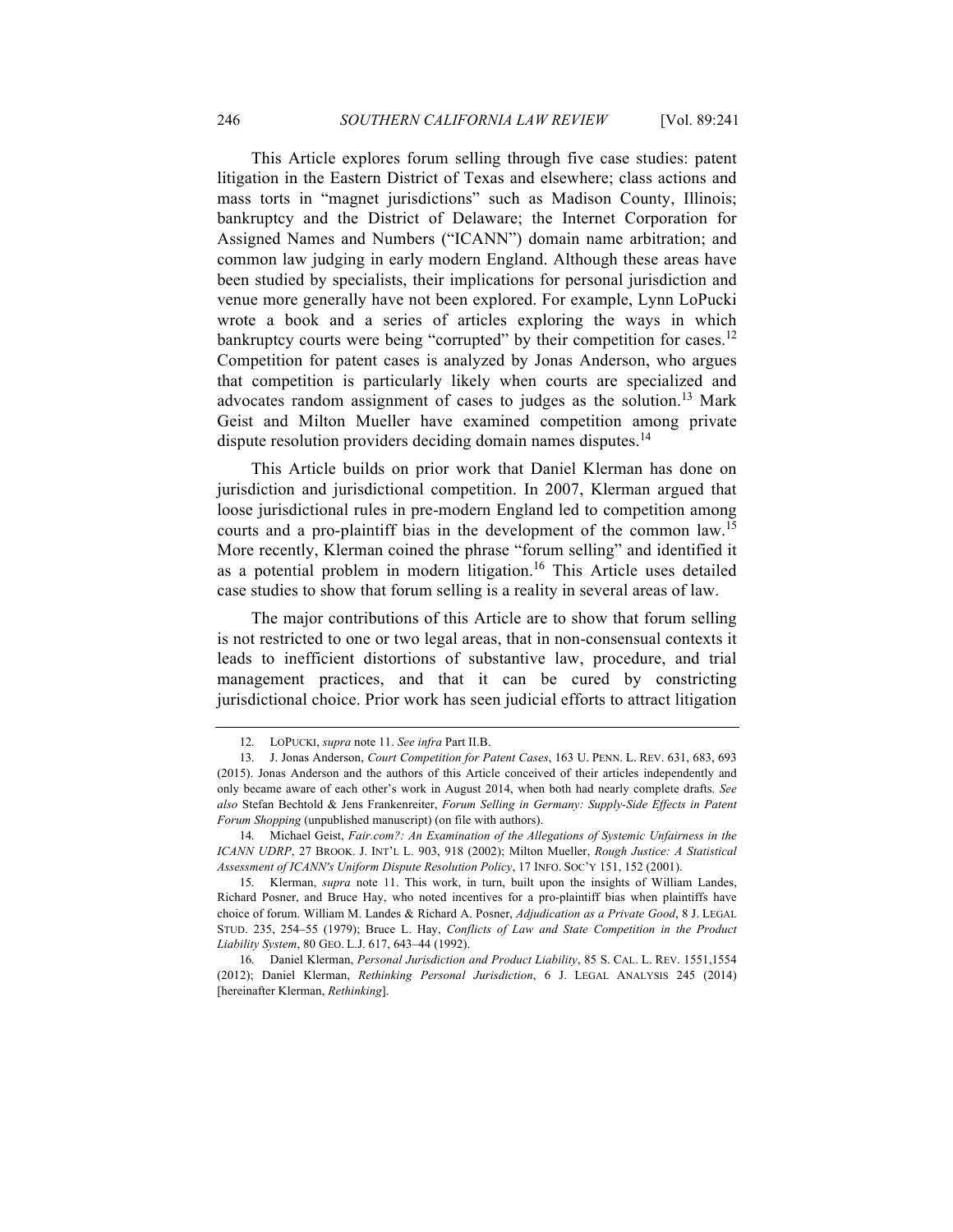as an anomaly peculiar to particular areas of the law, rather than a general problem to be considered in the design of legal systems.

While this Article focuses on the implications of forum selling for jurisdiction and venue, forum selling also sheds light on many other phenomena. For scholars of judicial decisionmaking, it suggests that judges' ideological preferences and desire for leisure may sometimes be outweighed by competitive pressure to attract cases. For procedure scholars, the techniques used by courts to attract cases while evading judicial review suggest that doctrines that restrict appellate review, such as the final judgment rule and the abuse of discretion standard of review, may encourage strategic behavior by trial judges. This Article also contributes to the debate over rules versus standards by suggesting that standards may be less desirable because they provide more leeway for motivated judges to tilt the law in a pro-plaintiff way.

Part I analyzes forum selling in patent litigation in depth. Part II shows that forum selling is a potential problem in any legal system and in any legal field by briefly discussing class actions and mass torts, bankruptcy, domain name disputes, and early modern common law judging. Part III generalizes from the case studies, and Part IV explores possible solutions. A short conclusion follows.

# I. PATENTS AND THE EASTERN DISTRICT OF TEXAS

# A. FORUM SHOPPING IN PATENT CASES

Due to weak personal jurisdiction and venue constraints, a patentee can usually "choose to initiate a lawsuit in virtually any federal district court."<sup>17</sup> Until the late 1980s, venue in patent cases was rather restrictive,  $18$ but in 1988, Congress amended the general venue statute, 28 U.S.C. § 1391(c), to define a corporation's residence "for purposes of venue" as any district in which the corporation would be subject to personal jurisdiction, if that district were considered a state.<sup>19</sup> Despite the Supreme Court's recent decisions questioning the "stream of commerce" theory of personal jurisdiction in product liability cases, $2<sup>0</sup>$  the Federal Circuit has

<sup>17.</sup> Jeanne C. Fromer, *Patentography*, 85 N.Y.U. L. REV. 1444, 1451 (2010). *See also* Kimberly A. Moore, *Forum Shopping in Patent Cases: Does Geographic Choice Affect Innovation?*, 79 N.C. L. REV. 889, 901 (2001).

<sup>18.</sup> 28 U.S.C. § 1400(b) (1957). *See also* Fourco Glass Co. v. Tansmirra Prods. Corp., 353 U.S. 222, 226–28 (1957).

<sup>19.</sup> VE Holding Corp. v. Johnson Gas Appliance Co., 917 F.2d 1574, 1578 (Fed. Cir. 1990) (citing 28 U.S.C. § 1391(c) (1988)).

<sup>20.</sup> *See* J. McIntyre Mach., Ltd. v. Nicastro, 131 S. Ct. 2780 (2011); Asahi Metal Indus. Co. v. Superior Ct. of Cal., 480 U.S. 102 (1987).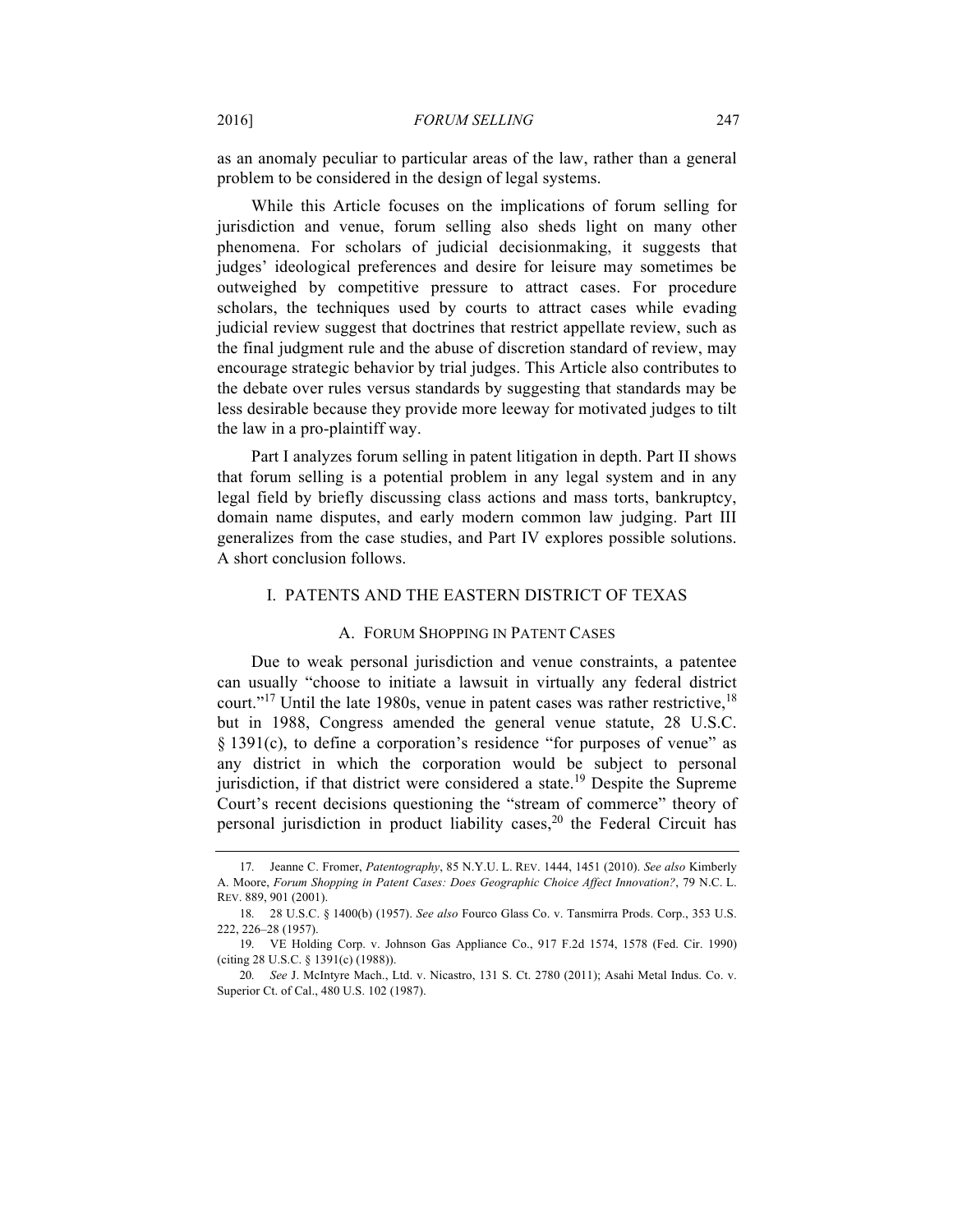held that jurisdiction is proper if the accused products are sold in the forum state, whether those sales are made directly by the alleged infringer or through established distribution networks.<sup>21</sup> Because most accused infringers are corporations whose products are sold nationwide, most patent plaintiffs can sue in any district.<sup>22</sup>

Forum shopping in patent cases has been extensive since at least the late  $1990s$ ,<sup>23</sup> but the Eastern District of Texas emerged in the mid-2000s as the favored forum,<sup>24</sup> despite lacking major population, corporate, or technology centers.<sup>25</sup> Outside the top ten in patent filings as late as  $2003$ , the district surged to take the top spot in  $2007<sup>26</sup>$  As shown in Table 1, the Eastern District of Texas had the most patent cases in six of the last eight years and the second most in the other two years.

<sup>21.</sup> Beverly Hills Fan Co. v. Royal Sovereign Corp., 21 F.3d 1558, 1565–69 (Fed. Cir. 1994); AFTG-TG, LLC v. Nuvoton Tech. Corp., 689 F.3d 1358, 1363–64 (Fed. Cir. 2012) (asserting that "the law remains the same after *McIntyre*" and thus that *Beverly Hills Fan* remains controlling precedent).

<sup>22.</sup> *See* Megan M. La Belle, *Patent Litigation, Personal Jurisdiction, and the Public Good*, 18 GEO. MASON L. REV. 43, 70 (2010); Moore, *supra* note 17, at 895.

<sup>23.</sup> Moore, *supra* note 17, at 901–07.

<sup>24.</sup> Yan Leychkis, *Of Fire Ants and Claim Construction: An Empirical Study of the Meteoric Rise of the Eastern District of Texas as a Preeminent Forum for Patent Litigation*, 9 YALE J. L. & TECH. 193, 204–05 (2007).

<sup>25.</sup> *See infra* Table 1. The Eastern District of Texas runs from the outer edges of the Dallas and Houston metropolitan areas to Oklahoma on the north, the Gulf of Mexico on the south, and Arkansas and Louisiana on the east. The Sherman Division includes Dallas suburbs like Plano and The Colony, but only a miniscule number of patent cases are filed there. *See* James C. Pistorino & Susan J. Crane, *2011 Trends in Patent Case Filings: Eastern District of Texas Continues to Lead Until America Invents Act is Signed*, PERKINS COIE 10 (March 2012), https://www.perkinscoie.com/images/content/ 2/0/v2/2058/pl-12-03pistorinoarticle.pdf (showing Eastern District of Texas filings by division); PACER, https://www.pacer.gov/map.html (last visited Oct. 12, 2015) (providing a map outlining the boundaries of the districts in Texas).

<sup>26.</sup> *See infra* Table 1.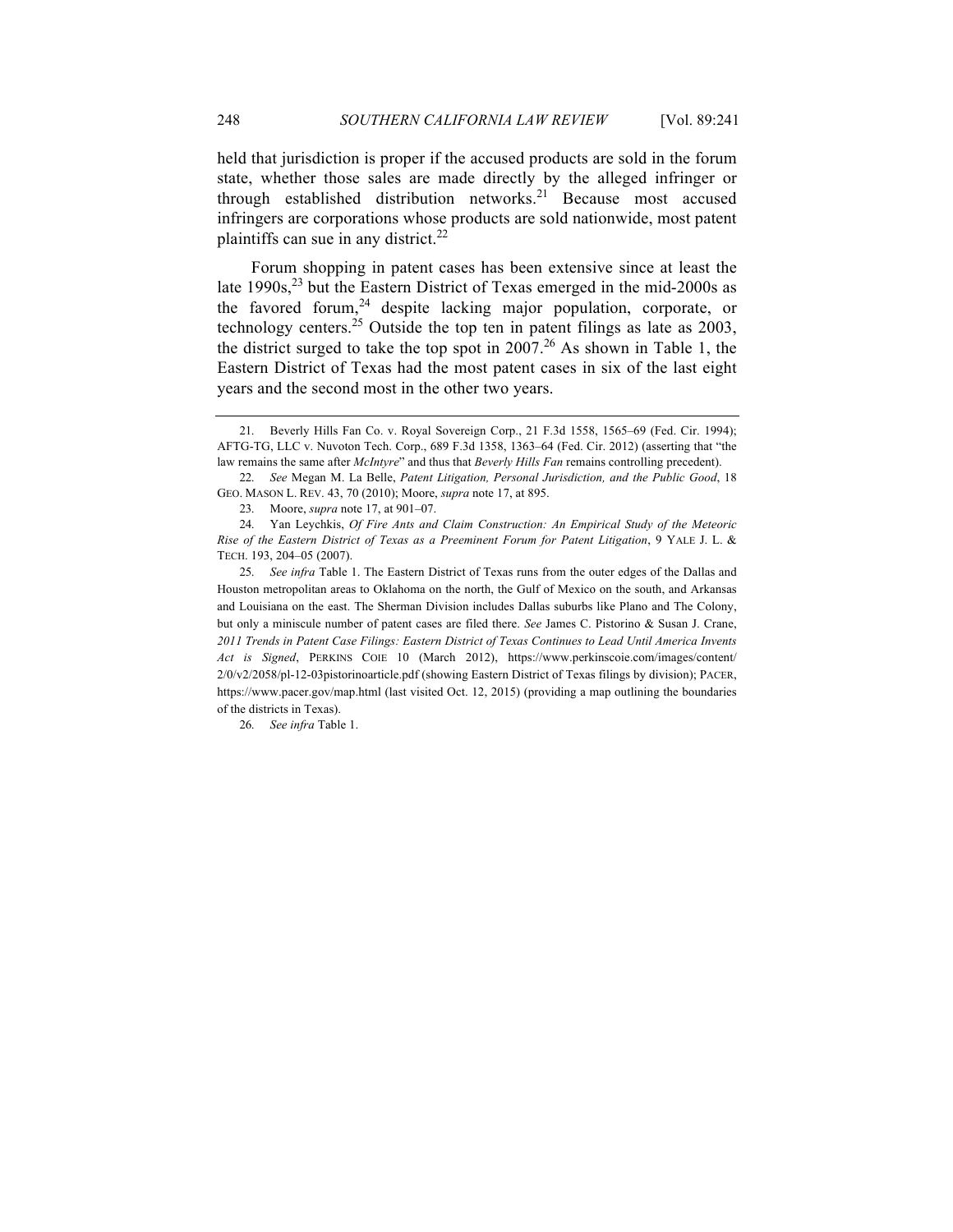2016] *FORUM SELLING* 249

| District                              | 07   | 08    | 09   | 10   | 11   | '12   | 13   | '14   | '15<br>$I^{st}$<br>Half | '07 -<br>$I^{st}$<br>Half<br>'15 |
|---------------------------------------|------|-------|------|------|------|-------|------|-------|-------------------------|----------------------------------|
| Eastern<br>District of<br>Texas       | 13%  | 11%   | 9%   | 10%  | 12%  | 23%   | 24%  | 28%   | 44%                     | 21%                              |
| District of<br>Delaware               | 6%   | 6%    | 9%   | 9%   | 14%  | 18%   | 22%  | 19%   | 8%                      | 14%                              |
| Central<br>District of<br>California  | 12%  | 8%    | 11%  | 8%   | 9%   | 9%    | 7%   | 7%    | 5%                      | 8%                               |
| Northern<br>District of<br>California | 5%   | 6%    | 6%   | 6%   | 6%   | 5%    | 4%   | 5%    | 5%                      | 5%                               |
| Northern<br>District of<br>Illinois   | 5%   | 6%    | 5%   | 6%   | 6%   | 4%    | 4%   | 3%    | 2%                      | 4%                               |
| District of<br>New Jersey             | 7%   | 6%    | 6%   | 6%   | 5%   | 3%    | 2%   | 6%    | 5%                      | 5%                               |
| Southern<br>District of<br>New York   | 4%   | 5%    | 6%   | 4%   | 4%   | 3%    | 2%   | 2%    | 2%                      | 3%                               |
| Southern<br>District of<br>California | 2%   | 3%    | 3%   | 2%   | 2%   | 3%    | 4%   | 2%    | 2%                      | 2%                               |
| Southern<br>District of<br>Florida    | 2%   | $1\%$ | 2%   | 2%   | 2%   | 2%    | 3%   | $1\%$ | 2%                      | 2%                               |
| District of<br>Massachusetts          | 2%   | 2%    | 2%   | 3%   | 2%   | $1\%$ | 2%   | $1\%$ | $1\%$                   | 2%                               |
| National Total                        | 2775 | 2573  | 2547 | 2769 | 3574 | 5454  | 6115 | 5077  | 3141                    | 34,025                           |

TABLE 1. Top Ten Most Popular Districts for Patent Cases, 2007–2014 (% of Total Cases $)^{27}$ 

These figures *understate* the Eastern District's share of patent litigation prior to 2012. Patentees, especially patent assertion entities, sometimes sued several unrelated defendants in a single lawsuit, a practice far more common in the Eastern District of Texas than elsewhere.<sup>28</sup> Ten percent of all patent cases were filed in the Eastern District of Texas in 2010, but 25% of all patent infringement defendants were sued there.<sup>29</sup>

<sup>27</sup>*.* Data was obtained from Lex Machina. LEX MACHINA, https://lexmachina.com (data obtained on Aug. 22, 2015).

<sup>28.</sup> *See* Greg Reilly, *Aggregating Defendants*, 41 FLA. ST. U. L. REV. 1011, 1023–25 (2014).

<sup>29.</sup> James Pistorino, *Concentration of Patent Cases in Eastern District of Texas Increases in 2010*, 81 BNA PAT., COPYRIGHT & TRADEMARK J. 803 (2011), http://www.perkinscoie.com/files/upload/PL\_11\_04Pistorino.pdf.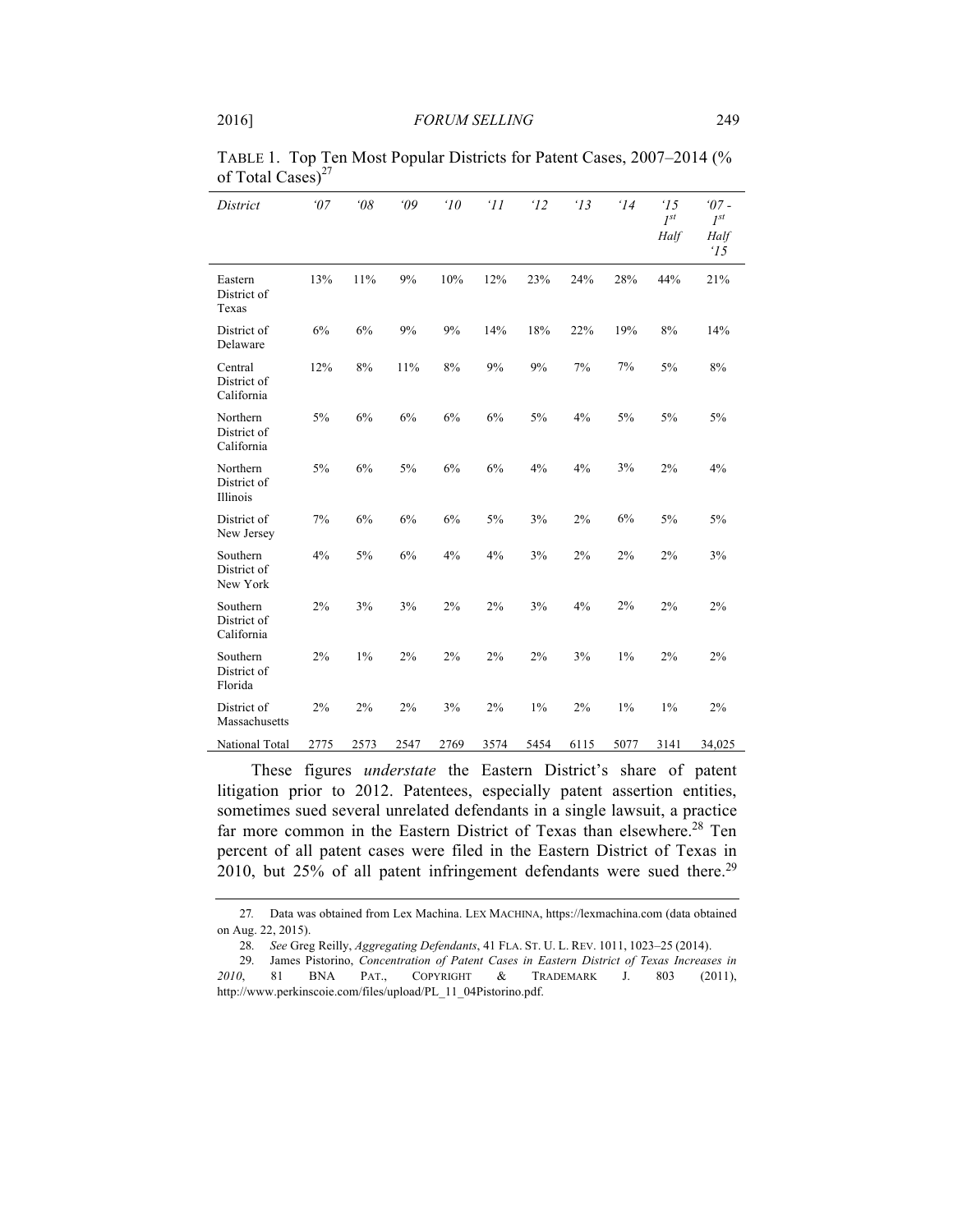Congress prohibited suing multiple unrelated defendants in one suit in the America Invents Act, effective September 16, 2011.<sup>30</sup> Subsequently, plaintiffs simply brought suits against individual infringers rather than against multiple defendants. Since plaintiffs' preferred court remained the same, the Eastern District's share of patent infringement cases soared to 23% in 2012, 24% in 2013, and 28% in 2014.<sup>31</sup> In the first half of 2015, the Eastern District's share of cases again jumped significantly, with the district now handling  $44\%$  of the nation's patent litigation.<sup>32</sup>

## B. HOW DOES THE EASTERN DISTRICT OF TEXAS ATTRACT CASES?

While some attribute the Eastern District's popularity to non-judicial factors, like a pro-patentee jury pool that values property rights or an uncongested docket. $33$  this Article argues that judges in the Eastern District have consciously sought to attract patentees and have done so by departing from mainstream doctrine in a variety of procedural areas in a pro-patentee (pro-plaintiff) way. Judges in the Eastern District have themselves acknowledged a desire to attract patent cases. For example, Judge T. John Ward, the original architect of the Eastern District's patent docket, explained that "when I came to the bench, I sought out patent cases."<sup>34</sup> While each of these procedural deviations may be capable of neutral explanation or justification in isolation, their cumulative effect tilts the handling of patent cases in the Eastern District of Texas in favor of patentees.

The Eastern District's use of procedural rules and discretion in procedural matters to attract cases is almost completely shielded from appellate review by the abuse of discretion standard of review applicable to most procedural decisions, the harmless error doctrine, and the final judgment rule.<sup>35</sup> Some appellate judges, however, have taken notice. For example, Justice Scalia called the Eastern District a "renegade" jurisdiction.<sup>36</sup>

<sup>30.</sup> David O. Taylor, *Patent Misjoinder*, 88 N.Y.U. L. REV. 652, 693 (2013).

<sup>31.</sup> *See supra* Table 1.

<sup>32.</sup> *Id*.

<sup>33.</sup> *See* Leychkis, *supra* note 24, at 209–15; Xuan-Thao Nguyen, *Justice Scalia's "Renegade District": Lessons for Patent Law Reform*, 83 TUL. L. REV. 111, 141 (2008).

<sup>34.</sup> Allan Pusey, *Marshall Law: Patent Lawyers Flock to East Texas Court for its Expertise and 'Rocket Docket*,*'* DALL. MORNING NEWS, Mar. 26, 2006, at 1D.

<sup>35.</sup> *See, e.g.*, STEPHEN C. YEAZELL, CIVIL PROCEDURE 677–81, 683–91, 703–13 (8th ed. 2012).

<sup>36.</sup> Transcript of Oral Argument at 11, eBay Inc. v. MercExchange L.L.C, 547 U.S. 388 (2006) (No. 05-130).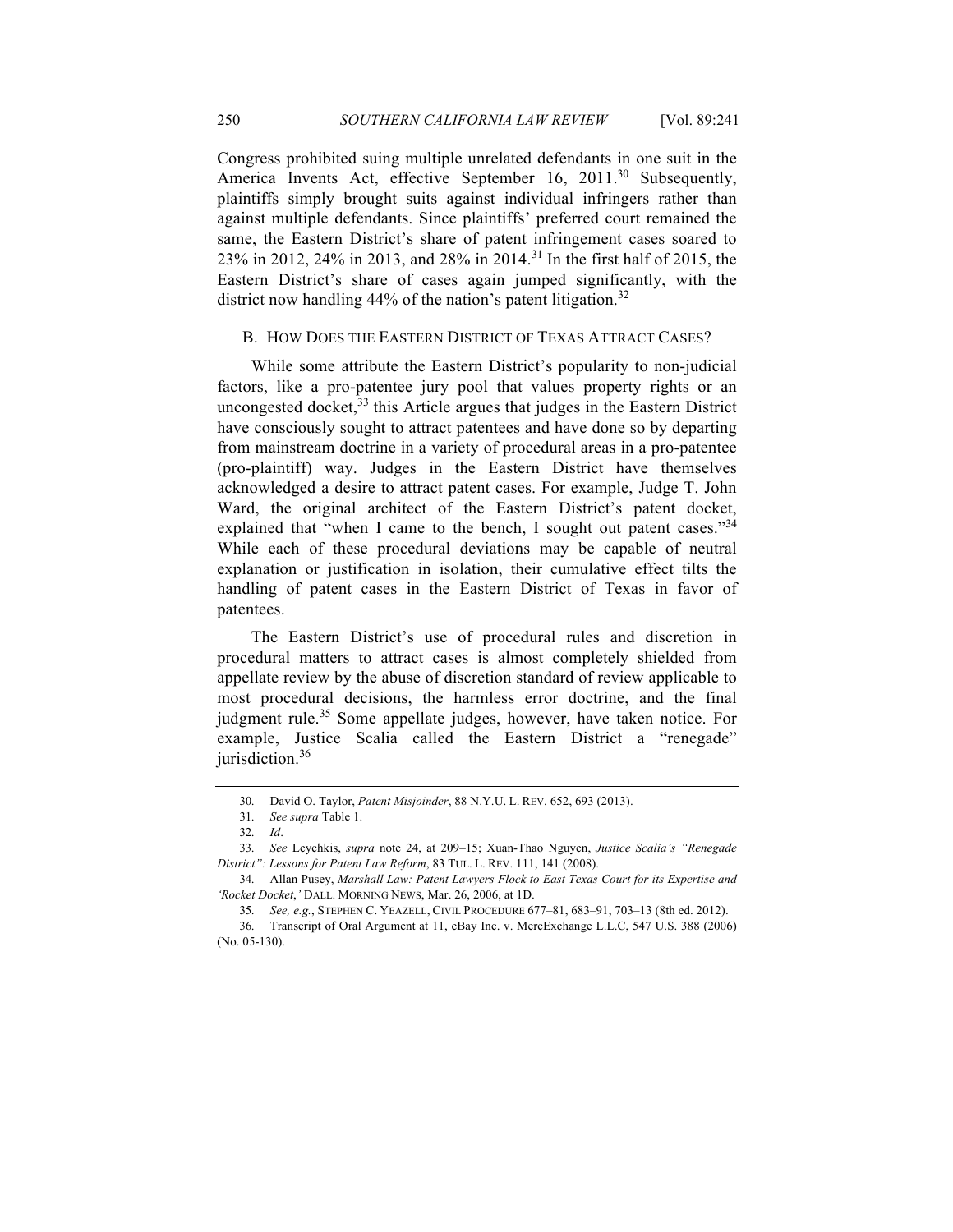1. Hostility to Summary Judgment

Perhaps nothing increases the patentee's chances of a favorable resolution more than making it to trial. Patentees win over 60% of the time at trial. $37$  By contrast, only 29% of grants of summary judgment are in favor of patentees.<sup>38</sup> As in other substantive areas, summary judgment is overwhelmingly sought by patent defendants.<sup>39</sup> Thus, "a jurisdiction that grants many summary judgment motions is likely to be a defense jurisdiction, while a court that allows many matters to go to trial is likely to end up favoring the patentee."<sup>40</sup>

As shown in Table 2, judges in the Eastern District of Texas grant summary judgment at less than one-quarter the rate of judges in other districts. Only Delaware even approaches the Eastern District of Texas, and its summary judgment rate is twice that of the Eastern District of Texas.

<sup>37.</sup> John R. Allison et al., *Understanding the Realities of Modern Patent Litigation*, 92 TEX. L. REV. 1769, 1790 (2014).

<sup>38.</sup> *See id.* at 1778–79, 1785, 1788, 1790, and E-mail from David Schwartz to Greg Reilly (Sept. 5, 2014) (on file with authors) (both sources identifying 542 summary judgment grants, 155 for the patentee).

<sup>39.</sup> Allison et al*.*, *supra* note 37, at 1778–79, 1785, 1788, 1790, and E-mail from David Schwartz to Greg Reilly (Sept. 5, 2014) (on file with authors) (identifying 1296 summary judgment motions, 927 (72%) sought by the accused infringer).

<sup>40.</sup> Mark A. Lemley, *Where to File Your Patent Case*, 38 AIPLA Q.J. 401, 403 (2010).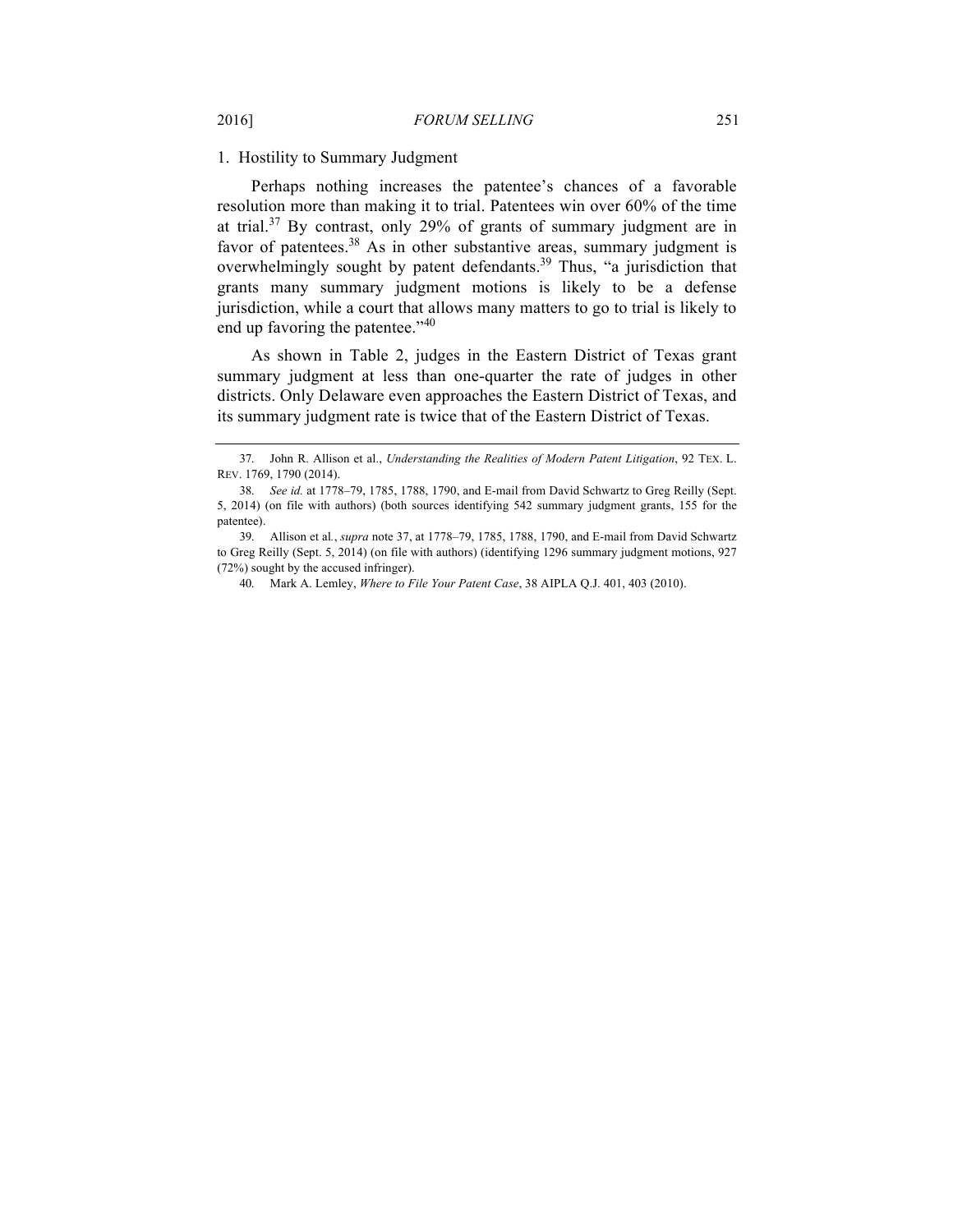| District                                | Summary<br>Judgments | <b>Total Cases</b><br>Resolved | Summary<br>Judgment Rate |
|-----------------------------------------|----------------------|--------------------------------|--------------------------|
| Eastern District of<br>Texas            | 50                   | 6421                           | 0.8                      |
| District of Delaware                    | 76                   | 4787                           | 1.6                      |
| Central District of<br>California       | 212                  | 4478                           | 4.7                      |
| Northern District of<br>California      | 143                  | 2673                           | 5.3                      |
| Northern District of<br><b>Illinois</b> | 82                   | 2392                           | 3.4                      |
| District of New Jersey                  | 68                   | 1986                           | 3.4                      |
| Southern District of<br>New York        | 89                   | 1819                           | 4.9                      |
| Southern District of<br>California      | 30                   | 1135                           | 2.6                      |
| Southern District of<br>Florida         | 30                   | 1124                           | 2.7                      |
| District of<br>Massachusetts            | 43                   | 1013                           | 4.2                      |
| All Districts (excluding<br>E.D. Tex.)  | 1490                 | 40,364                         | 3.7                      |

|                   |  |  |  | TABLE 2. Summary Judgment Rate in Popular Patent Districts (1/1/2000– |
|-------------------|--|--|--|-----------------------------------------------------------------------|
| $6/30/2015)^{41}$ |  |  |  |                                                                       |

The infrequency of summary judgment is not just the result of fewer motions by the parties.<sup>42</sup> The Eastern District is far less likely to grant a summary judgment motion than elsewhere. One study found that the Eastern District's summary judgment motion win rate (26.2%) paled in comparison to other popular districts, like the Northern District of California (45%), the Central District of California (48.2%), the Northern District of Illinois (38.1%), and even the District of Delaware (32%).<sup>43</sup> Another more comprehensive study found that accused infringers prevail

<sup>41.</sup> *See infra* Appendix 2.

<sup>42.</sup> From January 1, 2000 to June 30, 2015, only 9.6% of orders regarding summary judgment, a proxy for motions for summary judgment, were from the Eastern District of Texas, even though the Eastern District accounted for 15.1% of patent litigation in this period. LEX MACHINA, http://lexmachina.com (data obtained is on file with authors).

<sup>43.</sup> Andrei Iancu & Jay Chung, *Real Reasons the Eastern District of Texas Draws Patent Cases—Beyond Lore and Anecdote*, 14 SMU SCI. & TECH. L. REV. 299, 316–17 & n.88 (2011) (analyzing data from 1991–2010).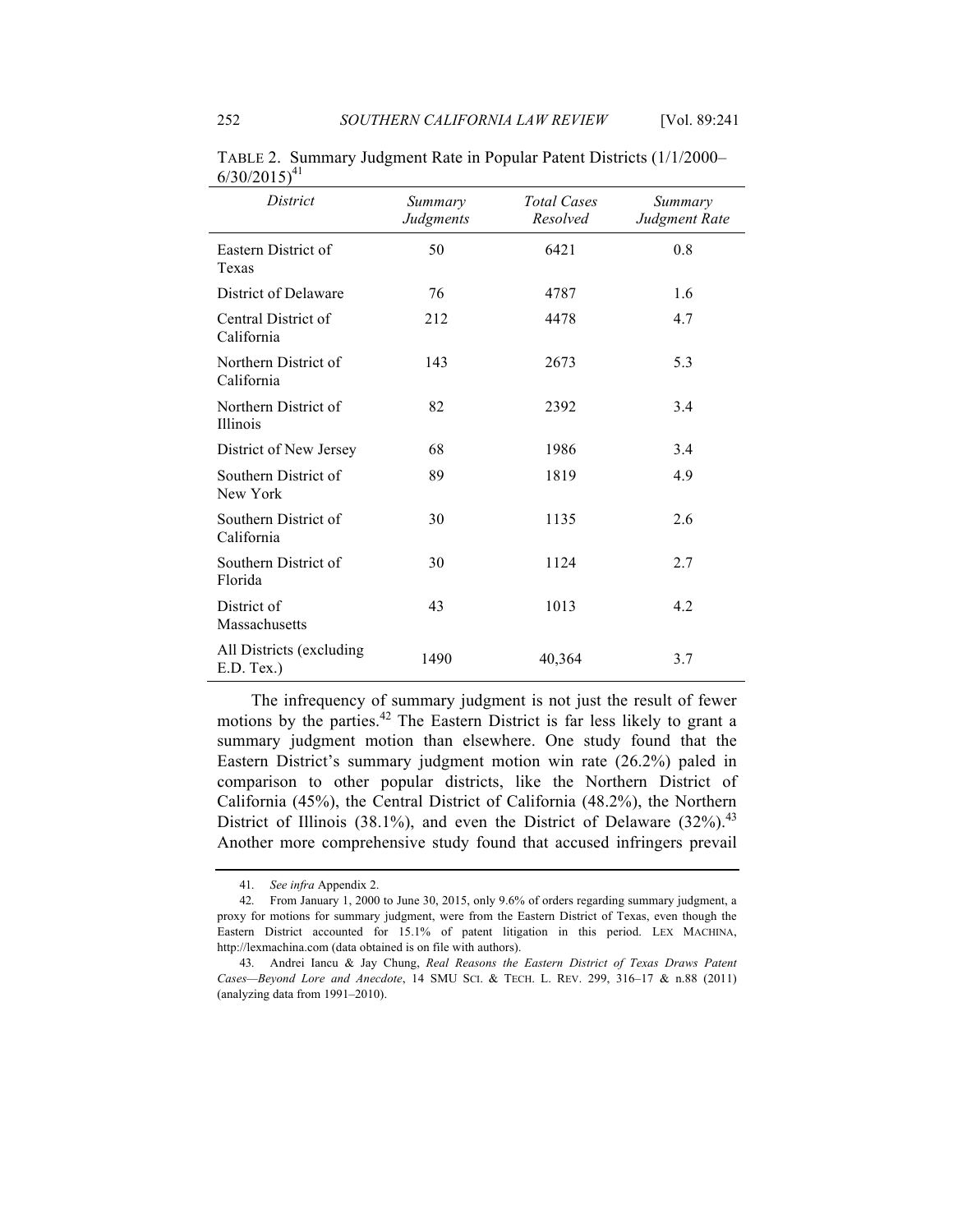on summary judgment on patent invalidity only 18% of the time in the Eastern District of Texas, compared to 31% nationwide.<sup>44</sup> Similarly, patent defendants prevail on non-infringement motions 45% of the time in the Eastern District, but 62% nationwide.<sup>45</sup> Unsurprisingly, the Eastern District's hostility to summary judgment corresponds to a higher trial rate: 8% of patent cases go to trial in the Eastern District of Texas, second only to the District of Delaware (11.8%), and far above the national average of 2.8%.<sup>46</sup>

Some suggest that the Eastern District of Texas's hostility to summary judgment is the result of general judicial philosophy, not a desire for patent cases.<sup>47</sup> Beyond any general antipathy to summary judgment, Eastern District judges are particularly hostile to summary judgment in patent cases. Patent litigants, but not other litigants, are required to seek permission before filing summary judgment motions via a five-page letter brief and are prohibited from moving for summary judgment if permission is denied.48 Moreover, Eastern District judges implicitly acknowledge that patentees are attracted to the district by the fact that they are averse to summary judgment, emphasizing that they "believe in trial by jury."<sup>49</sup> Former Chief Judge Davis said he was "cautiously optimistic" about the future of the patent docket after the retirement of its architect, Judge Ward,

<sup>44.</sup> Allison et al., *supra* note 37, at 1784, 1793 (analyzing data from 2008–2009).

<sup>45.</sup> *Id.* at 1790, 1793.

<sup>46.</sup> Lemley, *supra* note 40, at 411–13 (analyzing districts with twenty-five or more outcomes).

<sup>47.</sup> Paul M. Janicke, *The Judicial Panel on Multidistrict Litigation: Now a Strengthened Traffic Cop for Patent Venue*, 32 REV. OF LITIG. 497, 502 (2013) ("[S]ummary judgment as a tool of judicial disposition was somewhat culturally foreign in the Eastern District . . . .").

<sup>48.</sup> Chief Judge Leonard Davis, Standing Order Regarding Letter Briefs, Motions *In Limine*, Exhibits, Deposition Designations, and Witness Lists, at 1 (E.D. Tex. Apr. 23, 2014), http://www.txed.uscourts.gov/cgi-bin/view\_document.cgi?document=24456; Judge Rodney Gilstrap, Sample Docket Control Order & Sample Docket Control Order—Patent,<br>http://www.txed.uscourts.gov/page1.shtml?location=info:judge&judge=17; Judge Michael H. http://www.txed.uscourts.gov/page1.shtml?location=info:judge&judge=17; Schneider, Sample Patent Scheduling and Discovery Order & Sample Non-Patent Scheduling and Discovery Order, http://www.txed.uscourts.gov/page1.shtml?location=info:judge&judge=9. In 2015, Judge Gilstrap extended this requirement to dispositive motions prior to a claim construction order on invalidity for failure to claim patentable subject matter under 35 U.S.C. § 101. *See* Judge Rodney<br>Gilstrap, Sample Docket Control Order—Patent, Sample Docket Control Order—Patent, http://www.txed.uscourts.gov/page1.shtml?location=info:judge&judge=17. This is significant because the Federal Circuit has endorsed resolving Section 101 issues on the pleadings prior to claim construction via a Rule 12(b)(6) motion to dismiss. *See, e.g.*, OIP Techs., Inc. v. Amazon.com, Inc., 788 F.3d 1359, 1362 (Fed. Cir. 2015); *id.* at 1364–65 (Mayer, J., concurring). Judge Gilstrap subsequently loosened this requirement so that the parties need only meet and confer, not seek permission, before filing pre-claim construction Section 101 motions. Michael C. Smith, *New ED Tex Tools for Handling Pre-Markman 101 Motions*, EDTEXWEBLOG.COM (Nov. 11, 2015, 3:22 PM), http://mcsmith.blogs.com/eastern\_district\_of\_texas/2015/11/new-ed-tex-tools-for-handling-premarkman-101-motions.html.

<sup>49.</sup> Symposium, *The History and Development of the EDTX as a Court with Patent Expertise: From TI Filing, to the First Markman Hearing, to the Present*, 14 SMU SCI. & TECH. L. REV. 253, 263 (2011) [hereinafter Symposium] (statement of Judge Leonard Davis).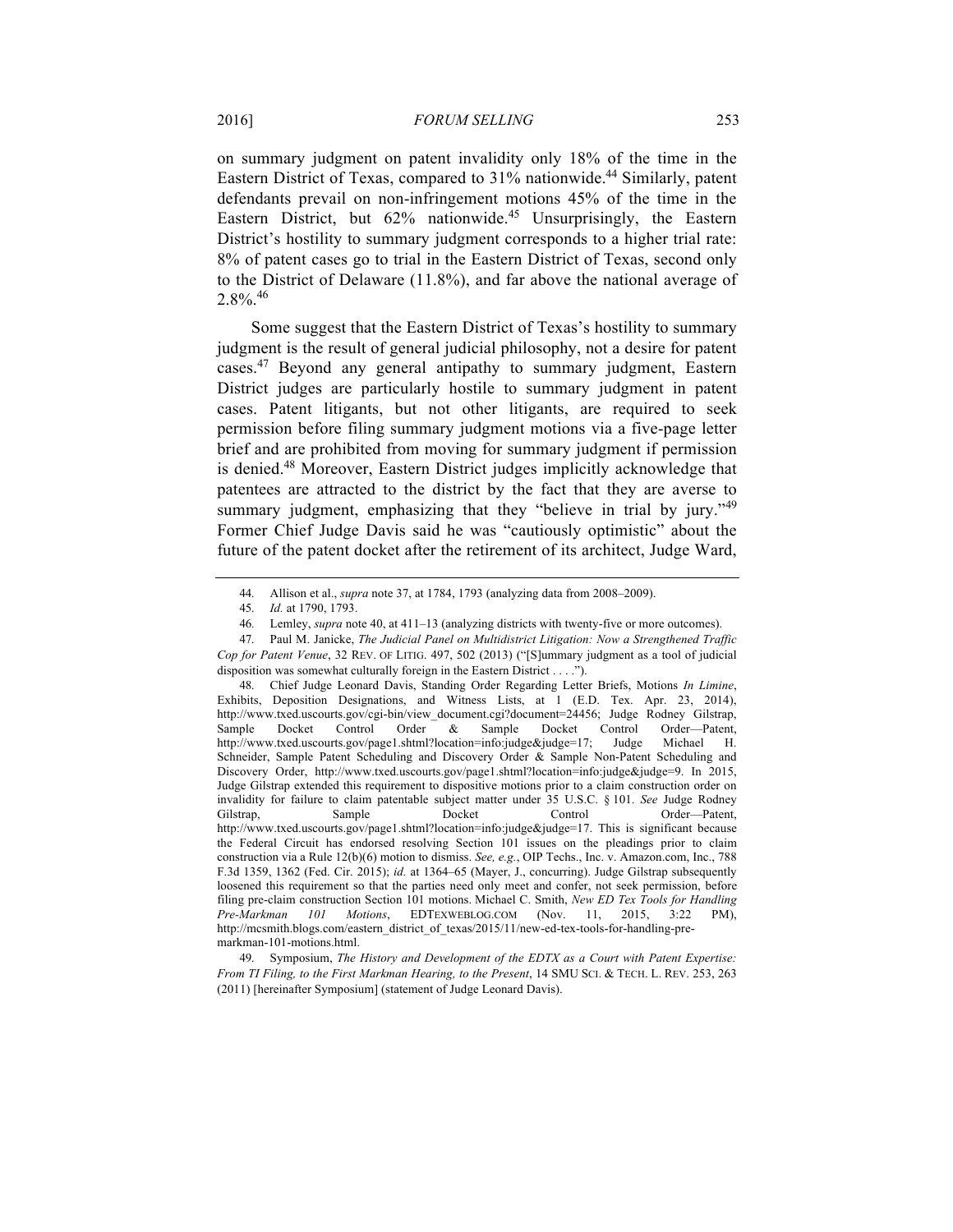in part because Judge Ward's replacement, Judge Gilstrap, "come[s] out of the Eastern District [and] will have largely the same belief system," including the "belie[f] in trial by jury."<sup>50</sup>

Hostility to summary judgment is particularly advantageous to patent plaintiffs in the Eastern District of Texas because juries in the Eastern District have a pro-patentee reputation. Patentees win 72% of jury trials in the Eastern District compared to  $61\%$  nationwide.<sup>51</sup> The low summary judgment rate, coupled with pro-patentee juries, gives patentees substantial leverage in settlement negotiations. Thus, whether a case goes to trial or not, the result is more likely to favor the patentee.

## 2. Judge Shopping

Patentees have the unique opportunity in the Eastern District of Texas to choose their judge. As one leading Eastern District practitioner put it, "I will say that there is something happening in the Eastern District that you do not have in the big commercial areas—lawyers generally know who their judge is going to be in the Eastern District of Texas."<sup>52</sup>

The norm in federal district courts is random assignment among judges within a district.<sup>53</sup> Since 2011, the Patent Pilot Program has relaxed this norm in patent cases in fourteen districts. To increase patent expertise in the district courts, the program allows a judge initially assigned a patent case to have it reassigned to a judge who has chosen to hear more patent cases,<sup>54</sup> with the reassignment random among all program judges in the district.<sup>55</sup> Almost all participating districts have at least three program judges. Non-program judges also often decline to reassign patent cases.<sup>56</sup> Thus, even under the Patent Pilot Program, the odds of being assigned a particular judge are at best one-third and usually far less.

In contrast to the random assignment norm, the Eastern District of

<sup>50.</sup> *Id.*

<sup>51.</sup> Allison et al., *supra* note 37, at 1793–94.

<sup>52.</sup> Symposium, *supra* note 49, at 257–58.

<sup>53.</sup> Theodore Eisenberg et al., *Does the Judge Matter? Exploiting Random Assignment on a Court of Last Resort to Assess Judge and Case Selection Effects*, 9 J. EMPIRICAL LEGAL STUD. 246, 247 (2012).

<sup>54.</sup> *District Courts with Patent-Heavy Dockets*, TEXAS LAW (June 8, 2011), https://law.utexas.edu/judicial-clerkships/2011/06/08/district-courts-with-patent-heavy-dockets/.

<sup>55.</sup> Ron Vogel, *The Patent Pilot Program: Reassignment Rates and the Effect of Local Patent Rules*, N.Y. INTELL. PROP. L. ASS'N BULL. 17–18 (Oct./Nov. 2013), http://www.fr.com/files/Uploads/ Documents/Vogel.NYIPLABulletin.Pilot-Patent-Program-Reassignment-Rates-and-Effects-of-Local-Rules.OctNov2013.pdf.

<sup>56.</sup> *Id.* ("Between September 19, 2011 and October 10, 2013, 5,681 patent cases were filed in Program districts. Of those 5,681 patent cases, 2,037 were initially assigned to non-patent judges and 649 of those 2,037 cases were re-assigned.").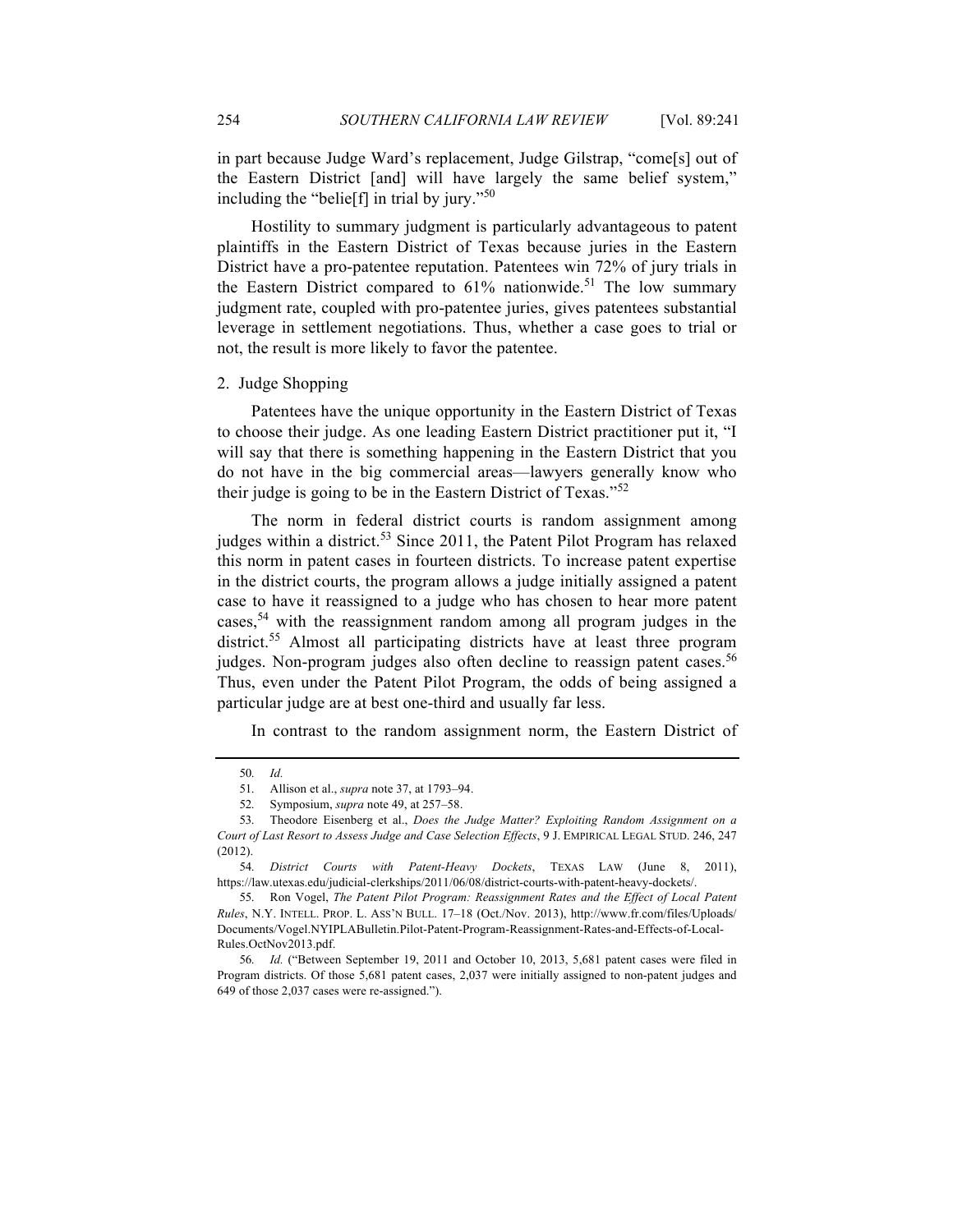Texas assigns cases based on the division in which they were filed, and plaintiffs can choose to file in any division simply by selecting it from a drop-down menu in the electronic filing system. Selecting the division effectively selects the judge because the Eastern District specifies *ex ante* via a public order the allocation of cases filed in each division. For example, at the outset of the Eastern District's popularity in 2006, patentees filing in the Marshall division were told they had a 70% chance of being assigned to Judge Ward, those filing in Tyler a 60% chance of Judge Davis, those filing in Sherman a 65% chance of Judge Schell, and those filing in Texarkana a 90% chance of Judge Folsom.<sup>57</sup>

Although aspects of this assignment system pre-date the Eastern District's patent litigation boom,<sup>58</sup> the Eastern District provided patent plaintiffs with *even greater* judge-shopping opportunities than other litigants. For example, according to the February 10, 2009 "General Order" governing case assignment, Judge Ward received 100% of patent cases from Marshall and Texarkana, but only 90% and 10%, respectively, of other civil cases.<sup>59</sup> Since 2009, the assignment system has changed with the appointment of new judges and other factors, but patent plaintiffs have retained their unique ability to choose the judge with a high degree of confidence. $60$  As a result, over the past decade, a patentee filing in the Eastern District of Texas knew it had at least a 50% (and often far closer to 100%) chance of having a particular judge simply by clicking on a particular division from a drop-down menu when electronically filing its  $case<sup>61</sup>$ 

There was no particular reason why patentees should be given a choice of division, much less a choice of judge, as patent cases almost never have a greater connection to one division of the Eastern District than another. $62$  As noted above, patent cases generally have a tenuous connection to the Eastern District based on the sale of a few allegedly

61. *The Attorney's "How To" Guide for Civil Case Opening*, TEX. E. DIST. COURT 4 (June 11, 2014), http://www.txed.uscourts.gov/cgi-bin/view\_document.cgi?document=2353.

62. For this reason, some districts assign patent cases district-wide, even when they use a division-based assignment system for other civil cases. U.S. Dist. Ct. N.D. Cal. General Order 44, "Assignment Plan" § D(3) (amended Dec. 17, 2013), http://www.cand.uscourts.gov/generalorders.

<sup>57.</sup> U.S. Dist. Ct. E.D. Tex. General Order 06-13, http://www.txed.uscourts.gov/cgibin/view\_document.cgi?document=1956 (Aug. 18, 2006).

<sup>58.</sup> U.S. Dist. Ct. E.D. Tex. General Order 98-5, http://www.txed.uscourts.gov/cgibin/view\_document.cgi?document=2090 (Apr. 1998).

<sup>59.</sup> U.S. Dist. Ct. E.D. Tex. General Order 09-4, http://www.txed.uscourts.gov/cgibin/view\_document.cgi?document=19368 (Feb. 10, 2009).

<sup>60.</sup> U.S. Dist. Ct. E.D. Tex. General Order 11-2, http://www.txed.uscourts.gov/cgibin/view\_document.cgi?document=20087 (Mar. 3, 2011).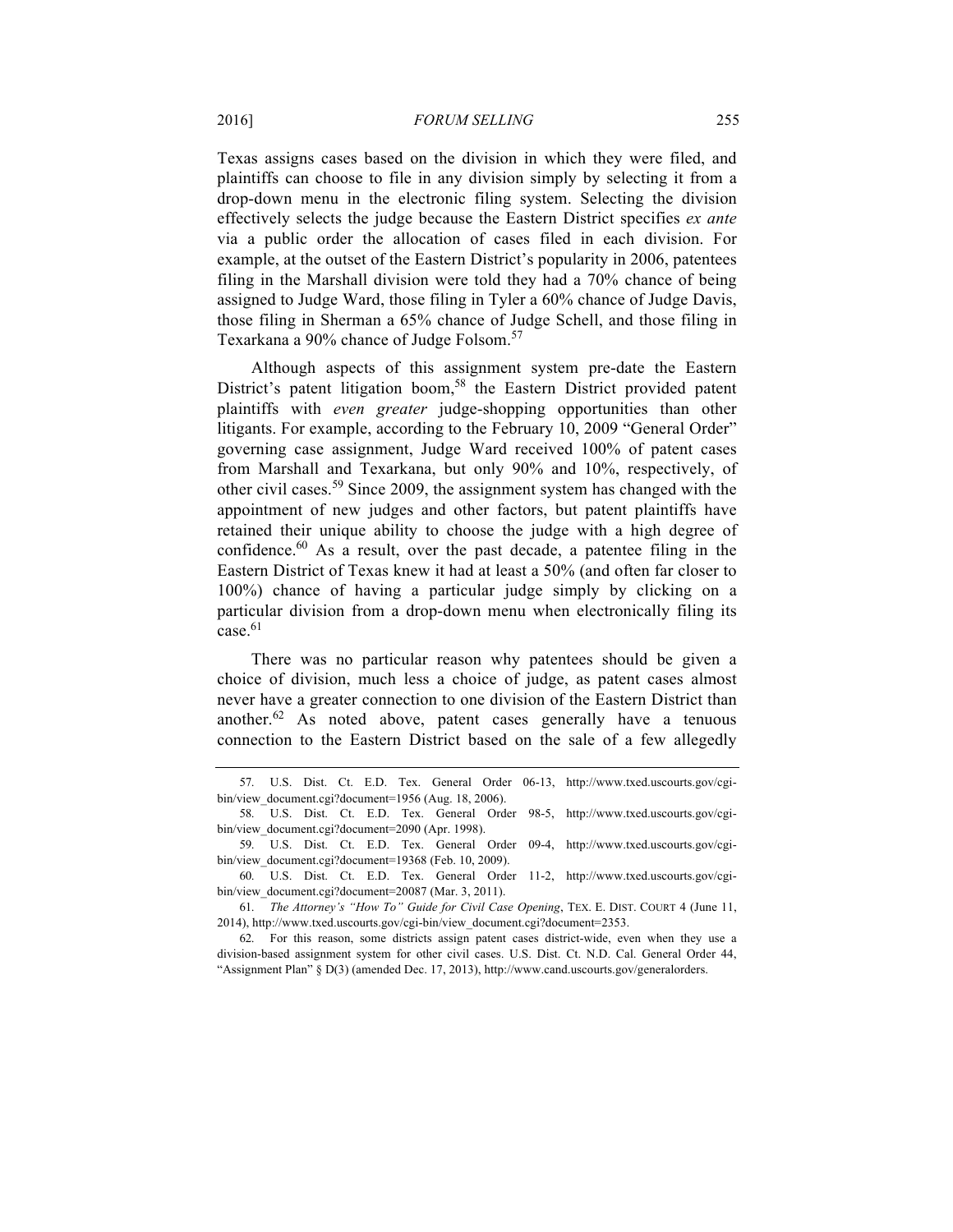infringing products somewhere in the district. $63$ 

Patentees have used their ability to judge shop. From January 2010 to September 15, 2011—when Judge Ward was receiving 75% of Marshall civil cases and Judge Davis 95% of Tyler patent cases—96% of patent defendants were sued in Marshall or Tyler, $64$  even though those divisions are further from the population centers of Dallas-Fort Worth and Houston than the Sherman and Beaumont divisions. In the three months after Judge Ward retired on October 1, 2011, patent litigation shifted overwhelmingly to Judge Davis,<sup>65</sup> but then shifted to Judge Gilstrap after he was confirmed and gained the confidence of patent litigators.<sup>66</sup>

The Eastern District has maintained its case assignment system despite contrary instructions from Congress as part of the Patent Pilot Program. Congress specified that patent cases initially "are *randomly assigned* to the judges of the district court,"<sup>67</sup> but the Eastern District's order implementing the Patent Pilot Program provides that "[p]atent cases, like all other civil cases, will be assigned to the division in which they are filed and in the ratios specified in this court's latest general order regarding district judge civil case assignments."<sup>68</sup>

<sup>63.</sup> *See supra* text accompanying notes 20–22.

<sup>64.</sup> Pistorino & Crane, *supra* note 25, at 9–10.

<sup>65.</sup> *Id*.

<sup>66.</sup> Owen Byrd & Brian Howard, *2013 Patent Litigation Year in Review*, at 2, 6, LEX MACHINA, https://www.law.berkeley.edu/files/2013\_Patent\_Litigation\_Year\_in\_Review\_Full\_Report\_(MLex\_Ma china).pdf (last visited Oct. 22, 2015).

<sup>67.</sup> Pub. L. No. 111-349 § 1, 124 Stat. 3674 (2011) (codified at 28 U.S.C. § 137 note) (emphasis added).

<sup>68.</sup> U.S. Dist. Ct. E.D. Tex., General Order No. 11-11, http://www.txed.uscourts.gov/cgibin/view\_document.cgi?document=20787 (Aug. 22, 2011).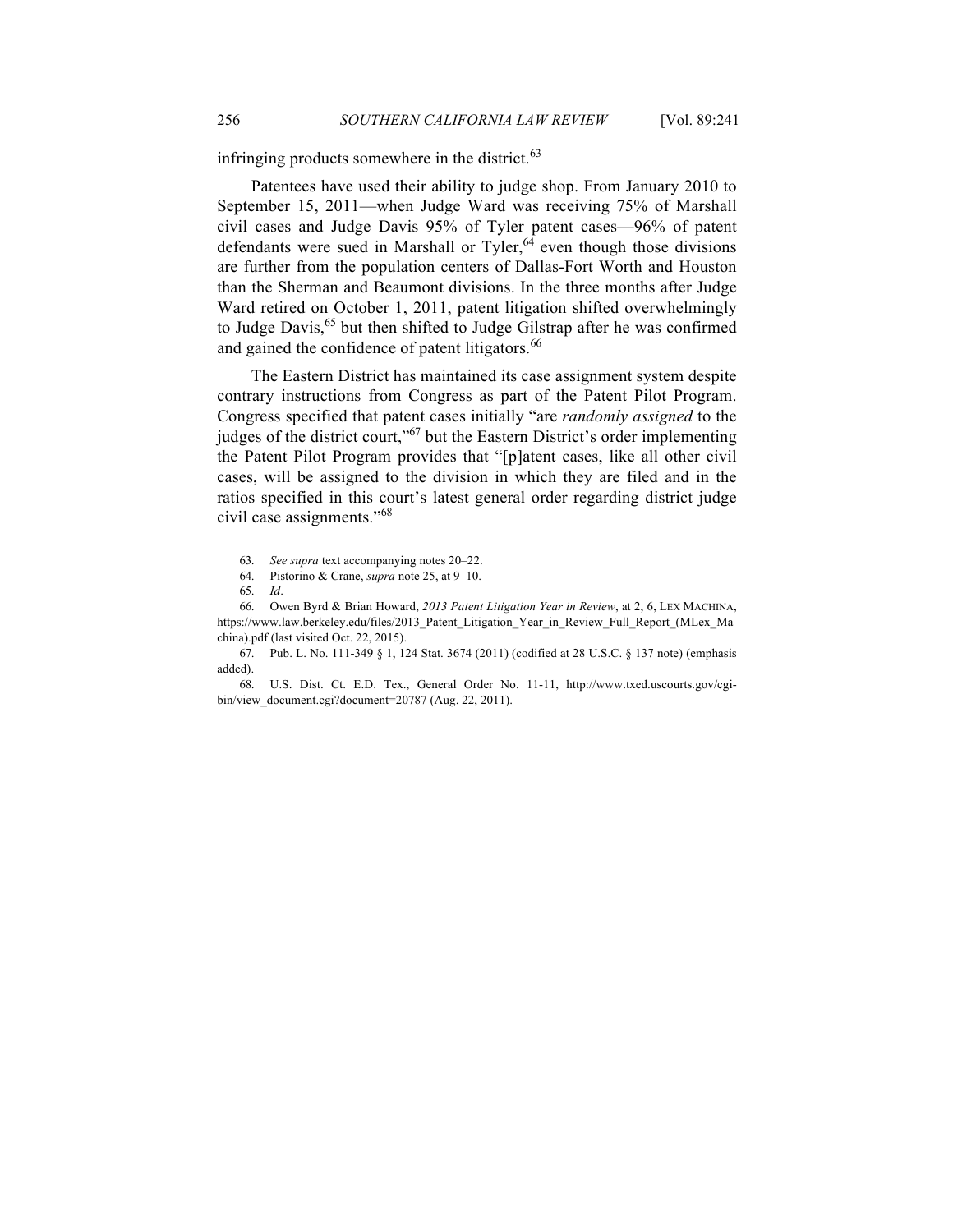## 2016] *FORUM SELLING* 257

This discussion of judge shopping reveals that forum selling is a phenomenon of competition, both among districts and among judges. Some aspects of forum selling, such as rules requiring permission to file summary judgment, are made on a district-wide basis. In contrast, it is particular judges who want (or do not want) more cases and who make the case-bycase determinations, such as allowing joinder or consolidation, that make the district and/or their court more attractive. By allowing judge shopping, the Eastern District of Texas makes the judge-specific aspects of forum selling more visible. In addition, by allowing judge shopping, the Eastern District facilitates competition on the district level because those judges in the Eastern District who do not want to hear more patent cases do not have to do so, and so can consent to district-wide measures to attract patent litigation (such as patent local rules) without fear that they personally will have to hear more patent cases.

#### 3. Loose Interpretation of Joinder Rules

In the late 2000s, a popular tactic among patentees, especially patent assertion entities, was to sue multiple unrelated defendants accused of infringing the same patent in a single lawsuit.<sup>69</sup> Suing defendants collectively allowed patentees to decrease their own costs and increase the coordination costs and strategic difficulties for defendants. It also allowed patentees to use one defendant with some connection to the forum as an anchor to prevent transfer by other defendants with little or no connection.<sup>70</sup> Although one of us has previously suggested that defendants could benefit from being sued collectively,<sup>71</sup> patentees' own actions demonstrate that they perceived a significant strategic advantage from suing unrelated defendants collectively. On the last day before the effective date of a new statutory provision banning joinder of unrelated defendants in a single patent lawsuit, the most patent cases in recent memory were filed: 50 suits against 800 defendants.72

A plaintiff may join multiple defendants in the same suit only if the claims "aris[e] out of the same transaction, occurrence, or series of

<sup>69.</sup> Reilly, *supra* note 28, at 1024. Patent assertion entities filed 19% of patent cases but sued 28% of defendants between 2000 and 2008. Colleen V. Chien, *Of Trolls, Davids, Goliaths, and Kings: Narratives and Evidence in the Litigation of High-Tech Patents*, 87 N.C. L. REV. 1571, 1599, 1603 (2009).

<sup>70.</sup> Taylor, *supra* note 30, at 672–78.

<sup>71.</sup> *See generally* Reilly, *supra* note 28 (discussing benefits of multi-defendant suits generally, with particular reference to multi-defendant patent suits).

<sup>72.</sup> Tracie L. Bryant, Note, *The America Invents Act: Slaying Trolls, Limiting Joinder*, 25 HARV. J.L. & TECH. 687, 687 (2012).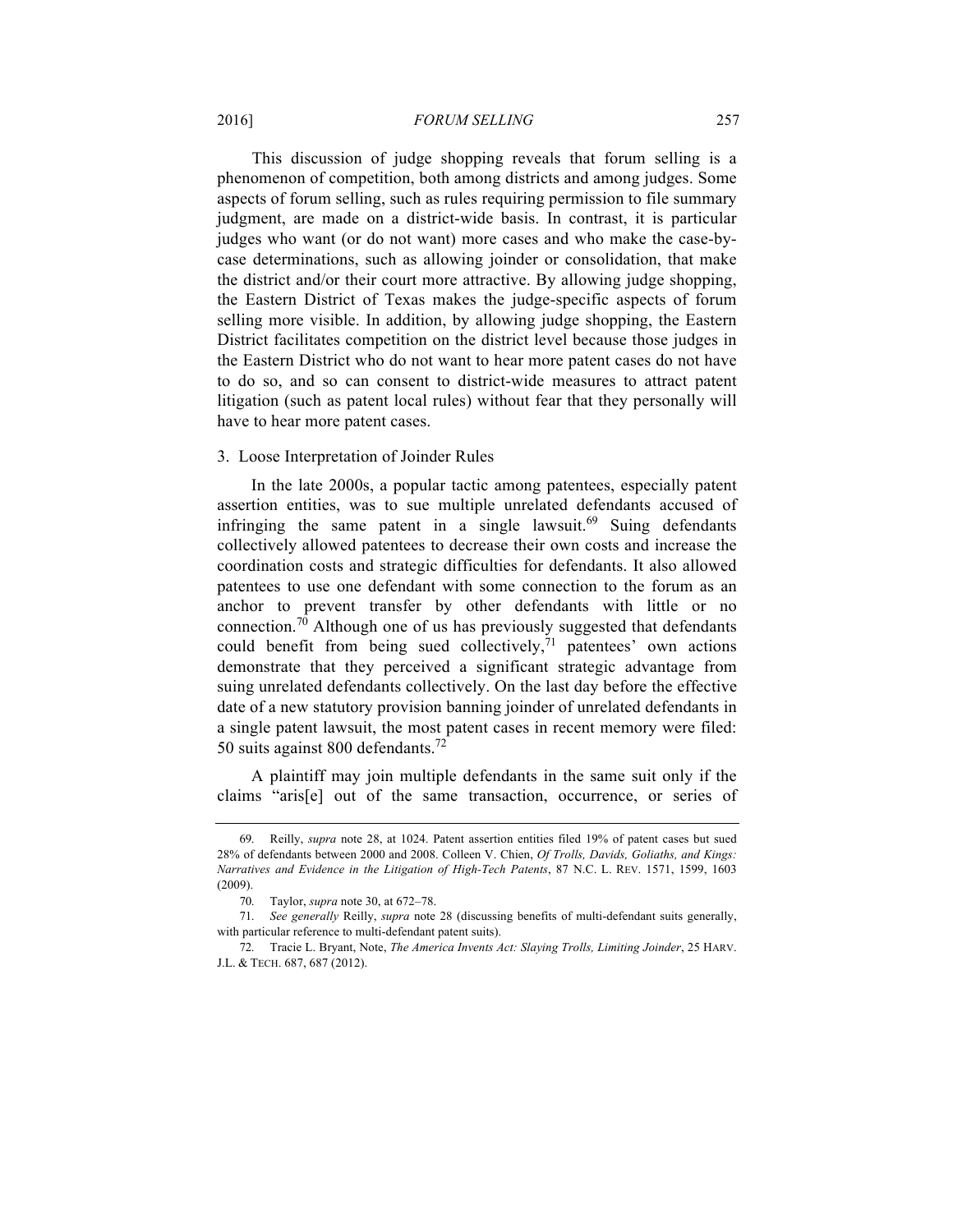transactions or occurrences."<sup>73</sup> The overwhelming weight of district court authority, subsequently endorsed by the Federal Circuit, held that claims against "separate companies that independently design, manufacture and sell different products in competition with each other<sup>"74</sup> did not arise from the same transaction or occurrence, even if the products were accused of infringing the same patent and operated similarly.<sup>75</sup> Rather, "an actual link" between the products was required, such as a relationship between the defendants, the use of identically sourced components, or overlap in the products' development or manufacture.<sup>76</sup>

The Eastern District of Texas, and a few districts following it,  $77$  held that patent infringement claims arise from the same transaction or occurrence if there is "some connection or logical relationship" between the claims—which would exist "if there is some nucleus of operative facts or law," such as allegations that the defendants infringed the same patent or had products that were not "dramatically different."<sup>78</sup> As a result, multidefendant patent cases became concentrated in the Eastern District. By 2010, patent cases in the Eastern District of Texas had an average of thirteen defendants, compared to 3.9 in the Northern District of California, 3.7 in the Central District of California, and 3.5 in the District of Delaware.<sup>79</sup>

Congress responded in 2011 with the America Invents Act ("AIA"). $80$ The AIA only permitted joinder or consolidation for trial if the allegations involved "the same accused product or process" and clarified that "allegations that [the defendants] each have infringed the patent or patents in suit" were insufficient.<sup>81</sup> The provision specifically targeted the Eastern District of Texas.<sup>82</sup>

Although technically complying with the AIA's anti-joinder provision, judges in the Eastern District of Texas limited its impact. They ruled that the Act did not apply retroactively, $83$  and in contrast to other

<sup>73.</sup> FED. R. CIV. P. 20(a)(2)(A).

<sup>74.</sup> Androphy v. Smith & Nephew, Inc., 31 F. Supp. 2d 620, 623 (N.D. Ill. 1998).

<sup>75.</sup> *See, e.g.*, *In re* EMC Corp., 677 F.3d 1351, 1357 & n.2, 1359 & n.3 (Fed. Cir. 2012); Pergo, Inc. v. Alloc, Inc., 262 F. Supp. 2d 122, 128 (S.D.N.Y. 2003).

<sup>76.</sup> *See EMC*, 677 F.3d at 1359.

<sup>77.</sup> *See id.* at 1357 & n.2 (recognizing that the Eastern District of Texas's approach was in the minority).

<sup>78.</sup> MyMail, Ltd. v. Am. Online, Inc., 223 F.R.D. 455, 456–57 (E.D. Tex. 2004).

<sup>79.</sup> Pistorino, *supra* note 29.

<sup>80.</sup> Pub. L. No. 112-29, 125 Stat. 284 (2011) (amending U.S.C. tit. 25).

<sup>81.</sup> 35 U.S.C. § 299 (2012).

<sup>82.</sup> Taylor, *supra* note 30, at 700, 704.

<sup>83.</sup> Maya M. Eckstein et al., The (Unintended) Consequences of the AIA Joinder Provision, AIPLA Spring Meeting (May 10–12, 2012), http://www.hunton.com/files/Publication/c4abf2b5-ac78-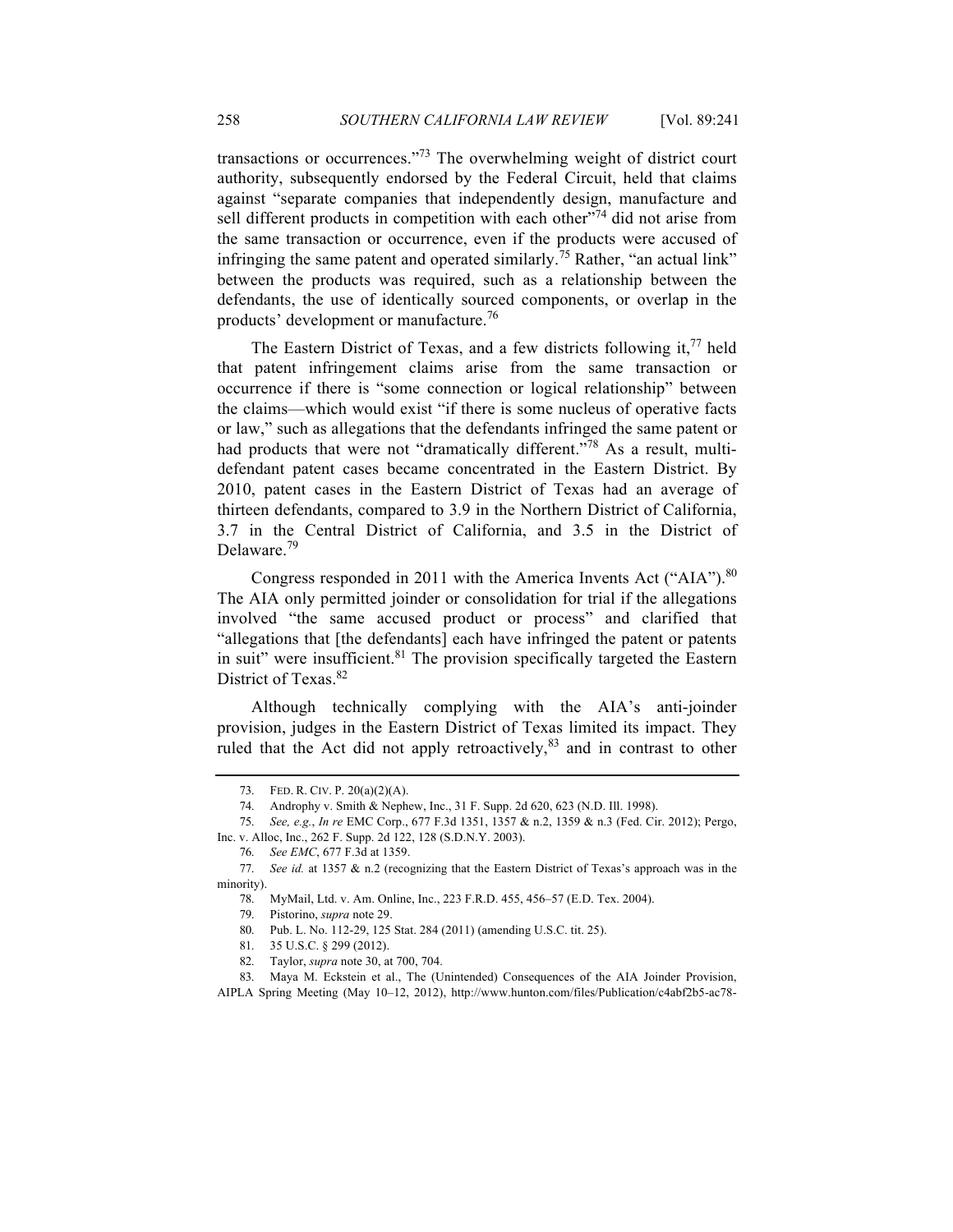districts, continued to apply their lenient joinder standard to cases filed before the AIA.<sup>84</sup> The Federal Circuit ultimately granted mandamus, holding that joinder of unrelated defendants was improper even before the AIA.<sup>85</sup> In response, Eastern District judges consolidated cases for pre-trial purposes, which provides the functional equivalent of joinder until the point of trial.<sup>86</sup> Since consolidated cases are largely managed like a single lawsuit, wholesale consolidation "relieves patent plaintiffs of many of the financial impediments that Congress [in the AIA] sought to impose upon them<sup>"87</sup>

#### 4. Pro-Plaintiff Management of Multi-Defendant Cases

The Eastern District of Texas's case management of multi-defendant and consolidated cases also benefits patentees. Eastern District judges often require defendants to file a single brief or present a single oral argument on crucial issues, such as claim construction, imposing the same page and time limits for the multiple defendants in aggregate as for the single plaintiff.<sup>88</sup> Recently, they have required the defendants to agree on a "lead defendant" for claim construction (or have one chosen by the court). The lead defendant must file a single claim construction brief addressing all shared claim construction issues, and other defendants may only file ten-page supplemental briefs limited to "additional" issues unique to that defendant.89

Historically, the judges in the Eastern District also were loath to order separate trials for unrelated defendants, scheduling a single trial for

86. *See* Jan Wolfe, *East Texas Judges Test Joinder Limits in Patent Reform's Wake*, CORP. COUNSEL (Aug. 22, 2012); *Multi-Defendant Joinder Under the America Invents Act: Much Ado About Nothing?*, QUINN EMANUEL URQUHART & SULLIVAN, LLP (Dec. 20, 2012), http://www.jdsupra.com/legalnews/multi-defendant-joinder-under-the-americ-97136/. Other districts also consolidate related patent cases. *Id.*

<sup>4</sup>b18-8c65-8e02608284d8/Presentation/PublicationAttachment/0f8412f9-9d41-444d-8b47-

<sup>90</sup>e694a54abe/AIPLA\_Joinder\_Paper.pdf. *E.g.*, Ganas LLC v. Sabre Holdings Corp., 2011 U.S. Dist. LEXIS 154632, at \*28–29 (E.D. Tex. Oct. 19, 2011).

<sup>84.</sup> *See, e.g.*, Lodsys, LLC v. Brother Int'l Corp., No. 2:11–cv–90–JRG, 2012 U.S. Dist. LEXIS 31456, at \*17–21 (E.D. Tex. Mar. 8, 2012); Imperium (IP) Holdings, Inc. v. Apple, Inc., No. 4:11–CV– 163, 2012 U.S. Dist. LEXIS 10333, at \*6–14 & nn.2–3 (E.D. Tex. Jan. 20, 2012) (report and recommendation of magistrate judge).

<sup>85.</sup> *In re* EMC Corp., 677 F.3d 1351 (Fed. Cir. 2012).

<sup>87.</sup> Eckstein, *supra* note 83.

<sup>88.</sup> Data Treasury Corp. v. Wells Fargo & Co., No. 2:05-cv-00291-DF-CMC (E.D. Tex. Jan. 12, 2009) (order extending time allotted for hearing) (2.5 hours per "side" for claim construction hearing with single plaintiff and several unrelated defendants).

<sup>89.</sup> Michael C. Smith, *Lead Defendant Designation for Claim Construction Purposes*, EDTEXWEBLOG.COM (Aug. 14, 2012, 3:36 PM), http://mcsmith.blogs.com/eastern\_district\_of\_texas/ 2012/08/lead-defendant-designation-for-claim-construction-purposes.html.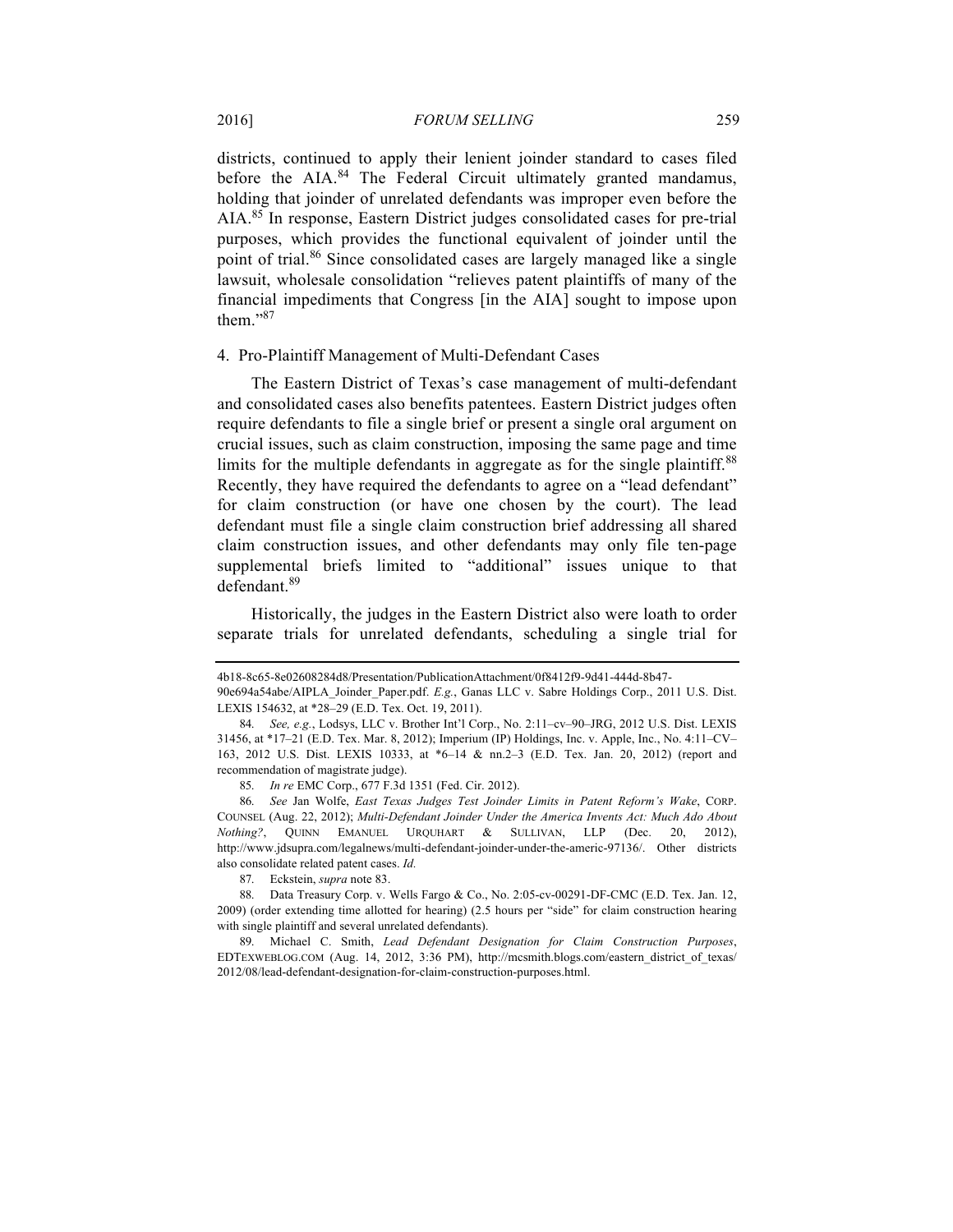anywhere from four to eighteen defendants.<sup>90</sup> In common trials, the Eastern District judges often gave the multiple defendants collectively the same amount of time to present their defenses as they gave the single plaintiff.<sup>91</sup> Defendants were thus forced to focus on common issues, rather than on potentially successful defenses peculiar to one or two defendants. Notably, former Chief Judge Davis raised the possibility of a single invalidity or inequitable trial for multiple unrelated defendants, even after the AIA prohibited consolidating unrelated defendants for trial.<sup>92</sup>

The Eastern District's case management procedures simplify the patentee's case and reduce its costs, while at the same time increasing the required coordination and conflict among defendants, undermining any efficiency benefits. They also make it more difficult for each defendant to pursue individualized issues or its own strategy for common issues, preventing potentially persuasive arguments from being presented to the judge or jury. Finally, these trial management practices increase the possibility of jury or judicial confusion. A judge or juror may misattribute stronger evidence against one defendant to another defendant for whom the evidence is weaker or allow the larger revenues of one defendant to influence damages against smaller defendants.

#### 5. Hostility to Transfer

Patentees are unlikely to file in the almost always inconvenient Eastern District of Texas unless they are confident their cases will remain in the district long enough to obtain its benefits. The judges in the Eastern District have gone to great lengths to provide patentees this assurance.

Prior to 2008, the Eastern District normally transferred patent cases only when a case involving the same or a related patent was presently or previously pending in the transferee district.<sup>93</sup> Beginning in December 2008, the Federal Circuit dramatically rejected the Eastern District's

<sup>90.</sup> *See, e.g.*, CEATS, Inc. v. Continental Airlines, Inc., No. 6:10-CV-120, at 6–7 (E.D. Tex. Feb. 14, 2012) (order denying motion for separate trials); Wi-Lan, Inc. v. HTC Corp., No. 6:13-CV-242 (E.D. Tex. Mar. 18, 2013) (order denying motion for separate trials).

<sup>91.</sup> *See, e.g.*, CEATS, Inc. v. Continental Airlines, Inc., No. 6:10cv120 (E.D. Tex. Feb. 23, 2012) (order designating trial times); Wi-Lan, Inc. v. HTC Corp., No. 6:10-CV-521 (E.D. Tex. June 28, 2013) (order designating trial times).

<sup>92.</sup> *See* Network-1 Security Solutions, Inc. v. Alcatel-Lucent USA Inc., No. 6:11-CV-492-LED-JDL, at 7 (E.D. Tex. Jan. 17, 2013) (order granting in part Defendants' motion to sever) ("Are there some issues that should be tried first as to some *or all parties*, such as invalidity or inequitable conduct?" (emphasis added)). Consolidation would be allowed, if the accused infringer waived the protection of the statute. *Id*.

<sup>93.</sup> Robert A. Matthews, Jr., *Patent Happenings*, *December 2009*, JDSUPRA BUS. ADVISOR (Dec. 1, 2009), http://www.jdsupra.com/post/documentViewer.aspx?fid=52cc121b-d1f4-4ad5-829b-21dc66802091.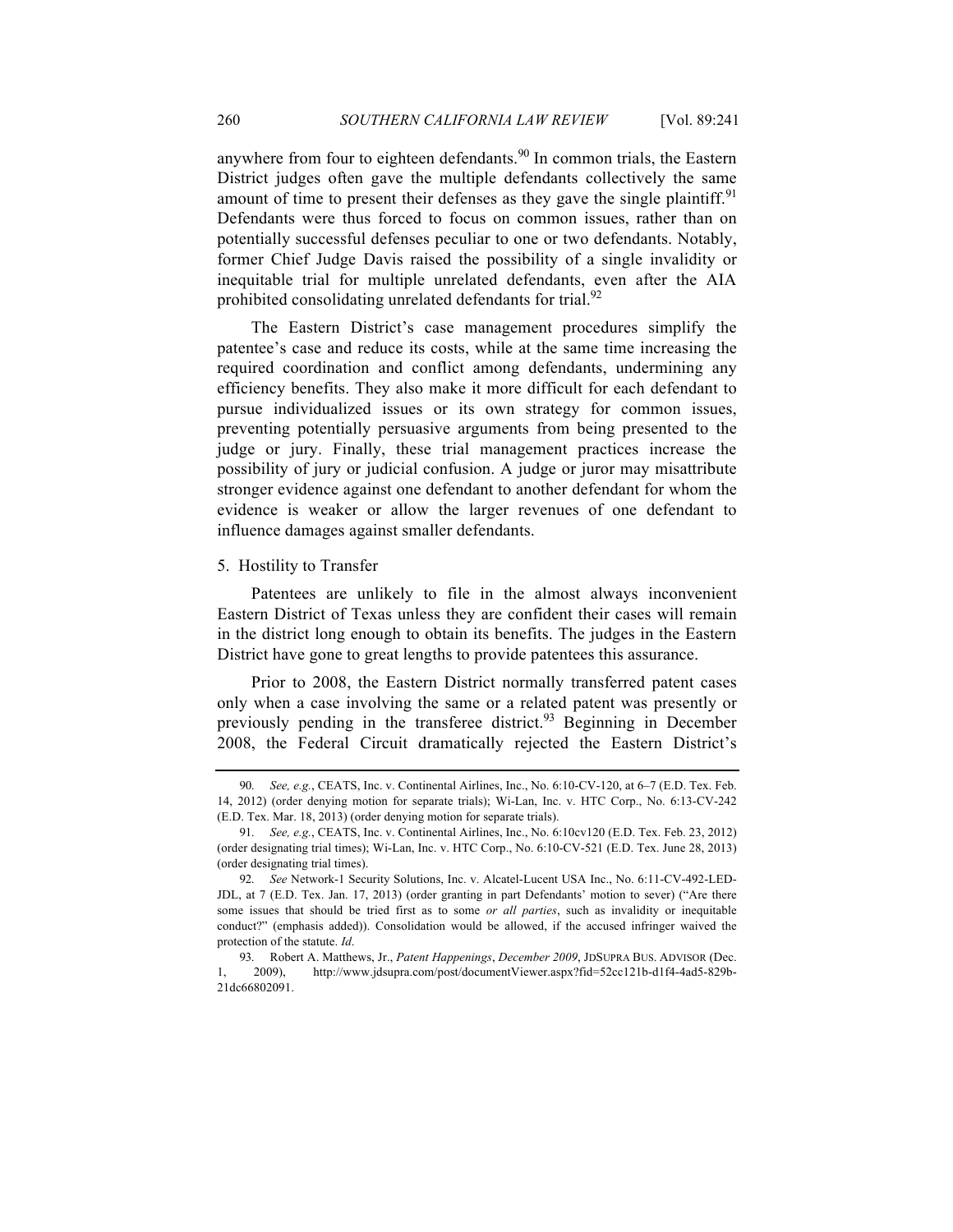restrictive approach to transfer.<sup>94</sup> Over the next several years, the Federal Circuit granted ten mandamus petitions ordering the Eastern District of Texas to transfer patent cases to other districts, even though the circuit had never previously used mandamus to order transfer.<sup>95</sup> During this period, the Federal Circuit granted nearly 50% of mandamus petitions from the Eastern District of Texas, an astronomical rate for an extraordinary remedy.<sup>96</sup> The Federal Circuit granted only one of nine mandamus petitions seeking transfer from other districts during the same period.<sup>97</sup>

The Federal Circuit's multiple mandamus orders to the Eastern District of Texas were necessitated by the district's repeated efforts to evade or limit the transfer standard set out by the Federal Circuit.<sup>98</sup> For example, in its first mandamus order, *In re TS Tech*, the Federal Circuit ordered transfer because:

[T]here is no relevant connection between the actions giving rise to this case and the Eastern District of Texas . . . . None of the companies have an office in the Eastern District of Texas; no identified witnesses reside in the Eastern District of Texas; and no evidence is located within the venue.<sup>99</sup>

In a subsequent case, the Eastern District sidestepped the import of *TS Tech* by weighing against transfer the fact that the patentee's lawyers "converted into electronic format 75,000 pages of documents . . . and transferred them to the offices of its litigation counsel in Texas."<sup>100</sup> The Federal Circuit granted mandamus in *In re Hoffmann-La Roche*, finding that "[a] plaintiff's attempts to manipulate venue in anticipation of litigation or a motion to transfer" should be given no weight.<sup>101</sup>

Judge Ward subsequently gave significant weight to the patentee's claim that its principal place of business was in Longview, in the Eastern District of Texas, even though the patentee was not registered to do business in Texas, shared its Texas office space with another of its litigation counsel's clients, was incorporated in Michigan, maintained a

<sup>94.</sup> *See In re* TS Tech USA Corp., 551 F.3d 1315, 1319–21 (Fed. Cir. 2008).

<sup>95.</sup> Paul R. Gugliuzza, *The New Federal Circuit Mandamus*, 45 IND. L. REV. 343, 346 & n.8 (2012).

<sup>96.</sup> *Id.* at 346.

<sup>97.</sup> *Id.* at 346 & n.10.

<sup>98.</sup> *See In re* Genentech, Inc., 566 F.3d 1338, 1342–44 (Fed. Cir. 2009) (rejecting Eastern District's distinguishing of *TS Tech* because fact witnesses in transferee forum were not "key witnesses"); *In re* Acer Am. Corp., 626 F.3d 1252, 1254–56 (Fed. Cir. 2010) (rejecting Eastern District's distinguishing of *Genentech* because none of the companies are headquartered in the Eastern District, the nearest one being in Round Rock, Texas, 300 miles away).

<sup>99.</sup> *TS Tech*, 551 F.3d at 1321.

<sup>100.</sup> *In re* Hoffmann-La Roche Inc., 587 F.3d 1333, 1336–37 (Fed. Cir. 2009).

<sup>101.</sup> *Id.* at 1337.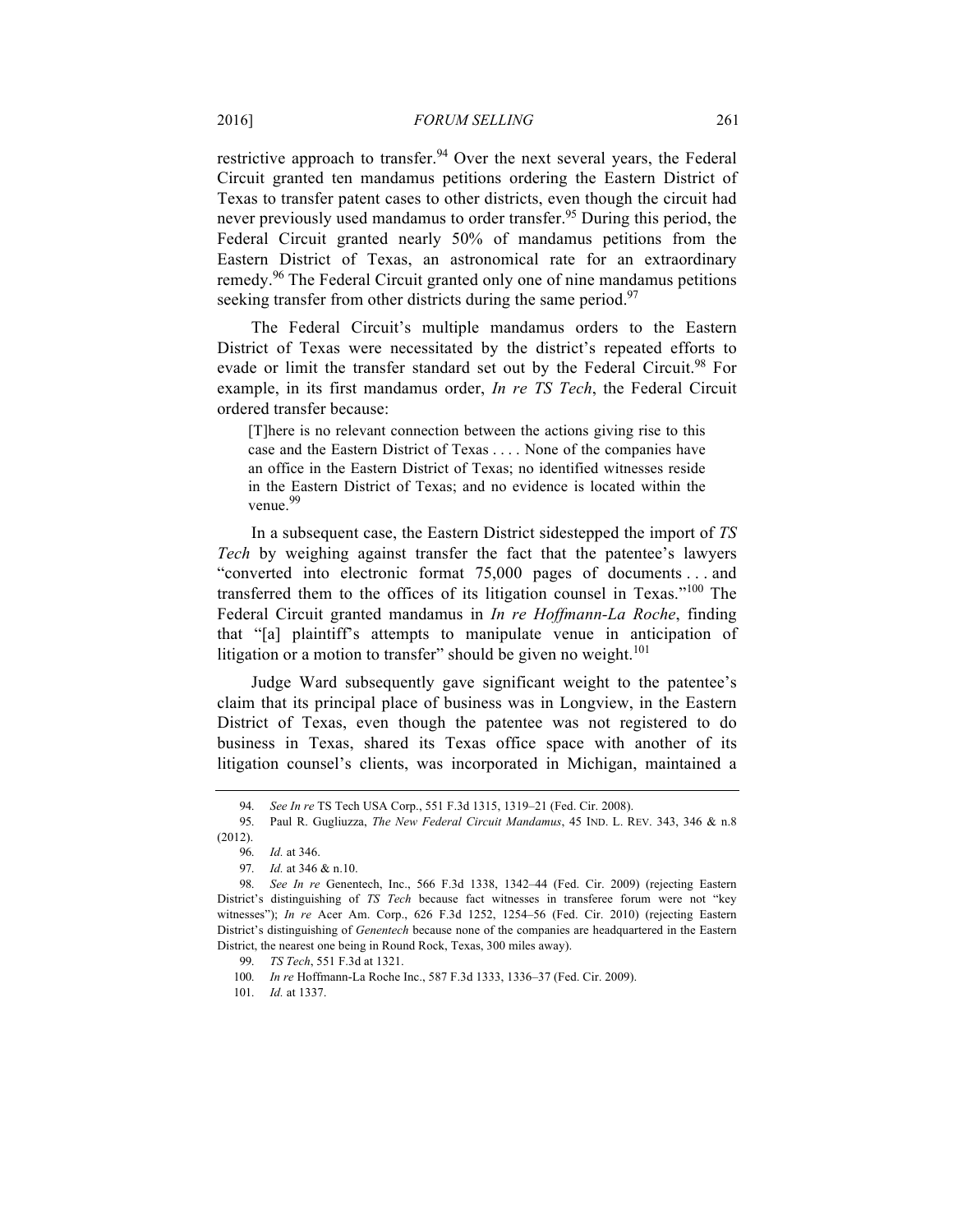registered office in Michigan, and was run by Michigan residents.102 The district court declined to determine whether the patentee opened its Longview "office" for venue or legitimate business reasons.<sup>103</sup> In *In re Zimmer Holdings*, the Federal Circuit rejected this attempt to sidestep its prior rulings, finding that the patentee's "presence in Texas appears to be recent, ephemeral, and an artifact of litigation" and that this "is a classic case where the plaintiff is attempting to game the system by artificially seeking to establish venue."<sup>104</sup>

Similarly, Judge Davis found a local interest based on his acceptance "without scrutiny" that the patentee's principal place of business was in Tyler, where the patentee had office space and maintained documents, even though the patentee employed no individuals in Tyler, was operated from the United Kingdom, and had incorporated in Texas only sixteen days before filing suit.<sup>105</sup> The Federal Circuit again disagreed, finding that the patentee's connections were "no more meaningful, and no less in anticipation of litigation, than the others we reject. $106$ 

Despite the Federal Circuit's intervention, the Eastern District's transfer rate actually decreased after *TS Tech*, from 9% in 2000–2008 to 5% in 2009–the first half of  $2015$ .<sup>107</sup> The success rate on transfer motions in the Eastern District also decreased after *TS Tech*. <sup>108</sup> While either decrease could have a neutral explanation in isolation, $109$  together they suggest that the Eastern District of Texas has retrenched in the face of oversight by the Federal Circuit.

Commentators have attributed the Eastern District of Texas's reluctance to transfer cases to "[t]he court's enthusiasm for patent cases, coupled with the restorative effect of patent litigation on Marshall's economy," i.e., forum selling.<sup>110</sup> Even former Chief Judge Folsom explained the Eastern District's popularity, in part, by saying that "a certain amount of assurance that a judge was likely not to transfer those [patent]

110. Gugliuzza, *supra* note 95, at 378.

<sup>102.</sup> *In re* Zimmer Holdings, Inc., 609 F.3d 1378, 1379–80 (Fed. Cir. 2010).

<sup>103.</sup> *Id.* at 1380.

<sup>104.</sup> *Id.* at 1381.

<sup>105.</sup> *In re* Microsoft Corp., 630 F.3d 1361, 1362, 1364 (Fed. Cir. 2011).

<sup>106.</sup> *Id.* at 1365.

<sup>107.</sup> LEX MACHINA, http://lexmachina.com (data obtained is on file with authors).

<sup>108.</sup> Paul M. Janicke, *Patent Venue and Convenience Transfer: New World or Small Shift?*, 11 N.C. J. L & TECH. ON. 1, 24 (2009).

<sup>109.</sup> A decrease in transfer rate could indicate that *TS Tech* and its progeny deterred some patentees from filing cases in the Eastern District that lacked a relationship to the district. A decrease in transfer motion success rate could indicate that *TS Tech* and its progeny incentivized defendants to be more aggressive in seeking transfer and bring weaker motions.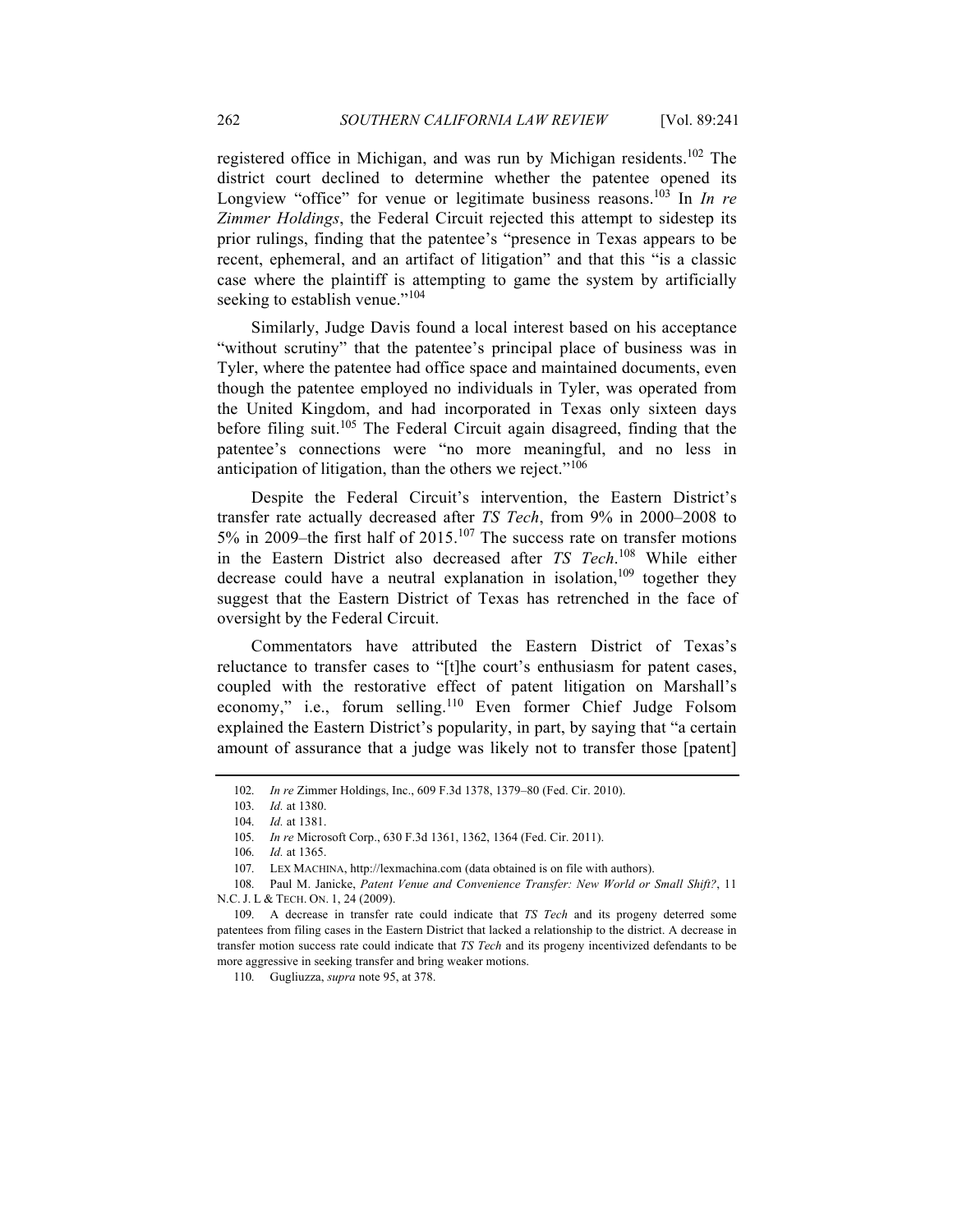cases is obviously important from the plaintiff's standpoint."<sup>111</sup>

Despite its resistance to transfer, the Eastern District of Texas does transfer a greater percentage of patent cases than other districts (6.8% versus  $4.5\%$ ).<sup>112</sup> However, patent cases in the Eastern District usually have no connection whatsoever to the district. As a result, transfer is often appropriate under applicable statutes, which prioritize the convenience of the parties. Other popular districts are located where patent defendants reside, such as Los Angeles, Silicon Valley, and Chicago. It is not surprising that fewer cases filed there are transferred.

In addition, the most comprehensive study of transfer motions, covering 1991–2010, found that transfer motions were successful only 34.5% of the time in the Eastern District of Texas, compared to over 50% of the time in other major patent districts.<sup>113</sup> Studies focused on more recent years have suggested a higher success rate, though still lower than elsewhere.<sup>114</sup>

#### 6. Refusing to Stay Pending Reexamination

Reexamination is a procedure by which the United States Patent and Trademark Office ("USPTO") reconsiders the validity of the patent and can result in cancellation of the patent, narrowing of the scope of the patent, or confirmation of the patent.<sup>115</sup> Stays pending reexamination favor the accused infringer at the patentee's expense. First, because reexaminations only consider patent validity, not infringement and damages, a stay necessarily delays even a successful patentee's recovery. Second, reexaminations are significantly cheaper than litigation and postpone or eliminate expensive discovery, thereby reducing the patentee's settlement

<sup>111.</sup> John R. Bone & David A. Haas, *Interview with Former Chief Judge David Folsom of the U.S. District Court for the Eastern District of Texas*, STOUT RISIUS ROSS 2 (2013), http://www.srr.com/assets/pdf/interview-chief-judge-david-folsom.pdf.

<sup>112.</sup> *See infra* Appendix 2; Janicke, *supra* note 108, at 23–24.

<sup>113.</sup> Iancu & Chung, *supra* note 43, at 315. Among the most popular districts, only the District of Delaware had a similarly low transfer rate. *Id.* 

<sup>114.</sup> *See* Chester S. Chuang, *Offensive Venue: The Curious Use of Declaratory Judgment to Forum Shop in Patent Litigation*, 80 GEO. WASH. L. REV. 1065, 1086, 1095 (2012) (finding 48% success rate in E.D. Tex. and 53.2% nationwide for 2000–2008 in non-declaratory judgment cases); Janicke, *supra* note 108, at 22–24 (finding E.D. Tex. success rate of 38% for 2006, 47% for 2007 when controlling for related cases transferred separately, and 31% for 2008, substantially lower than C.D. Cal., N.D. Ill., and D.N.J.). Notably, Chuang's nationwide number includes only contested motions, whereas his Eastern District number appears to include all transfer motions, inflating the comparative success rate in the Eastern District.

<sup>115.</sup> Greg H. Gardella & Emily A. Berger, *United States Reexamination Procedures: Recent Trends, Strategies and Impact on Patent Practice*, 8 J. MARSHALL REV. INTELL. PROP. L. 381, 382–83 (2009).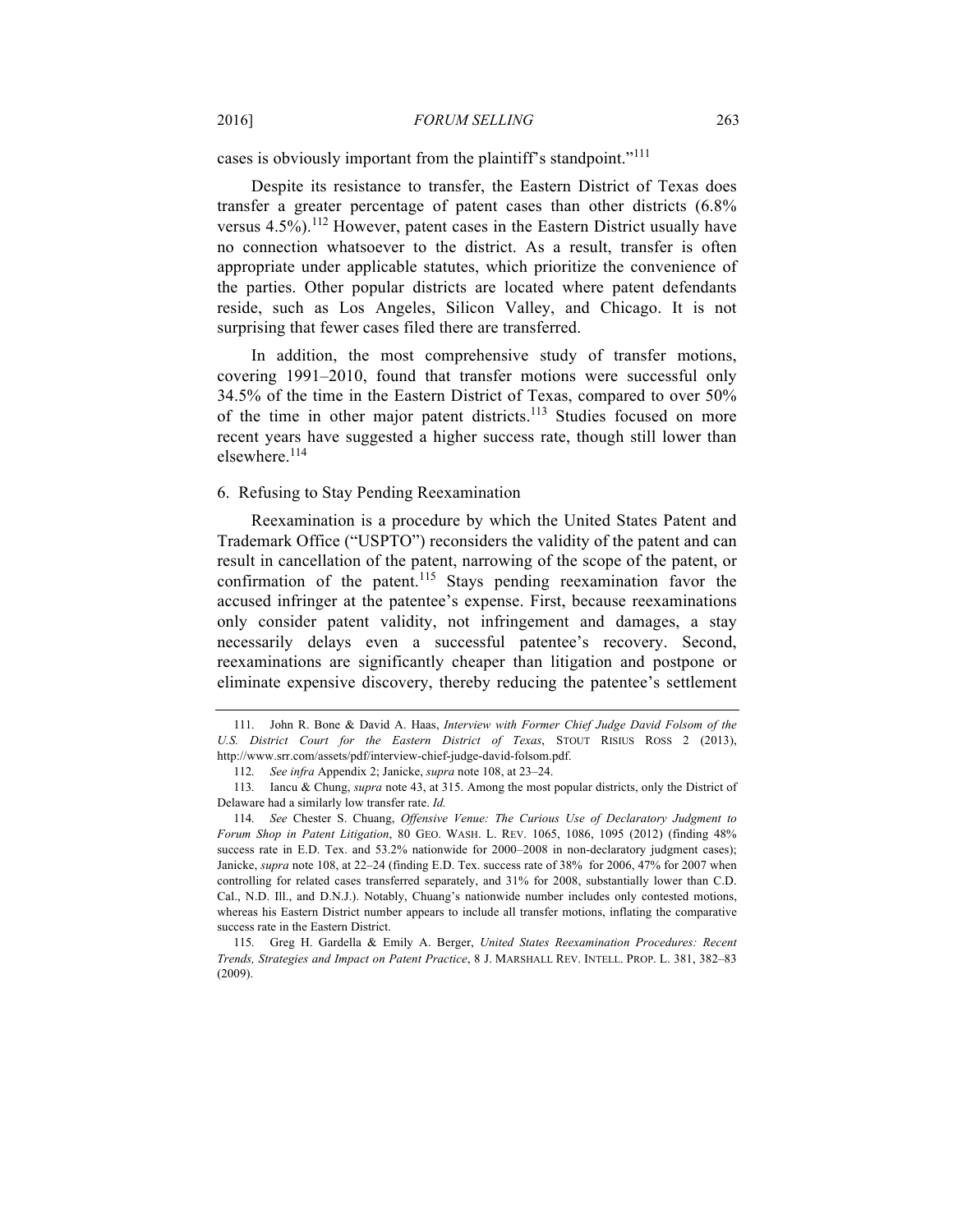leverage.<sup>116</sup> Third, reexamination proceedings use legal standards less favorable to the patentee, including a preponderance of the evidence standard for invalidity (rather than the clear and convincing evidence standard) and a broadest reasonable construction standard for claim construction.<sup>117</sup> Fourth, and relatedly, 75% of ex parte and 95% of inter partes reexaminations resulted in narrowed or cancelled patent claims.<sup>118</sup> Patent cancellation ends all litigation, and narrowing often has the same effect. Although an imperfect comparison due to selection effects and other differences between litigation and reexamination, only 43% of validity decisions in litigation resulted in invalidity findings.<sup>119</sup> Ultimately, a forum-shopping patentee often will want a district in which it can be relatively confident that the litigation will not be stayed if the defendant files for reexamination.

Motions to stay pending reexamination are granted over half the time nationwide, $120$  but are granted only about one-third of the time in the Eastern District of Texas.<sup>121</sup> Perhaps deterred by this low success rate, fewer stay motions were made in the Eastern District (1% of total 2013– 2014 case filings) than in the District of Delaware (2.2%), Central District of California (3.4%), Northern District of California (11%), and Northern District of Illinois (5%). As a result, the Eastern District's stay rate in 2013–2014 was only 0.4% of filed cases, significantly lower than districts like the District of Delaware (1.3%) and Northern District of California  $(6.5\%)$ <sup>122</sup>

Once again, the Eastern District of Texas has resisted supervisory oversight. The America Invents Act instituted a special post-issuance

118. Alan W. Kowalchyk & Joshua P. Graham, *Patent Reexamination: An Effective Litigation Alternative?*, 3 LANDSLIDE 47, 48 (2010) (relying on USPTO data through June 2009).

119. Allison et al., *supra* note 37, at 1801.

120. Rogers, *supra* note 117, at 320 (citing several sources).

121. *See* Gardella & Berger, *supra* note 115, at 398 (citing reported cases from 1981–2009); Matthew Smith, *Stays Pending Reexamination*, PATENTLYO (Nov. 1, 2009), http://patentlyo.com/patent/2009/11/the-following-guest-post-is-by-matthew-smiththe-grant-rate-ofmotions-to-stay-is-highly-judge-dependent-and-somewhat-less-ob.html (granting reexamination in 20% of cases in the Eastern District for 2008 and 2009).

122. Austin Champion, *Stays of Litigation Pending Post-AIA Patent Review*, KLEMCHUK KUBASTA LLP, 46, 48, 53 (Mar. 28, 2014), http://media.wix.com/ugd/99abb3\_5fb5144d89 784208a1f02dcb0eebe003.pdf (dividing granted stays by reported total case filings to reach results).

<sup>116.</sup> J. Jason Williams et al., *Strategies for Combating Patent Trolls*, 17 J. INTELL. PROP. L. 367, 373–74 (2010).

<sup>117.</sup> *See* Eric J. Rogers, *Ten Years of Inter Partes Reexamination Appeals: An Empirical View*, 29 SANTA CLARA COMPUTER & HIGH TECH. L.J. 305, 317–18 (2013). A "broadest reasonable construction" increases the chances the claim will be invalid because it covers what is obvious or already exists. *Id.* at 318 ("During examination, there is no presumption of validity, and, thus, no goal to construe claims so as to preserve validity.").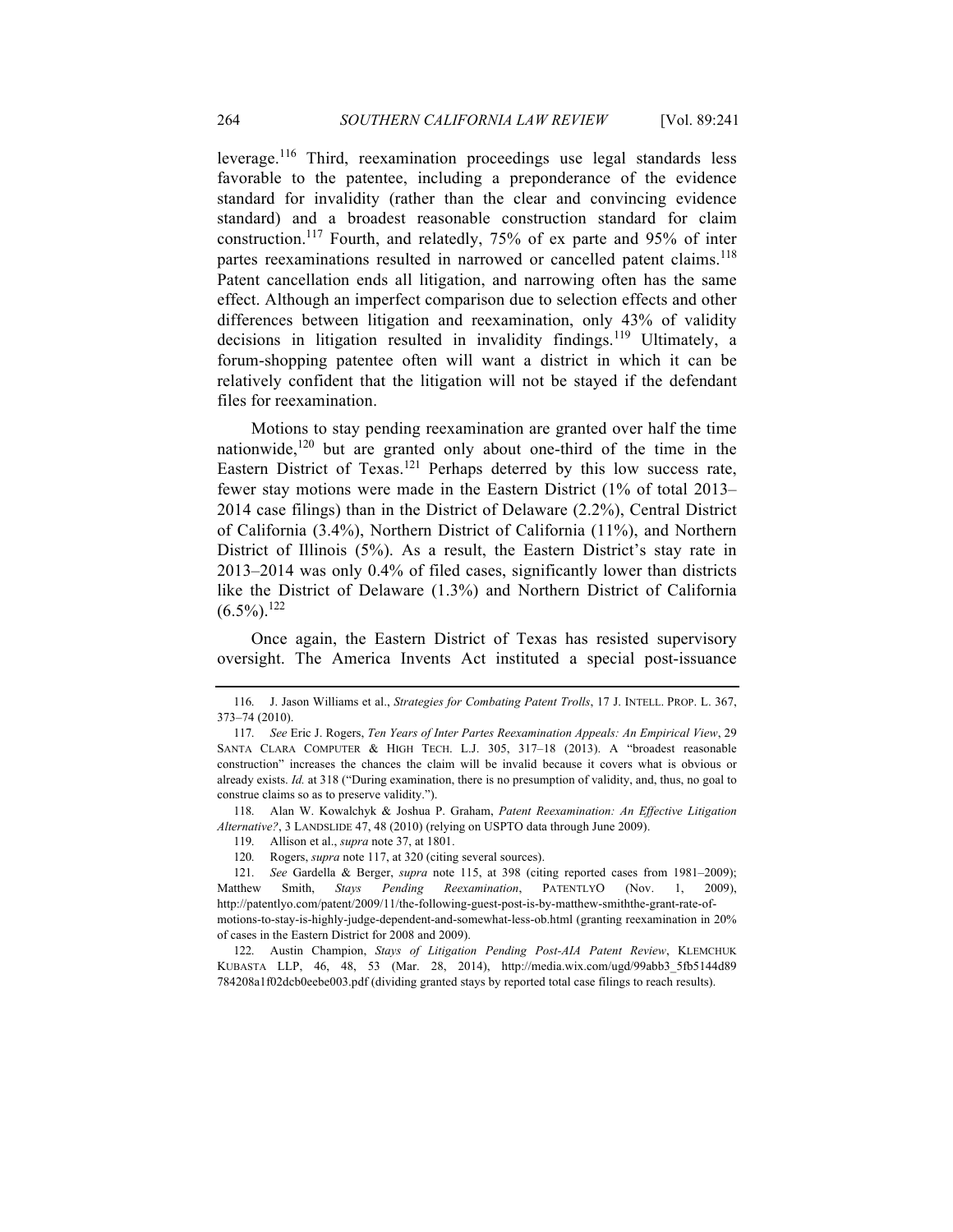review for so-called "covered business methods" and expressly authorized district courts to stay litigation pending these proceedings.<sup>123</sup> Although Congress did not mandate a stay, the legislative history suggested that stays should be issued in most cases.<sup>124</sup> The statute reflected this by adding an additional factor to the normal stay analysis addressing the burden of litigation<sup>125</sup> and providing a rare right to interlocutory review of stay decisions.<sup>126</sup> Judge Gilstrap in the Eastern District of Texas issued the first ever denial with prejudice of a motion to stay pending a covered business method patent proceeding.<sup>127</sup> In his denial, he acknowledged and rejected the conclusion of other district courts that the added burden-of-litigation factor was intended to make it easier for defendants to obtain a stay.<sup>128</sup> The Federal Circuit subsequently reversed and ordered a stay.<sup>129</sup>

#### 7. The "Rocket Docket"

The most common explanation for the Eastern District of Texas's popularity is its quick case schedules, or "rocket docket."<sup>130</sup> During the Eastern District's rise in popularity from 2000 to 2007, the median time to trial in the Eastern District was only 1.8 years. This was the fastest among the five busiest patent districts and eighth fastest among districts with significant patent dockets.<sup>131</sup>

Efficient and prompt dispute resolution is something to which the judicial system aspires. Yet a fast docket generally favors plaintiffs. Quick resolution allows the plaintiff to obtain a recovery sooner and at a lower

128. VirtualAgility, Inc. v. Salesforce.com, Inc., No. 2:13–cv–00011–JRG, 2014 U.S. Dist. LEXIS 2286, at \*6–7 (E.D. Tex. Jan. 9, 2014), *rev'd*, 759 F.3d 1307.

129*. VirtualAgility*, 759 F.3d 1307.

<sup>123.</sup> *See* Market-Alerts Pty. Ltd. v. Bloomberg Finance L.P., 922 F. Supp. 2d 486, 489 (D. Del. 2013).

<sup>124.</sup> *See id.* at 496 & n.14.

<sup>125.</sup> *See id.* at 496.

<sup>126.</sup> *See, e.g.*, VirtualAgility, Inc. v. Salesforce.com, Inc., 759 F.3d 1307, 1309–10 (Fed. Cir. 2014) (recognizing "the AIA expressly created an immediate right of appeal of stay decisions . . . [and] gave us jurisdiction over the interlocutory appeals").

<sup>127.</sup> *See* Michele C. Bosch, *Eastern District of Texas Issues First-Ever CBM-Related Denial of Stay Without Leave to Refile*, FINNEGAN: AMERICA INVENTS ACT (Feb. 3, 2014), http://www.aiablog.com/post-grant-proceedings/eastern-district-of-texas-issues-first-ever-cbm-relateddenial-of-stay-without-leave-to-refile/#more-1067.

<sup>130.</sup> *See* Julie Creswell, *So Small a Town, So Many Patent Suits*, N.Y. TIMES (Sept. 24, 2006), http://www.nytimes.com/2006/09/24/business/24ward.html; Pusey, *supra* note 34; Symposium, *supra* note 49, at 254 (statement of Mike McKool).

<sup>131.</sup> *See infra* Appendix 1(a). Here and elsewhere, "districts with significant patent dockets" is defined as the twenty-five most popular districts for patent litigation over the past ten years. The average median time to trial in these districts (excluding the Eastern District) was 2.1 years, with a range of 0.8 years (Eastern District of Virginia) to three years (District of Colorado). Nationwide, the median time to trial in this period was two years.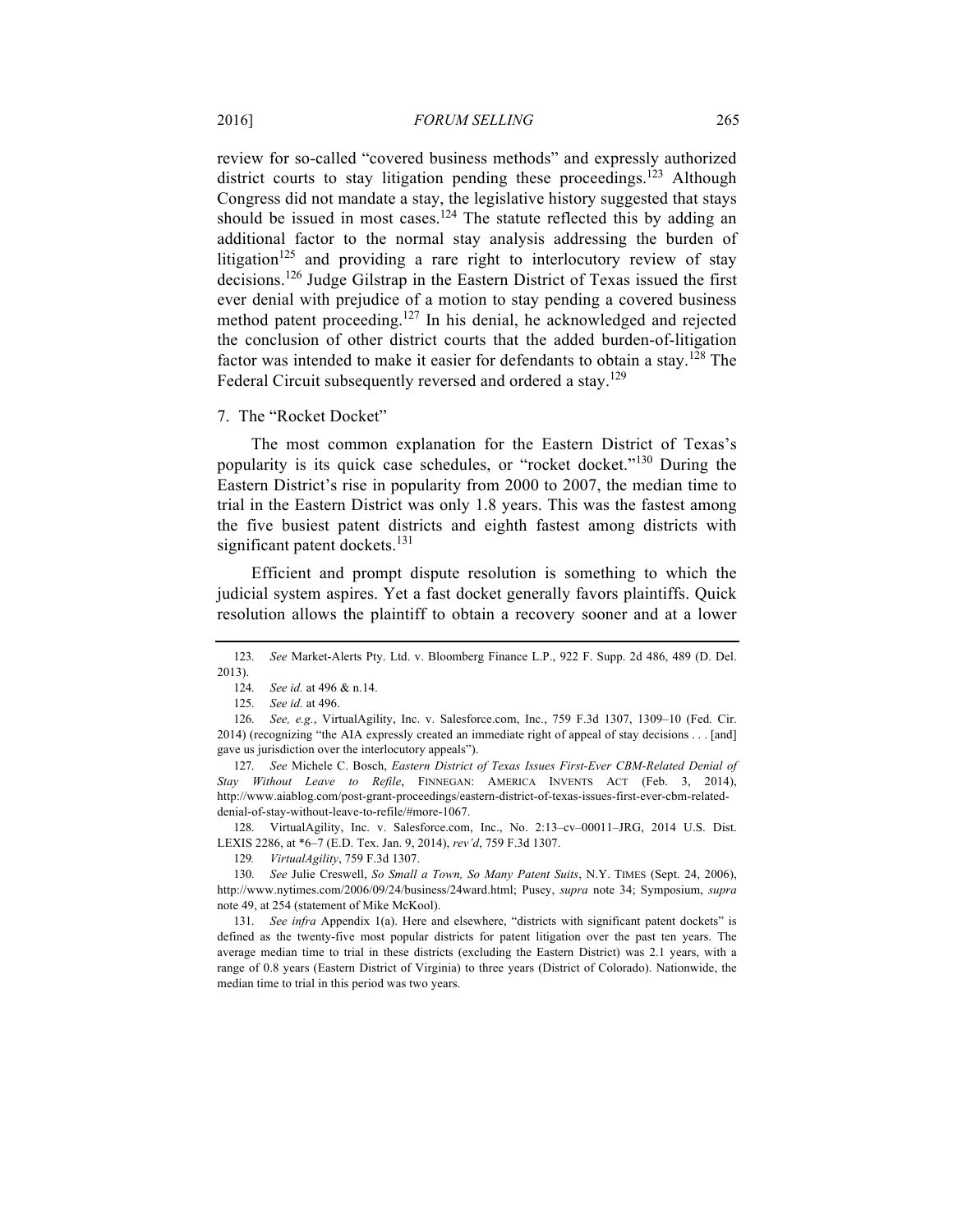cost.132 Similarly, the threat of an early trial promotes a quicker settlement. The pressure on the defendant to settle often builds as trial approaches, and a fast docket means this pressure will build quicker.<sup>133</sup> The plaintiff also has a strategic advantage from a fast pace because it can prepare before filing, and the defendant must play catch-up to develop its defense.<sup>134</sup> As one commentator put it, "[s]peed kills defendants."<sup>135</sup>

Commentators sometimes assume that the Eastern District's speedy time to trial was the coincidental result of natural factors like its small  $d\n\text{o}$ cket,  $^{136}$  the decline of products liability and medical malpractice cases due to tort reform,<sup>137</sup> or the absence of criminal cases.<sup>138</sup> To the contrary, the Eastern District made a conscious effort to resolve patent cases quickly. According to former Chief Judge Leonard Davis, the judges believe in "getting cases to trial quickly, firm trial settings, and not deviating from them."139 They accomplished this through short discovery periods and other deadlines.140

Beyond a general commitment to swift justice, the Eastern District of Texas's fast patent docket was part of a concerted effort to appeal to patentees. Judge Ward, the original architect of the Eastern District's patent docket, decided upon taking the bench in 1999 to "fashion a system that would attract even more intellectual property litigation" by relying on special patent rules with short timelines and "the generally high metabolism of the Eastern District . . . [to] attract[] patent cases that couldn't be heard in other patent-laden districts in states such as California, Virginia and Wisconsin."<sup>141</sup> Similarly, former Chief Judge David Folsom explained that "what made East Texas a popular venue" was that "in the

133. *See* Lemley, *supra* note 40, at 914–15.

- 136. *See* Symposium*, supra* note 49, at 254 (statement of Mike McKool).
- 137. *See* Leychkis, *supra* note 24, at 209–10.
- 138. *See* Nguyen, *supra* note 33, at 141.
- 139. Symposium, *supra* note 49, at 263 (statement of Judge Leonard Davis).

140. For example, the disclosure process in the Eastern District's patent local rules begins one to two months sooner than in other districts. *See* Travis Jensen, *Infringement Contentions Summary Chart,*  LOCAL PATENT RULES*,* http://www.localpatentrules.com/wp-

content/uploads/2014/03/Chart%20Infringement%20Contentions.pdf. In the beginning, Judge Ward only provided four months for discovery, and even after the district became popular, parties had only nine months for discovery, compared to eighteen months in the Northern District of California. *See*  Alfonso Garcia Chan, *Proposed Patent Local Rules for Adoption by Texas' Federal District Courts*, 7 COMPUTER L. REV. & TECH. J. 149, 203–09 (2003); Leychkis, *supra* note 24, at 209.

141. Pusey, *supra* note 34.

<sup>132.</sup> Moore, *supra* note 17, at 908. *See also* Lemley, *supra* note 40, at 403 ("Because a patent usually expires after twenty years, it is a wasting asset; every year waiting to enforce the right in court is a year that the patentee does not have exclusivity in the market.").

<sup>134.</sup> Moore, *supra* note 17, at 908.

<sup>135.</sup> Mark Liang, *The Aftermath of TS Tech*, 19 TEX. INTELL. PROP. L. J. 29, 44 (2000).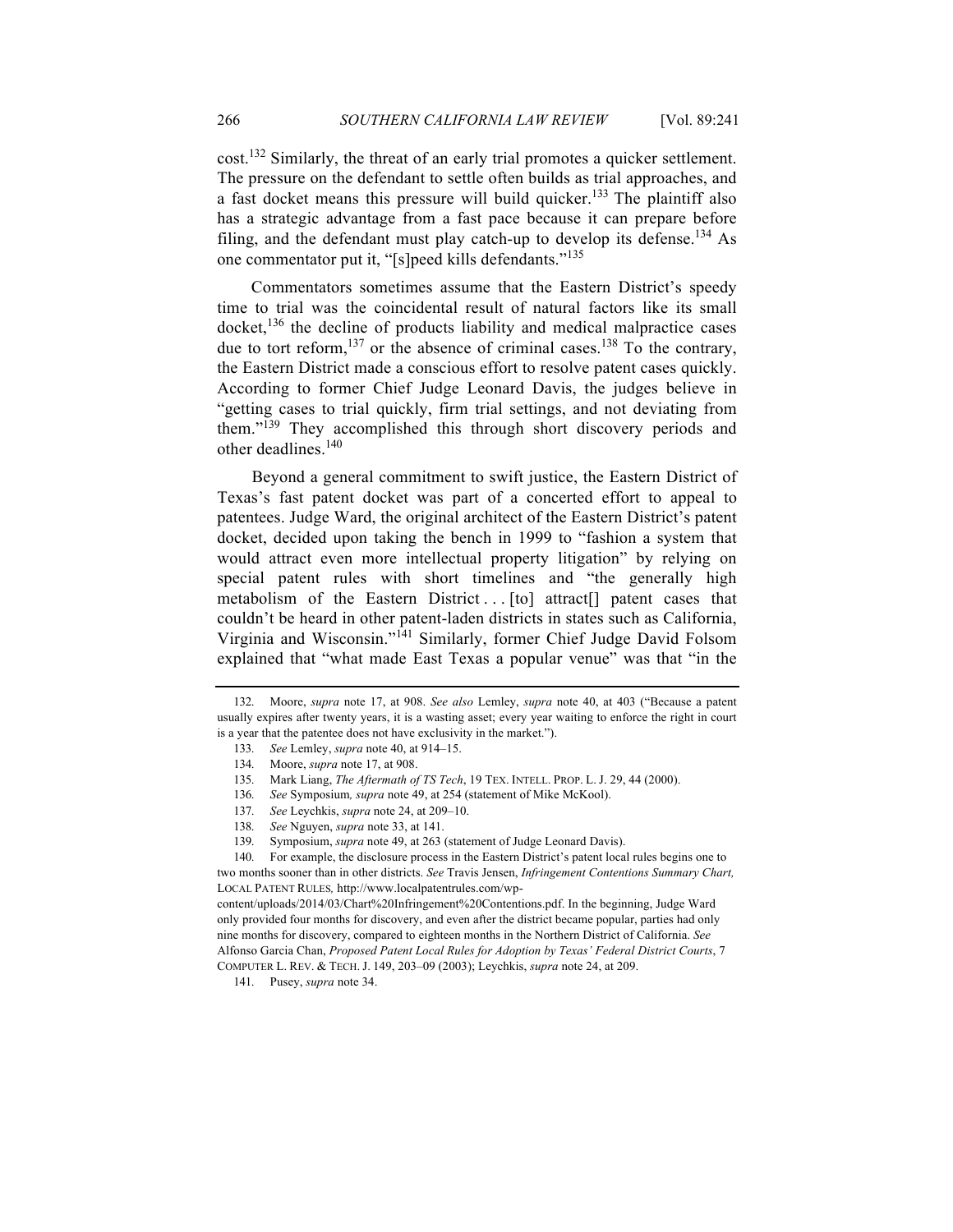early time period of those [patent] cases being filed, Judge Ward and I always tried to maintain a scheduling order that would have the case ready for trial within 18 months, maybe 24 months of the filing date." $142$ 

Unsurprisingly, the docket slowed as patent litigation became increasingly concentrated in the Eastern District of Texas. The median time to trial between 2008 and the first half of 2015 was 2.3 years, ranking eleventh among districts with significant patent dockets and third among the five busiest patent districts.<sup>143</sup> The Eastern District's median time to termination (e.g., settlement, trial, summary judgment, or dismissal) was similarly slower, ranking tenth among districts with significant patent dockets.144

The slowing docket led commentators to predict that the district's popularity would wane in favor of other, faster districts.<sup>145</sup> The exact opposite has occurred: patent litigation has become even more concentrated in the Eastern District.<sup>146</sup> In truth, the district remains faster than average, despite handling nearly a quarter of the country's patent litigation.<sup>147</sup> Nor is there any reason to think that faster districts would be able to maintain this speed if patent litigants suddenly flocked to them.<sup>148</sup>

The Eastern District's continued speed results from conscious efforts by its judges to maintain some semblance of a "rocket docket" by "allowing some limited discovery before there is a scheduling conference to help keep the cases moving" and "considering rule changes in order to

145. Fromer, *supra* note 17, at 1483 (suggesting that the Western District of Wisconsin is an "upand-comer"); Lemley, *supra* note 40, at 404 ("Speculation abounds about the next hot forum for patent litigation—the Western District of Wisconsin? The Southern District of Florida?").

<sup>142.</sup> Bone & Haas, *supra* note 111, at 2–3.

<sup>143.</sup> *See infra* Appendix 1(b).

<sup>144.</sup> *See id*. Lemley attributed the Eastern District's slowness to congestion. Lemley, *supra* note 40, at 415. However, the Eastern District's time to termination *decreased* as the district became more congested, from 312 days (2000–2007) to 246 days (2008–6/30/2015). *See infra* Appendix 1(a)–(b). Thus, time to termination appears to reflect the type of resolution (e.g., settlement, summary judgment, trial, etc.), not docket speed. The Eastern District has a slightly lower settlement rate, a significantly lower summary judgment rate, and a higher trial rate than other districts, all of which increase time to termination. *See* Iancu & Chung, *supra* note 43, at 317–18. For time to termination just of tried cases, the Eastern District is ninth among districts with significant patent dockets and second of the five busiest districts. *See infra* Appendix 1(b). The one district with a similarly high trial rate, the District of Delaware, also had a noticeably slower time to "resolution" than time to "trial." *See id.*

<sup>146.</sup> *See supra* Table 1.

<sup>147.</sup> *See id*. The Eastern District's median time to trial was 2.3 years between 2008 and the first half of 2015, compared to an average median time to trial in other districts with significant patent dockets of 2.5 years and a median time to trial in all other districts of 2.4 years.

<sup>148.</sup> Lemley, *supra* note 40, at 416 ("[I]f everyone moves to a fast district, it can easily become a slow district as a result.").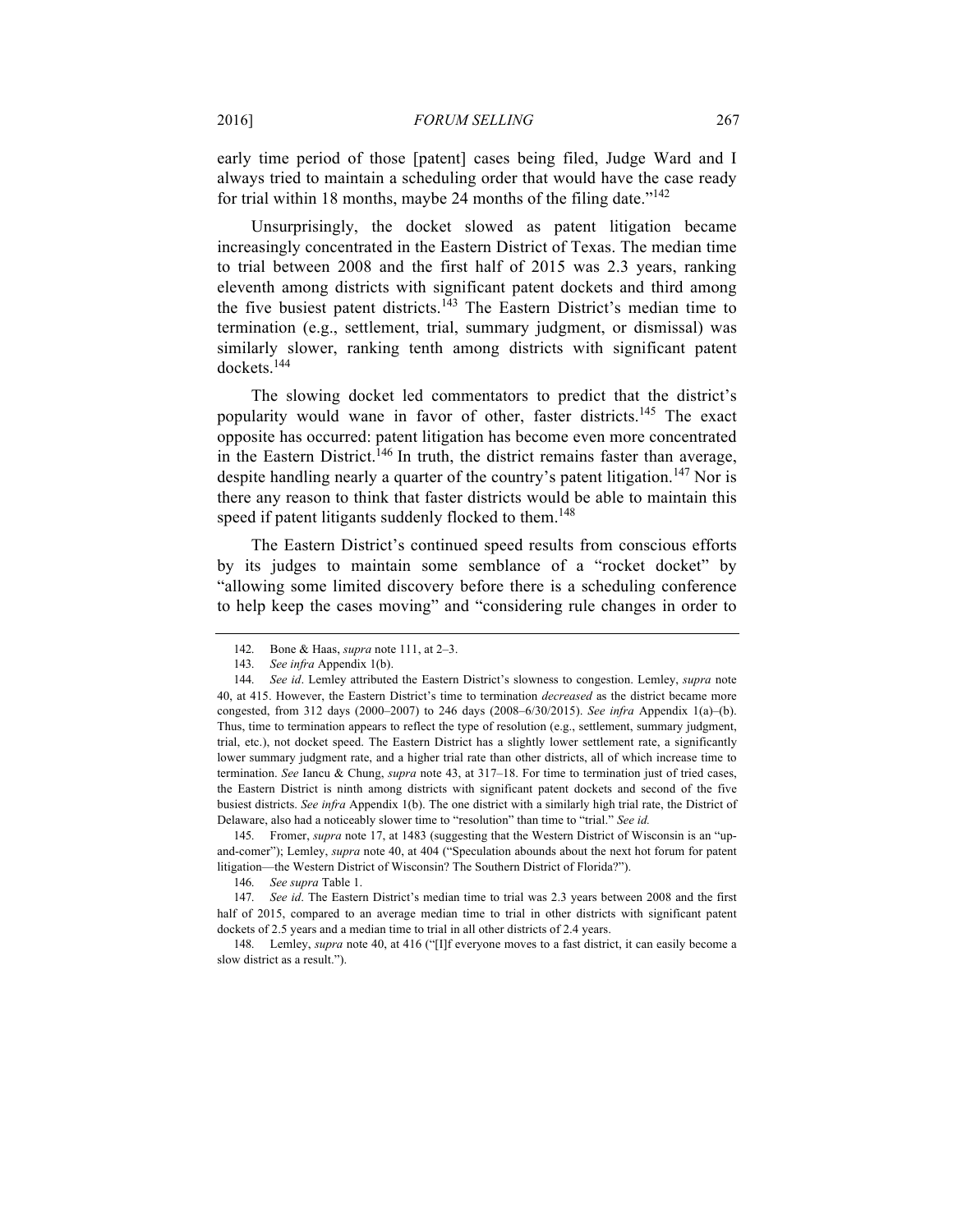speed the docket back up."<sup>149</sup> The Eastern District of Texas may even be maintaining its patent "rocket docket" and popularity at the expense of its non-patent civil docket, despite the judges' claims to the contrary.<sup>150</sup> Since 2007, when the Eastern District became the most popular district for patent litigation, the median time to trial in non-patent cases has gone up by almost 40%. 151

Ultimately, the continued (and increasing) popularity of the Eastern District of Texas demonstrates that commentators have overestimated the importance of the "rocket docket" in attracting litigation. Speedy resolution is certainly a factor attracting patentees to the Eastern District. But speed alone does not appear to be determinative. The Eastern District of Texas is offering advantages to the patentee greater than just a potentially socially desirable speedy docket.

#### 8. Discovery

Discovery is the most significant contributor to the high costs of patent litigation.<sup>152</sup> Discovery costs fall disproportionately on defendants because "the bulk of the relevant evidence usually comes from the accused infringer."<sup>153</sup> Thus, accused infringers often benefit when discovery is reduced or postponed; conversely, patentees often seek to expand and expedite discovery to increase the amount of information revealed, defendants' costs, and their own leverage in settlement.<sup>154</sup> Because patent assertion entities do not have commercial products and tend to have less complex business operations than practicing patentees, the asymmetry in discoverable information between patent assertion entities and accused infringers may be even greater.<sup>155</sup> Notably, the Eastern District of Texas is

<sup>149.</sup> Samuel F. Baxter, *Eastern District of Texas: Fair and Just Patent Outcomes for Plaintiffs and Defendants*, METROPOLITAN CORPORATE COUNSEL (Sept. 1, 2007), http://www.metrocorpcounsel .com/articles/8817/eastern-district-texas-fair-and-just-patent-outcomes-plaintiffs-and-defendants.

<sup>150.</sup> Symposium*, supra* note 49, at 266 (statement of Judge T. John Ward) (suggesting that he had two separate tracks, one for patent cases and another for non-patent civil cases, to prevent the patent docket from delaying the non-patent docket).

<sup>151.</sup> *See infra* Appendix 3.

<sup>152.</sup> *See* KIMBERLY A. MOORE, ET AL., PATENT LITIGATION & STRATEGY 156 (3d ed. 2008) ("Discovery is the most tedious, burdensome, and expensive part of patent litigation."); *Professors' Letter in Support of Patent Reform Legislation* 1 (Nov. 25, 2013) [hereinafter *Professors' Letter*], https://www.eff.org/files/2013/11/25/prof\_ltr\_nov\_25.pdf (reprinting letter from sixty law professors to Congress).

<sup>153.</sup> *In re* Genentech, Inc., 566 F.3d 1338, 1345 (Fed. Cir. 2009) (internal quotation marks omitted).

<sup>154.</sup> *See* Leychkis, *supra* note 24, at 219.

<sup>155.</sup> *See Professors' Letter*, *supra* note 152, at 1.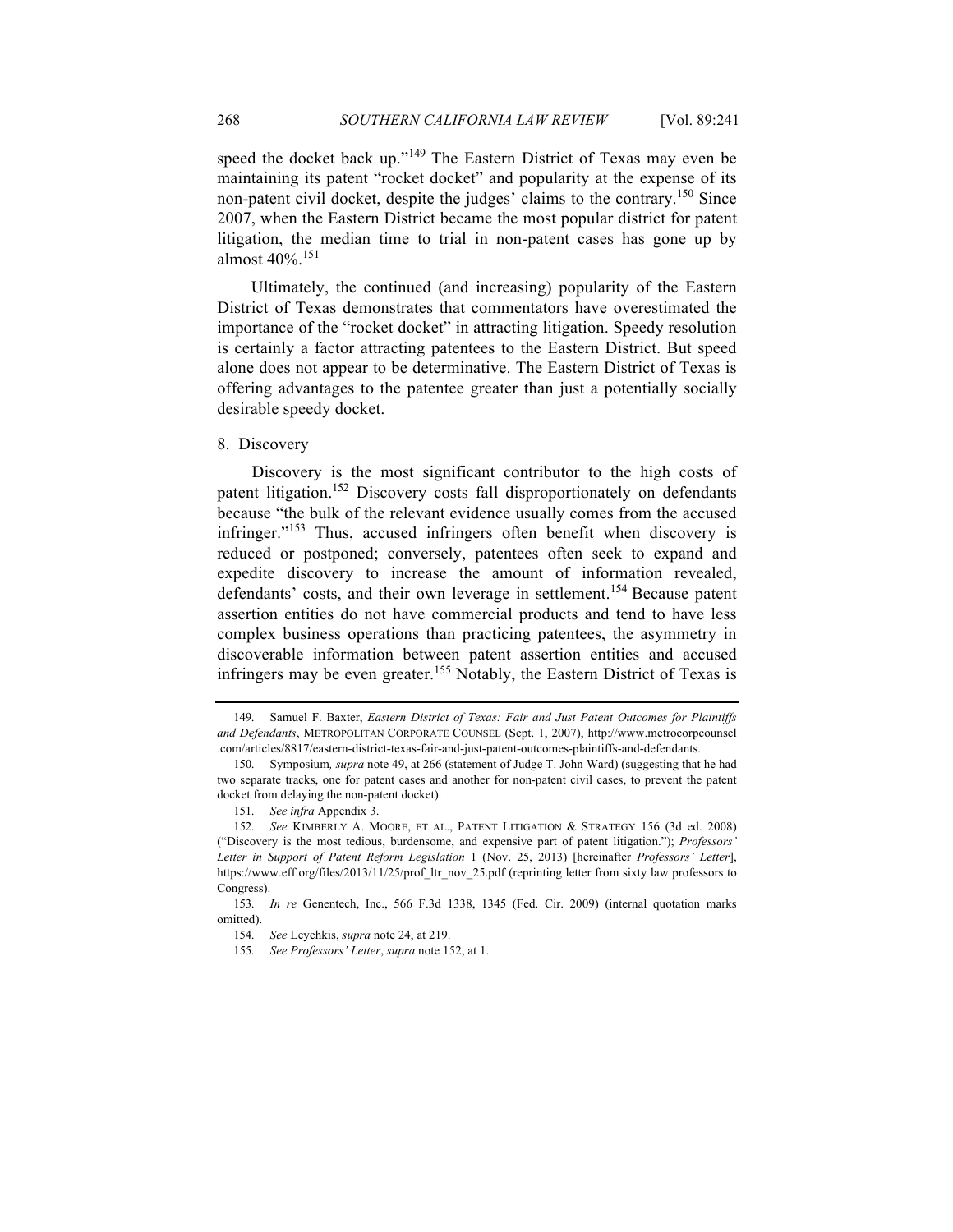especially popular with patent assertion entities, as compared to practicing patentees.<sup>156</sup>

In the Eastern District of Texas, parties must produce all documents "that are relevant to the pleaded claims or defenses involved in this action" in conjunction with initial disclosures and without awaiting a discovery request.<sup>157</sup> This greatly speeds up discovery. Defendants must complete their document collection and production—probably the most costly aspect of discovery—within a few months of the case filing.<sup>158</sup> The Eastern District's rule puts the onus on the defendant to decide the relevance of documents, under penalty of sanctions, rather than on the plaintiff to justify the relevance of documents. The likely result is broader document production. The Eastern District of Texas judges themselves emphasize that standard practice in the district requires broader disclosure of information than in other districts.<sup>159</sup>

Mandatory production of all relevant documents is not limited to patent cases and apparently pre-dates the Eastern District of Texas's rise to prominence in patent litigation.160 However, the requirement is likely to have a larger effect in patent cases than in the other, less complex cases on the Eastern District's docket. Patent cases already have high discovery costs.<sup>161</sup> According to a leading Eastern District lawyer, the mandatory production requirement is perceived as particularly advantageous to

<sup>156.</sup> In 2013, 38% of patent cases filed by non-practicing entities were filed in the Eastern District of Texas. *2013 NPE Litigation Report*, RPX CORP. 18, http://www.rpxcorp.com/wpcontent/uploads/2014/01/RPX-2013-NPE-Litigation-Report.pdf. By contrast, 25% of all 2013 patent litigation was filed in the Eastern District. *See supra* Part I.A.

<sup>157.</sup> Sample Discovery Order for Patent Cases Assigned to Judge Rodney Gilstrap and Judge Roy Payne, U.S. DIST. COURT E. DIST. OF TEX., http://www.txed.uscourts.gov/page1.shtml?location=info:judge&judge=17 [hereinafter Sample Gilstrap and Payne] (follow "Disovery Order – Patent" hyperlink under "Sample Patent Forms" heading). *See also* Discovery Order, Chief Judge Leonard Davis, http://www.txed.uscourts.gov/cgibin/view\_document.cgi?document=2191; Order Governing Proceedings, Judge Ron Clark 4, http://www.txed.uscourts.gov/cgi-bin/view\_document.cgi?document=2379; Scheduling & Discovery Order, Judge Michael H. Schneider, U.S. DIST. COURT E. DIST. OF TEX., http://www.txed.uscourts.gov/page1.shtml?location=info:judge&judge=9 (follow "Scheduling and Discovery Order" under "Sample Patent Forms" heading).

<sup>158.</sup> *See* Leychkis, *supra* note 24, at 219.

<sup>159.</sup> *See* Michael C. Smith, *Things Not To Do Three Weeks Before Trial #1: Don't Produce New Documents*, EDTEXWEBLOG.COM (June 22, 2011, 1:29 PM) (quoting Judge Clark), http://mcsmith.blogs.com/eastern\_district\_of\_texas/2011/06/things-not-to-do-three-weeks-before-trial-1-dont-produce-new-documents.html.

<sup>160.</sup> *Id*.

<sup>161.</sup> *See* Chief Judge Randall R. Rader, *The State of Patent Litigation*, 21 FED. CIR. B.J. 331, 336 (2011) ("Patent cases, in particular, produce disproportionally high discovery expenses.").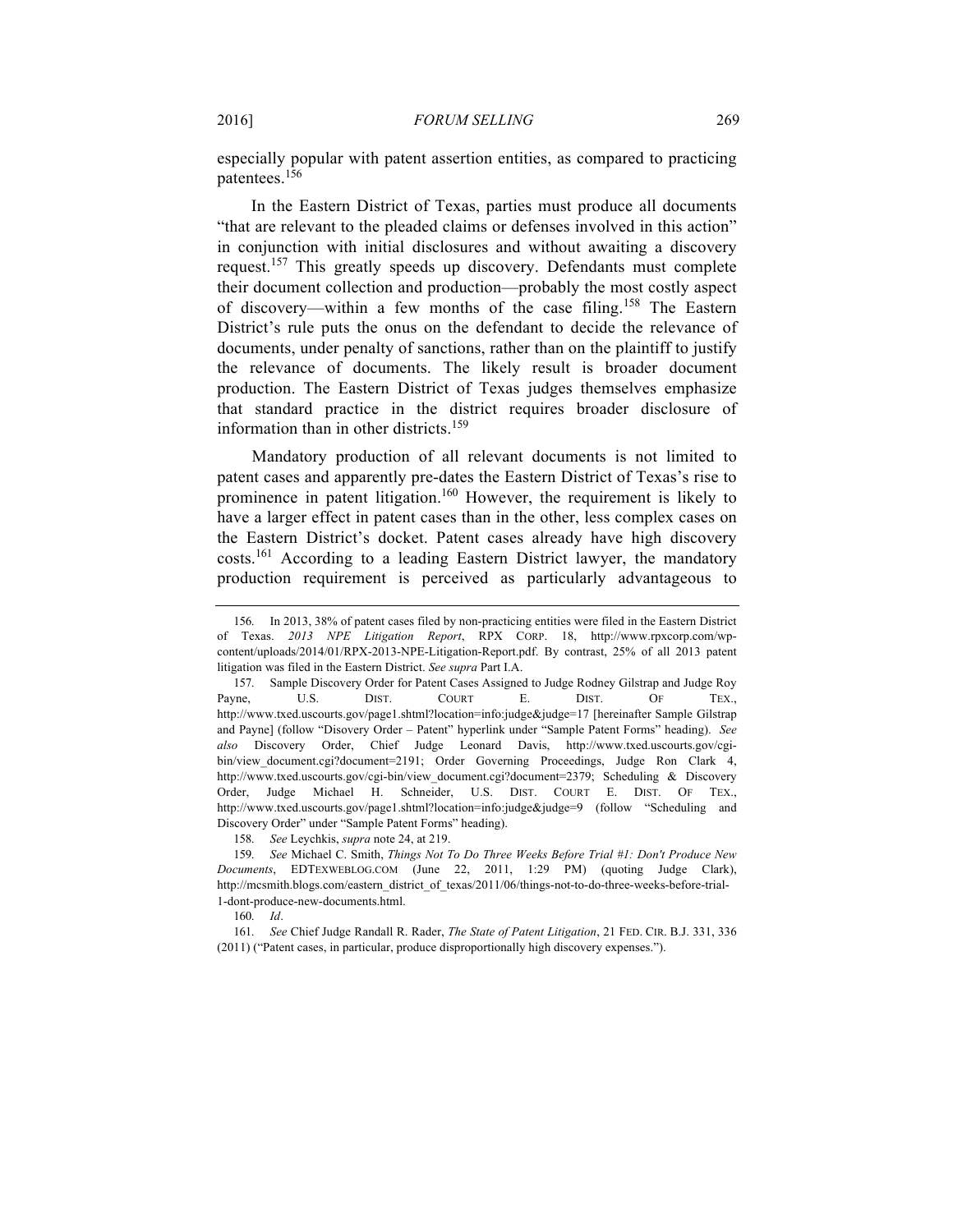plaintiffs in patent cases because "discovery in a patent case is at a different level than it is in other cases."<sup>162</sup>

The Eastern District maintains its discovery system even as Congress and other courts move in the opposite direction, delaying and limiting discovery in patent cases. Legislation pending in Congress would stay discovery pending claim construction and reduce the patentee's ability to get some discovery.<sup>163</sup> The then-Chief Judge of the Federal Circuit criticized the Eastern District's discovery requirements at the district's Judicial Conference, saying that "blanket stipulated orders requiring the production of all relevant documents leads to waste."<sup>164</sup> The Federal Circuit Advisory Committee also issued a model order that sought to both delay and reduce e-discovery.<sup>165</sup> This order was intended to be a guide for district courts in developing a more limited, targeted approach to ediscovery in patent litigation,<sup>166</sup> and gained acceptance in many district courts.167 The Eastern District of Texas adopted a model order to address ediscovery, but with "significant revisions" to the Federal Circuit Advisory Council's model that require "a larger amount of disclosure."<sup>168</sup>

# C. THE MOTIVE FOR FORUM SELLING IN THE EASTERN DISTRICT OF TEXAS

Forum selling runs counter to conventional views that judges want to reduce their caseload,<sup>169</sup> not attract more cases. In particular, judges are thought to dislike patent cases.<sup>170</sup> Why have judges in the Eastern District

164. Rader, *supra* note 161, at 334.

168. Garrie, *supra* note 165, at 349.

<sup>162.</sup> Symposium, *supra* note 49, at 265 (statement of Mike McKool).

<sup>163.</sup> *See* Dennis Crouch, *Patent Reform 2013—A Discussion Draft*, PATENTLYO (Sept. 25, 2013), http://www.patentlyo.com/patent/2013/09/patent-reform-2013-1.html.

<sup>165.</sup> Daniel B. Garrie, *The Federal Circuit Tries to Change the Tune to the E-Discovery Dance*, 22 FED. CIR. B.J. 347, 347–48 (2012).

<sup>166.</sup> The model order was originally published on the Federal Circuit's website but was subsequently removed out of concern that doing so suggested endorsement by the Court itself. *See* Jason Rantanen, *The Disappearing Federal Circuit Advisory Council Model Orders*, PATENTLYO (Aug. 12, 2013) (including link to model order).

<sup>167.</sup> *See* Guy Eddon, *The Mystery of the Federal Circuit Advisory Council's Short-Lived Model Orders*, 26 No. 5 INTELL. PROP. & TECH. L.J. 7, 8 (May 2014), http://documents.jdsupra.com/c8daec93 f470-4336-96f4-9352ba6bbf72.pdf.

<sup>169.</sup> *See* Christopher R. Drahozal, *Judicial Incentives and the Appeals Process*, 51 SMU L. REV. 469, 476 (1989) (surmising that judges prefer to maintain a caseload that does not constrain leisure time nor the ability to exercise judicial judgment).

<sup>170.</sup> *See* Janice M. Mueller, *Crafting Patents For The Twenty-First Century: Maximize Patent Strength and Avoid Prosecution History Estoppel in a Post-Markman/Hilton Davis World*, 79 J. PAT. & TRADEMARK OFF. SOC'Y 499, 503 (1997) ("Faced with ever-more-crowded trial dockets and mounting pressure to hear criminal cases quickly, judges may understandably view patent trials as time-intensive and technically complex.").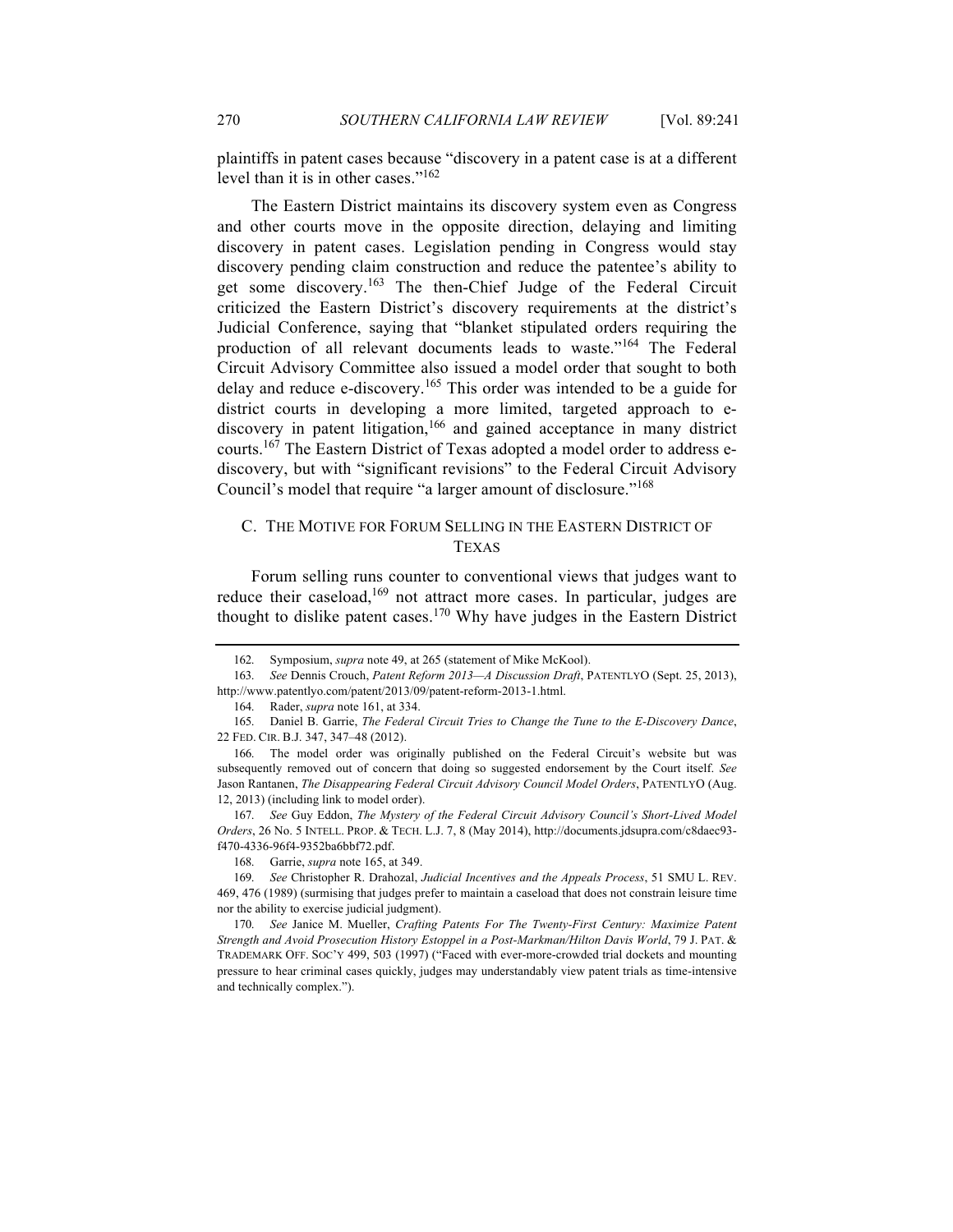of Texas gone to such great lengths to attract them? We explore several possible incentives that might make forum selling rational. We do not necessarily suggest that these incentives are causing the judges to consciously skew in a pro-patentee direction. It is possible that the incentives subconsciously affect how the judges view the case, the issues, and the "right" outcome.

It is important to remember that we do not claim that all, or even most, federal judges want to hear more patent cases. Our argument only requires that a few judges in the Eastern District of Texas want to do so. Loose jurisdiction and venue rules allow plaintiffs to bring a large fraction of all patent cases in the Eastern District, and the district's case assignment rules enable a few judges to hear most of those cases. Thus, a handful of idiosyncratic judges can have a large, nationwide impact.

1. Interesting Cases

The Eastern District of Texas judges attribute their efforts to attract patent cases to a desire for more interesting work. Judge Ward said he sought out patent cases upon joining the bench because he "enjoyed the intellectual challenge."<sup>171</sup> Former Chief Judge Davis said he adopted Judge Ward's patent rules and tried to attract patent cases because he "wanted some interesting cases to work on."<sup>172</sup> Similarly, Judge Davis acknowledged, "I would rather handle interesting cases than uninteresting cases."<sup>173</sup>

Tort reform by the Texas legislature eliminated complex products liability cases from the Eastern District's docket.<sup>174</sup> Because it lacks major cities, corporations, or technology centers, the district did not have many other complex cases.175 Patent cases offered more interesting and challenging work. Because of the Eastern District's case assignment system, patent cases were primarily handled by Judge Ward and Judge Davis, and subsequently by Judge Gilstrap, all of whom have expressed interest in patent cases.<sup>176</sup>

<sup>171.</sup> Pusey, *supra* note 34.

<sup>172.</sup> Symposium, *supra* note 49, at 256 (statement of Judge Davis).

<sup>173.</sup> *Id.*

<sup>174.</sup> *See id.* at 257 (statement of Judge Ward) ("Products liability dockets are gone and have started to change.").

<sup>175.</sup> *Id.* at 256 ("Nothing would be worse than trying nothing but FELA [railroad workers' compensation statute] cases.").

<sup>176.</sup> *See supra* text accompanying notes 57–61.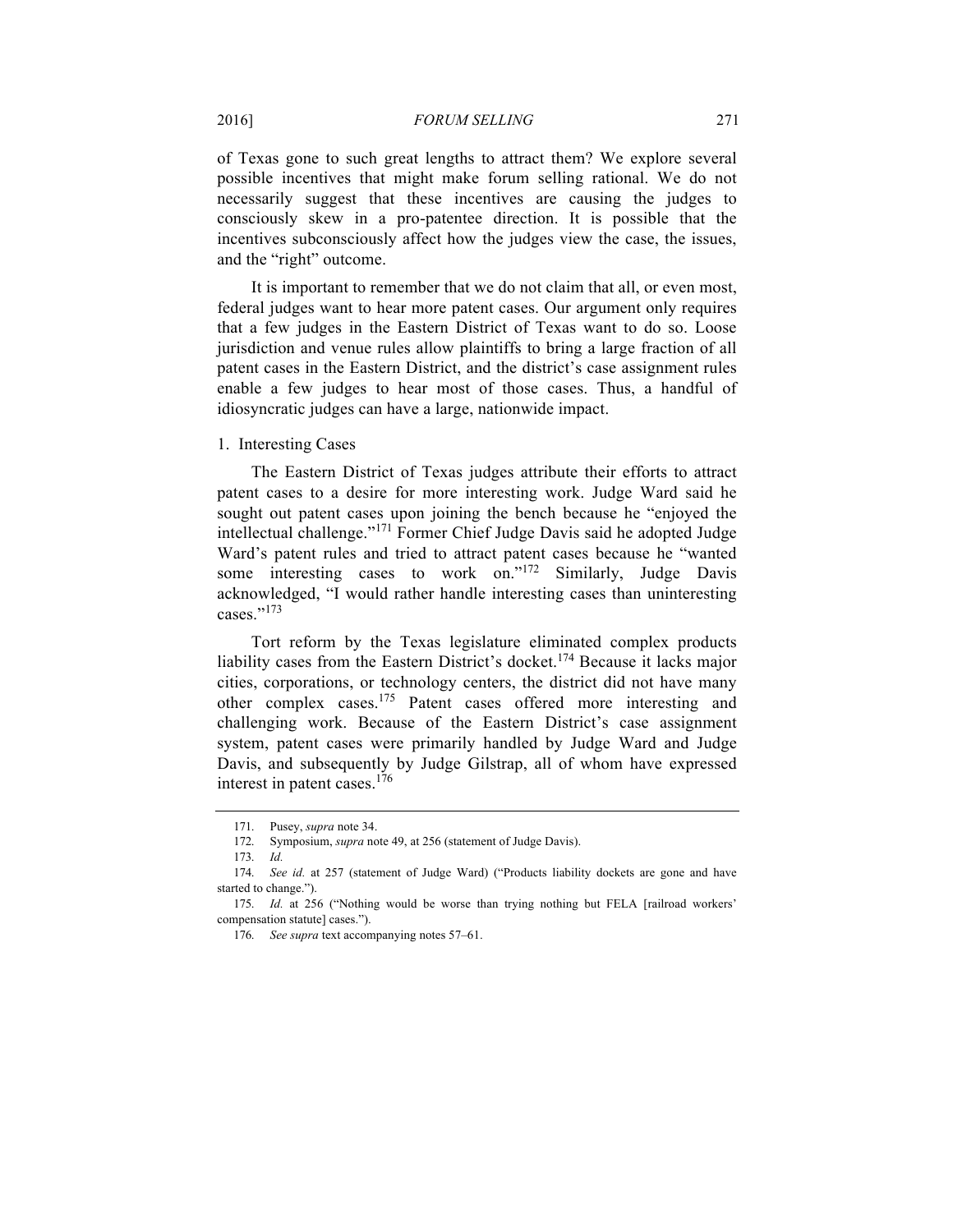#### 2. Prestige and Reputation

An alternative, or complementary, explanation for the Eastern District of Texas's forum selling is that the judges enjoy the prominence that comes from being the premier forum for patent litigation. The district and its judges have been discussed in *The New York Times*, <sup>177</sup> the Supreme Court,  $178$  and the halls of Congress.<sup>179</sup> The judges, especially Judge Ward, are sought-after speakers at patent events throughout the country.<sup>180</sup> These are not the type of opportunities normally available to judges in a rural district. Some suggest that Judge Ward "loves the attention."<sup>181</sup>

## 3. Helping the Local Economy

In New York, Chicago, or San Francisco, the idea that litigation could have a significant impact on the local economy seems far-fetched. The economies of rural districts are different. The economic benefits that patent litigation has brought to Marshall, Tyler, and elsewhere in the Eastern District have accrued both to the local bar specifically and to the public more broadly.

Long before East Texas was a hotbed for patent litigation, it was a focal point for personal injury, products liability, and medical malpractice litigation, including major class actions against the asbestos, pharmaceutical, and tobacco industries.<sup>182</sup> But tort reform by the Texas legislature limited the fees that could be made in those cases and, consequently, reduced the number of such cases brought in East Texas.<sup>183</sup> Local lawyers in the late 1990s and early 2000s were looking for new areas with more business and money. The patent litigation boom filled that role perfectly, allowing many local lawyers to keep earnings steady by transitioning their practices into patent litigation.<sup>184</sup>

<sup>177.</sup> Creswell, *supra* note 130.

<sup>178</sup>*.* Transcript of Oral Argument, *supra* note 36, at 10–11.

<sup>179.</sup> Taylor, *supra* note 30, at 704 (quoting Senator Kyl during debate of anti-joinder provision of AIA: "This provision effectively codifies current law as it has been applied everywhere outside of the Eastern District of Texas.").

<sup>180.</sup> News Service, *Ward at Center of Flight-Plan Change in Texas 'Rocket Docket,'* SOUTHEAST TEXAS RECORD (Mar. 3, 2009, 3:00 AM), http://setexasrecord.com/news/217682-ward-at-center-offlight-plan-change-in-texas-rocket-docket.

<sup>181.</sup> *Id.*

<sup>182.</sup> *See* Creswell, *supra* note 130.

<sup>183.</sup> Alan Cohen, *From PI to IP*, IP L. & BUS. (Nov. 2005), http://mcsmith.blogs.com/eastern\_ district\_of\_texas/files/IP.pdf.

<sup>184.</sup> *Id.*; Creswell, *supra* note 130. *But see* Ronen Avraham & John M. Golden, *From PI to IP: Yet Another Unexpected Effect of Tort Reform* (unpublished paper) (on file with author). Avraham and Golden do not find a general relationship between states that enacted tort reform and a rise in IP litigation, nor do they find a relationship between courts that try to attract patent litigation and patent litigation filings. Nevertheless, we do not consider these facts to be inconsistent with our thesis. We do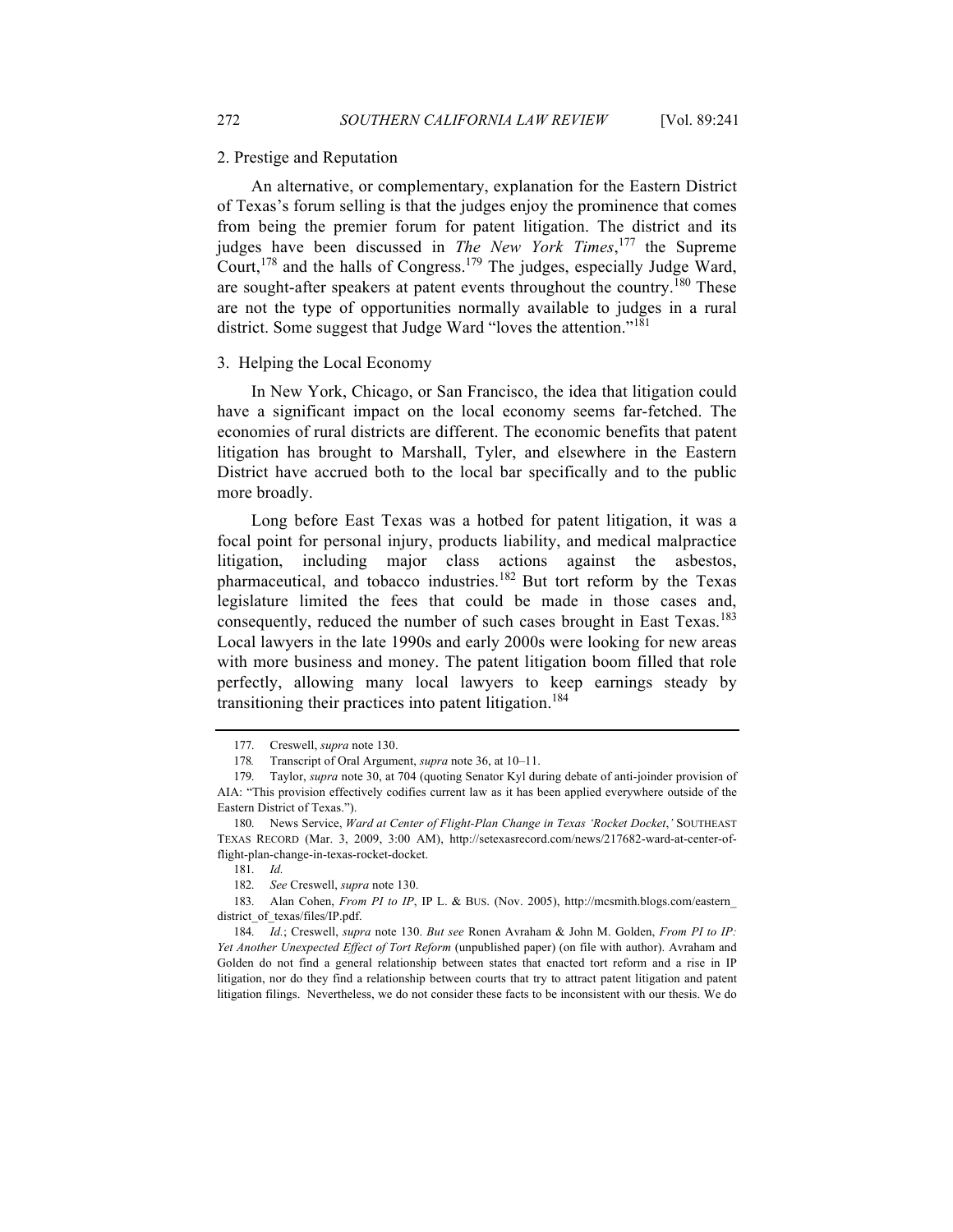## 2016] *FORUM SELLING* 273

It is possible that Judge Ward, a former products liability lawyer, sought to attract patent litigation, at least in part, to help local lawyers struggling in the face of tort reform.<sup>185</sup> Regardless, the practices in the Eastern District have benefitted local lawyers. Experienced patent litigants consider it necessary to have a lawyer from the specific town in which the case is pending (e.g*.*, Tyler or Marshall) as co-counsel with national patent counsel, not just a lawyer from Dallas, Houston, or Austin who is admitted in the Eastern District. Local counsel normally play a larger role in the Eastern District than elsewhere, as a result of both local practices and official court rules.186 Judges in the Eastern District actively promote local lawyers, suggesting that "they're a big benefit to the court because they understand our rules and what we expect, and they make the cases, I think, go much more smoothly."<sup>187</sup> They have said that they "don't think national firms utilize local counsel at the trials as much as they should."<sup>188</sup>

Patent litigation is also important to the broader economy of the Eastern District. No less than the president of the Marshall Chamber of Commerce has said that patent litigation "is a big deal here, a really big deal . . . . And we're glad to have it."<sup>189</sup> The manager of the local Hampton Inn described how 90% of his business one month came from the law firms trying a major patent case.<sup>190</sup> The local Fairfield Inn bought a subscription to PACER, the docket system for the federal courts, to cold-call lawyers scheduled for trial and sell them rooms. The owner of a wine and specialty store attributed one-sixth of her sales to patent litigators, describing them as "definitely a huge asset." Multiple local entrepreneurs renovated old buildings to rent office space and "war rooms" to visiting lawyers in town

not claim that tort reform always leads courts to try to attract IP litigation, but rather that it did so in the Easter District of Texas. In addition, Avraham and Golden use adoption of patent local rules to measure efforts to attract patent litigation. This is a very weak way of measuring efforts to attract patent litigation because local rules are among the least important things that the Eastern District of Texas did to attract patent litigation. In addition, the content of the rules matters more than their existence.

<sup>185.</sup> Creswell, *supra* note 130, at 8 (quoting leading local lawyer Sam Baxter as attributing the Eastern District's patent litigation boom to the fact that patent litigation was where the money was and that there was a lack of good lawsuits for local lawyers).

<sup>186.</sup> *See* Sample Gilstrap and Payne, *supra* note 157, ¶ 9(b) (emphasis in original) (requiring "an **in-person** conference involving lead and local counsel or all parties" for discovery disputes); Cohen, *supra* note 183 ("Local firms often wind up taking the lead role at trial, becoming de facto trial counsel.").

<sup>187.</sup> Michael C. Smith, *Texas Lawyer–"Patent Law: Best Practices as Seen From the Bench" with Judge Gilstrap and Judge Payne–Part 1*, EDTEXWEBLOG.COM (June 2, 2013, 6:40 PM), http://mcsmith.blogs.com/eastern\_district\_of\_texas/2013/06/this-weeks-texas-lawyer-contains-part-1 of-a-may-1-roundtable-discussion-patent-law-best-practices-as-seen-from-the-b.html (statement of Judge Gilstrap).

<sup>188.</sup> *Id.*

<sup>189.</sup> Pusey, *supra* note 34.

<sup>190.</sup> Creswell, *supra* note 130.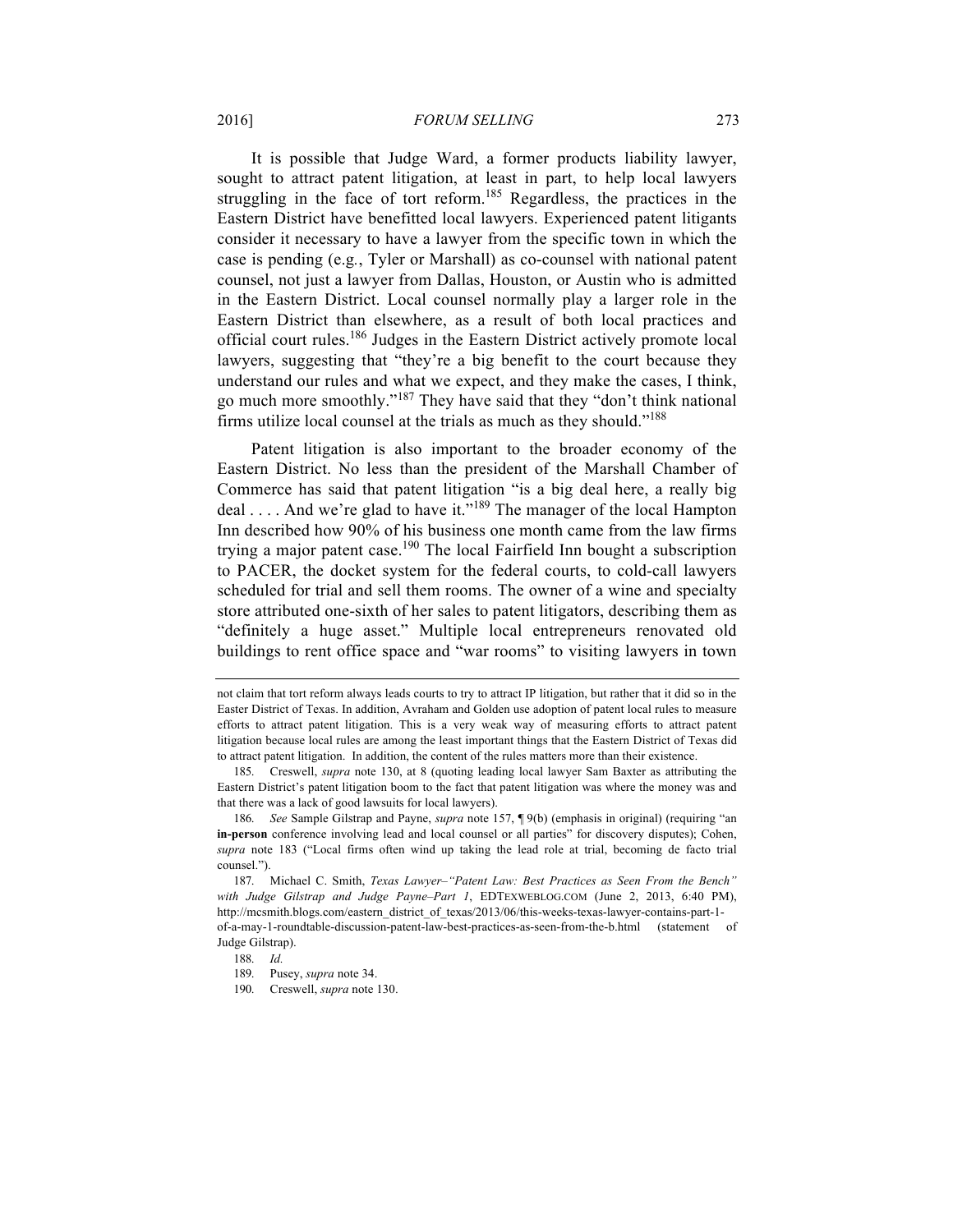for patent hearings and trials.<sup>191</sup> Corporations, like Samsung, that are frequently sued in the Eastern District have become "benefactors" of its communities, funding scholarships for local students, donating supplies for local schools, and sponsoring an outdoor ice skating rink across the street from the Marshall federal courthouse.<sup>192</sup>

Perversely, the Federal Circuit's transfer decisions have further benefitted the local economy. Patentees have attempted to manufacture a connection to the district by renting office space to store documents, opening actual offices in the district, hiring local employees, and even establishing or moving their entire operations to east Texas.<sup>193</sup> Unsurprisingly, the Eastern District has endorsed these efforts, despite inconsistency with Federal Circuit precedent and push back from the Federal Circuit.<sup>194</sup>

It is doubtful that economic development was a motive for Judges Ward and Davis when they first decided to attract patent cases. The magnitude of the economic benefits would have been difficult to foresee in the early 2000s.195 Once the patent litigation boom started, however, the pressure on the Eastern District judges to maintain it must have been substantial. Many local law firms transitioned their practices entirely or substantially from personal injury to intellectual property and even hired new lawyers specializing in patent law.196 And many businesses were started or expanded based substantially (hotels and restaurants) or entirely (legal office space and "war rooms") on the back of patent litigation.<sup>197</sup> The evaporation of the Eastern District's patent docket would "devastate

<sup>191.</sup> *Id*.

<sup>192.</sup> Joe Mullin, *Patent Troll Claims to Own Bluetooth, Scores \$15.7M Verdict Against Samsung*, ARS TECHNICA, (Feb. 17, 2015, 4:48 PM), http://arstechnica.com/tech-policy/2015/02/patent-trollclaims-to-own-bluetooth-scores-15-7m-verdict-against-samsung.

<sup>193.</sup> *See* Pusey, *supra* note 34 ("Office suites housing nothing but banker's boxes and patent paperwork are not uncommon in Marshall."); Dan Wallach, *Patent Troll Case Lands in Beaumont*, BEAUMONT ENTER. (Apr. 16, 2014, 8:44 AM), http://www.beaumontenterprise.com/ news/crime/article/Patent-troll-case-lands-in-Beaumont-5406545.php (describing patent assertion entity that opened Beaumont office with one employee for litigation reasons); William J. Watkins Jr., *Does East Texas Hold a Patent on Predatory Litigation?*, LONGVIEW NEWS-JOURNAL (Jan. 3, 2014, 10:00 PM), http://www.news-journal.com/news/2014/jan/03/watkins-does-east-texas-hold-a-patent-onpredatory/ ("A number of trolls claim East Texas as their headquarters and have set up Texas LLCs to ensure their cases are not transferred to another venue.").

<sup>194.</sup> *See* Megan Woodhouse, Note, *Shop 'Til You Drop: Implementing Federal Rules of Patent Litigation Procedure*, 99 GEO. L.J. 227, 229–30 (2010) (discussing Federal Circuit and patent forum shopping).

<sup>195.</sup> Symposium, *supra* note 49, at 256 (statement of Judge Davis) ("I, like Judge Ward and everybody else, thought we may have a few of these [patent cases] and it will be sort of an interesting thing.").

<sup>196.</sup> Cohen, *supra* note 183.

<sup>197.</sup> *See* Creswell, *supra* note 130.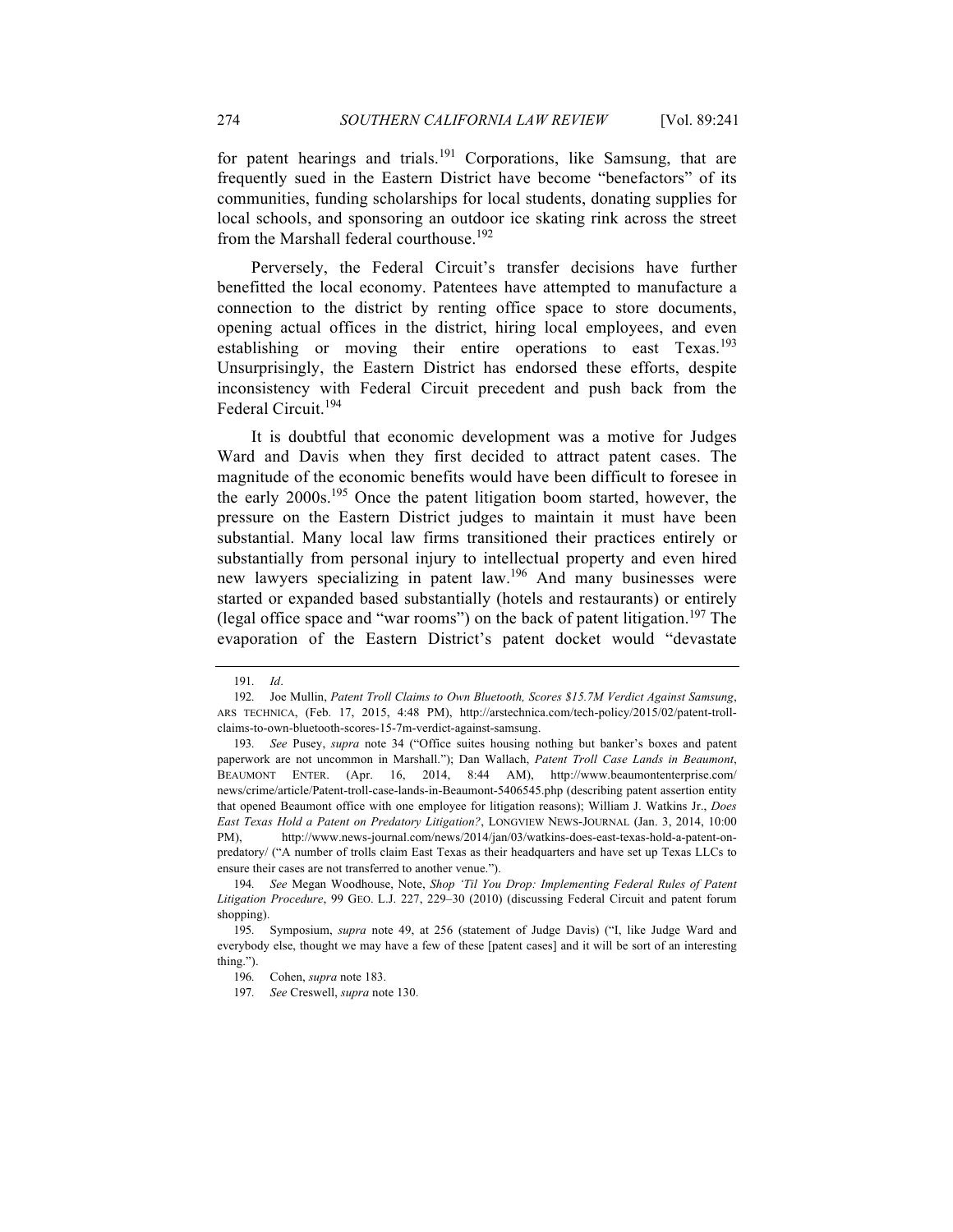Marshall's economy" and have dire financial consequences for many local lawyers and citizens.<sup>198</sup> Whether consciously or subconsciously, the judges of the Eastern District—long-time residents of the towns in which they sit and former colleagues of many of the local lawyers<sup>199</sup>—likely would want to maintain the patent docket that had brought so much to their communities.

#### 4. Personal Gain

Finally, the judges in the Eastern District of Texas may have a personal stake in attracting patent litigation. The patent litigation boom likely has financially benefitted some of the judges' family and friends. For example, both Judge Ward and Judge Davis have sons who practice law in the Eastern District of Texas and focus on patent litigation.<sup>200</sup> Notably, Judge Ward's son started as a personal injury lawyer, but his practice became almost entirely patent litigation as the Eastern District began attracting such cases.<sup>201</sup> To be fair, Judge Ward's son is a magna cum laude graduate of Texas Tech Law School and a former Fifth Circuit law clerk.<sup>202</sup> But whether they intended it or not, his practice, and that of Judge Davis's son, presumably benefitted from the patent litigation boom in the Eastern District and their fathers' prominence. Others close to the Eastern District judges also may have benefitted, $2^{03}$  though in small towns like Tyler and Marshall, separating benefits to the local community from benefits to the judges' friends and family may be impossible.

More directly, the Eastern District of Texas's concentration of patent litigation provides the judges with lucrative financial opportunities upon retiring from the bench. Judge Ward joined his son's firm, Ward & Smith, prominently highlighting his judicial experience to promote his practice. The firm's website, for example, notes his ability to "conduct mock trials and [M]arkman hearings for clients in patent cases."<sup>204</sup> Perhaps

<sup>198.</sup> Nate Raymond, *Taming Texas*, AM. LAW., Mar. 2008, at 103.

<sup>199.</sup> Symposium *supra* note 49, at 256 (statement of Judge Folsom) (noting that Judge Folsom, Judge Ward, and Judge Davis all practiced in the Eastern District of Texas).

<sup>200.</sup> *See* THE DAVIS FIRM P.C., http://www.bdavisfirm.com (last visited Oct. 23, 2015); *T. John "Johnny" Ward Jr.*, WARD, SMITH & HILL, PLLC, http://www.wsfirm.com/attorneys/johnny-ward/ (last visited Oct. 23, 2015) [hereinafter *Ward Jr. Biography*].

<sup>201.</sup> Josh Gerstein, *Texas Judge's Son Withdraws from Lawsuit in Fast-Running Odometer Case*, N.Y. SUN (Aug. 29, 2007), www.nysun.com/national/texas-judges-son-withdraws-from-lawsuit-infast/61550/.

<sup>202.</sup> *Ward Jr. Biography*, *supra* note 200.

<sup>203.</sup> *See* Creswell, *supra* note 130 ("In one patent case that eventually was settled, the plaintiffs hired an accountant whose clients included Judge Ward.").

<sup>204.</sup> *T. John Ward*, WARD, SMITH & HILL, PLLC, http://www.wsfirm.com/attorneys/t-john-ward/ (last visited Oct. 23, 2015).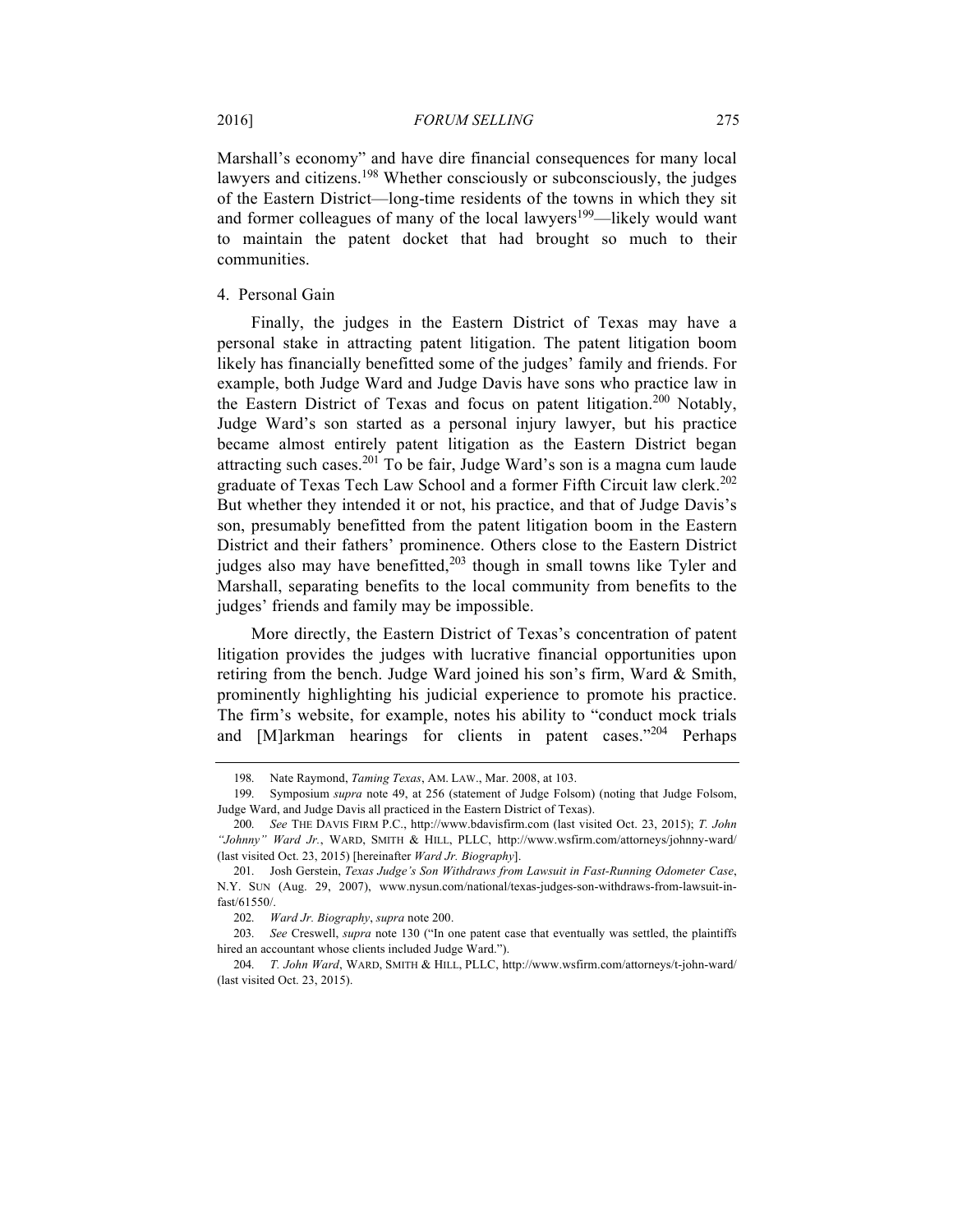unsurprisingly, Ward & Smith had more open patent cases in 2013 than any other Texas firm and more than any firm with a nationwide practice other than IP powerhouse Fish & Richardson.<sup>205</sup> Similarly, Judge Folsom opened, and is the only attorney in, the Texarkana office of the Texas law firm, Jackson Walker L.L.P. His firm's website touts his judicial experience in patent cases to promote his significant involvement "with the firm's intellectual property litigation matters" and "his practice on mediation and arbitration, specifically in mediating patent and complex commercial cases."<sup>206</sup>

Following his former colleagues into private practice, Judge Davis retired from the bench in 2015 and joined the Dallas office of Fish & Richardson to provide "strategic consulting in patent litigation and complex commercial litigation, in addition to handling case evaluations, settlement strategies, mock trials, and mock Markman hearings."207 Fish  $\&$ Richardson's press release announcing the move specifically noted that during Judge Davis's tenure on the bench, "the Eastern District's patent docket grew from fewer than 10 cases in 2002 to more than 1,000 pending actions in 2015."<sup>208</sup> Finally, former Magistrate Judge Charles Everingham opened the Longview, Texas office of the international law firm Akin Gump (and remains the only full-time member of the office), again prominently highlighting his service in "one of the busiest patent litigation courts in the federal system" to promote his practice, "advis[ing] clients on intellectual property litigation matters, with a particular focus on patent litigation."209

Having three district judges retire into private practice in less than four years is highly unusual. Three judges are 25% of the district judges who served on the Eastern District in this time period.<sup>210</sup> By comparison, of the 2143 Article III judges (district or circuit level) who served over a fortyyear period between 1970 and 2009, only seventy-seven, or 4%, resigned or retired to enter the private sector.<sup>211</sup>

<sup>205.</sup> *See* Byrd & Howard, *supra* note 66, at 7. Several Delaware-only law firms also had more open cases than Ward & Smith. *Id.*

<sup>206.</sup> *David Folsom*, JACKSON WALKER LLP, www.jw.com/David\_Folsom (last visited Oct. 23, 2015).

<sup>207.</sup> *Former Eastern District of Texas Federal Judge Leonard Davis Joins Fish & Richardson*, FISH & RICHARDSON (May 18, 2015), http://www.fr.com/news/federal-judge-davis-joins-fish/.

<sup>208.</sup> *Id.*

<sup>209.</sup> *Charles Everingham IV*, AKIN GUMP, www.akingump.com/en/lawyers-advisors/charleseveringham.html (last visited Oct. 23, 2015).

<sup>210.</sup> *History of the Federal Judiciary: U.S. District Courts for the Districts of Texas*, FED. JUD. CENT., http://www.fjc.gov/servlet/nGetCourt?cid=158&order=c&ctype=dc&instate=tx (last visited Oct. 23, 2015).

<sup>211.</sup> Stephen B. Burbank et al., *Leaving the Bench 1970–2009: The Choices Federal Judges*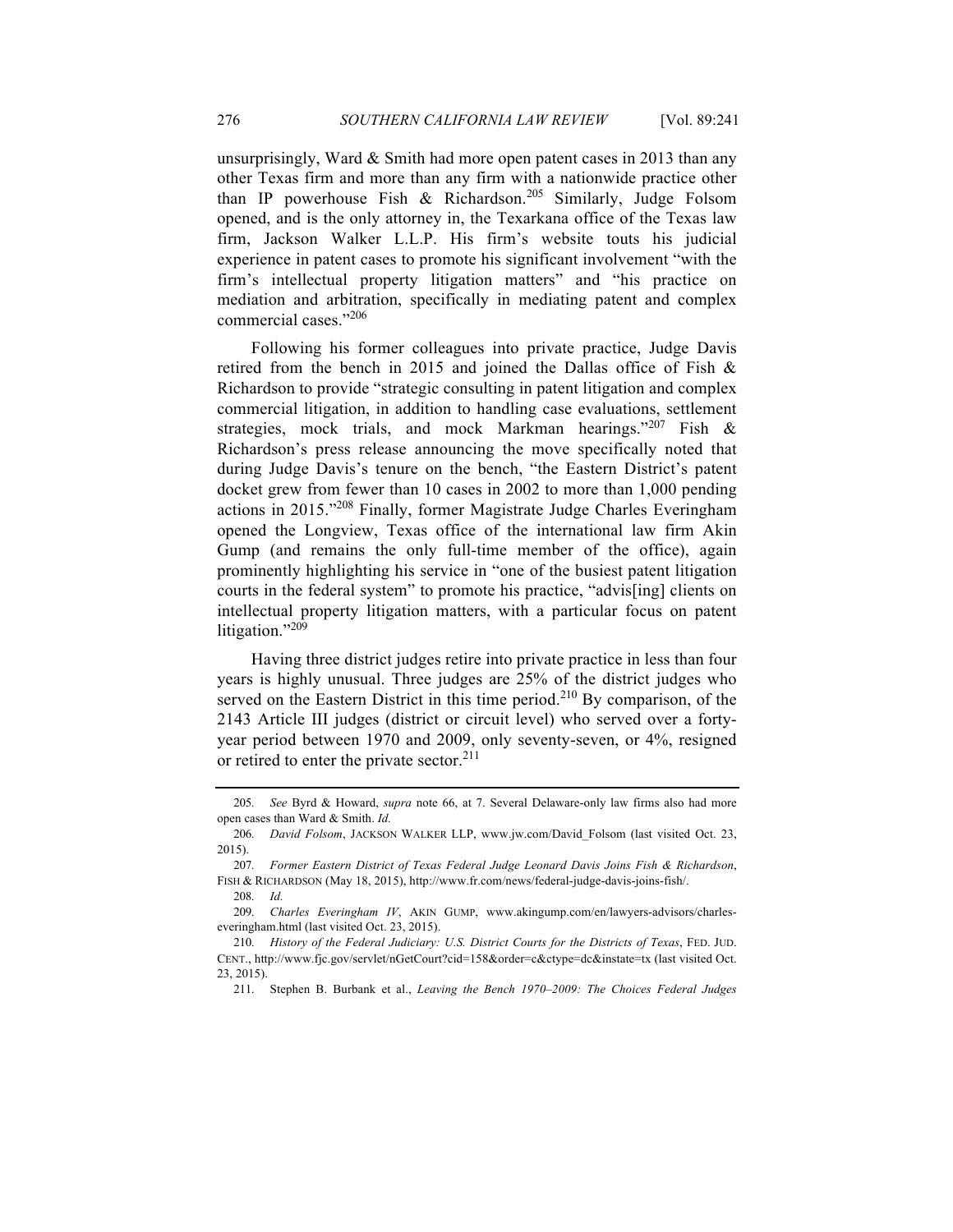### 2016] *FORUM SELLING* 277

Again, it is doubtful the Eastern District judges foresaw or intended the potential economic benefits to themselves or their family and friends when they first sought out patent cases in the early 2000s. But it is naïve to think they are unaware of the financial opportunities the patent litigation boom has brought. Nor would it be surprising if the remaining judges consciously or subconsciously wanted to keep these opportunities open, whether or not they ever ultimately pursue them, by retaining the district's popularity for patent litigation.

## D. ALTERNATIVE EXPLANATIONS AND COUNTERARGUMENTS

Eastern District judges and defenders of the Eastern District in practice and academia argue that the district has attracted so many cases because it provides predictable, consistent, fast, and expert justice.<sup>212</sup> These neutral values should be as attractive to accused infringers as to patentees, and yet accused infringers filing declaratory judgment actions almost never choose the Eastern District of Texas. The Eastern District had only 2.5% of declaratory judgment filings from 2000 through the first half of 2015, despite having 15.1% of all patent cases. Declaratory judgment actions were 1.3% of patent cases filed in the Eastern District, far lower than the 7.6% nationwide total.<sup>213</sup>

In theory, some accused infringers that want to file their declaratory judgment actions in the Eastern District may not do so because personal jurisdiction in patent declaratory judgment actions is more restrictive than in patent infringement actions.<sup>214</sup> Nevertheless, differences in jurisdictional rules cannot account for the low rate of declaratory judgment filings in the Eastern District. Even when the Eastern District of Texas is the patentee's home district, accused infringers virtually never file declaratory judgment actions there.<sup>215</sup> In 2012 and 2013, there were thirty-seven declaratory judgment actions filed nationwide in which all defendants (patentees) had a principal place of business in the Eastern District of Texas and therefore

*Make, What Influences Those Choices, and Their Consequences*, 161 U. PA. L. REV. 1, 12–13, 56, 64 (2012). An additional forty-six judges left because of inadequate salary, other employment, or dissatisfaction. *Id.* at 13, 63. Adding these forty-six judges to the seventy-seven who left to enter private practice increases the percentage to only 6%. During this time period, fifty-three Article III judges resigned and seventy retired for these reasons. *Id.* The difference between resignation and retirement is whether the judge's service entitles him or her to a pension. *Id.* at 10.

<sup>212.</sup> *See* Iancu & Chung, *supra* note 43, at 308, 314; Nguyen, *supra* note 33, at 124, 136–43; Christopher P. Gerardi, *Inside the Busiest Patent Court in America: A Discussion with Chief Judge Davis*, FTI J. (Feb. 2014), http://ftijournal.com/article/inside-the-busiest-patent-court-in-america.

<sup>213.</sup> *See infra* Appendix 5.

<sup>214.</sup> For this reason, an accused infringer may have difficulty seeking a declaratory judgment in a district other than the patentee's home district. La Belle, *supra* note 22, at 68–73.

<sup>215.</sup> *See infra* Appendix 5.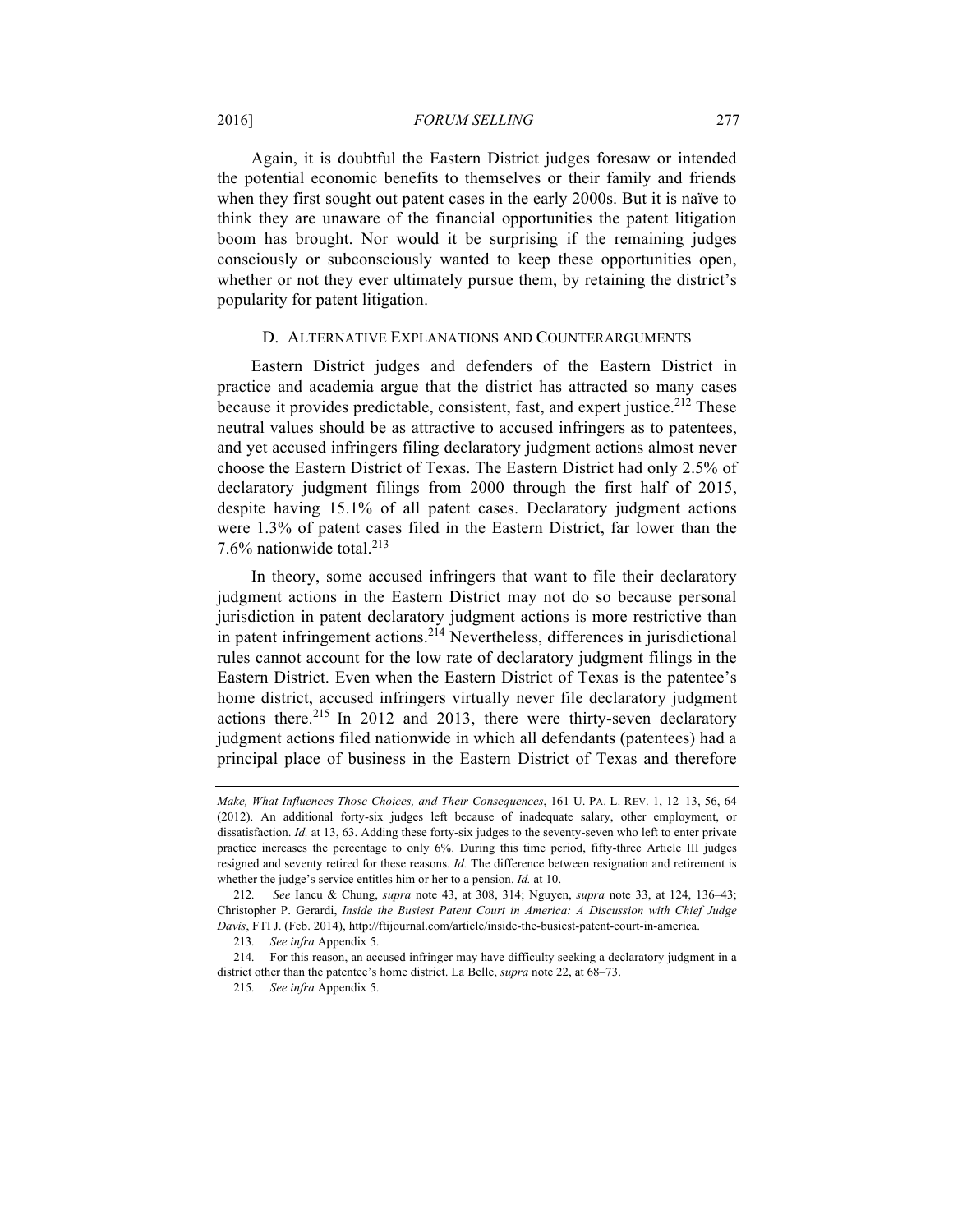were indisputably subject to personal jurisdiction and venue in that district.<sup>216</sup> Yet only two, or 5.4%, were filed in the Eastern District. By contrast, 25% (2730 of 10,987) of non-declaratory judgment patent infringement cases were filed in the Eastern District of Texas in 2012 and  $2013.<sup>217</sup>$  Thus, even accused infringers who clearly could file declaratory judgment actions in the Eastern District overwhelmingly do not do so. Accused infringers do not share the Eastern District's defenders' view that the district provides speedy, expert, and unbiased adjudication.

Moreover, expertise does not explain the Eastern District's initial rise to popularity at the expense of districts with much more patent litigation experience at the time (e.g., Central or Northern District of California). Nor does it explain its increasing popularity even after institution of the Patent Pilot Program, which has fostered expertise in thirteen districts across the country.

Finally, as many note,<sup>218</sup> the plaintiff-friendly juries of east Texas are certainly part of its draw: patentees win patent trials 72% of the time in the Eastern District, compared to  $61\%$  nationwide.<sup>219</sup> This is complementary, not contradictory, to forum selling. Favorable juries make it easier for judges to use discretionary case management tactics, like speedy dockets or denial of summary judgment, to create favorable outcomes for patentees that are insulated from appellate review.

Ultimately, commentators are correct that predictability and consistency drive the popularity of the Eastern District of Texas. But it is predictably and consistently *pro-patentee procedures and outcomes* that are the attraction.

Some have asked, "If the Eastern District is so plaintiff-friendly, why don't all patent plaintiffs file there?" While there is no clear answer to that question, many patentees find it beneficial to sue in their home district, where juries may be more sympathetic and litigation costs lower. This may help explain why the Eastern District has a disproportionate share of suits by patent assertion entities. Because they do not make things, such entities employ relatively few people and are therefore less likely to benefit from sympathetic juries in their home districts.

<sup>216.</sup> LEX MACHINA, http://lexmachina.com (data obtained is on file with authors). We reviewed every patent declaratory judgment complaint from 2012 and 2013 in Lex Machina that alleged that the accused infringer's or infringers' address(es) were exclusively in the Eastern District. In seven additional cases, one but not all defendants had a principal place of business in the Eastern District; none were filed in the Eastern District.

<sup>217.</sup> *Id.*

<sup>218.</sup> *E.g.*, Iancu & Chung, *supra* note 43, at 300–03; Leychkis, *supra* note 24, at 210–15.

<sup>219.</sup> Allison et al., *supra* note 37, at 1793–94.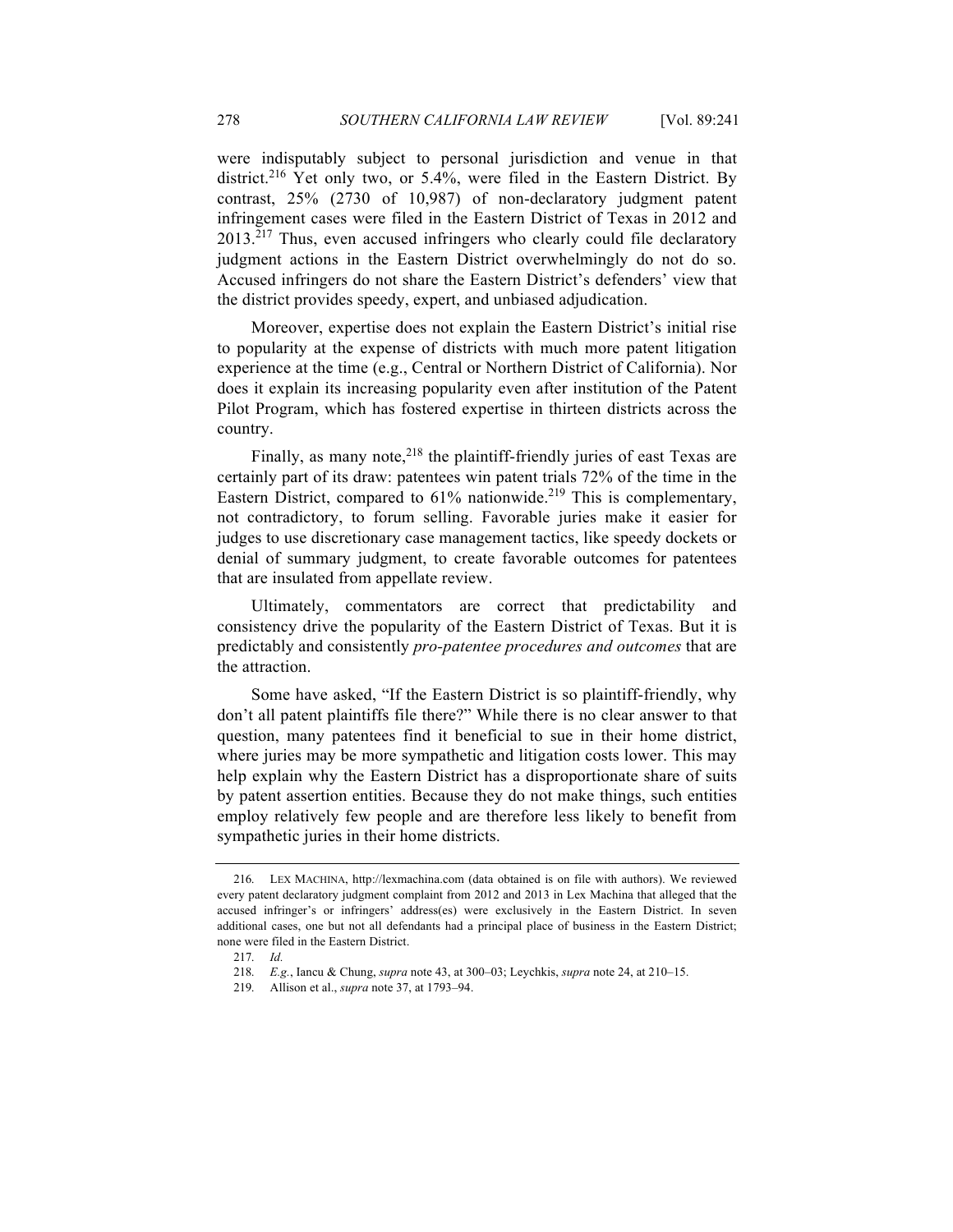Three issues give us some pause in reaching a forum selling conclusion but ultimately none of them is persuasive. First, some of the pro-patentee procedures pre-date and are not unique to patent cases: e.g., the speedy docket, case assignment system, and broad discovery requirements. We note the possibility that these procedures were developed to forum sell for the mass tort cases that once dominated the Eastern District's docket.<sup>220</sup> Regardless, even generally applicable procedures have

been modified to particularly favor patent plaintiffs, like the need to seek permission to file summary judgment motions only in patent cases or the patent-specific carve outs in the case assignment system. Other proplaintiff procedures are unique to patent cases, like the resistance to stays pending USPTO proceedings.

In any event, patent litigation is unlike other civil litigation in the Eastern District of Texas. Failing to adjust general procedures for the complexity of patent cases may be as beneficial as patent-specific procedures. For example, a speedy docket and propensity for jury trials may be desirable in a simple contract case but severely hinder the defense of a complex patent case. Mandatory, early document production is less significant when the documents are few or evenly spread between the parties, but provides patentees with significant leverage since document productions in patent cases are massive and predominantly from the accused infringer.221

Second, a study of final judicial decisions by Lemley et al. concluded that the Eastern District of Texas was "not significantly more likely to produce patentee wins."222 A more comprehensive study of outcomes in patent litigation by Allison et al. (including Professor Lemley) concluded that the Eastern District of Texas was "significantly more likely to rule for the patentee."<sup>223</sup> The latter study is more relevant because it included denials of summary judgment, which, as discussed above, are one of the principle ways that the Eastern District favors patent plaintiffs.

Third, "if the court were unduly biased in favor of plaintiffs, one might expect frequent appellate reversals on the merits," but some evidence suggests that the Federal Circuit "reverse[s] the Eastern District at about

<sup>220.</sup> *See* Francis E. McGovern, *Resolving Mature Mass Tort Litigation*, 69 B.U. L. REV. 659, 660–75 (1989) (describing special procedures adopted in Eastern District in 1980s for mass asbestos cases opposed by defendants and sometimes rejected by Fifth Circuit: e.g., shortening discovery time, use of offensive preclusion to limit defendants' defenses, consolidation, and class actions).

<sup>221.</sup> *See supra* text accompany note 153.

<sup>222.</sup> Mark A. Lemley et al., *Does Familiarity Breed Contempt Among Judges Deciding Patent Cases?*, 66 STAN. L. REV. 1121, 1139 (2014).

<sup>223.</sup> Allison et al., *supra* note 37, at 1791–92.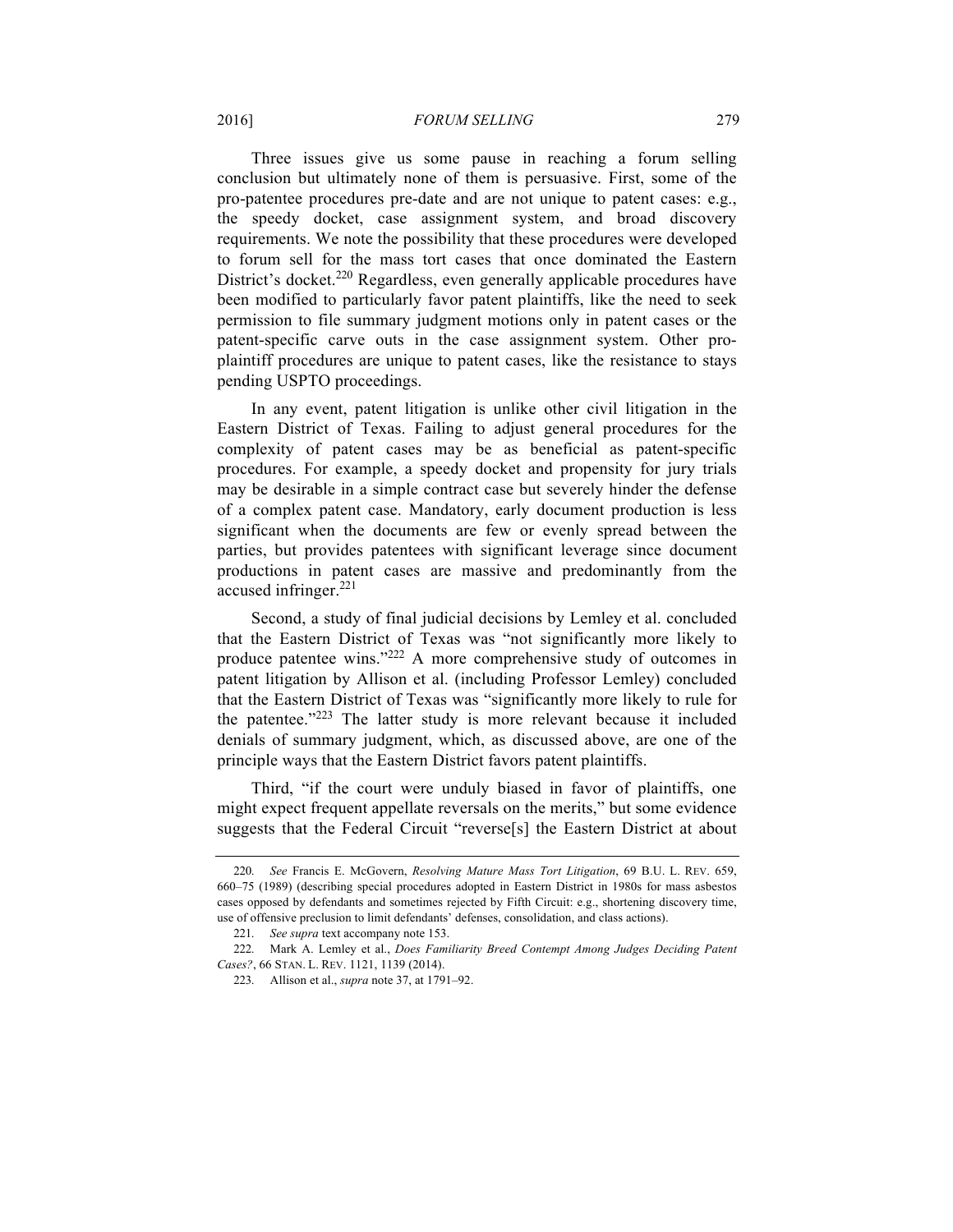the same rate as it reverses other district courts."<sup>224</sup> Judge Ward has pointed to his low reversal rate to rebut claims of a pro-patentee bias.<sup>225</sup> We disagree that pro-patentee bias necessarily correlates with high reversal rates. As explained, pro-patentee bias can be effectively introduced through procedural tools that are subject to less frequent and more deferential appellate review.<sup>226</sup> In any event, a more recent study of the Eastern District's reversal rate, covering 2009 through part of 2012, found it to be significantly higher than in other busy patent districts, with a reversal rate of 55.1% compared to an average of  $37.8\%$ .<sup>227</sup>

### E. FORUM SELLING BEYOND THE EASTERN DISTRICT OF TEXAS

Although no other district has been as persistent or as successful in attracting patent litigation as the Eastern District of Texas, several other districts have tried, some with more success than they desired.

1. Former Forum Sellers?: The Eastern District of Virginia and District of Delaware

Before forum-shopping patentees headed to east Texas, the Eastern District of Virginia was their forum of choice, though it only ranked eighth with  $3\%$  of patent litigation even at its late 1990s peak.<sup>228</sup> The popularity of the Eastern District of Virginia was attributed to factors that are consistent with forum selling, namely its "rocket docket," resistance to summary judgment, and increased chances of trial.<sup>229</sup> The Eastern District of Virginia also offered the patentee early and quick discovery and a divisional assignment system that increased the predictability of the judge.<sup>230</sup> Eastern District of Virginia judges promoted their approach to patent litigation to practitioners and touted it as a way to reduce litigation costs.231 Patentees flocked to the Eastern District of Virginia, congestion increased and the judges saw a threat to their unique reputation for expedient case resolution.

<sup>224.</sup> Paul R. Gugliuzza, *The Federal Circuit as a Federal Court*, 54 WM. & MARY L. REV. 1791, 1838–39 (2013). *See also* Iancu & Chung, *supra* note 43, at 306–08 (discussing appellate affirmance rate).

<sup>225.</sup> Pusey, *supra* note 34.

<sup>226.</sup> *See infra* text accompanying notes 338–39.

<sup>227.</sup> Teresa Lii, *Shopping for Reversals: How Accuracy Differs Across Patent Litigation Forums*, 12 CHI.-KENT J. INTELL. PROP. 31, 43–44 (2013).

<sup>228.</sup> Lemley, *supra* note 40, at 404; Moore, *supra* note 17, at 903–06.

<sup>229.</sup> Moore, *supra* note 17, at 908–14.

<sup>230.</sup> George F. Pappas & Robert G. Sterne, *Patent Litigation in the Eastern District of Virginia*, 35 IDEA 361, 366–69 (1995).

<sup>231.</sup> T.S. Ellis III, *Quicker and Less Expensive Enforcement of Patents: United States Courts*, 5 CASRIP PUBLICATION SERIES: STREAMLINING INT'L INTELL. PROP. 11, 14–19 (2000); T.S. Ellis III, *Distortion of Patent Economics By Litigation Costs*, 5 CASRIP PUBLICATION SERIES: STREAMLINING INT'L INTELL. PROP. 22, 25 (2000).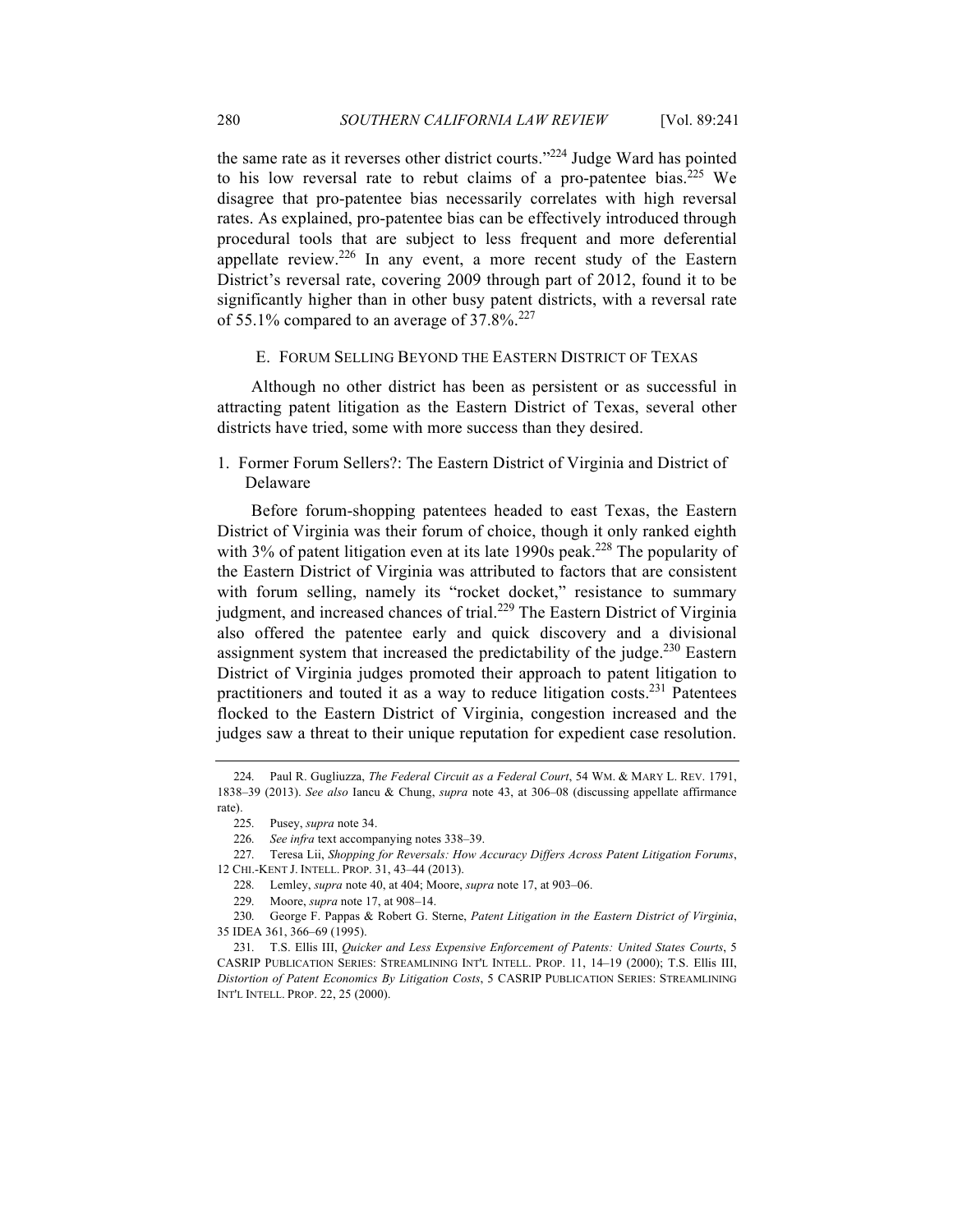Rather than take steps to speed it back up, like the judges in the Eastern District of Texas did, the judges in the Eastern District of Virginia sought "to turn off the flow of [patent] cases"232 and "actively discourage litigants from filing patent cases in their district" by dismissing more cases for lack of personal jurisdiction, granting transfer motions in cases without a direct connection to the forum, and implementing a district-wide assignment system that eliminated judge shopping. $233$ 

The District of Delaware's share of patent cases has long exceeded what one would expect based on its general civil case filings or its location in relation to technology centers.<sup>234</sup> As shown in Table 1, Delaware is the only district that approaches east Texas in its share of patent litigation and the only other district whose share has increased significantly in recent years. The District of Delaware has many of the indicators of forum selling: a low summary judgment rate, $^{235}$  a high percentage of cases resolved by trial (the highest in the country),<sup>236</sup> a quick time to trial,<sup>237</sup> and resistance to changes of forum.238 The district's small size—four allotted judgeships, with a vacancy for most of the past decade—provides significant judicial predictability.

Interestingly, while patent local rules traditionally have been seen as a way to attract litigants, Delaware's lack of such rules may have given it a competitive advantage in recent years. Patent local rules tend to produce a claim construction decision earlier in the case than in Delaware, and Delaware's delay in claim construction may benefit patentees by increasing uncertainty and encouraging settlement.<sup>239</sup> Statistically, patentees do significantly better in the District of Delaware than elsewhere, both in terms of overall case outcomes<sup>240</sup> and final decisions by judges.<sup>241</sup> Like the Eastern District of Texas, the District of Delaware is a small district with

<sup>232.</sup> Roderick R. McKelvie, *Forum Selection in Patent Litigation: A Traffic Report*, 19 No. 8 INTELL. PROP. & TECH. L.J. 1, 4 (2007).

<sup>233.</sup> Nguyen, *supra* note 33, at 132–34.

<sup>234.</sup> *See* Moore, *supra* note 17, at 903–06. Delaware is notably popular among accused infringers seeking declaratory judgments. *See infra* Appendix 5. There may be neutral reasons for its popularity, such as the ease of establishing personal jurisdiction over corporations incorporated in Delaware.

<sup>235.</sup> *See infra* Appendix 2.

<sup>236.</sup> *See* Lemley, *supra* note 40, at 411–13.

<sup>237.</sup> *See id.* at 414–18.

<sup>238.</sup> *See* Gardella & Berger, *supra* note 115, at 398 (39% grant rate on stays pending reexamination in reported cases, 1981–2009); Iancu & Chung, *supra* note 43, at 315 (35.8% grant rate on motions to transfer, 1991–2010).

<sup>239.</sup> *See* Frederick L. Cottrell III et al., *Nonpracticing Entities Come to Delaware*, FED. LAW. 62, 64–66 (Oct./Nov. 2013).

<sup>240.</sup> *See* Allison et al., *supra* note 37, at 1791–92.

<sup>241.</sup> *See* Lemley et al., *supra* note 222, at 1139–40.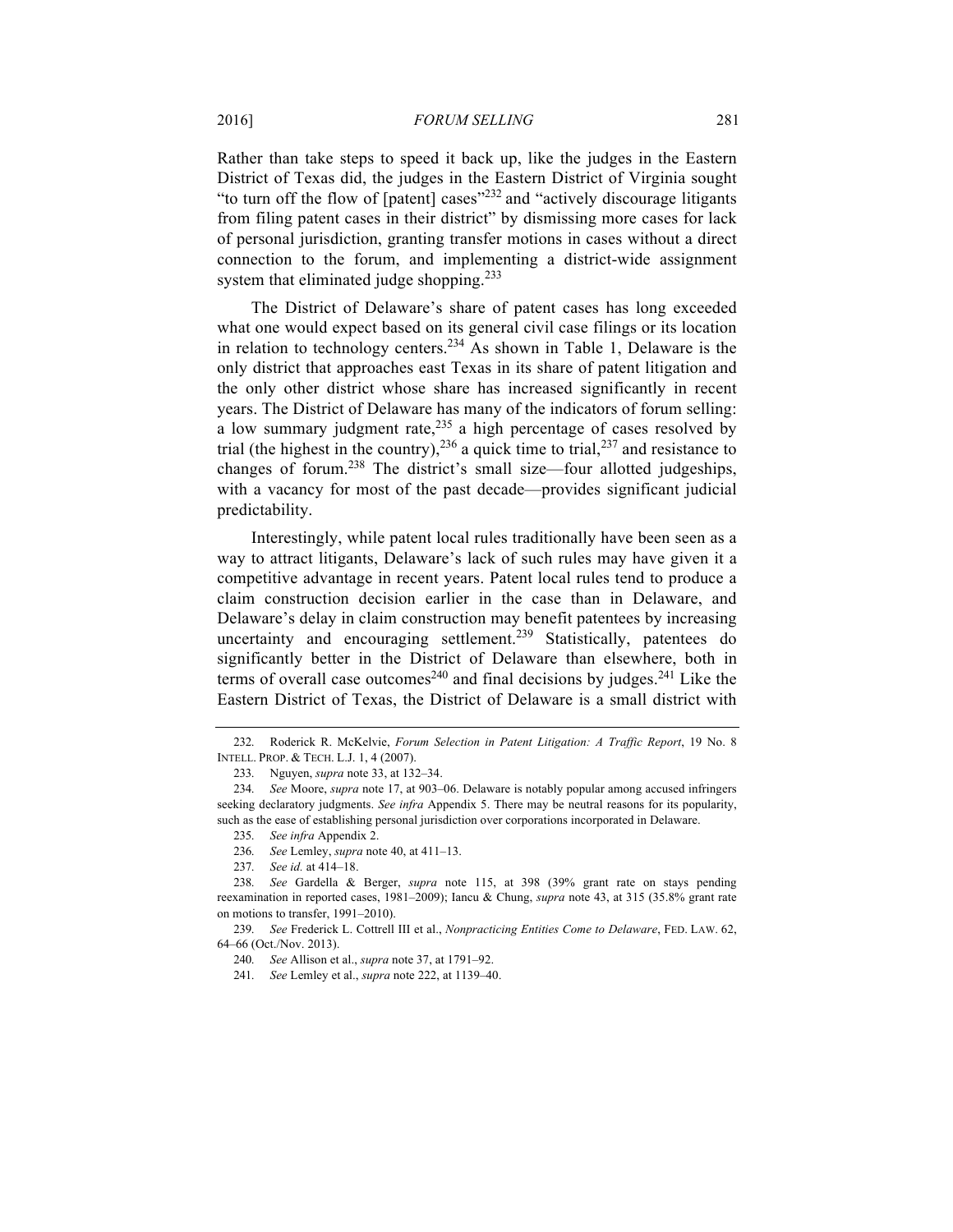an active local bar, and judges seem to want to help local lawyers. $242$  As in the Eastern District of Texas, personal gain may be a motive for attracting patent litigation. Two judges (50% of the allotted judgeships) resigned and entered private practice in less than a decade, highlighting their judicial experiences to market their patent litigation practices.<sup>243</sup> Former Judge Farnan joined his two sons who already were practicing patent litigation in Delaware, and their firm now is counsel (often as local counsel) in more patent cases than any firm with a nationwide practice other than Fish  $\&$ Richardson.244

In the face of soaring patent dockets (and perhaps the changing composition of the bench), judges in Delaware now seem to regret past efforts to attract patent litigation. Transfers and stays pending reexamination appear to be more easily obtained in Delaware than before.<sup>245</sup> More significantly, the court commissioned a Patent Study Group that had an officially neutral charge of identifying "best practices" but was widely seen as aiming to curb abusive patent litigation by patent assertion entities and others. $246$  In response, Judges Robinson and Stark (but not yet Judges Sleet and Andrews) changed how they handle patent cases. Many, though not all, of the changes are likely to benefit accused infringers at the expense of patentees, including an emphasis on early claim construction, a ban on "plain and ordinary meaning" arguments for claim construction (popular among patentees), early disclosure of the patentee's damages model, and presumptively treating related cases separately for purposes of scheduling.<sup>247</sup> Patentees have gotten the message. Patent filings in Delaware were down 34% through the start of September 2014 compared to the same time period in 2013. The decline began in March 2014, when Judge Robinson implemented the Patent Study Group's

<sup>242.</sup> *See* Zywicki, *supra* note 8, at 1182–84 (describing similar possibility with bankruptcy cases). 243. *See Joseph J. Farnan, Jr.*, FARNAN LLP, http://www.farnanlaw.com/Joe-Farnan-Bio.html

<sup>(</sup>last visited Oct. 23, 2015); *Roderick R. McKelvie*, COVINGTON & BURLING LLP, http://www.cov.com/rmckelvie (last visited Oct. 23, 2015).

<sup>244.</sup> Byrd & Howard, *supra* note 66, at 7. *See also Attorneys*, FARNAN LLP, http://farnanlaw.com/About-Farnan-Law-Firm-Lawyers.html (last visited Oct. 23, 2015).

<sup>245.</sup> *See* Cottrell, *supra* note 239, at 64–65.

<sup>246.</sup> *See* BARNES & THORNBURG LLP, *"The Times They Are A-Changin'"—Delaware's Judge Stark Outlines New Patent Case Management Practices*, NAT'L. L. REV. (May 16, 2014), http://www.natlawreview.com/article/times-they-are-changin-delaware-s-judge-stark-outlines-newpatent-case-management-pr.

<sup>247.</sup> *See* Leonard P. Stark, Dist. of Del., *Revised Procedures for Managing Patent Cases* (June 18, 2014), http://www.ded.uscourts.gov/sites/default/files/Chambers/LPS/PatentProcs/LPS-Patent Procedures.pdf; Presentation of Hon. Leonard P. Stark on Patent Study Group to Del. Fed. Bar Ass'n IP Section (May 13, 2014), http://www.ded.uscourts.gov/news/presentation-honorable-leonard-p-starkfindings-patent-study-group. These changes were adopted by at least one but not necessarily both of Judges Robinson and Stark.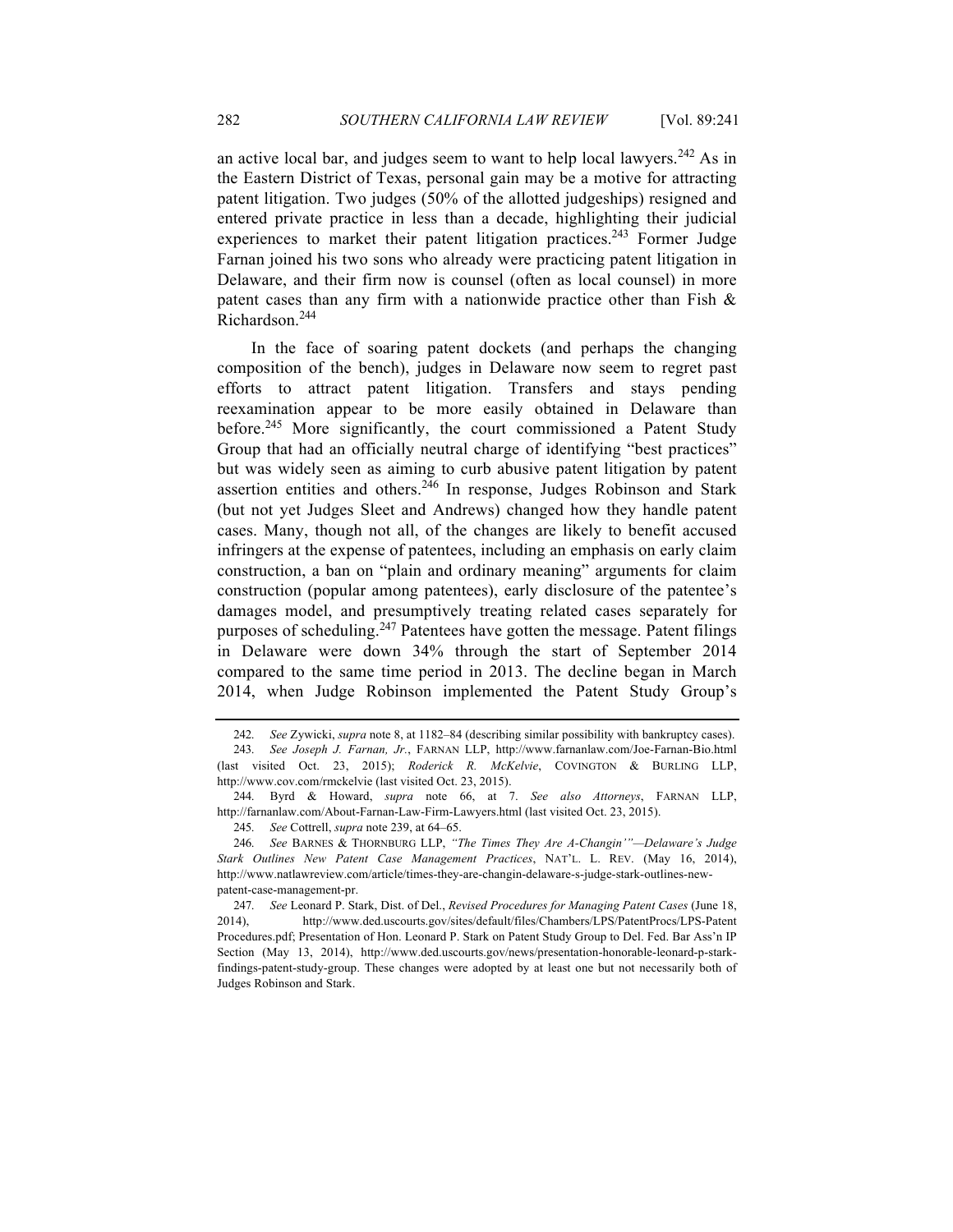recommendations, with a further decline after Judge Stark implemented the recommendations in July 2014.248 Ultimately, Delaware handled 19% of the nation's patent litigation in 2014, compared to 22% the year before. In the first half of 2015, Delaware's share of patent litigation dropped precipitously, with the district handling only 8% of patent infringement cases.<sup>249</sup>

# 2. The Western District of Pennsylvania

The former chief judge of the Western District of Pennsylvania said that the district wanted to attract out-of-state patent litigation.<sup>250</sup> The Western District adopted local patent rules on January 1, 2005—the third district in the country to do so—despite ranking thirty-fourth in number of patent cases in 2004 with only twenty-three.<sup>251</sup> In doing so, the district "was making a statement that it wanted more patent cases."<sup>252</sup> Likewise, the Western District pursued, and was chosen for, participation in the Patent Pilot Program despite hearing relatively few patent cases. The front page of the Western District of Pennsylvania's website even has a specific link for "Patent Information"—the only substantive area with such a link even though patent cases constitute only 1% of the Western District's civil docket.<sup>253</sup>

Those associated with the Western District of Pennsylvania provide several motives for wanting to attract more patent infringement cases. First, more patent cases would provide employment opportunities for area lawyers as local counsel even in cases filed by large out-of-state firms.<sup>254</sup>

249. *See supra* Table 1.

251. *See* Travis Jensen, *Local Patent Rules: Patent Rules Made Easy*, ADOPTION DATES http://www.localpatentrules.com/adoption-dates (last updated Nov. 2014); LEX MACHINA, http://lexmachina.com (data obtained is on file with authors).

252. Douglas M. Hall, *Western District Patent Pilot Court Attracts Attention*, LEGAL INTELLIGENCER (Apr. 30, 2013), http://www.pietragallo.com/keep-informed.php?action=view&id=272.

<sup>248.</sup> Brian C. Howard, *2014 Patent Litigation Trends in E.D. Texas and D. Del.*, LEX MACHINA BLOG (Sept. 3, 2014), https://lexmachina.com/2014-patent-litigation-trends-e-d-texas-d-del/.

<sup>250.</sup> Molly Hensley-Clancy, *U.S. District Court of Western Pennsylvania Attracts Patent Cases: Pilot Program Steers Out-of-State Suits Here to Address Growing Demand in Specialized Law*, PITTSBURGH POST-GAZETTE (July 23, 2012, 4:00 AM), http://www.postgazette.com/business/legal/2012/07/23/U-S-District-Court-of-Western-Pennsylvania-attracts-patentcases/stories/201207230211.

<sup>253.</sup> There were thirty-eight patent case filings from April 1, 2012 through March 31, 2013. LEX MACHINA, http://lexmachina.com (data obtained is on file with authors). In the same time period, there were 2686 total civil case filings. *Federal Judicial Caseload Statistics: Table C*, U.S. DIST. COURTS, (March 31, 2013),

http://www.uscourts.gov/Viewer.aspx?doc=/uscourts/Statistics/FederalJudicialCaseloadStatistics/2013/t ables/C00Mar13.pdf.

<sup>254.</sup> *See* Hensley-Clancy, *supra* note 250 ("The increase in the number of patent cases in Western Pennsylvania also will likely affect area patent attorneys.").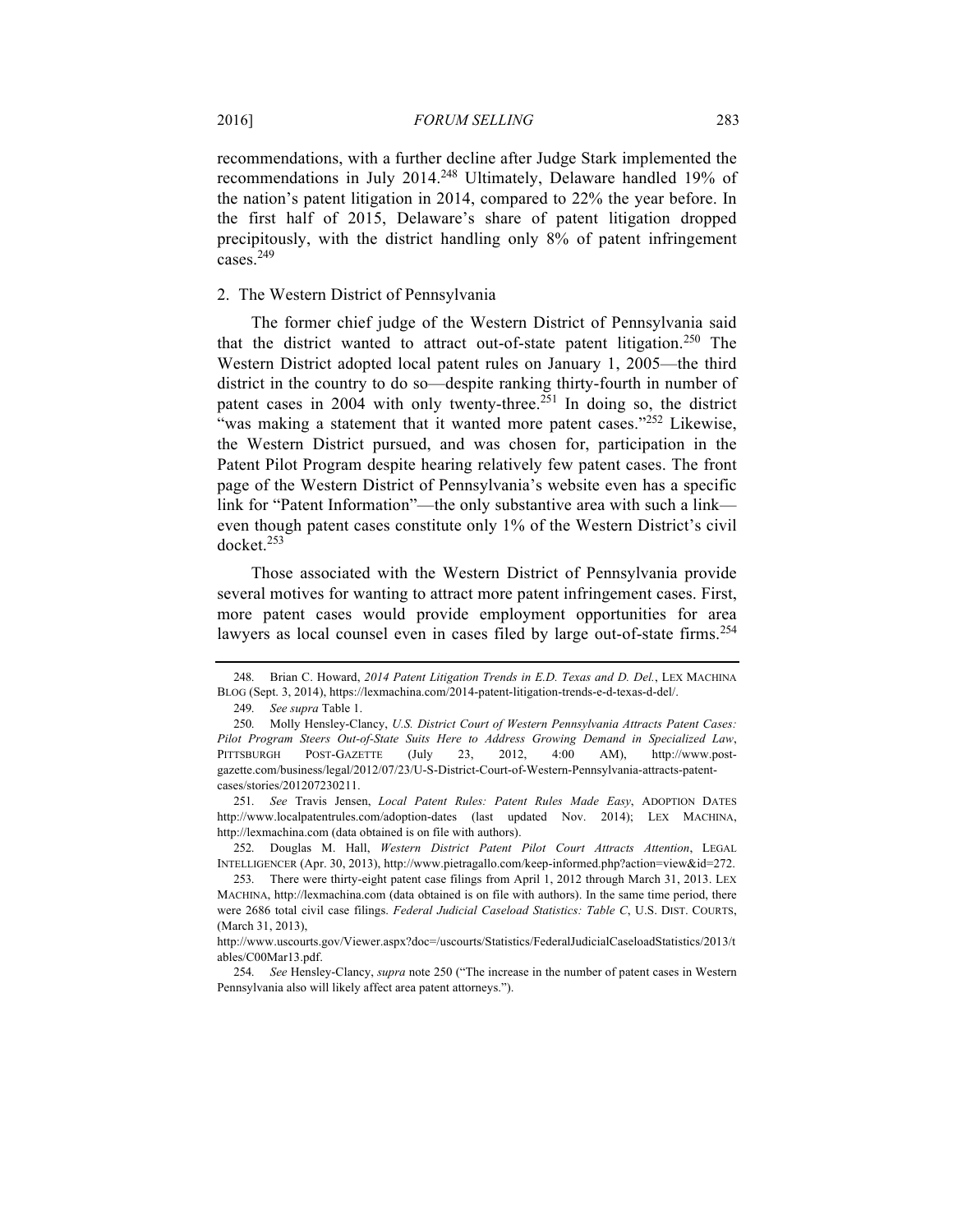Second, the Western District's court clerk "predict[ed] that larger firms may also establish local offices in the area in the coming years," which would benefit both the local bar and economy.<sup>255</sup> Similarly, commentators have suggested that having a "sophisticated and experienced local venue to handle patent disputes should only serve to foster and support" the region's efforts to develop its technology sector.<sup>256</sup> Third, the former chief judge may have been motivated by the prospect of enhancing the reputation of the court.<sup>257</sup> None of these motives are, of course, inconsistent with the idea that judges in the Western District of Pennsylvania also wanted to further the goals of the Patent Pilot Program—improving patent litigation by concentrating patent cases in a small number of districts where judges wanted to hear such cases and might have or develop expertise.

These efforts have had no impact. Other than a bump in 2012 resulting from the Judicial Panel on Multi-District Litigation transferring fourteen related cases to the Western District,<sup>258</sup> the district's patent filings have remained steady for the past decade, fluctuating between eleven and thirtynine per year, but with no apparent upward trend.<sup>259</sup>

The experience of the Western District of Pennsylvania shows that it is not enough to simply tell patentees you want them; you also must give them something they want. While the district has signaled its desire for more patent cases, it has not skewed its procedures in favor of patent plaintiffs. It granted summary judgment at a slightly higher rate than average.<sup>260</sup> Patentees won only 27% of decisions on the merits in the Western District of Pennsylvania,<sup>261</sup> comparable to the national average of

258. Charles Bieneman, *Multidistrict Litigation Under The AIA*, SOFTWARE INTELL. PROP. REP. (June 11, 2012), http://swipreport.com/multidistrict-litigation-under-the-aia/.

260. The Western District of Pennsylvania's summary judgment rate was 4.3, right in the middle of the top twenty-five most popular patent districts. *See infra* Appendix 2.

<sup>255.</sup> *Id.*

<sup>256.</sup> Hall, *supra* note 252.

<sup>257.</sup> *See* Hensley-Clancy*, supra* note 250. That article states, "Judge Lancaster said he hopes that the combination of specialized patent judges and rules will continue to attract more out-of-state cases to the area. The reputation of the local district court, Judge Lancaster said, could be greatly impacted." While we think the best interpretation of these sentences is that Judge Lancaster thought the reputation of the court would be enhanced by an increased number of out-of-state cases, it is also possible that he thought the district's reputation would be enhanced by patent local rules and participation in the Patent Pilot Program, irrespective of any change in the district's patent caseload.

<sup>259.</sup> LEX MACHINA, http://lexmachina.com (data obtained is on file with authors).

<sup>261.</sup> Pauline M. Pelletier, *The Impact of Local Patent Rules on Rate and Timing of Case Resolution Relative to Claim Construction: An Empirical Study of the Past Decade*, 8 J. BUS. & TECH. L. 451, 483 (2013). The same study shows a 38% win rate for patentees in the Eastern District of Texas and a 43% win rate in the District of Delaware. *Id.* The percentage of decisions on the merits won by the patentee was calculated using Table 6 by dividing the number in column a (claimant win) by the sum of columns a and b (defendant win). *Id.*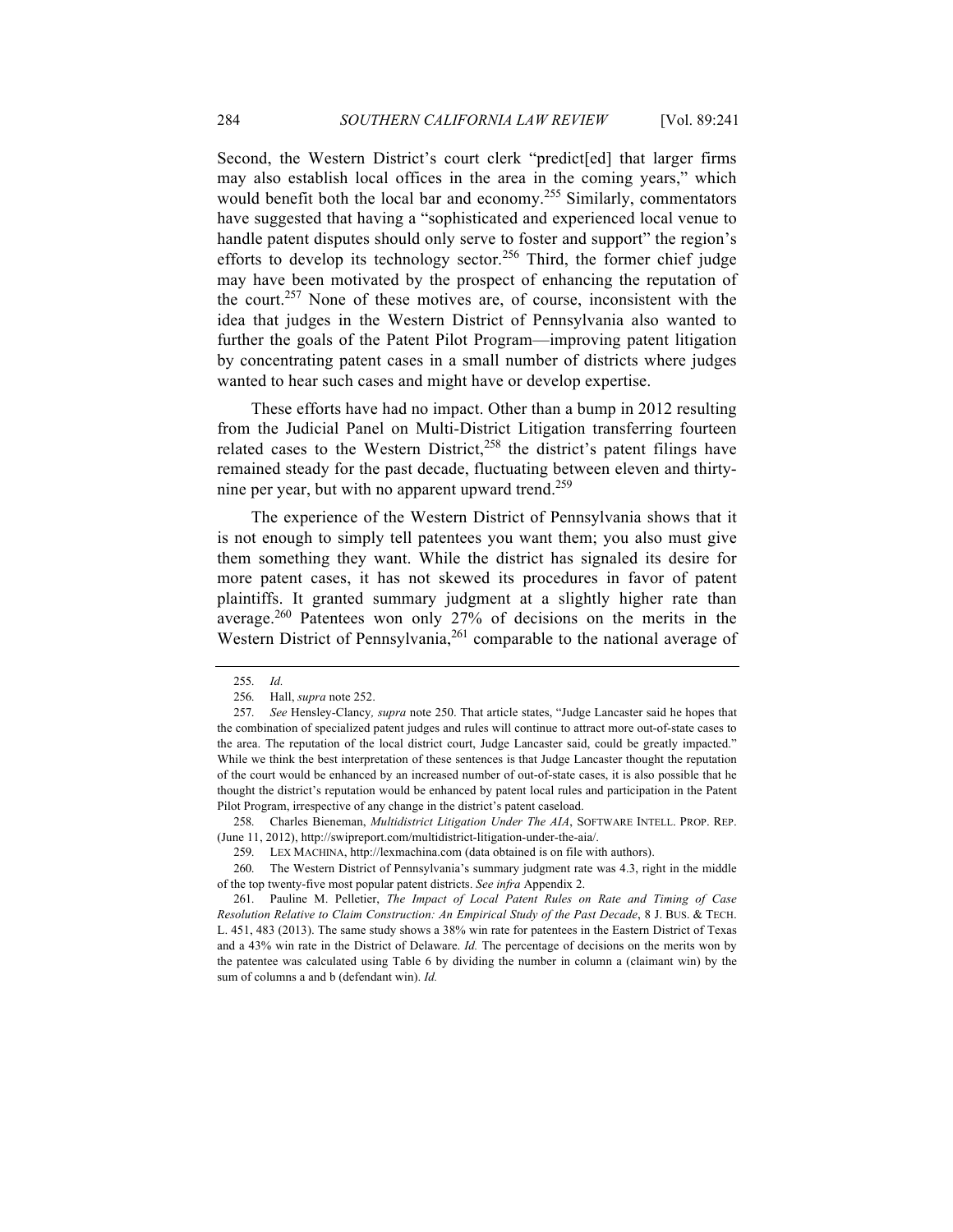26%<sup>262</sup> During the period from 2008 through the first half of 2015, it was slower in time to termination than all of the twenty-five most popular patent districts and slower in time to trial than all but seven of them. <sup>263</sup> The Western District's transfer rate was lower than all but four of the twentyfive most popular patent districts,  $264$  but that is not attractive to patent litigants without practices and procedures that make patentees want to file there in the first place.

# II. FORUM SELLING OUTSIDE OF PATENT LITIGATION

Forum selling is not restricted to patents. This section briefly explores four other areas where forum selling seems to have occurred. These examples were chosen to show that forum selling has occurred in many times, court systems, and fields of law. The existence, techniques, and motives for forum selling in these areas are not as clear as in patents and would benefit from in-depth exploration.

# A. MASS TORTS AND CLASS ACTIONS IN STATE COURTS<sup>265</sup>

In the 1990s and early 2000s, there were persistent complaints about unfair administration of class actions and mass torts in state courts. Plaintiffs' lawyers seem to have disproportionately filed cases in a small number of districts, including Madison County, Illinois and Jefferson County, Mississippi. Richard "Dickie" Scruggs, the once-successful and later-jailed plaintiffs' lawyer, referred to these places as "magic jurisdictions":

[A reason for the explosion of asbestos litigation] is what I call the "magic jurisdiction," or jurisdictions where the judiciary is elected with verdict money. The trial lawyers have established relationships with the judges that are elected; they're State Court judges; they're populous [populists?]. They've got large populations of voters who are in on the deal, they're getting their place [piece?] in many cases. And so, it's a political force in their jurisdiction, and it's almost impossible to get a fair trial if you're a defendant in some of these places. The plaintiff lawyer

<sup>262.</sup> *See* Allison et al., *supra* note 37, at 1787.

<sup>263.</sup> *See infra* Appendix 1(b).

<sup>264.</sup> *See infra* Appendix 2.

<sup>265.</sup> This section is based primarily on Mark A. Behrens & Cary Silverman, *Now Open for Business: The Transformation of Mississippi's Legal Climate*, 24 MISS. C. L. REV. 393 (2005); John H. Beisner & Jessica Davidson Miller, *They're Making a Federal Case Out of It . . . in State Court,* 25 HARV. L.J. & PUB. POL'Y 143 (2001); David W. Clark, *Life in Lawsuit Central: An Over-View of the Unique Aspects of Mississippi's Civil Justice System*, 71 MISS. L.J. 359, 369 (2001); Patrick M. Hanlon & Anne Smetak, *Asbestos Changes*, 62 N.Y.U. ANN. SURV. AM. L. 525 (2007); David Maron & Walker W. (Bill) Jones, *Taming an Elephant: A Closer Look at Mass Tort Screening and the Impact of Mississippi Tort Reforms*, 26 MISS. C. L. REV. 253, 277–90 (2007).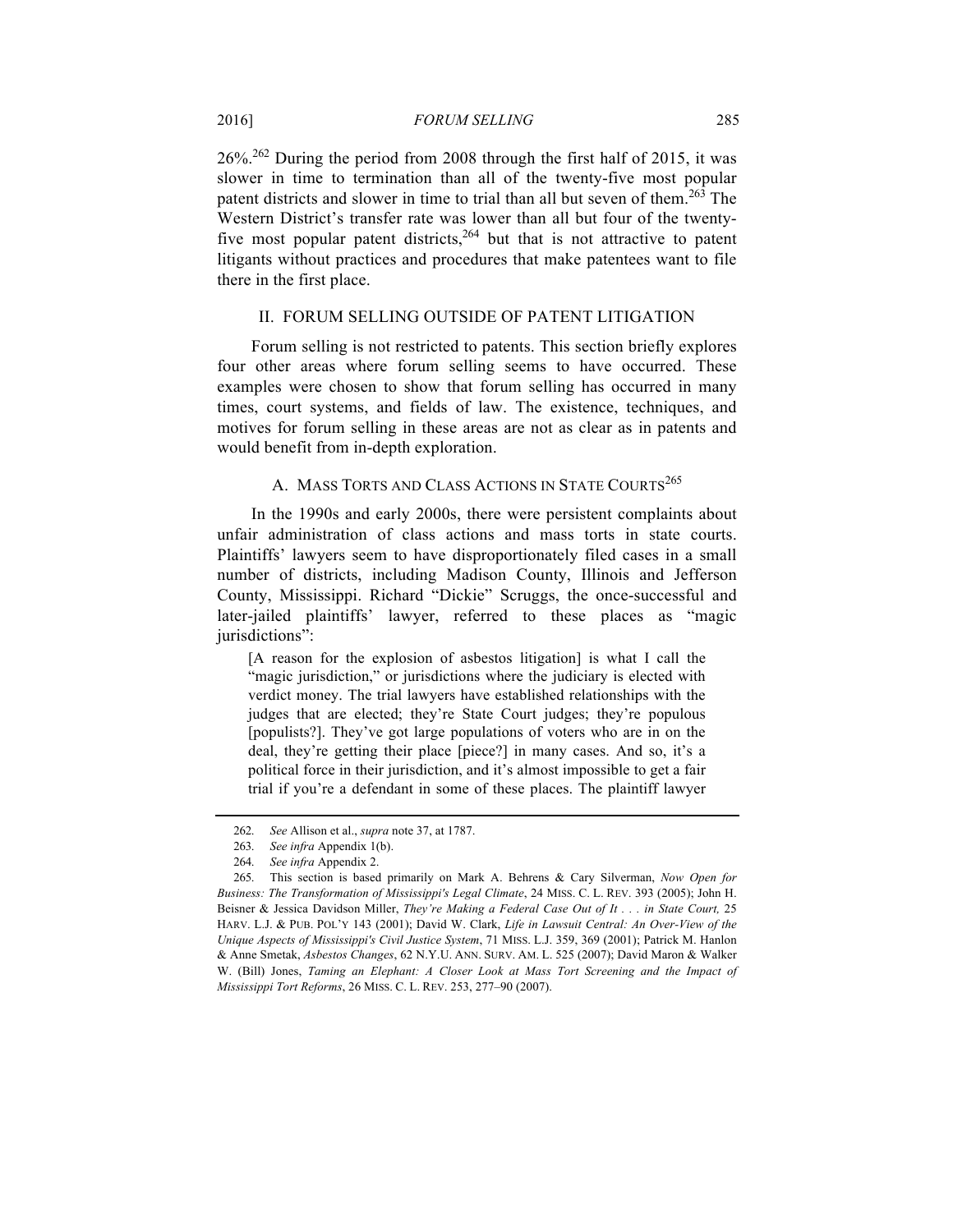walks in there and writes the number on the blackboard, and the first juror meets the last one coming out the door with that amount of money. Now a lot of times those get set aside on appeal, like in Texas, for example. A lot of you folks have succeeded in electing a very conservative Supreme Court, that reverses a lot of these things, but in order to get there you got to find [fight?] it. It's pretty tough to handle a hundred or five hundred million-dollar judgment; it ties up your credit, your company; stock gets a hard hit; and so they're forced into a settlement.

There are probably a dozen magic jurisdictions around the country where this is really a dangerous thing. The cases are not won in the courtroom. They're won on the back roads long before the case goes to trial. Any lawyer fresh out of law school can walk in there and win the case, so it doesn't matter what the evidence or the law is. The jury is going to come back with a large number and the judge is going to let it go to the jury, often on punitive damages. The proliferation of these magic jurisdictions, where plaintiffs join together in large groups even if they're not from those counties, is one of the reasons that the asbestos phenomenon has proliferated—the litigation has proliferated like it did.<sup>266</sup>

The magic jurisdiction phenomenon is made possible by the complete diversity rule (which allows plaintiffs to prevent removal to federal court by joining a non-diverse local defendant, such as a retailer) $^{267}$  and loose interpretation of personal jurisdiction rules. In many courts, it is sufficient for one plaintiff to have a connection to the forum for the court to take jurisdiction over all cases involving the same tortious action, even if the other plaintiffs had no connection with the forum. As a result, courts in rural Mississippi or Illinois have adjudicated cases involving plaintiffs from across the United States.<sup>268</sup>

Such assertions of jurisdiction are doctrinally problematic. They seem to be based on the concept of "pendent personal jurisdiction," under which a court with personal jurisdiction over one claim can also adjudicate closely related claims against the same defendant by different plaintiffs, even though the court would not have jurisdiction over the related claims if those cases were filed separately.<sup>269</sup> For example, a New Yorker injured by Johns

<sup>266.</sup> Steve Hantler, *Towards Greater Judicial Leadership on Asbestos Litigation*, Civ. Just. F., No. 41 (April 2003), http://www.manhattan-institute.org/html/cjf\_41.htm. *Accord* Peter J. Boyer, *The Bribe*, NEW YORKER (May 19, 2008) (less complete, but possibly more accurate version of quote).

<sup>267.</sup> *See* YEAZEL, *supra* note 35, at 211.

<sup>268.</sup> *See* Behrens & Silverman, *supra* note 265, at 395, 397–99; Clark, *supra* note 265, at 369.

<sup>269.</sup> *See, e.g.*, Action Embroidery Corp. v. Atlantic Embroidery Inc., 368 F.3d 1174, 1180–81 (9th Cir. 2004) (explaining and adopting pendent personal jurisdiction); Klerman, *Rethinking*, *supra* note 16 at 289–91 (discussing and critiquing pendent personal jurisdiction); 2 WILLIAM B. RUBENSTEIN,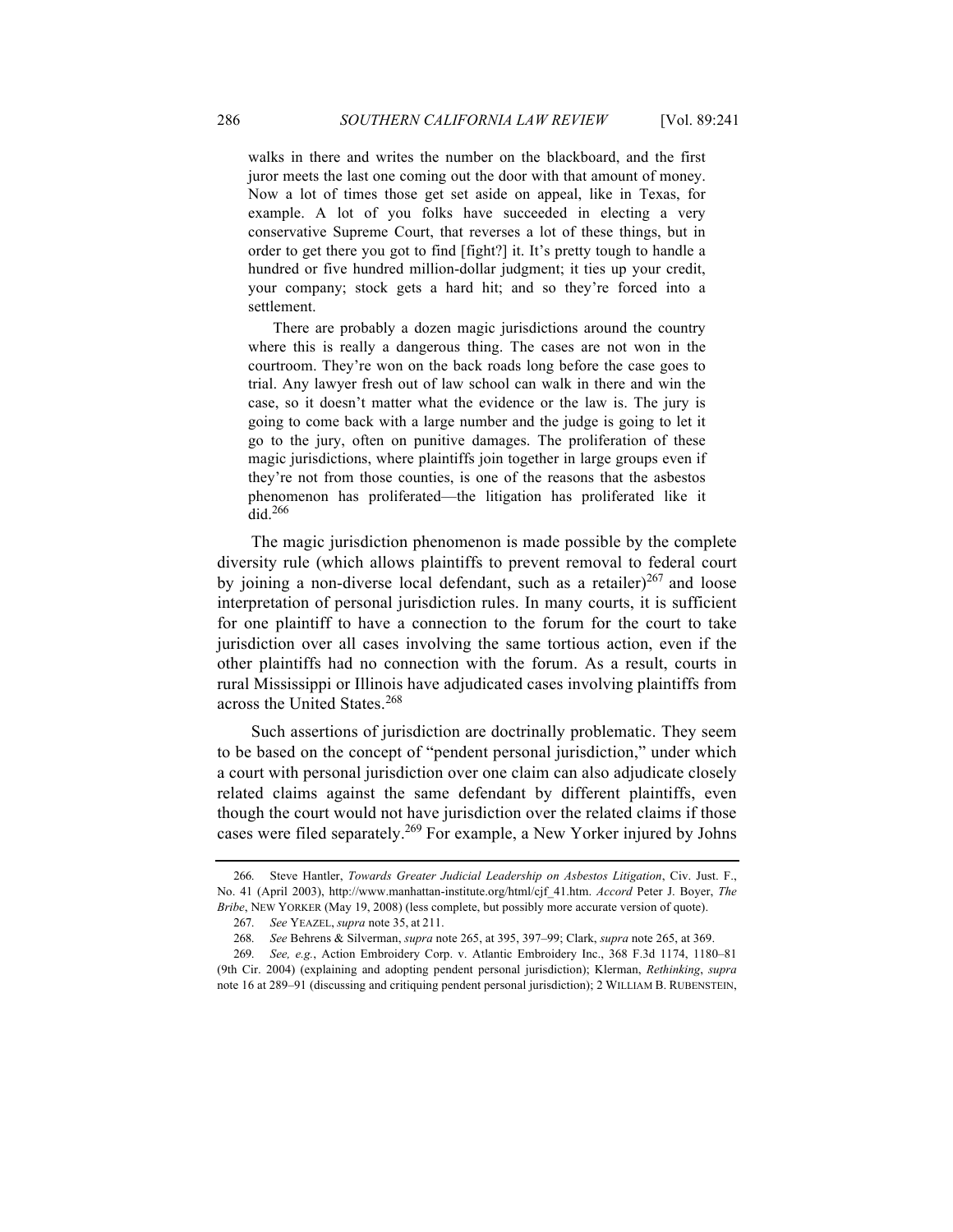Manville asbestos manufactured in Colorado and purchased and used in New Jersey, could not sue by himself in Madison County, Illinois.<sup>270</sup> Nevertheless, if a person who was injured by Manville asbestos purchased and used in Madison County brought a nationwide class action there on behalf of all persons injured by Manville asbestos, the court would take jurisdiction. Similarly, if a lawyer joined together plaintiffs from Madison County and elsewhere, then the court would take jurisdiction.<sup>271</sup> Unlike the doctrine of pendent subject matter jurisdiction, which has been the subject of both Supreme Court cases and federal legislation, pendent personal jurisdiction has been analyzed in only one appellate court.<sup>272</sup>

Some judges have been explicit about their desire to attract cases. The Philadelphia Court of Common Pleas has a special Complex Litigation Center. In 2009, the President Judge, Pamela Pryor Dembe, told a legal reporter that "the court's budgetary woes could be helped by reviving Philadelphia's role as the premier mass torts center in the country," that "we're taking business away from other courts," and that "lawyers are an economic engine for Philadelphia because out-of-state lawyers stimulate the local economy by eating at local restaurants, staying in city hotels and hiring local counsel."<sup>273</sup> To ensure that litigation benefits local lawyers, judges in the Complex Litigation Center are "very strict on requiring outof-state lawyers to have local co-counsel at every mass tort program meeting."<sup>274</sup> The center also adopted some controversial practices that were criticized as favoring plaintiffs. For example, cases were sometimes "reverse bifurcated," which means that damages were ascertained before liability.<sup>275</sup> That practice is perceived to favor plaintiffs because jurors may

271. *See id.*

NEWBERG ON CLASS ACTIONS § 6.26, at 616–17 nn.35–37 (5th ed. 2012) (analyzing pendent personal jurisdiction).

<sup>270.</sup> Klerman, *Rethinking, supra* note 16 at 290–91.

<sup>272.</sup> Bristol-Myers Squibb Co. v. Superior Court, 175 Cal. Rptr. 3d 412, 439 (Ct. App. 2014) (upholding personal jurisdiction in a product liability lawsuit by California and non-California plaintiffs because "[w]hen a defendant must appear in a forum to defend against one claim . . . judicial economy, avoidance of piecemeal litigation, and overall convenience of the parties is best served by" compelling a defendant to "answer other claims in the same suit arising out of a common nucleus of operative facts"), *cert. granted*, 337 P.3d 1158 (Cal. 2014). This case involved the joinder of a state law claim and a claim over which the court might have had federal subject matter jurisdiction and personal jurisdiction pursuant to a federal statute authorizing nationwide service of process. An appellate court has never decided whether pendent personal jurisdiction would be extended when all joined claims arose under state law.

<sup>273.</sup> Amaris Elliott-Engel, *For Mass Torts, a New Judge and a Very Public Campaign*, 239 NO. 50 LEGAL INTELLIGENCER 1, 8 (Mar. 16, 2009).

<sup>274.</sup> *Id.* 

<sup>275.</sup> American Tort Reform Foundation, *Judicial Hellholes 2010/2011*, at 3–5 (2010). *Accord In re* Mass Tort and Asbestos Programs, General Court Regulation No. 2012-01 (Ct. Com. Pl. Phila. Cty. 2012) [hereinafter Mass Tort and Asbestos Programs] (ending reverse bifurcation in asbestos cases).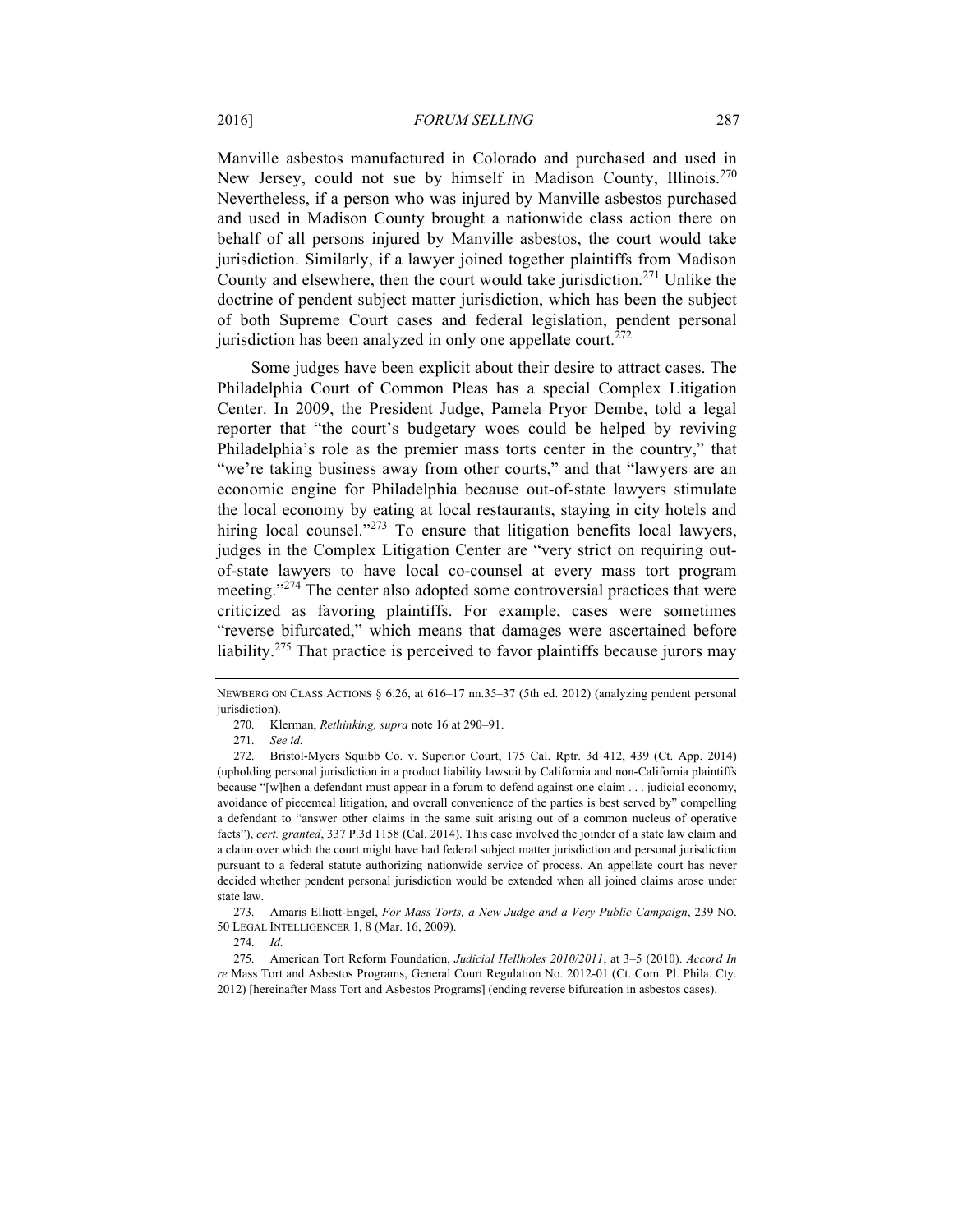be more disposed to find defendants liable after they have become sympathetic to plaintiffs by hearing testimony about the extent of their injuries.<sup>276</sup> Another criticized practice was the consolidation of related cases, which was seen, as in the patent context, as making it difficult for defendants to mount individualized defenses.277 The Philadelphia Complex Litigation Center seems to have been a victim of its own success. The flood of cases slowed down the court and attracted critical press.278 In 2012, the court modified its procedures to curb reverse bifurcation and restrict consolidation; soon thereafter, filings dropped by 70%.<sup>279</sup>

Judges in magnet jurisdictions use a variety of techniques to make their courts attractive to plaintiffs. Many are very similar to those used in the Eastern District of Texas, including broad interpretation of joinder rules,<sup>280</sup> reluctance to grant summary judgment or other dispositive motions,<sup>281</sup> trial management and scheduling that disadvantages defendants,  $282$  refusal to dismiss cases on forum non conveniens,  $283$  and venue rules that allow plaintiffs to choose their preferred courthouse.<sup>284</sup> In addition, because state courts have more latitude over substantive and evidentiary law, judges in magnet jurisdictions also make their courts more attractive to plaintiffs through doctrines that facilitate punitive damages and that allow plaintiffs' lawyers to present expert testimony that would flunk the *Daubert* test. Here's a vivid description of litigation before a judge in Madison County, Illinois:

[T]he judge to which all asbestos cases were assigned, Nicholas Byron, implemented a system that made a fair trial almost impossible. The court routinely denied pre-trial dispositive motions, often without troubling to receive a written opposition from the plaintiffs. It refused to require plaintiffs either to plead or to provide in discovery information necessary for the defense of the case. While failing to enforce plaintiffs' discovery obligations in any meaningful way, it very readily limited the defense of the case for technical discovery violations. The sheer number of major

<sup>276.</sup> *See* Mass Tort and Asbestos Programs, *supra* note 275.

<sup>277.</sup> *See* American Tort Reform Foundation, *supra* note 275, at 3–5.

<sup>278.</sup> The American Tort Reform Foundation called Philadelphia the number one "Judicial Hellhole" for 2010/2011. *Id. Cf.* Mark A. Behrens, *Philadelphia Tort Litigation: Forum Shopping and Venue Reform*, FEDERALIST SOC'Y (May 23, 2012), http://www.fedsoc.org/publications/detail/philadelphia-tort-litigation-forum-shopping-and-venue-reform.

<sup>279.</sup> *See* Elliott-Engel, *supra* note 273, at 8–9; Philadelphia Court of Common Pleas, General Court Regulation No. 2012-01 (Feb. 15, 2012).

<sup>280.</sup> *See* American Tort Reform Foundation, *supra* note 275, at 27; Hanlon & Smetak, *supra* note 265, at 549–52.

<sup>281.</sup> *See* Hanlon & Smetak, *supra* note 265, at 597–600.

<sup>282.</sup> American Tort Reform Foundation, *supra* note 275, at 27.

<sup>283.</sup> Hanlon & Smetak, *supra* note 265, at 553–54.

<sup>284.</sup> *See* Clark, *supra* note 265, at 377.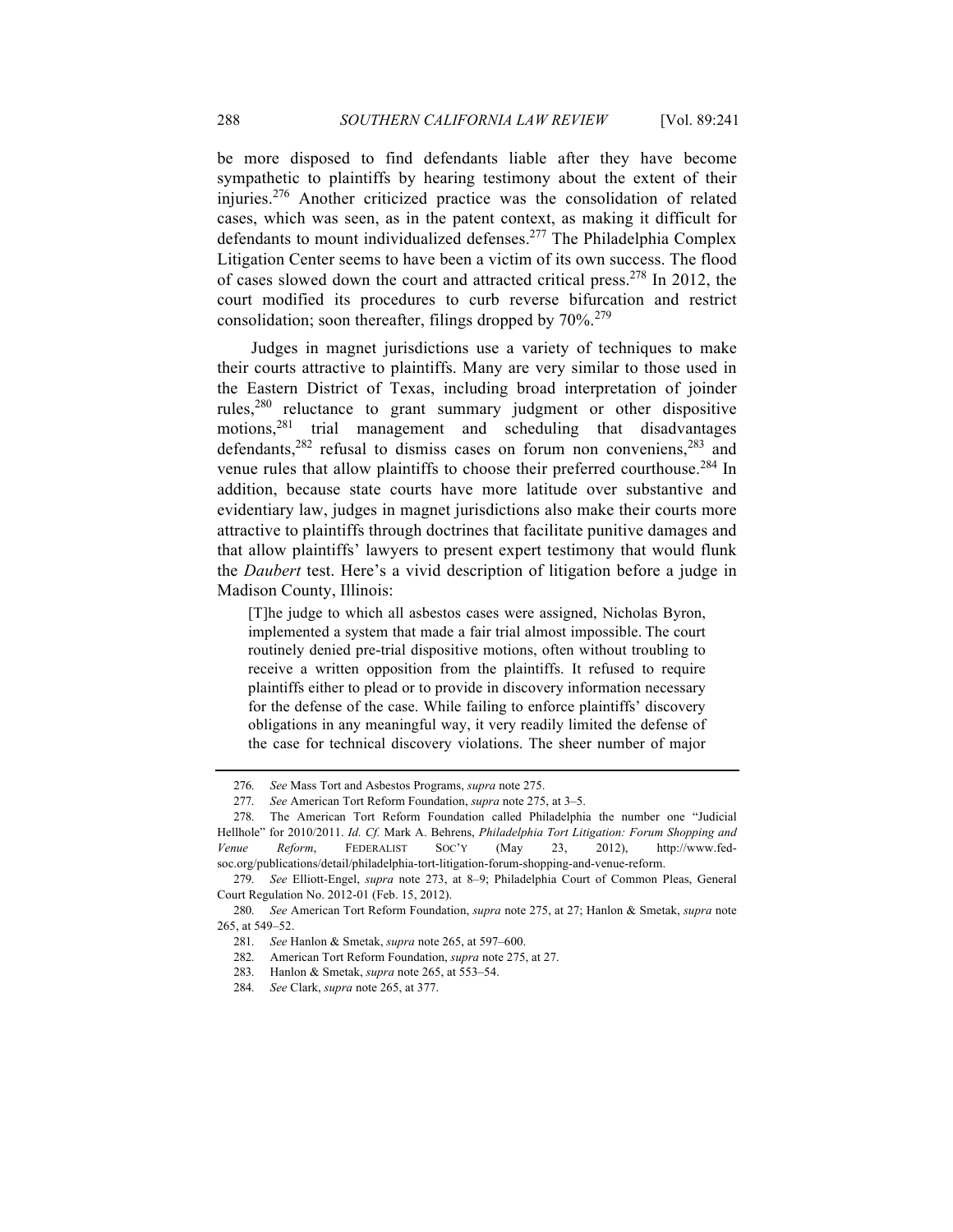cases set for trial—in 2003, more mesothelioma cases were set for trial in Madison County than in New York City—and the speed with which cases got to trial overwhelmed the ability of defendants to prepare each case. Also, the court frequently set several cases for trial on the same day, allowing the plaintiffs' attorney to select the one that would proceed. The defendants could not prepare for every case and were not willing to bet on picking out the one that would go to trial. All of this led to one conclusion: cases in Madison County simply had to be settled, no matter what the cost.<sup>285</sup>

Whether such practices are typical (or even accurately described) is unfortunately difficult to know. There have been very few rigorous empirical studies about magnet jurisdictions, and most of them have been produced by lawyers who routinely represent defendants.

Why would judges so tilt the scales of justice toward plaintiffs? As in the Eastern District of Texas, two motives seem to be related to the special social and economic dynamics of rural districts: cozy relations between bench and bar, and a desire to help the local economy. In addition, because these are state courts, two other considerations are relevant: judicial elections and local county finance. Judges in magnet jurisdictions tend to be elected, and before the mid-2000s, the plaintiffs' bar played a dominant role in financing judicial campaigns. In addition, some counties (like Delaware in the corporate chartering area) seem to have received a substantial fraction of their revenue from court fees generated by litigants who primarily hailed from out of state.

One way that state courts attract class action litigation is by their willingness to allow settlements that benefit plaintiffs' lawyers and defendants, but not plaintiffs. Litigation against General Motors ("GM") relating to alleged defects in truck fuel tanks provides a vivid illustration.<sup>286</sup> The lawyers negotiated a settlement and then asked for class certification and approval of the settlement. A federal district court certified the class and approved the settlement, but the Third Circuit reversed because it found that the plaintiffs' lawyers had failed to adequately represent the class and that the settlement was unfair because it consisted primarily of \$1000 coupons for future purchases of GM trucks.<sup>287</sup> The Third Circuit also criticized the plaintiffs' lawyers' \$9.5 million fee.<sup>288</sup> The parties thereafter shifted their litigation from federal court to Louisiana state court,

<sup>285.</sup> Hanlon & Smetak, *supra* note 265, at 554 (footnotes omitted).

<sup>286.</sup> *In re* Gen. Motors Corp. Pick-Up Truck Fuel Tank Prods. Liabs.*,* 55 F.3d 768 (3d. Cir. 1995).

<sup>287.</sup> *Id.*

<sup>288.</sup> *Id.* at 819–22.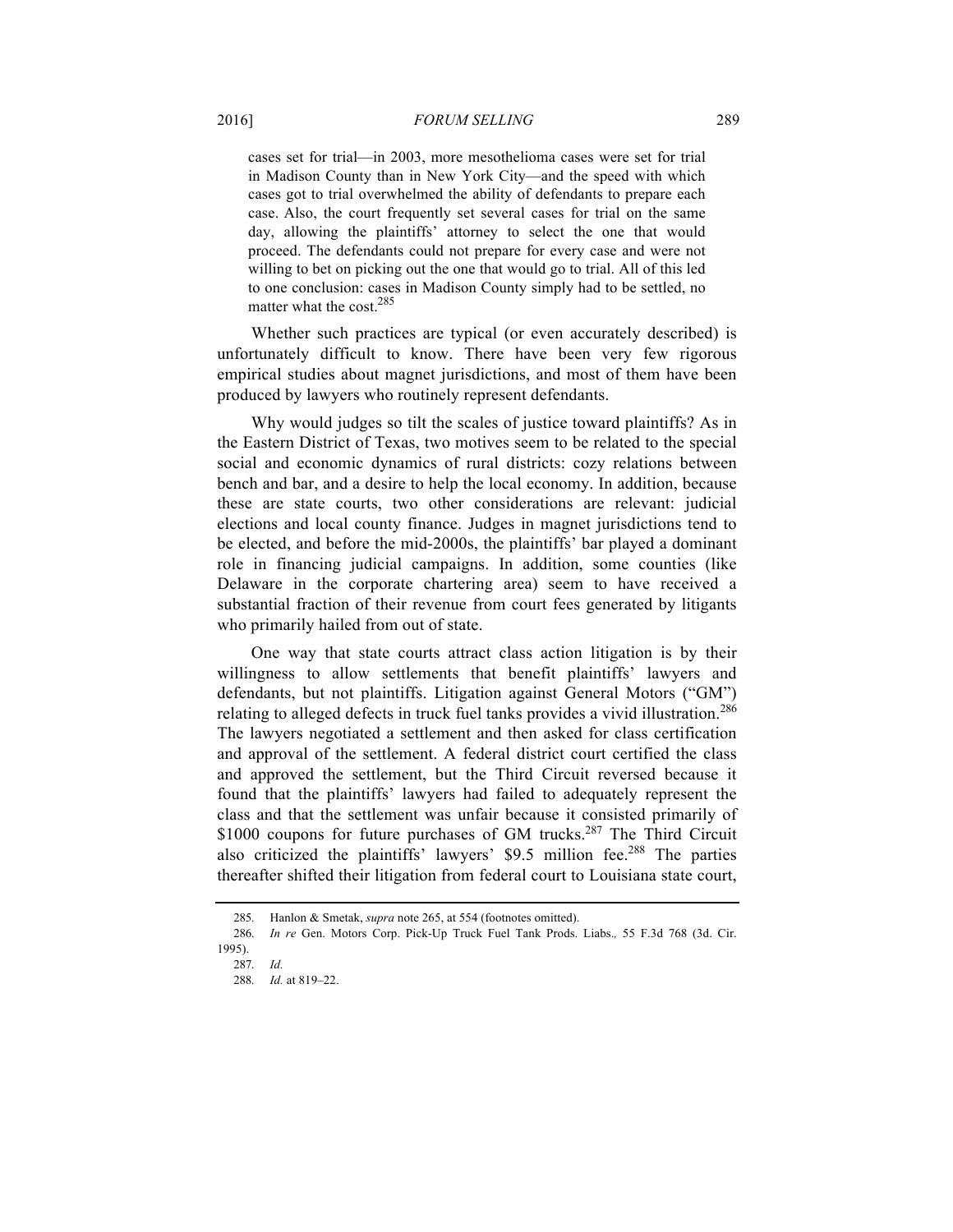where essentially the same class action was certified and the same settlement approved.<sup>289</sup>

In the early 2000s, some states began tightening their rules. For example, business interests financed the campaigns of judicial and legislative candidates who enacted reforms that curbed some of the worst abuses. Hearings on the Class Action Fairness Act highlighted the problem of magnet jurisdictions, and Congress responded in 2005 by passing that Act, which relaxed the complete diversity requirement in class actions, thus allowing defendants to remove such cases to federal court. Because federal courts have been much less hospitable to class actions (especially nationwide class actions based on state law), federal jurisdiction was seen as a cure to the problem. Whether that turns out to be the case depends on whether plaintiffs' lawyers are able to exploit loopholes in the Act and on whether federal districts emerge that try to attract plaintiffs through expansive interpretations of pendent personal jurisdiction and practices used in patent litigation in the Eastern District of Texas, such as reluctance to grant dispositive motions.<sup>290</sup> In addition, while the Class Action Fairness Act curbs state court jurisdiction over class actions, it leaves largely untouched state court jurisdiction over mass torts brought as joined claims.<sup>291</sup>

As with patent litigation in the Eastern District of Texas, the management of class actions and mass torts in state courts has its defenders. Some members of Congress challenged the existence of magnet jurisdictions during hearings on the Class Action Fairness Act, and some academics have defended Madison County, although the best research focused on medical malpractice rather than class actions or mass torts.<sup>292</sup> As noted above, there is little rigorous empirical work in this area, so it is hard to be sure. Nevertheless, if critics of magnet jurisdictions are correct, class actions and mass torts in state court provide a vivid example of forum selling with striking parallels to patent litigation. Although the

<sup>289.</sup> White v. Gen. Motors Corp., 718 So. 2d 480 (La. Ct. App. 1998).

<sup>290.</sup> According to one commentator, after the Class Action Fairness Act, "class action plaintiffs have flocked to favored districts, perhaps most notably the Central and Northern districts of California, and all but fled from others." David L. Balser et al., *Interlocutory Appeal of Class Certification Decisions Under Rule 23(f): An Untapped Resource*, 83 BNA U.S. L. WK. 703, 704 (Nov. 11, 2014). Balser presents no evidence that these districts are trying to attract cases.

<sup>291.</sup> 28 U.S.C. § 1332(11)(A)–(B) (2012) (CAFA applies only to "monetary relief claims of 100 or more persons . . . involv[ing] common questions of law or fact"). Nevertheless, for claims based on a single event, if seventy-five or more claims are joined, there may be federal jurisdiction. 28 U.S.C. § 1369(a) (2012) (disputes "aris[ing] from a single accident, where at least 75 natural persons have died in the accident at a discrete location").

<sup>292.</sup> *See, e.g.*, Neil Vidmar et al., *"Judicial Hellholes:" Medical Malpractice Claims, Verdicts, and the "Doctor Exodus" in Illinois*, 59 VAND. L. REV. 1309 (2006).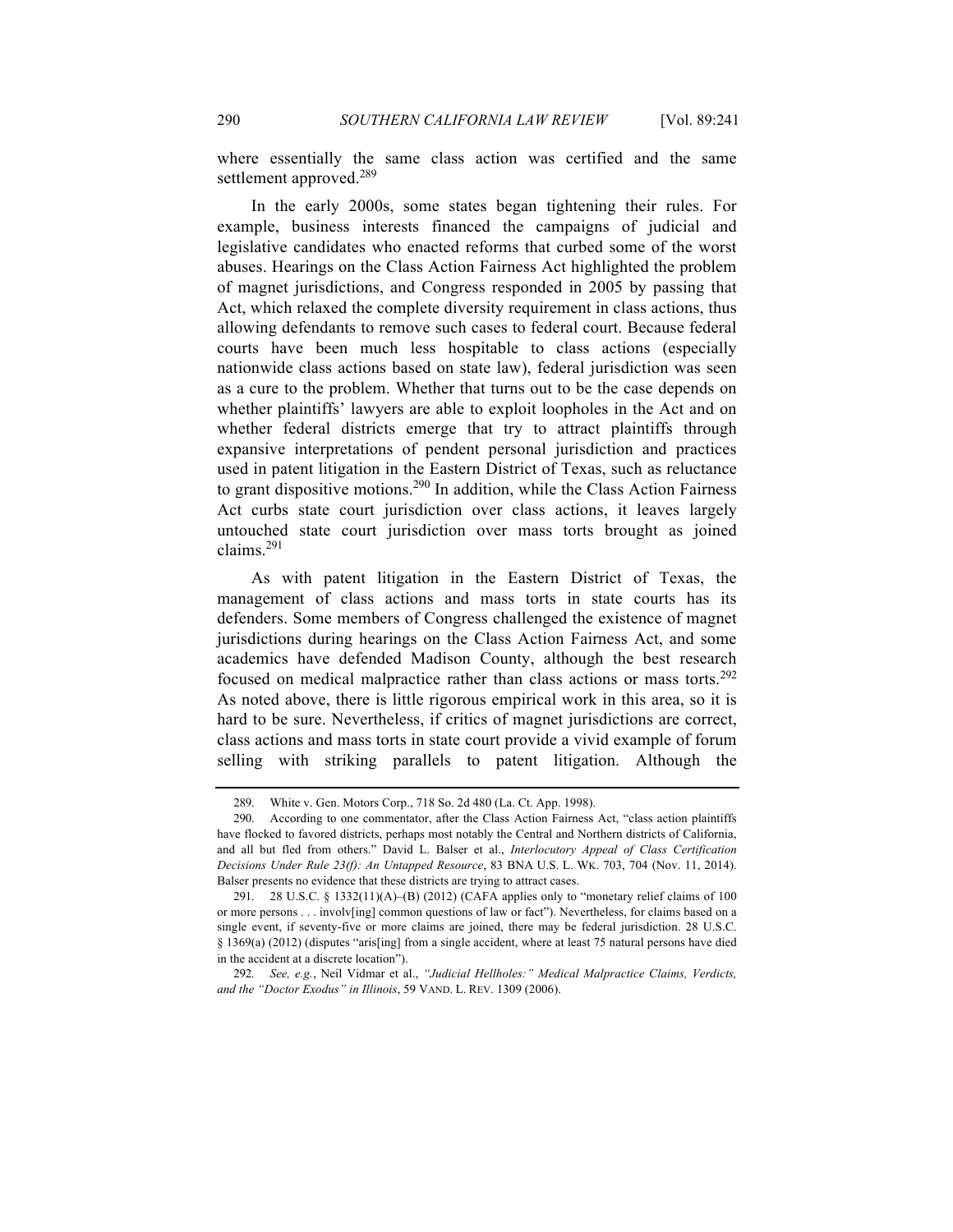overwhelming majority of state court judges discharge their responsibilities even-handedly, a small number of judges in a handful of districts have been able to exercise disproportionate influence by twisting the law to favor plaintiffs who have the power to choose their courts and thus bestow benefits on the judges, the local bar, and nearby economy more generally.

#### B. BANKRUPTCY

Bankruptcy is probably the area in which court competition has been most extensively studied and debated. Starting in 1999, Lynn LoPucki and distinguished co-authors, including Theodore Eisenberg and Joe Doherty, wrote a series of articles on the topic. In 2005, LoPucki published a book that synthesized his arguments. The following passage from the book summarizes his main argument:

In 1974 and 1975 the Bankruptcy Rules Committee adopted venue rules that gave big bankrupt companies a wide choice of courts. In so doing, the committee inadvertently triggered court competition. Forum shopping was a modest 20 percent to 40 percent during the first 15 years after the rules were adopted . . . .

The sleepy, one-judge Delaware court that had attracted not a single big case in the decade of the 1980s entered the competition in 1990. It did so by ripping the Continental Airlines case out of the jaws of the Houston bankruptcy court and flaying Continental's secured creditors and lessors. Impressed with what they saw, the case placers brought the Delaware court more. By the end of 1996, the Delaware court had 87 percent of the big-case bankruptcy market nationwide. The results of Delaware's reorganizations were disastrous. Depending on how one measured, the Delaware-reorganized companies were two to ten times as likely to fail as companies reorganized in other courts (i.e. courts other than Delaware and New York). The apparent causes of the high failure rates were the very same reasons the case placers chose Delaware: speed of proceedings and the judges' willingness to approve whatever the debtor and its allies proposed . . . .

[To attract cases, courts] authorized larger fees for bankruptcy professionals and relaxed their conflict of interest standards. Instead of squeezing failed executives out, the courts allowed more of them to stay and even approved multimillion-dollar bonuses to "retain" them. Instead of reorganizing companies—which required full disclosure to creditors—managers took to selling their companies to investors who would hire the managers to continue running them and give the managers as much as 5 to 10 percent of the equity. The courts approved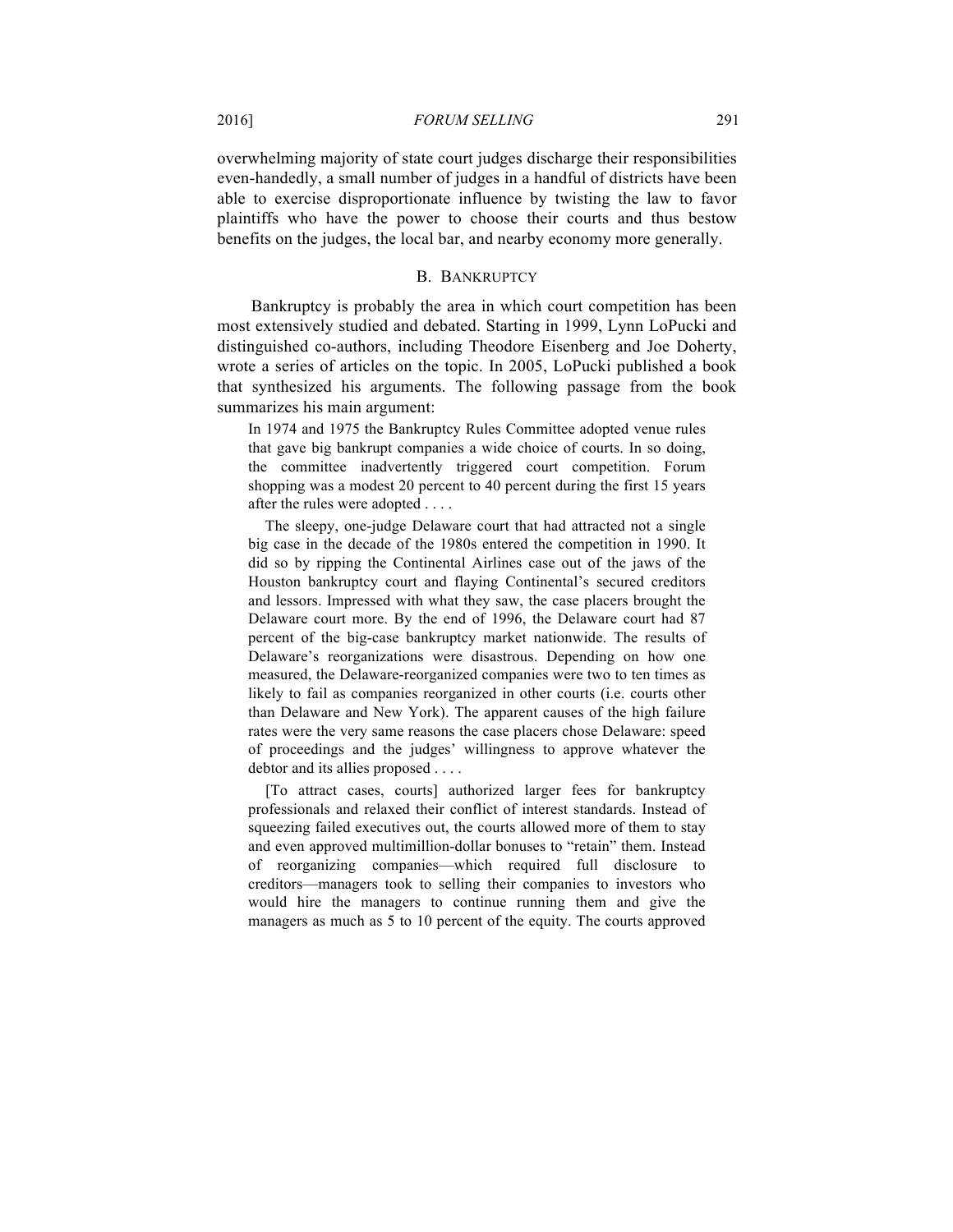the deals even when the prices offered were apparently inadequate and only a single bidder showed up for the auction.<sup>293</sup>

In many ways, the story told by LoPucki for bankruptcy is strikingly similar to the argument made above for patent litigation. Jurisdictional choice led some judges to compete for cases and the result was inefficient law. Even some of the techniques were similar. Like judges in the Eastern District of Texas, Delaware bankruptcy judges devised non-random case assignment procedures that allowed parties to shop for judges.<sup>294</sup> Like the Eastern District of Texas, Delaware bankruptcy judges created speedy procedures that favored the party who chose the court (and thus could plan ahead), and structured decisions in ways that insulated them from appellate review.<sup>295</sup> In addition, the motives to attract cases were remarkably similar: increased status and power for the judges and more business for local lawyers.<sup>296</sup> It is also interesting that the District of Delaware, the court which most aggressively courted bankruptcy cases, was also, at least for a time, a participant in the competition for patent litigation.

Many aspects of forum selling, however, are unique to the bankruptcy context. For example, bankruptcy cases are not started by a plaintiff, but rather are usually initiated by the debtor company itself.<sup>297</sup> LoPucki calls those with the power to choose where the company files bankruptcy "case placers." Those people include "lawyers, corporate executives, banks, and investment bankers."<sup>298</sup> In most of his book, LoPucki emphasizes the role that corporate executives and their lawyers play in choosing the court. Thus, to attract cases, the bankruptcy court must favor the company and its management rather than those one might ordinarily consider plaintiffs in the bankruptcy process (e.g., creditors).

Another unique aspect of bankruptcy competition is that the venue statute is, on its face, restrictive. Cases can be filed only where the corporation has its "domicile, residence, [or] principal place of business" or where there is a pending case concerning a corporate "affiliate." $299$ Nevertheless, this statute effectively gives large debtors the ability to file anywhere because companies choose where they are incorporated and

<sup>293.</sup> LOPUCKI, *supra* note 11, at 254–56.

<sup>294.</sup> *See id.* at 80–83 (describing how Delaware judges provided ex parte communication about court assignments to potential parties before they filed).

<sup>295.</sup> *Id.* at 67 ("Judge Balick included her ruling on the secured creditors' requests as part of her order confirming Continental's plan . . . . The effect of the inclusion was to make it virtually impossible for the secured creditors to appeal the ruling.").

<sup>296.</sup> *Id.* at 20–21, 95.

<sup>297.</sup> *See id.* at 15–16.

<sup>298.</sup> *Id.* at 16–18.

<sup>299.</sup> 28 U.S.C. § 1408 (2012).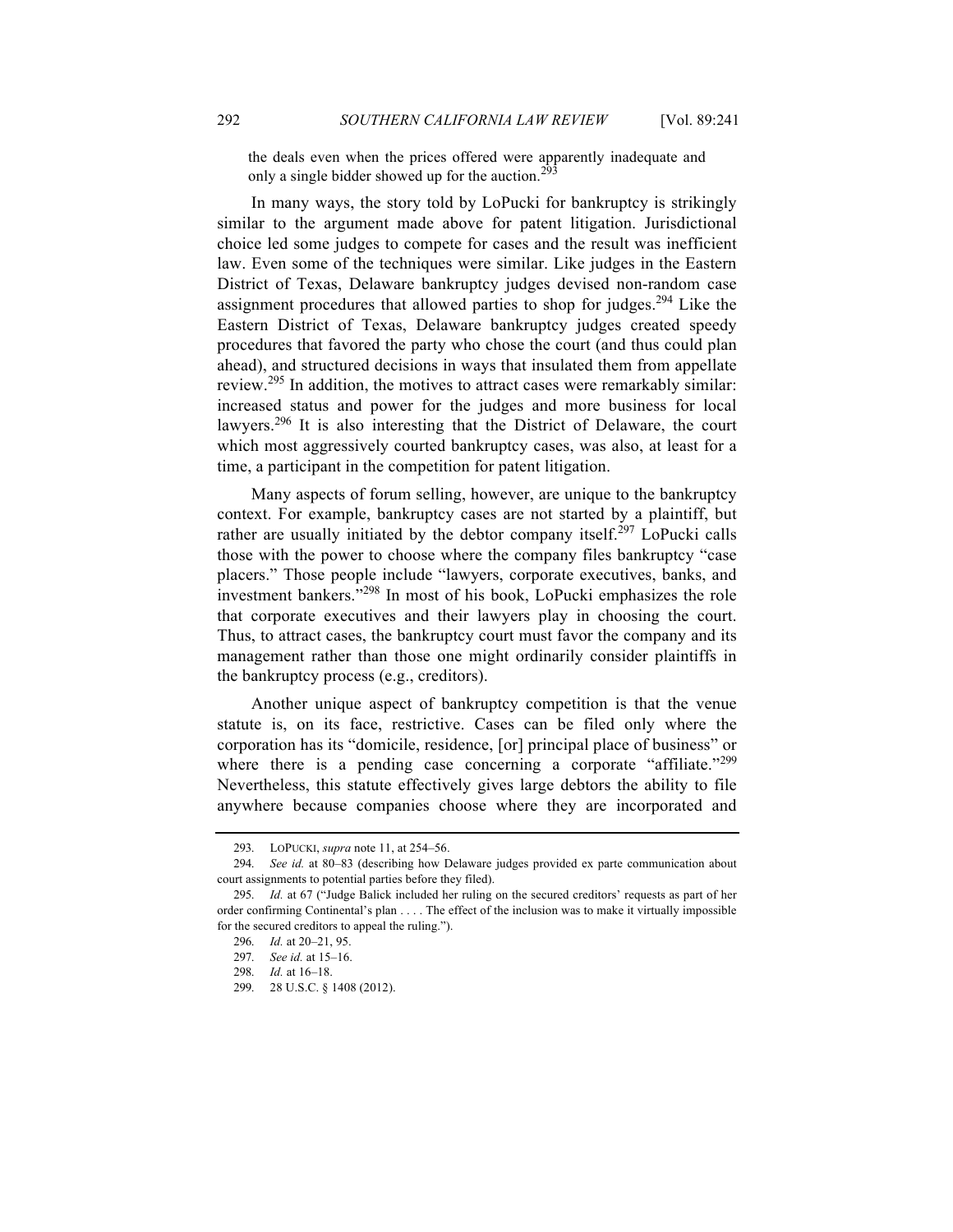headquartered and can change those locations if it suits them. Bankruptcy courts themselves determine where the "principal place of business" is, and if they want to hear the case, they can be convinced that the firm is headquartered where the CEO happens to live and has a small office or in office suites rented for the purpose of establishing residence for bankruptcy purposes.300 In addition, most large corporations have many subsidiary "affiliates."301 By forcing a subsidiary located in one location to file for bankruptcy first, the parent and all other subsidiaries can then file in that same place.

Another aspect of bankruptcy litigation that is different from patent is that bankruptcy judges do not have life tenure. They are appointed for fourteen-year terms. When the judge is up for renewal, the "committee that passes on reappointments will probably survey the members of the local bankruptcy bar regarding the quality of the judge's prior service."<sup>302</sup> The reappointment process for bankruptcy judges, like the fact that state court judges in "magic jurisdictions" are elected, gives bankruptcy judges an additional reason to attract cases and thus keep the bar happy.

The wide range of decisions made by bankruptcy judges also gives them an extremely broad set of tools with which to attract cases, including awarding high fees to bankruptcy lawyers, paying lawyers every thirty days rather than according to the 120 day default set by the Bankruptcy Code, allowing managers to retain their jobs by not appointing bankruptcy trustees to run companies, paying retention bonuses to corporate executives, and releasing executives from personal liability.<sup>303</sup>

When lawyers and judges in other states noticed that most large bankruptcies were filed in Delaware, they set up committees to figure out how to attract cases to their courts (or at least to ensure that local companies filed for bankruptcy in their courts). $304$  Those committees usually recommended paying lawyers higher fees and other practices pioneered by Delaware. If judges in those courts failed to follow Delaware practices, case placers would stop filing in their districts.<sup>305</sup> The Southern District of New York has been especially successful in competing with Delaware; although the District of Delaware remained the most popular district for large bankruptcy cases in the period from 2007 to 2012, the

<sup>300.</sup> *Cf.* LOPUCKI, *supra* note 11, at 31–33.

<sup>301.</sup> *Id.* at 34–37.

<sup>302.</sup> *Id.* at 20–21.

<sup>303.</sup> *See id*. at 126, 133, 140–57, 180.

<sup>304.</sup> *See id*. at 124–28, 132–33.

<sup>305.</sup> *See id*. at 133–34 (describing the downfall of Chicago as a popular bankruptcy destination).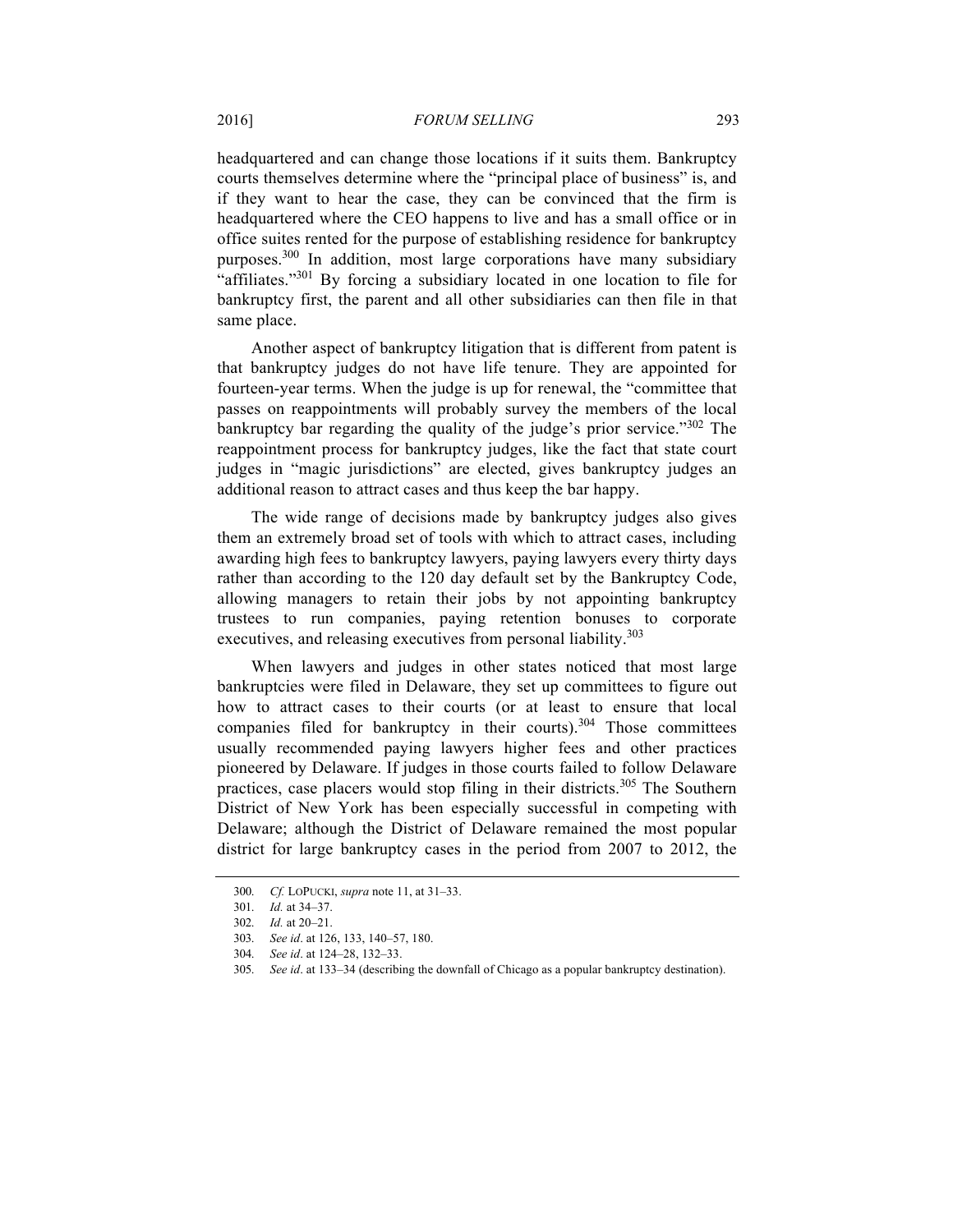Southern District of New York had almost as many.<sup>306</sup> Nevertheless, the fact that two courts now dominate rather than one does not alter LoPucki's principal point: that courts have competed to attract cases.

Delaware also developed ingenious strategies for dealing with the large number of bankruptcies filed there. Instead of transferring cases to other districts, Delaware invited bankruptcy judges from other districts to sit as "visiting judges." Of course, doing so was risky because those judges might not follow the practices that made Delaware so attractive in the first place. Nevertheless, if a visiting judge failed to follow Delaware practices—for example, if the judge proposed transferring a case to another district or not confirming a reorganization plan—the case was swiftly reassigned to another judge.<sup>307</sup> As one visiting judge explained:

[Y]ou have to be fair to the district judges, too. It's their district. It's an economic thing. A lot of money flows to Delaware because of these cases. It supports a cottage industry of local counsel. The money goes to everything from cabs, to the train station, to hotels. You can't get a hotel room there some nights, and who goes to Delaware? It's very important to them. You've got to look at all sides. As a visiting judge, you have to be sensitive to the local culture.<sup>308</sup>

LoPucki argues that the competition for cases was bad public policy. It meant that more of the firm's assets went to pay lawyer and professional fees, and less went to pay creditors. It meant that managers whose incompetence and fraud drove companies into bankruptcy kept their jobs and were insulated from liability. Most importantly, it meant that companies that might have successfully reorganized collapsed. Even though a reorganization plan might be approved, the reorganized firm was more likely to fail again soon thereafter. For the period 1991–1996, when most large corporations filed for bankruptcy in Delaware, 54% of firms that reorganized in Delaware failed within five years, compared to 31% in New York and only 14% in other courts.<sup>309</sup> When other courts copied Delaware's practices, "they reproduced Delaware's failure . . . [R]efiling rates in the rest of the country jumped to roughly the same level as refiling rates in Delaware."310

Of course, Delaware's bankruptcy judges have their defenders. Even

<sup>306.</sup> Samir Parikh, *Modern Forum Shopping in Bankruptcy*, 46 CONN. L. REV. 159, 180, 209–26 (2013) (the District of Delaware had fifty-eight large cases, all of which were "forum shopped," whereas the Southern District of New York had forty-three large cases, of which thirty-three were "forum shopped").

<sup>307.</sup> LOPUCKI, *supra* note 11, at 93–96.

<sup>308.</sup> *Id.* at 95.

<sup>309.</sup> *Id*. at 112–17.

<sup>310.</sup> *Id*. at 122.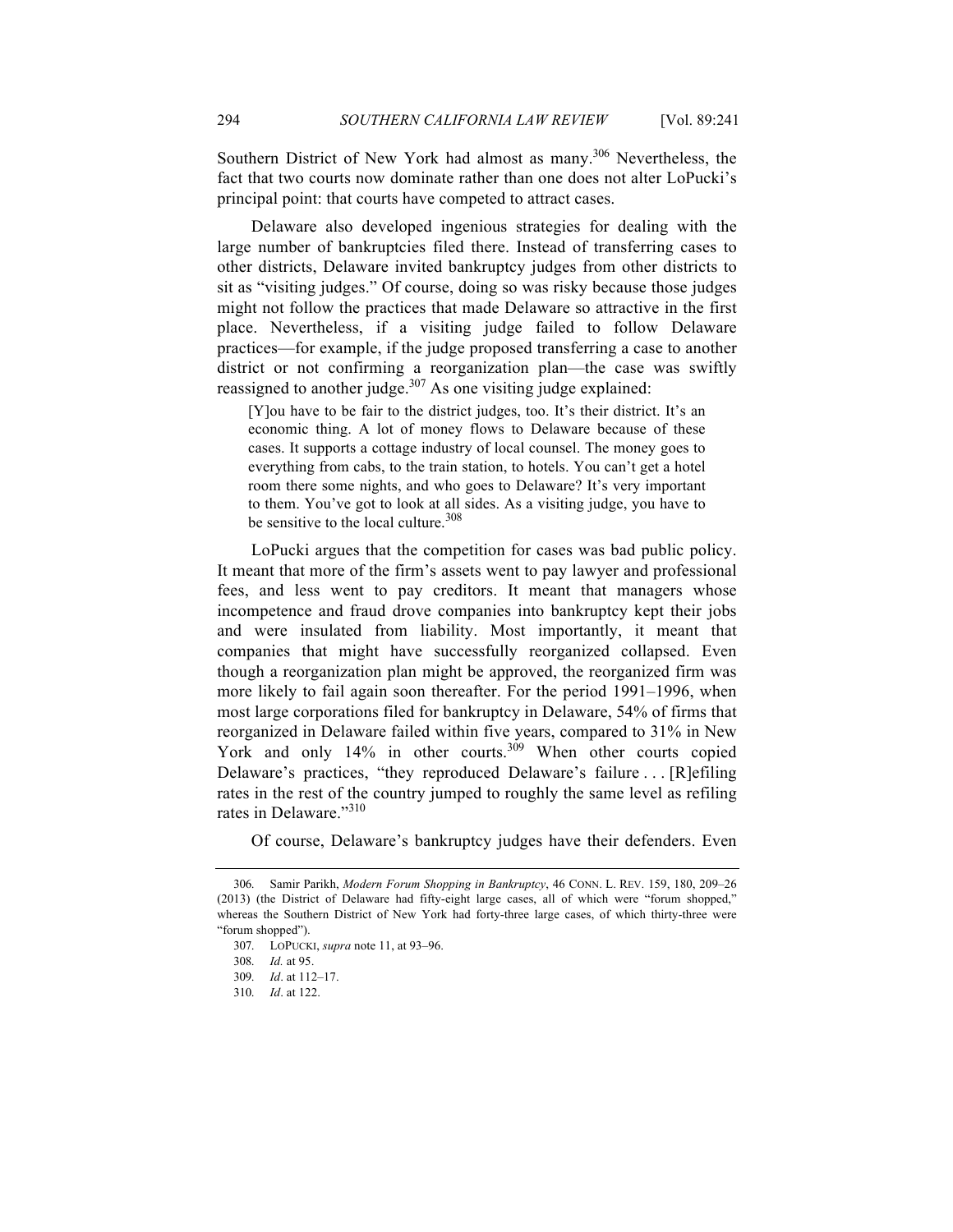LoPucki admits that competition made judges "more responsive and accessible. They scheduled hearings for the convenience of the lawyers and litigants, not merely for their own. They published rules and guidelines . . . . [They made] the bankruptcy reorganization process more predictable."311

Others, however, went further in defending Delaware. Robert Rasmussen, although acknowledging the existence of competition,  $312$ questions the empirical basis of LoPucki's claim that Delaware's practices led reorganized firms to fail more often. He argues that one must distinguish between traditional cases (where a reorganization plan is worked out after the firm files for bankruptcy) and pre-packaged cases (where the debtor and most creditors negotiate the reorganization plan before filing). $313$  For traditional cases, which are the focus of most bankruptcy scholarship, the failure rate of Delaware firms is not different in a statistically significant way from the failure rate of firms reorganizing in other busy districts.314

Kenneth Ayotte and David A. Skeel Jr. argue that the apparently high failure rate of firms that reorganize in Delaware is not attributable to problematic practices of Delaware bankruptcy judges, but rather to selection: "Firms that are more likely to underperform in the future, all else equal, will rationally select a cheaper, faster bankruptcy procedure."<sup>315</sup> That is, firms that are more likely to fail are more likely to choose Delaware. In addition, Ayotte and Skeel argue that if one uses a better measure of post-bankruptcy performance—earnings before interest, taxes, depreciation, and amortization ("EBITDA")—rather than operating losses, firms that reorganized in Delaware perform as well as firms that reorganized elsewhere.<sup>316</sup>

One reason that bankruptcy competition might not lead to deleterious effects is that creditors have some influence over where firms file for bankruptcy. Because the debtor will need the cooperation of creditors, especially secured creditors, debtors consult with creditors about where to file. This gives the creditors the ability to constrain managerial choices that would reduce firm value. Of particular importance is the emergence of debtor-in-possession ("DIP") financing. Lenders who provide funding for

<sup>311.</sup> *Id*. at 117.

<sup>312.</sup> Robert K. Rasmussen, *Empirically Bankrupt*, 2007 COLUM. BUS. L. REV. 179, 219 (2007).

<sup>313.</sup> *See id.* at 228.

<sup>314.</sup> *See id.* at 227–30.

<sup>315.</sup> Kenneth Ayotte & David A. Skeel, Jr., *An Efficiency-Based Explanation for Current Corporate Reorganization Practice*, 73 U. CHI. L. REV. 425, 441 (2006).

<sup>316.</sup> *Id.* at 444–49, 452.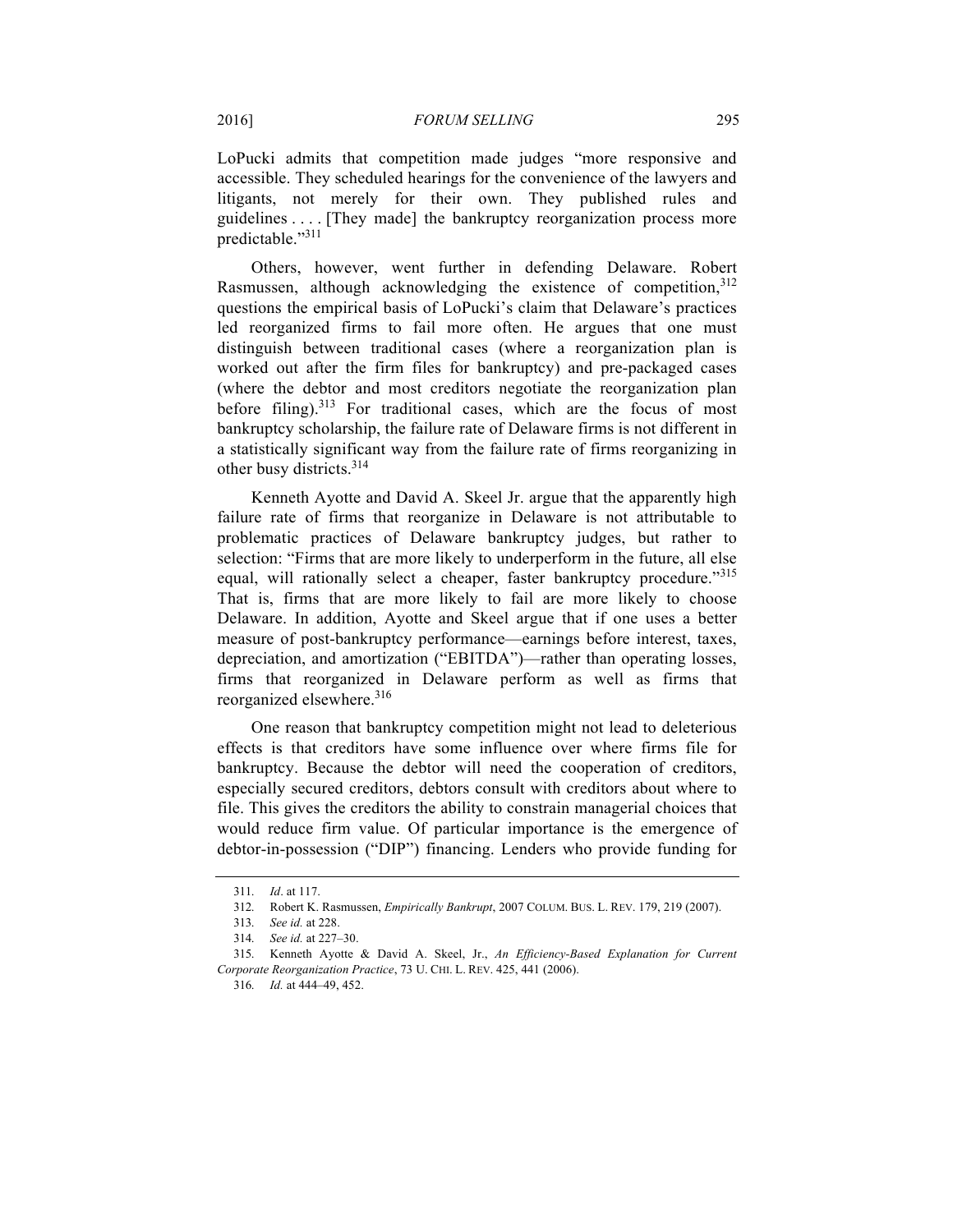the firm in bankruptcy demand control over where the firm will file and over many decisions during the bankruptcy itself. Such lenders have an incentive to ensure that managers do not use the process to enrich themselves at the expense of creditors.<sup>317</sup>

# C. DOMAIN NAME DISPUTE RESOLUTION<sup>318</sup>

A more exotic example of forum selling comes from the world of online dispute resolution. Since 1999, any entity that registers a domain name must agree to resolve trademark disputes in accordance with the Uniform Domain-Name Dispute Resolution Policy ("UDRP").<sup>319</sup> Under that policy, registrants agree to arbitrate trademark disputes with an arbitration provider approved by the Internet Corporation for Assigned Names and Numbers ("ICANN"). A unique feature of this system is that, in most cases, the complainant (plaintiff) unilaterally chooses the "disputeresolution service provider" and the provider unilaterally chooses the arbitrator. That is, a trademark owner who claims that a domain name infringes its trademark unilaterally chooses the entity in charge of choosing the arbitrator.

Although ICANN had initially certified three dispute resolution providers, two swiftly came to dominate the market: the National Arbitration Forum ("NAF") and World Intellectual Property Organization  $("WIFO")$ .<sup>320</sup> Not surprisingly, according to the first researchers to analyze the system, Milton Mueller and Michael Geist, trademark owners "win more frequently" with these two providers.<sup>321</sup> In contrast, the dispute resolution provider with a lower trademark owner win rate, eResolution, left the market after less than two years.<sup>322</sup> The dominant position of WIPO seems to have emerged after it had established a track record of ruling for the trademark owner.<sup>323</sup>

The incentive to tilt law in favor of complainants is obvious. The dispute resolution providers are funded by fees paid by the complainant. In some cases, forum selling was blatant in that dispute resolution providers advertised their pro-complainant decisions and win rates.<sup>324</sup> For example,

<sup>317.</sup> *Id.* at 462–67.

<sup>318.</sup> This section is based primarily on Geist, *supra* note 14 and Mueller, *supra* note 14.

<sup>319.</sup> Geist, *supra* note 14, at 918; Mueller, *supra* note 14, at 152.

<sup>320.</sup> Geist, *supra* note 14, at 905–06.

<sup>321.</sup> *Id.* at 909. *See also* Mueller, *supra* note 14, at 157.

<sup>322.</sup> Geist, *supra* note 14, at 906.

<sup>323.</sup> Michael Geist, *WIPO Wipes Out Domain Name Rights*, GLOBE & MAIL (Aug. 24, 2000), http://www.theglobeandmail.com/incoming/wipo-wipes-out-domain-name-rights/article4166906/.

<sup>324.</sup> *See* Geist, *supra* note 14, at 907–08; Stacey H. King, *The "Law That It Deems Applicable": ICANN, Disputes Resolution, and the Problem of Cybersquatting*, 22 HASTINGS COMM. & ENT. L.J.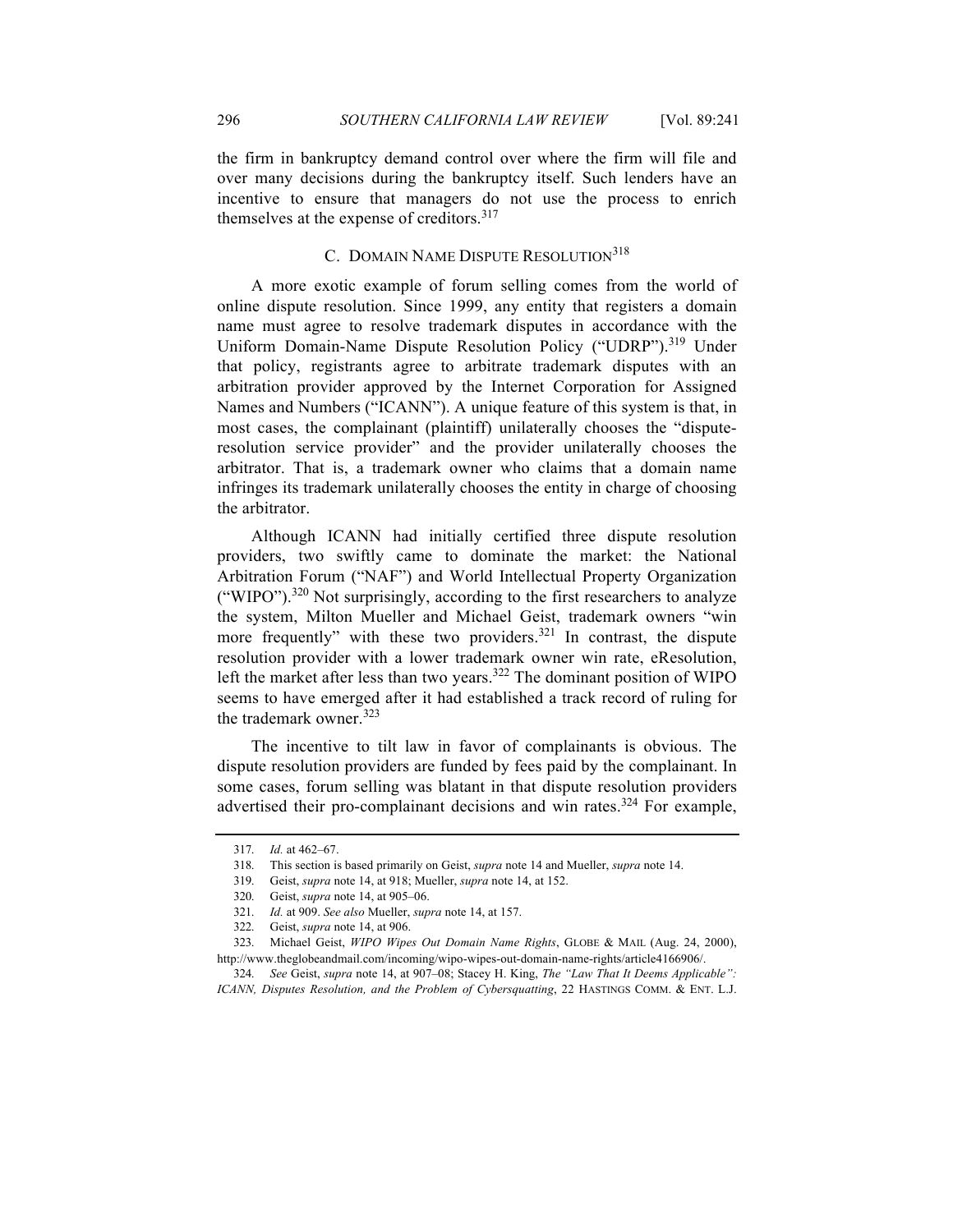the NAF, one of the two dominant dispute resolution providers, sent out eleven press releases in mid-2001, and ten of them touted trademark owner victories<sup>325</sup>

At least in the early years of the system, the key mechanism by which arbitration providers favored complainants was by their selection of arbitrators. The roster of arbitrators associated with each provider was not very different, and in fact, some arbitrators were on the rosters of several providers. Nevertheless, the arbitration providers chose arbitrators by a non-random system. Analysis of arbitrator selection showed that among dominant providers, arbitrators who decided most often in favor of the complainant received more cases, while persons with reputations for decisions protective of domain name owners were seldom if ever selected as sole arbitrators. Instead, when more defendant-protective arbitrators were chosen, they were placed on three-person panels where their influence would be diluted. The use of three-person panels is relatively rare because it requires the domain name owner (defendant) to pay substantial fees.  $326$ 

As in other cases of alleged forum selling, the UDRP has its defenders. Most prominently, Jay Kesan and Andres Gallo performed impressive statistical analysis and concluded that the key determinant of arbitration provider success is efficiency, not complainant bias.<sup>327</sup> It is possible that they do not find bias because they look at a broader period of time than earlier researchers and that the system improved over time. It is also possible that the monthly data that Kesan and Gallo use is too finegrained to find patterns because trademark owners choose providers based on their long-term reputations, not the prior two months' decisions. While Kesan and Gallo's analysis is impressive, it is hard to reconcile with the more damning (but simpler) statistics produced by earlier researchers and with the anecdotal evidence. It would be helpful if others analyzed the data to see how the simple statistics produced by Mueller and Geist can be reconciled with the more sophisticated analysis produced by Kesan and Gallo.

<sup>452, 500 (2000).</sup> 

<sup>325.</sup> Geist, *supra* note 14, at 907–08. NAF advertised similarly to banks when marketing its arbitration services to them. *See* Berner & Grow, *supra* note 5.

<sup>326.</sup> *See* Geist, *supra* note 14, at 928–30; Zak Muscovitch, *2010 Domain Name Dispute Study*, DNATTORNEY.COM (Mar. 2010), http://www.dnattorney.com/study2010.shtml; *2012 Domain Dispute Study*, DNATTORNEY.COM (Aug. 28, 2012), http://www.dnattorney.com/NAFdomainnamedisputestudy 2012.shtml.

<sup>327.</sup> Jay P. Kesan & Andres A. Gallo, *The Market for Private Dispute Resolution Services—An Empirical Re-Assessment of ICANN-UDRP Performance*, 11 MICH. TELECOMM. TECH. & L. REV. 285, 326 (2005).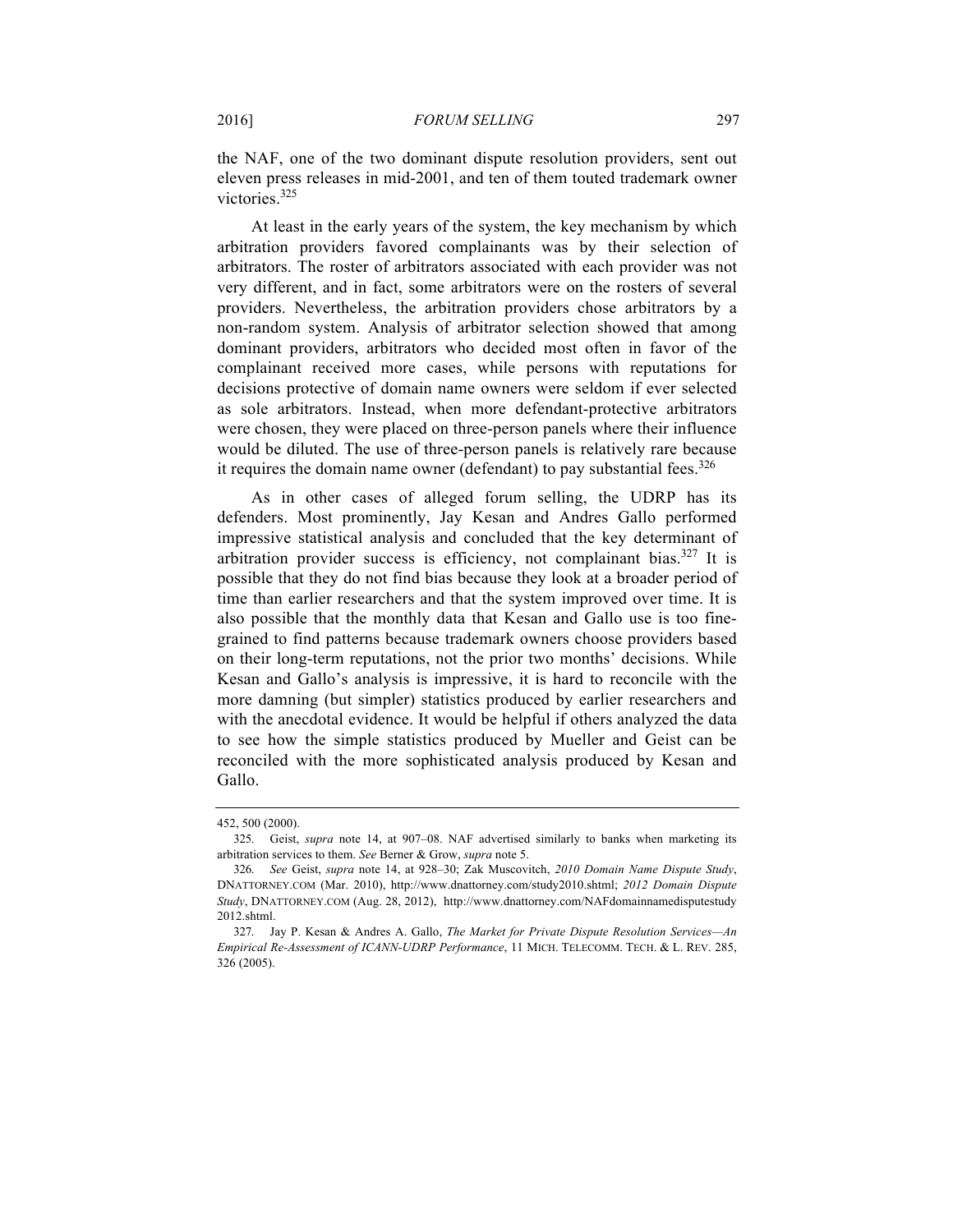## D. COMMON LAW JUDGING IN EARLY MODERN ENGLAND<sup>328</sup>

Forum selling is not a purely contemporary phenomenon. There is evidence that it affected common law decisionmaking in the period 1600– 1799. During that period, litigants could choose to bring most property, contract, and tort cases in any of the three common law courts: Common Pleas, King's Bench, and Exchequer.<sup>329</sup> Examination of the decisions of these courts suggests that the judges, especially the judges of King's Bench, tried to attract cases by making the law more attractive to plaintiffs—creating new causes of action and making it easier for plaintiffs to prevail. Examples of such pro-plaintiff trends include the expansion of the enforceability of oral contracts (*indebitatus assumpsit*), the narrow range of contract defenses (primarily fraud and duress), and the creation of cheaper and swifter property remedies in King's Bench (ejectment).<sup>330</sup> King's Bench, which was the most innovative and aggressive of the courts, rose from a backwater with a small caseload to the dominant court.<sup>331</sup>

Common law judges had a number of incentives to want to hear more cases. As in any age, some judges liked the power and influence that came from a large and prestigious caseload. In addition, before 1799, common law judges were paid in part from court fees paid by litigants.<sup>332</sup>

Like other situations involving forum selling, the common law system has its defenders. Adam Smith and more recently, Todd Zywicki, have argued that the primary effects of jurisdictional competition were beneficial—swifter justice.<sup>333</sup> Given that governmental officials were often criticized for delay and less than diligent performance, it is possible that competition and pecuniary incentives provided just the right carrots to cause judges to improve their performance without becoming excessively or inefficiently pro-plaintiff. On the other hand, the pro-plaintiff character of the common law was sometimes so blatant that it triggered legislation (such as the Statute of Frauds restricting the enforceability of oral contracts) or the creation of defenses in Chancery (such as protections against double collection of debts or mistake).

<sup>328.</sup> This section is based primarily on Klerman, *supra* note 11.

<sup>329.</sup> *See* Klerman, *supra* note 11, at 1186.

<sup>330.</sup> *See id.* at 1190–92.

<sup>331.</sup> *See id.* at 1188 ("[T]he court introduced many procedural and substantive improvements that increased its caseload.").

<sup>332.</sup> *See id.* at 1187–89.

<sup>333.</sup> *See* Todd J. Zywicki, *The Rise and Fall of Efficiency in the Common Law: A Supply-Side Analysis*, 97 NW. U. L. REV. 1551, 1586 (2003) ("Thus, interjurisdictional competition forced courts to abstract away from particular cases to higher conceptual categories and provided a powerful impetus for the improvement and rationalization of the law.").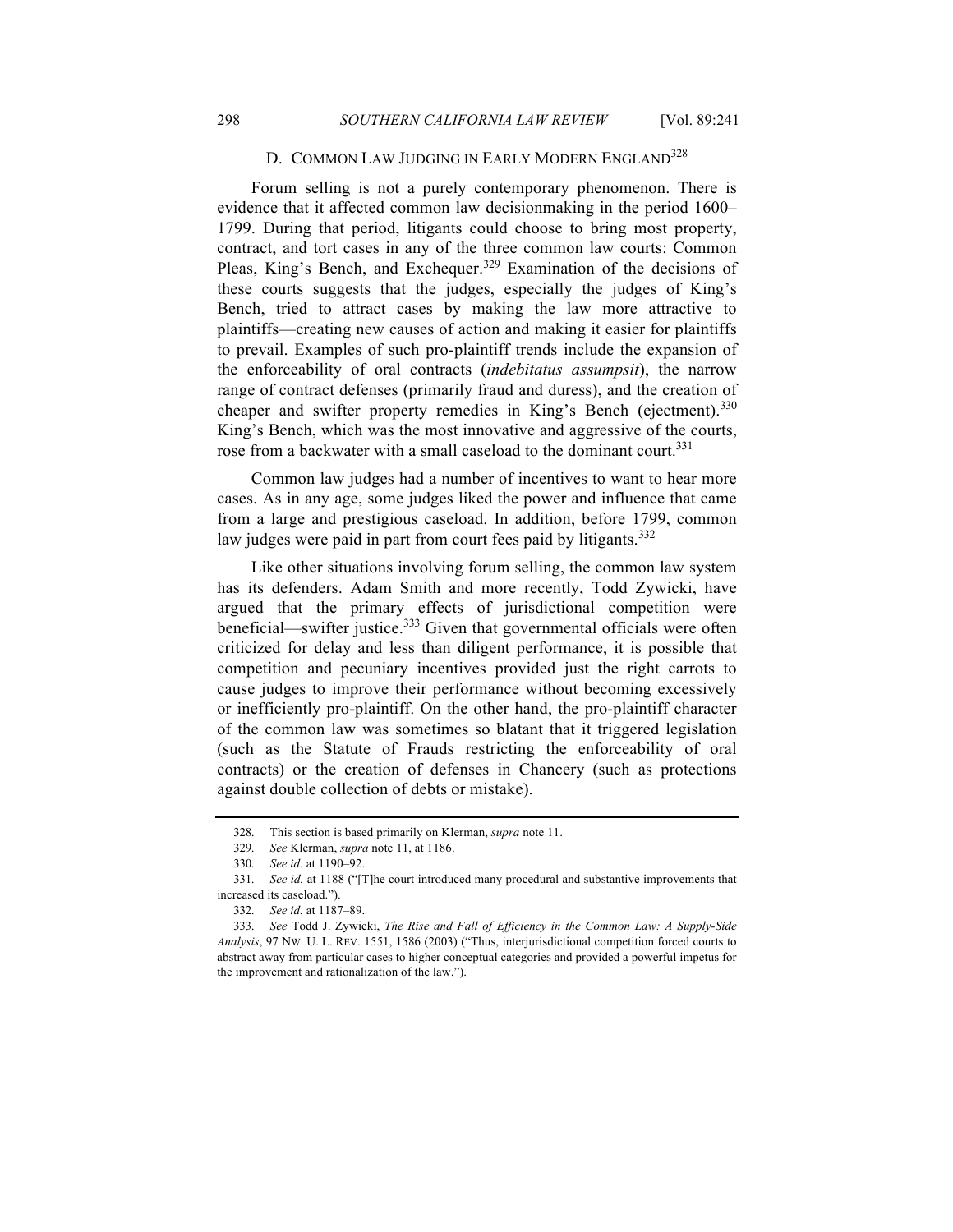## III. GENERALIZING FROM THE CASE STUDIES

The five case studies—patents, class actions and mass torts, bankruptcy, domain name dispute resolution, and common law judging in early modern England—share a number of common features. Most importantly, all involve situations in which the party initiating suit could choose to sue in multiple places. It is not possible to completely explain why some districts forum sell and others do not. Forum selling is an entrepreneurial activity. Just as we cannot predict which individuals will become successful entrepreneurs, we cannot predict which judges and which districts will be successful forum sellers. Nevertheless, just as one can identify institutions that make entrepreneurship more likely in some places than others, one can identify factors that make forum selling more likely in particular places.

In addition, the most successful competitors seem to share some common characteristics. The Eastern District of Texas does not include major cities or industries. Similarly, most of the places that are considered magic jurisdictions for class actions and mass torts are largely rural. For example, Madison County's largest city is Granite City, and it has a population of less than 30,000. Since there is so little other economic activity in these districts, litigation is seen as a potentially significant engine of economic growth. The fact that litigation looms so large in these districts has several important implications. It means that, if the judges do not attract litigation, they are unlikely to get interesting or important cases. It also means that, if they do attract litigation, they are likely to gain local prestige as persons who help lawyers and business in the district more generally. Conversely, lawyers and other business people are likely to pressure the judges to act in ways that attract and retain litigation business, and politicians will defend them.<sup>334</sup> This local pressure also means that judges can credibly commit to maintain their favorable practices, so case placers can be confident that policies will not change after the case has been filed. Another advantage of small districts is that they have fewer judges, so it is easier for them to agree upon, and coordinate to implement, policies that attract litigation. Finally, to the extent that forum selling has negative consequences for defendants and others affected by litigation, judges in districts with smaller local economies are less likely to care because the individuals and businesses that are harmed are less likely to be local.

The ability of small districts to compete derives from jurisdictional

<sup>334.</sup> *See, e.g.*, Joseph R. Biden, Jr., *Give Credit to Good Courts*, LEGAL TIMES, June 20, 2005, (defending Delaware bankruptcy courts and arguing against venue reform).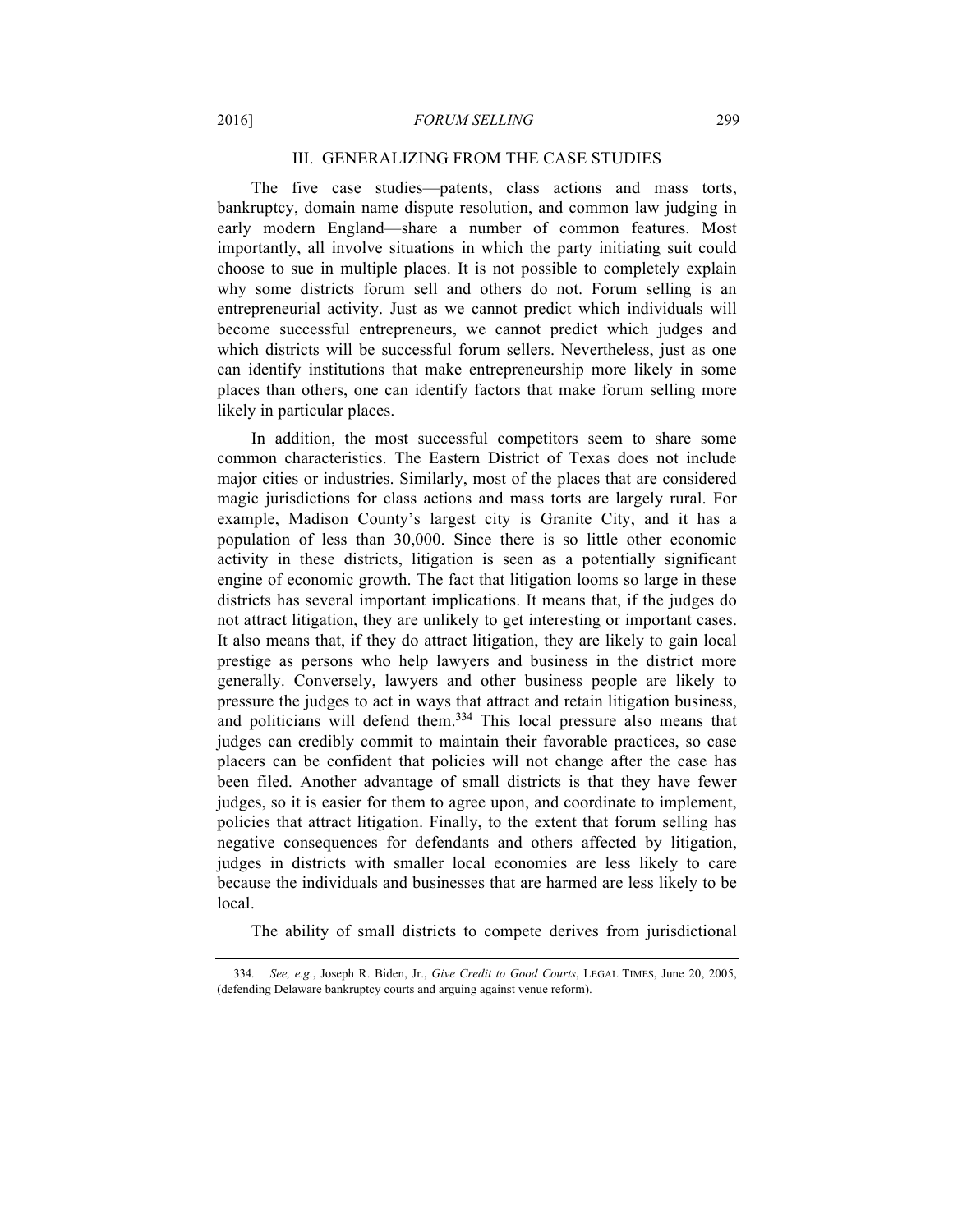rules that allow a court to exercise power over a nationwide problem based on effects in the forum, even if those effects were only a small part of the total harm, and even though adjudication in one forum would have nationwide effects. For example, patent infringement suits usually involve products that are distributed nationally or internationally, but the Eastern District of Texas asserts jurisdiction based on a small number of products sold there, even though a finding of infringement (or non-infringement) will affect products no matter where they are sold in the United States.<sup>335</sup> Class action and mass tort lawsuits involving nationwide plaintiffs and the bankruptcy of a large corporation similarly involve situations where the harm is nationwide or international, but even a court in a small rural county has the opportunity to enter a judgment binding everywhere (or at least in the entire United States).

Of course, some courts that compete are not located in districts that are otherwise economically insignificant. Before Delaware, the Southern District of New York was the dominant district for large bankruptcy cases, and bankruptcy districts that included major cities, such as Chicago and Houston, copied many of Delaware's practices in an attempt to attract (or at least retain) big bankruptcy cases.<sup>336</sup> State courts in Philadelphia have actively and publicly adopted procedures to encourage mass tort cases, and the Eastern District of Virginia, which was for a time a leading competitor for patent cases, includes Arlington, which is in the Washington, D.C. metropolitan area. Nevertheless, it is notable that districts that include large cities seem to compete less hard and are less likely to be successful. This may reflect the converse of the factors that make rural districts so effective. Judges in urban districts are likely to have interesting cases even if they do not actively compete. Similarly, the local bar is likely to have lucrative caseloads regardless of what the judges do. Others in the local economy are unlikely to notice whether litigation is booming. If judges do for a time compete, local businesses that are negatively affected may exert pressure for more even-handed justice, thus leading to reversal of the practices favorable to plaintiffs and case placers. Therefore, judges in urban districts seem unable to compete successfully over long periods of time. Rise and fall patterns are discernable with respect to mass torts in Philadelphia and patent cases in the Eastern District of Virginia.

In competing, courts are likely to adopt methods that immunize their decisions from appellate review. Federal courts that compete need to be concerned that their decisions will be reversed by appellate courts that have

<sup>335.</sup> *See supra* notes 21–22 and accompanying text.

<sup>336.</sup> *See supra* Part II.B.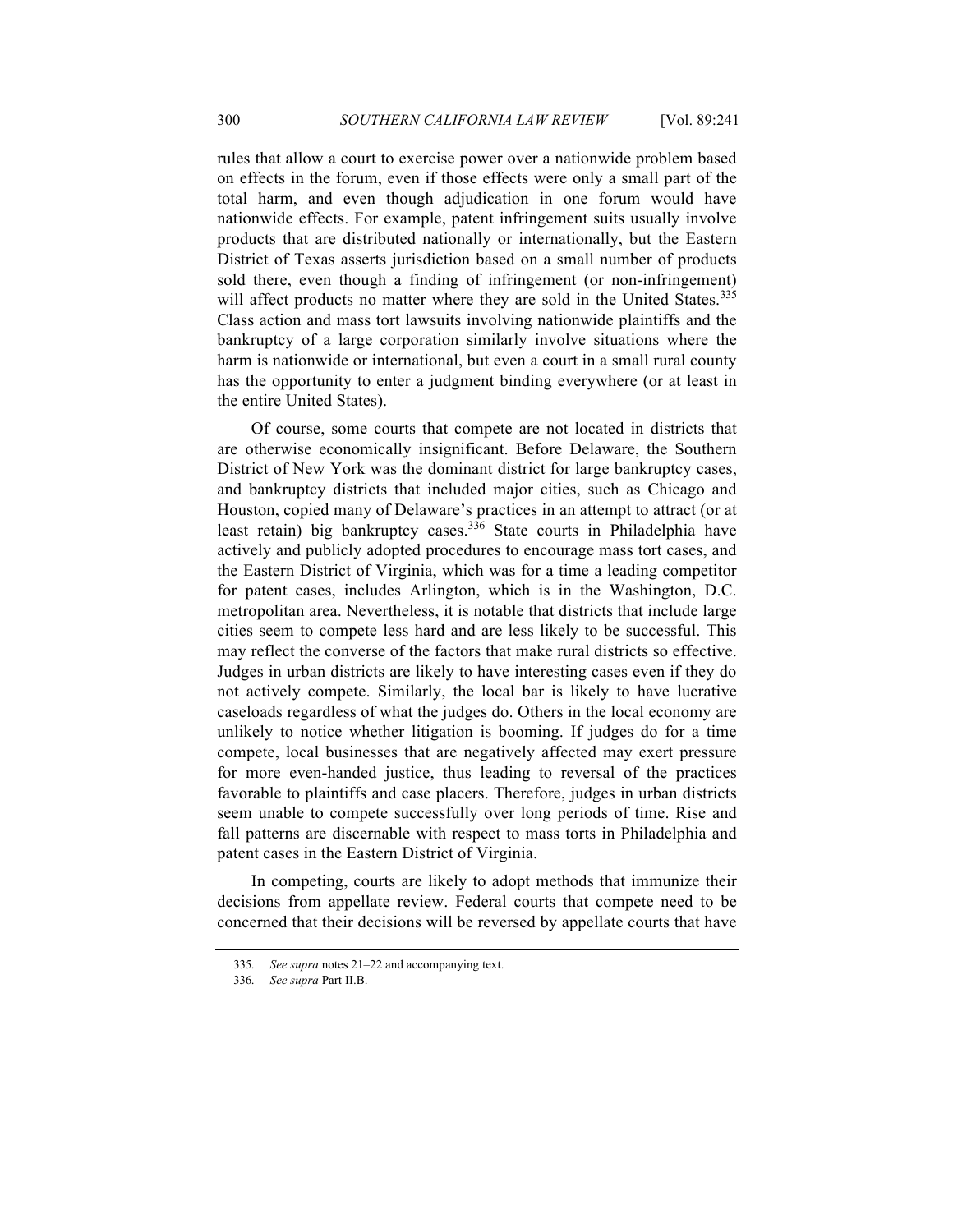no interest in helping one district gain a disproportionate share of litigation and may be offended by "renegade" jurisdictions that try to do so. Thus, the Eastern District of Texas has focused its efforts to attract litigation on procedural issues, such as trial management or transfer of venue, that are reviewed only for abuse of discretion.<sup>337</sup> In addition, it has focused on decisions that do not qualify as final judgments, such as joinder or the denial of summary judgment. Such decisions cannot be immediately reviewed and thus are unlikely to be reviewed at all because most cases settle.<sup>338</sup> Similarly, in the bankruptcy context, first-day orders, decisions on how often to pay professionals, and other techniques Delaware used to attract cases are usually effectively unreviewable. In early modern England, the judges of King's Bench often used "legal fictions" to attract cases because fictions made the record on appeal seem legally correct, and appellate courts were severely restricted in their ability to question facts in the record.<sup>339</sup>

Another common theme is that forum selling is not inevitable, even if the relevant law gives plaintiffs or case placers broad choice of forum. For the first fifteen years after the enactment of the modern bankruptcy statute, no court seems to have attempted to attract cases. In addition, even when competition exists, not all courts compete. Only a handful of districts have even tried to attract patent cases.<sup>340</sup> Competition seems to have been more widespread for bankruptcy cases, although even in this context only the District of Delaware and districts encompassing about a dozen major cities seem to have entered the fray.<sup>341</sup>

In order to attract cases, courts do some things that are genuinely good, including increasing speed and predictability. Nevertheless, it would

<sup>337.</sup> *See supra* notes 35, 107–112 and accompanying text.

<sup>338.</sup> A decision to deny summary judgment is almost completely immune from appellate review. If the case proceeds to trial, the appellate court will not review the denial of summary judgment. Chesapeake Paper Prods. Co. v. Stone & Webster Eng'g Corp., 51 F.3d 1229, 1234–37 (4th Cir. 1995); Edward H. Cooper, *Revising Civil Rule 56: Judge Mark R. Kravitz and the Rules Enabling Act*, 18 LEWIS & CLARK L. REV. 591, 600 (2014). Many courts, including the Fifth and Federal Circuits, also hold that a district court has discretion to deny summary judgment, even if the criteria set out in Rule 56 and Supreme Court precedents have been met. *Id.* at 599. Nor is a challenge via extraordinary writ of mandamus likely to succeed. *See* Major Michael J. Davidson, *A Modest Proposal: Permit Interlocutory Appeals of Summary Judgment Denials*, 147 MIL. L. REV. 145, 201 (1995). Interlocutory appeal under 28 U.S.C. § 1292 (2012) requires permission of the district court judge, and a forum selling judge is unlikely to grant such permission. Finally, the collateral order doctrine is very narrow and available only for very special issues not generally relevant to the types of cases discussed in this Article. Cooper *supra* note 338, at 202–05.

<sup>339.</sup> Daniel Klerman, *Legal Fictions as Strategic Instruments* (Sept. 16, 2013) (unpublished manuscript) (on file with authors).

<sup>340.</sup> *See supra* Table 1.

<sup>341.</sup> *See* Parikh, *supra* note 306, at 177–80.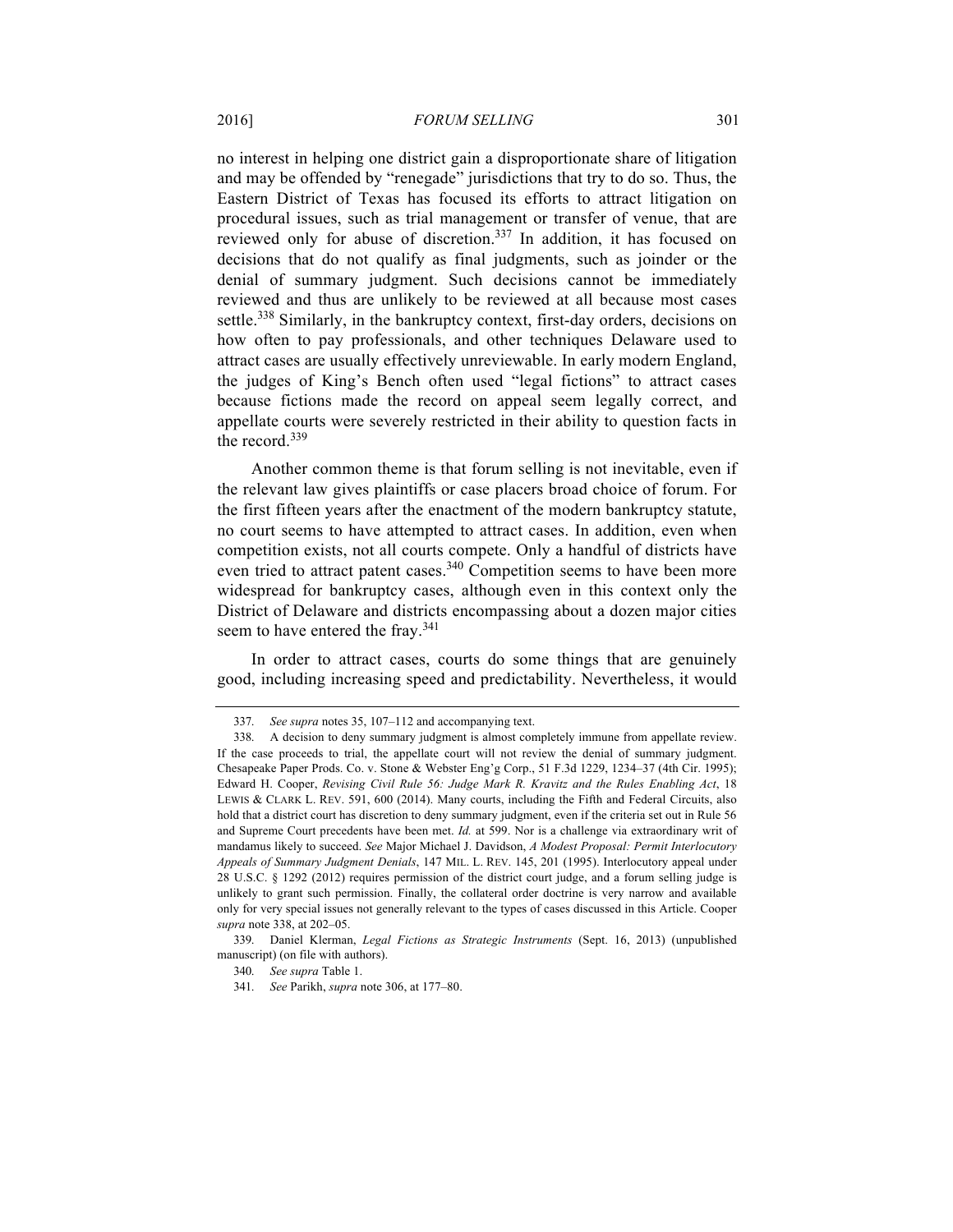be a mistake to think that is all that courts do to compete. Plaintiffs and other case placers are concerned about speed and predictability only as means to the end of increasing their expected recovery. Consider, for example, summary judgment. Summary judgment generally speeds case resolution and is more predictable because it involves judges rather than juries. Nevertheless, the Eastern District of Texas and District of Delaware both make it difficult for parties to get summary judgment, which primarily advantages defendants.<sup>342</sup> Similarly, jurisdictions that attract class action and mass tort cases are those that make it easier, not harder to get to juries. In the bankruptcy context, low fees to professionals could be as predictable as high fees, but bankruptcy judges know that only the latter attract cases. In addition, speed is not unambiguously good. Since the plaintiff or case placer can prepare its case in advance of filing, but other litigants ordinarily cannot, tight timetables advantage plaintiffs and case placers because they may not give other litigants sufficient time to prepare.<sup>343</sup>

Based on his analysis of patent and bankruptcy litigation, Jonas Anderson argues that forum selling is more common in areas of law with specialized courts or specialized judges.<sup>344</sup> The fact that forum selling has occurred in American mass torts and class actions and in pre-modern English common law courts suggests that forum selling can occur even without specialized courts. In addition, specialized courts would seem to reduce the danger of forum selling. The existence of the Federal Circuit, a single appellate court for patent cases, *reduces* opportunities for forum selling by making it harder for courts to compete based on differences in substantive law. Anderson acknowledges this, but argues "when legal differences among fora are eliminated, forum shoppers turn their attention to administrative and procedural nuances among courts."<sup>345</sup> While it is true that the Federal Circuit makes it difficult for district courts to compete by offering better substantive law, this does not mean that the inability to offer better substantive law made competition more likely. The opposite is more likely. Instead, the fact that competition is so intense in bankruptcy and patent reflects the unusually loose jurisdiction and venue provisions governing these areas. These loose rules mean that patent owners and case placers can choose to sue or file in nearly any district, which is not true for plaintiffs in most areas of law.

<sup>342.</sup> *See supra* Table 2.

<sup>343.</sup> *See supra* notes 134–135 and accompanying text.

<sup>344.</sup> Anderson, *supra* note 13, at 636–37.

<sup>345.</sup> *Id.* at 684.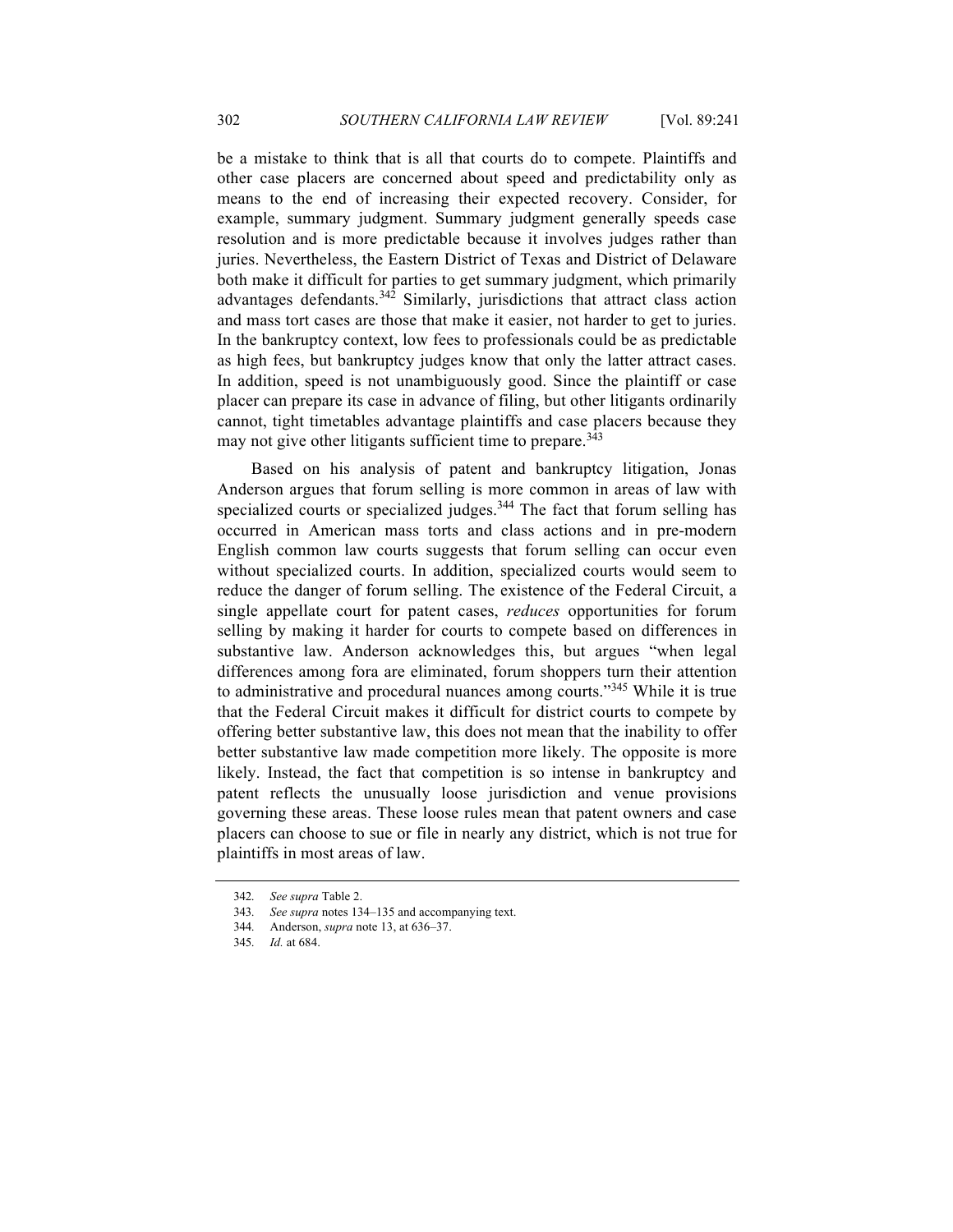### IV. SOLUTIONS

Since a necessary prerequisite for forum selling is jurisdictional choice, the easiest way to restrain forum selling is to narrow the plaintiff's (or case placer's) jurisdictional choices. In fact, forum selling is relatively rare, in large part because in most situations, jurisdictional rules give plaintiffs only a few places in which they can sue. That means even a court that attracted all cases within its jurisdiction would still attract only a small fraction of all litigation. What makes the patent, bankruptcy, mass tort, and class action rules different is that they effectively give litigants the ability to sue anywhere, and thus give motivated courts the ability to attract a large fraction of that litigation.

Restricting jurisdictional choice in patent litigation is relatively easy. Congress could amend the patent venue statute to require patent owners to sue in the defendant's principal place of business or largest market. This solution is similar to Jeanne Fromer's proposal "to constrain venue to require suit in the district of the principal place of business of any of the defendants."<sup>346</sup> She points out that her proposal would constrain forum shopping while fostering beneficial "clustering" of cases in districts with industry or technological expertise.<sup>347</sup> Fromer's proposal would not allow suit in the place of incorporation because that would "sacrifice[] the benefit of clustering suits by industry [and create] a megacluster of patent cases in the District of Delaware."<sup>348</sup> Forum selling suggests another reason not to allow suits in the state of incorporation. Since Delaware may have been a competitor for patent suits, allowing suits in the state of incorporation as well as the principal place of business would enable Delaware, a court with a track record of forum selling, to compete for nearly any case involving a large corporate defendant.

Nevertheless, our proposal would also allow suit in the defendant's largest market for the allegedly infringing product. While forcing all patent litigation to the defendant's principal place of business would largely eliminate forum selling and the pro-plaintiff biases it causes, this could lead to an equally harmful pro-defendant bias. Courts and jurors in the defendant's principal place of business may be inclined to favor the local employer. In addition, companies might strategically choose to locate their principal place of business in districts with a pro-defendant reputation, thus giving courts additional incentives to favor patent defendants.<sup>349</sup> The

<sup>346.</sup> Fromer, *supra* note 17, at 1478.

<sup>347.</sup> *Id.* at 1479.

<sup>348.</sup> *Id.* at 1492.

<sup>349.</sup> Klerman, *Rethinking*, *supra* note 16, at 264. Fromer briefly discusses the possibility that "a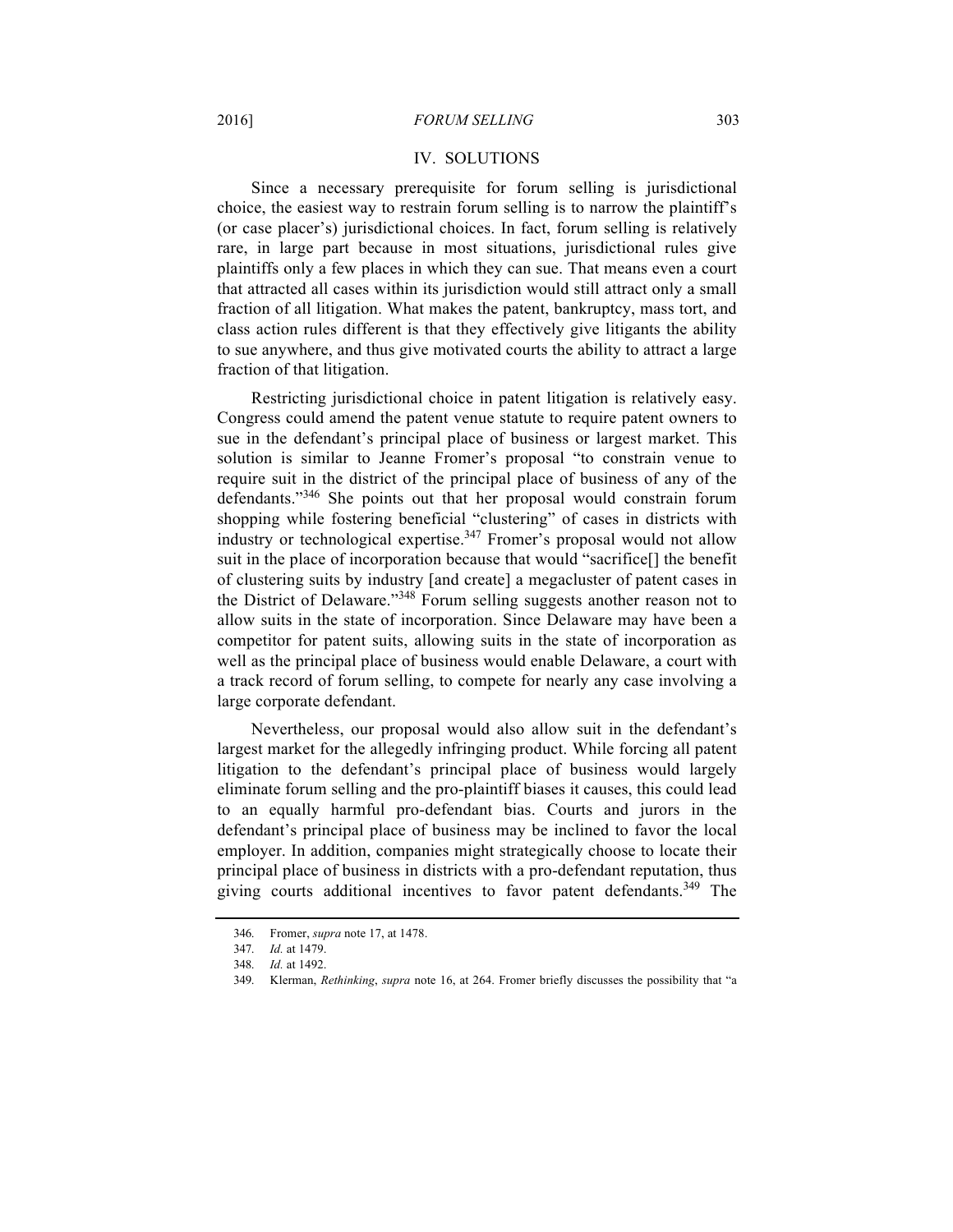district that includes the largest market for the defendant's products is likely to be more neutral between patentee and alleged infringer, and adding a single additional potential venue is unlikely to stimulate destructive competition among courts.

Restricting jurisdictional choice is likely to be more effective than the solution advocated by Jonas Anderson. He argues that districts should be required to randomly assign cases to judges.<sup>350</sup> While it is true that nonrandom case assignment is one of the methods districts use to make themselves more attractive to patent infringement plaintiffs, it is just one method and banning its use is unlikely to have a large effect for two reasons. First, several courts that compete or have competed for patent litigation, including the District of Delaware and Western District of Pennsylvania, have always used random assignment. Second, most districts that compete for patent cases have relatively few judgeships, so even with random assignment, a litigant is still likely get a favorable judge. The District of Delaware, for example, has only four judges.<sup>351</sup> The Eastern District of Texas is somewhat larger, with eight judgeships.<sup>352</sup> Since a majority of the judges on these courts seem to support pro-patentee policies, requiring random assignment would only slightly increase the possibility that a case would be assigned to a judge not interested in attracting cases through pro-plaintiff decisions.<sup>353</sup>

As discussed above, bankruptcy venue provisions are formally narrow, restricting suit primarily to the debtor's principal place of business and place of incorporation. In practice, these criteria do not constrict where a large company can file for bankruptcy because case placers can choose the company's place of incorporation and headquarters, as well as whether to have an affiliate file in a preferred forum first.<sup>354</sup> As a result, competition in bankruptcy does not undermine the idea that forum selling is a consequence of broad jurisdictional choice and thus could be largely eliminated through appropriate restrictions on jurisdiction and venue.

In fact, Lynn LoPucki argues that to eliminate competition, it would probably be sufficient to remove the state of incorporation and the state

company might choose to locate its principal place of business in a district with favorable substantive rules," but dismisses the possibility as "unlikely" and correctable by "searching review" by the Federal Circuit. Fromer, *supra* note 17, at 1491.

<sup>350.</sup> Anderson, *supra* note 13, at 693.

<sup>351.</sup> *See* U.S. DIST. CT.: DIST. DEL., http://www.ded.uscourts.gov (last visited Oct. 23, 2015).

<sup>352.</sup> *See* U.S. DIST. CT.: E. DIST. TEX., http://www.txed.uscourts.gov/page1.shtml?location=info (last visited Oct. 23, 2015).

<sup>353.</sup> *See supra* text accompanying note 141.

<sup>354.</sup> *See supra* Part II.B.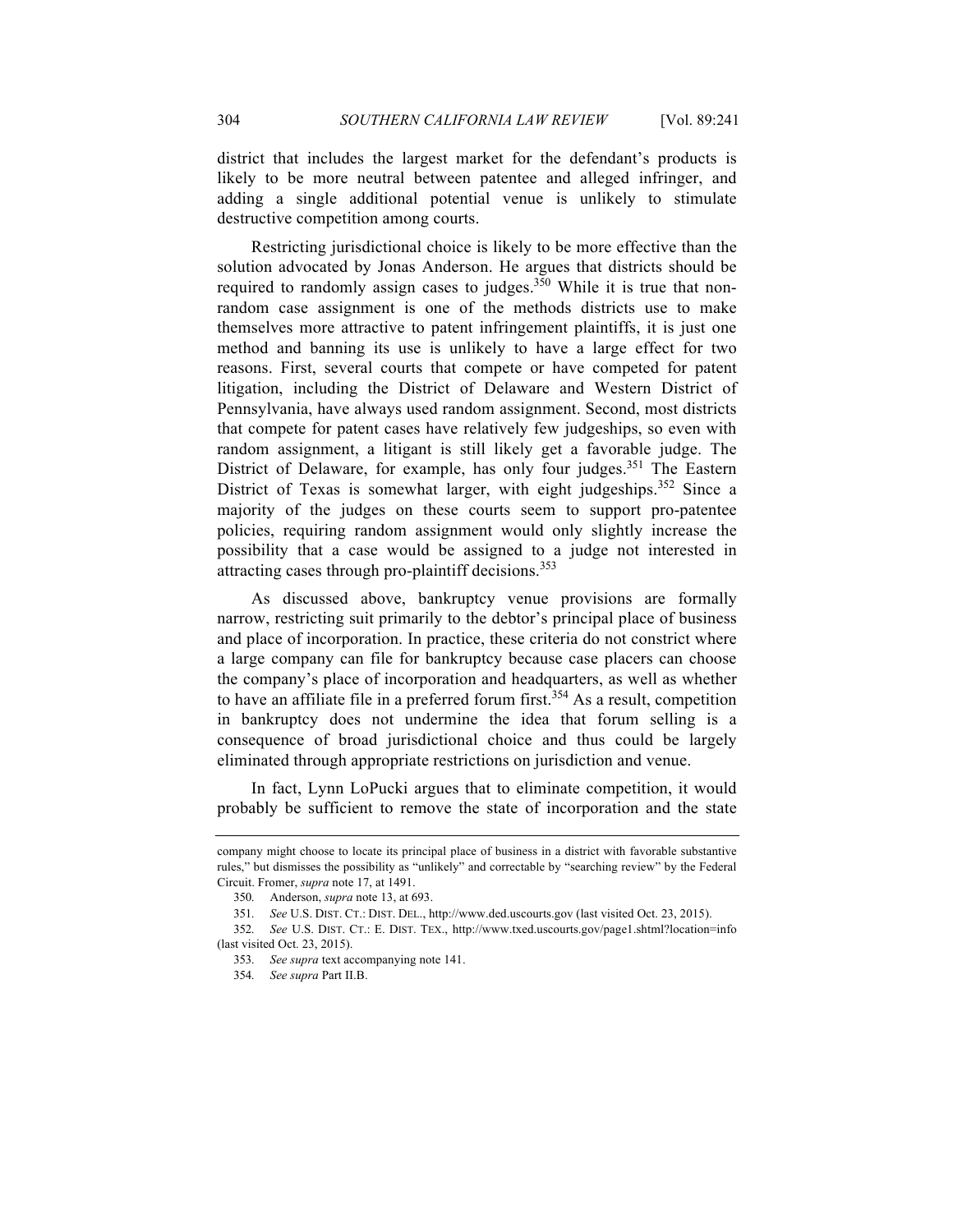where an affiliate had previously filed for bankruptcy from the venue statute.<sup>355</sup> Others suggest that competition between districts could be made beneficial if firms were required to commit to a particular bankruptcy district while they were still healthy.<sup>356</sup> For example, a firm might be encouraged to state in its corporate charter where it would file for bankruptcy if it got into trouble.<sup>357</sup> In this situation, potential creditors could know in advance the bankruptcy court that would hear the case, and if the court systematically favored management or insiders—for example, by paying excessive fees to lawyers or selling assets to insiders at low prices—then creditors would demand higher interest rates. There would thus be market pressure for firms to choose a better bankruptcy court. In turn, that would encourage courts that wanted to hear more bankruptcy cases to make efficient bankruptcy law.

For the moment, at least, the problem of competition for class actions seems to have been solved by pushing them into federal court. Of course, as the examples of bankruptcy and patents show, even federal courts are not immune from competitive pressure. Nevertheless, several features of federal court make competition in class actions less likely. Because class actions can often be filed in multiple districts, it is likely that competing plaintiff's attorneys will file cases in several districts. The cases will then be referred to the Multidistrict Litigation Panel, which then sends all the related cases to a single court for pretrial proceedings. Since that single court is chosen by the Panel, rather than the litigants, competition is minimized.358

The power of the Multidistrict Litigation Panel to assign related cases filed in different places to any district for pretrial processing suggests possible reforms for patent and bankruptcy litigation as well. Patent and bankruptcy cases could also be assigned to districts by a centralized process. For example, Jonas Anderson suggests that patent infringement cases be randomly assigned to judges who have indicated an interest in hearing patent cases.<sup>359</sup> Similarly, Lynn LoPucki has suggested that Congress establish three or four bankruptcy courts for large bankrupt firms and that cases be assigned to the most convenient court by a judge not selected by anyone related to the firm. In a similar spirit, domain name

<sup>355.</sup> *See generally* LoPucki*, supra* note 11.

<sup>356.</sup> *See, e.g.*, Robert K. Rasmussen & Randall S. Thomas, *Timing Matters: Promoting Forum Shopping by Insolvent Corporations*, 94 NW. U. L. REV. 1357, 1359 (2000).

<sup>357.</sup> *Id.* at 1402.

<sup>358.</sup> *See* Bieneman, *supra* note 258.

<sup>359.</sup> Anderson, *supra* note 13, at 644. Anderson ultimately rejects this solution because it would be costly for individuals and small companies to sue far from their homes. Instead, he favors the "more modest fix" of randomizing within districts. *Id.* at 637–38.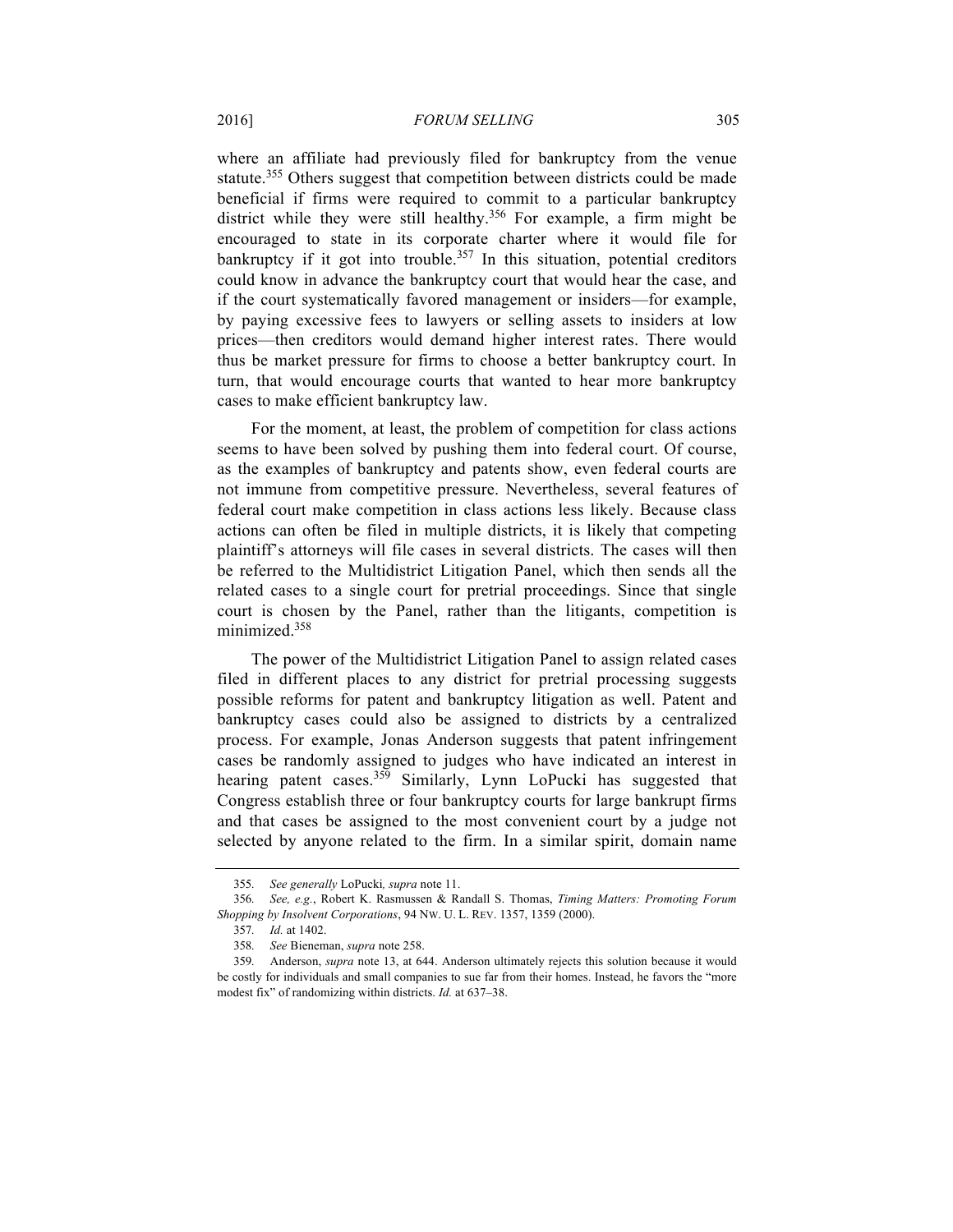disputes could be randomly assigned by ICANN to an approved provider, perhaps after giving both parties an opportunity to exclude one or two providers from consideration. The combination of random assignment with the exclusion of providers disfavored by *either* party could give providers incentives to compete by developing reputations for fairness, rather than reputations for favoring the trademark owner.

Broad interpretations of the doctrine of general jurisdiction also have the possibility of generating forum selling. That danger has not materialized because most courts interpret general jurisdiction to apply rather narrowly only to the state where a corporation is incorporated or domiciled.<sup>360</sup> Nevertheless, some courts have held that a corporation is subject to general jurisdiction where it has a factory, employs large numbers of people, or conducts a large amount of business.<sup>361</sup> Such broad conceptions of general jurisdiction would mean that any district could compete for large cases by adopting plaintiff-friendly practices. Fortunately, recent Supreme Court cases have restricted general jurisdiction to the state or states where the corporation is "at home," by which the Court seems to mean a small number of states, and perhaps just headquarters and incorporation states.<sup>362</sup>

Another area of potential danger is federal statutes that authorize nationwide service of process. These statutes are sometimes interpreted to mean that defendants in certain causes of action, such as antitrust, securities, or ERISA, can be sued in any district. Such broad jurisdictional choice makes forum selling possible, although it does not seem to have materialized.<sup>363</sup> Part of the reason may be that many of those statutes are interpreted narrowly to allow suit only when the defendant has contacts with the state in which the federal district court is located. Other courts allow wide jurisdictional choice only when the defendant is foreign and does not have contacts with any particular state. For the future, to prevent forum selling, Congress and the courts should make clear that plaintiffs cannot ordinarily sue in any district.

<sup>360.</sup> *See, e.g.*, Daimler AG v. Bauman, 134 S. Ct. 746 (2014).

<sup>361.</sup> *See* Klerman*, Rethinking, supra* note 16, at 262.

<sup>362.</sup> *Daimler*, 134 S. Ct. at 754, 760–61; Goodyear Dunlop Tires Operations v. Brown, 131 S. Ct. 2846, 2851, 2854, 2857 (2011).

<sup>363.</sup> One reason that forum selling does not seem to have materialized in antitrust or securities cases is that many such cases are subject to multidistrict litigation proceedings, which make the place where a case was initially filed much less important.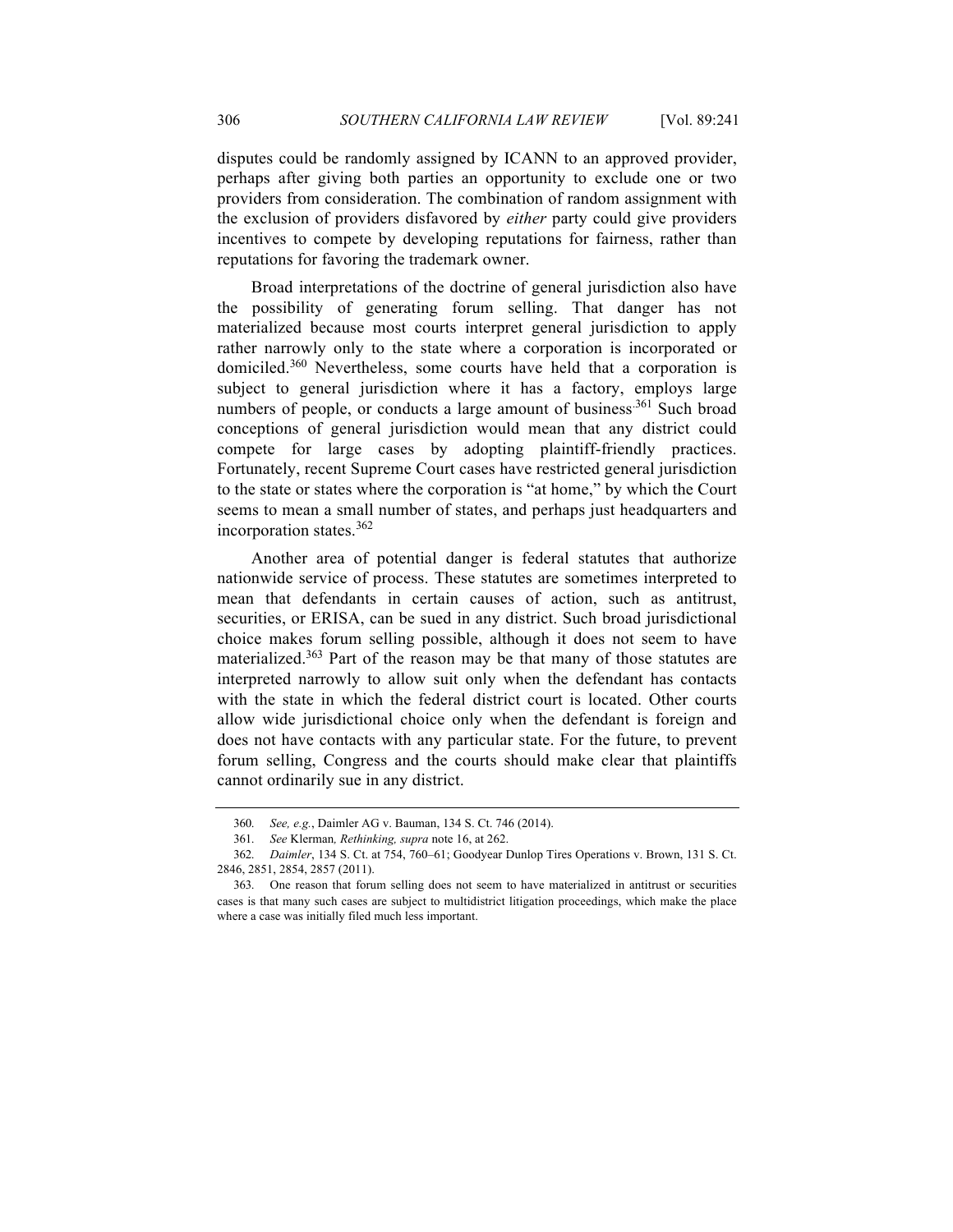### **CONCLUSION**

Although forum shopping is usually analyzed as a problem created by strategic plaintiffs, this Article suggests that courts are sometimes a key part of the problem. While judges usually want to hear fewer cases and are motivated to apply the law even-handedly, in some circumstances, a few judges seek to hear more cases in order to bring prestige to themselves and business to local lawyers and the local economy. That is, sometimes forum shopping by plaintiffs leads to forum selling by judges. While some of the things judges do to attract cases may be beneficial, often efforts to attract cases favor those with the power to choose where the case will be brought. In the patent context, that means favoring patentees over alleged infringers. In the bankruptcy context, that means favoring debtors and managers over creditors. In the class action and mass tort context, it means favoring injured individuals over corporate defendants.

Forum selling is made possible by statutes, rules, and judicial decisions that give plaintiffs wide choice of forum. Such jurisdictional choice means that motivated courts can attract litigation from all over the country (and potentially all over the world). Thus, the simplest way to prevent forum selling is to constrict jurisdictional choice. Much of the Supreme Court's personal jurisdiction doctrine has that effect, even though it was not consciously designed to prevent forum selling. The existence of constitutional constraints probably explains why forum selling is relatively rare. Conversely, the danger of forum selling helps to justify constitutional constraints on jurisdiction, which have been challenged as lacking doctrinal or pragmatic justification. Nevertheless, because jurisdictional rules, statutes, and constitutional doctrine have not been designed to prevent forum selling, there are a few areas, such as patent and bankruptcy, where parties have substantial jurisdictional choice and where some judges have distorted the law to attract cases. Of course, most judges have not participated in that competition, but when there is wide jurisdictional choice, a small number of motivated judges can have a large negative impact because their courts will attract a large fraction of all litigation.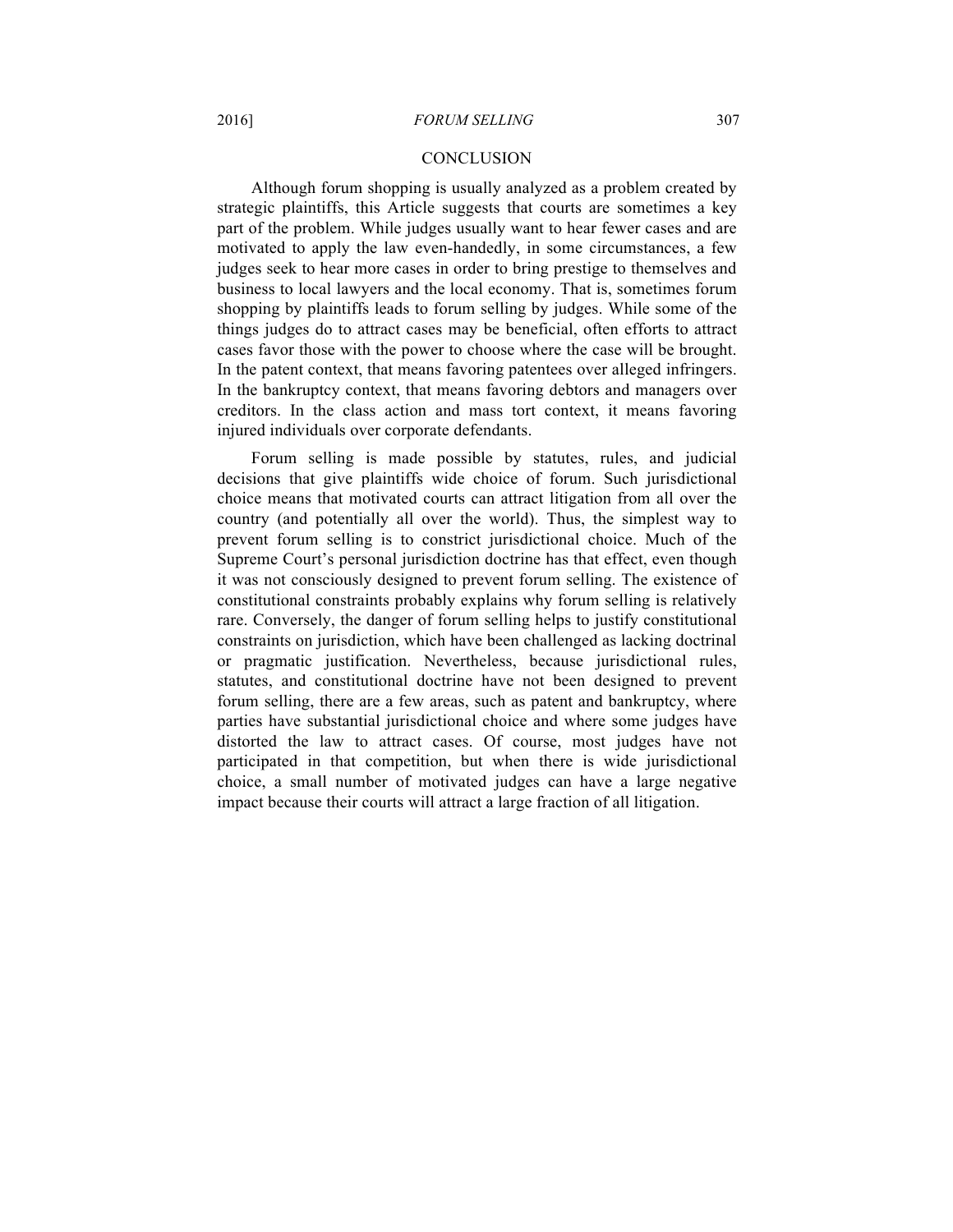| District                           | Time to<br>Term.(All) | # Trials       | Time to Trial | Time to Term. (Tried<br>Cases) |
|------------------------------------|-----------------------|----------------|---------------|--------------------------------|
| E.D. Tex.                          | 312                   | 33             | 650           | 974                            |
| D. Del.                            | 364                   | 86             | 654           | 1238                           |
| C.D. Cal.                          | 210                   | 38             | 703           | 1048                           |
| N.D. Cal.                          | 309                   | 40             | 855           | 1252                           |
| N.D. Ill.                          | 215                   | 22             | 770           | 934                            |
| D.N.J.                             | 225                   | 19             | 930           | 1125                           |
| S.D.N.Y.                           | 226                   | 27             | 934           | 1293                           |
| S.D. Cal.                          | 231                   | 11             | 1071          | 1419                           |
| S.D. Fla.                          | 207                   | 14             | 404           | 573                            |
| D. Mass.                           | 267                   | 30             | 1048          | 1314                           |
| D. Minn.                           | 247                   | 13             | 881           | 926                            |
| M.D. Fla.                          | 241                   | 15             | 634           | 911                            |
| E.D. Mich.                         | 270                   | $\sqrt{ }$     | 945           | 1067                           |
| E.D. Va.                           | 160                   | 21             | 279           | 414                            |
| N.D. Ga.                           | 235                   | $\overline{4}$ | 1000          | 1332                           |
| N.D. Tex.                          | 227                   | 9              | 818           | 1127                           |
| D. Utah                            | 261                   | 8              | 436           | 1340                           |
| W.D. Wash.                         | 181                   | $\,$ 8 $\,$    | 644           | 752                            |
| D. Colo.                           | 198                   | 6              | 1103          | 1128                           |
| E.D. Pa.                           | 294                   | 9              | 917           | 1204                           |
| N.D. Ohio                          | 210                   | 3              | 630           | 797                            |
| S.D. Tex.                          | 264                   | 13             | 731           | 1050                           |
| W.D. Tex.                          | 270                   | $\overline{7}$ | 904           | 1098                           |
| E.D.N.Y.                           | 270                   | $\overline{7}$ | 775           | 775                            |
| W.D. Wis.                          | 156                   | 15             | 318           | 335                            |
| Average Top 25<br>except E.D. Tex. | 239                   | 18             | 766           | 1019                           |
| W.D. Pa.                           | 208                   | 4              | 1436          | 1788                           |
| All Districts                      | 244                   | 585            | 731           | 1097                           |
| All Except<br>E.D. Tex.            | 243                   | 552            | 746           | 1101                           |

APPENDIX 1a. Speed in Twenty-Five Busiest Patent Districts and W.D. Pa. 2000–2007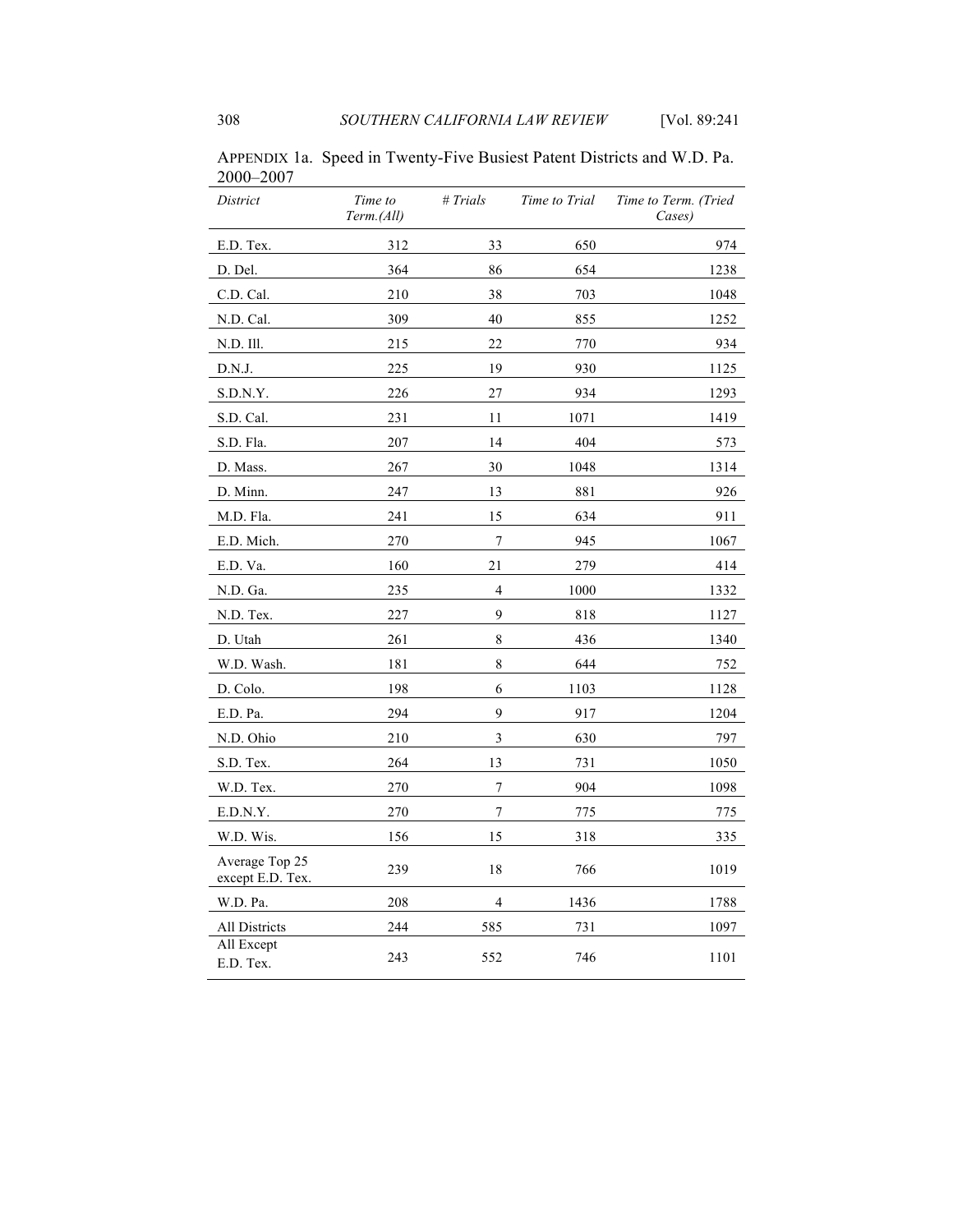| District                                 | Time to Term.<br>(All) | # Trials   | Time to Trial | Time to Term.<br>(Tried Cases) |
|------------------------------------------|------------------------|------------|---------------|--------------------------------|
| E.D. Tex.                                | 246                    | 149        | 833           | 1024                           |
| D. Del.                                  | 316                    | 161        | 775           | 1074                           |
| C.D. Cal.                                | 238                    | 41         | 769           | 929                            |
| N.D. Cal.                                | 272                    | 45         | 857           | 1127                           |
| N.D. Ill.                                | 218                    | 20         | 1165          | 1785                           |
| D.N.J.                                   | 295                    | 74         | 962           | 1106                           |
| S.D.N.Y.                                 | 273                    | 43         | 772           | 973                            |
| S.D. Cal.                                | 300                    | 17         | 756           | 1116                           |
| S.D. Fla.                                | 119                    | 13         | 519           | 751                            |
| D. Mass.                                 | 273                    | 25         | 871           | 1193                           |
| D. Minn.                                 | 278                    | 6          | 1271          | 1294                           |
| M.D. Fla.                                | 267                    | 17         | 773           | 920                            |
| E.D. Mich.                               | 252                    | 10         | 1680          | 1781                           |
| E.D. Va.                                 | 182                    | 18         | 404           | 484                            |
| N.D. Ga.                                 | 225                    | 6          | 1124          | 1159                           |
| N.D. Tex.                                | 252                    | 12         | 815           | 885                            |
| D. Utah                                  | 275                    | 5          | 1420          | 1681                           |
| W.D. Wash.                               | 230                    | 8          | 978           | 954                            |
| D. Colo.                                 | 210                    | 6          | 1136          | 1705                           |
| E.D. Pa.                                 | 274                    | 5          | 726           | 1030                           |
| N.D. Ohio                                | 207                    | $\,8\,$    | 846           | 1089                           |
| S.D. Tex.                                | 277                    | 10         | 875           | 1037                           |
| W.D. Tex.                                | 274                    | 6          | 903           | 1337                           |
| E.D.N.Y.                                 | 267                    | 3          | 1274          | 1537                           |
| W.D. Wis.                                | 235                    | 23         | 552           | 729                            |
| Average Top 25<br>Except E.D.Tex.        | 250                    | 24         | 926           | 1153                           |
| W.D. Pa.                                 | 391                    | 9          | 980           | 996                            |
| All Districts<br>All Except<br>E.D. Tex. | 255<br>257             | 849<br>700 | 850<br>858    | 1097<br>1110                   |

APPENDIX 1b. Speed in Twenty-Five Busiest Patent Districts and W.D. Pa. 2008–6/30/2015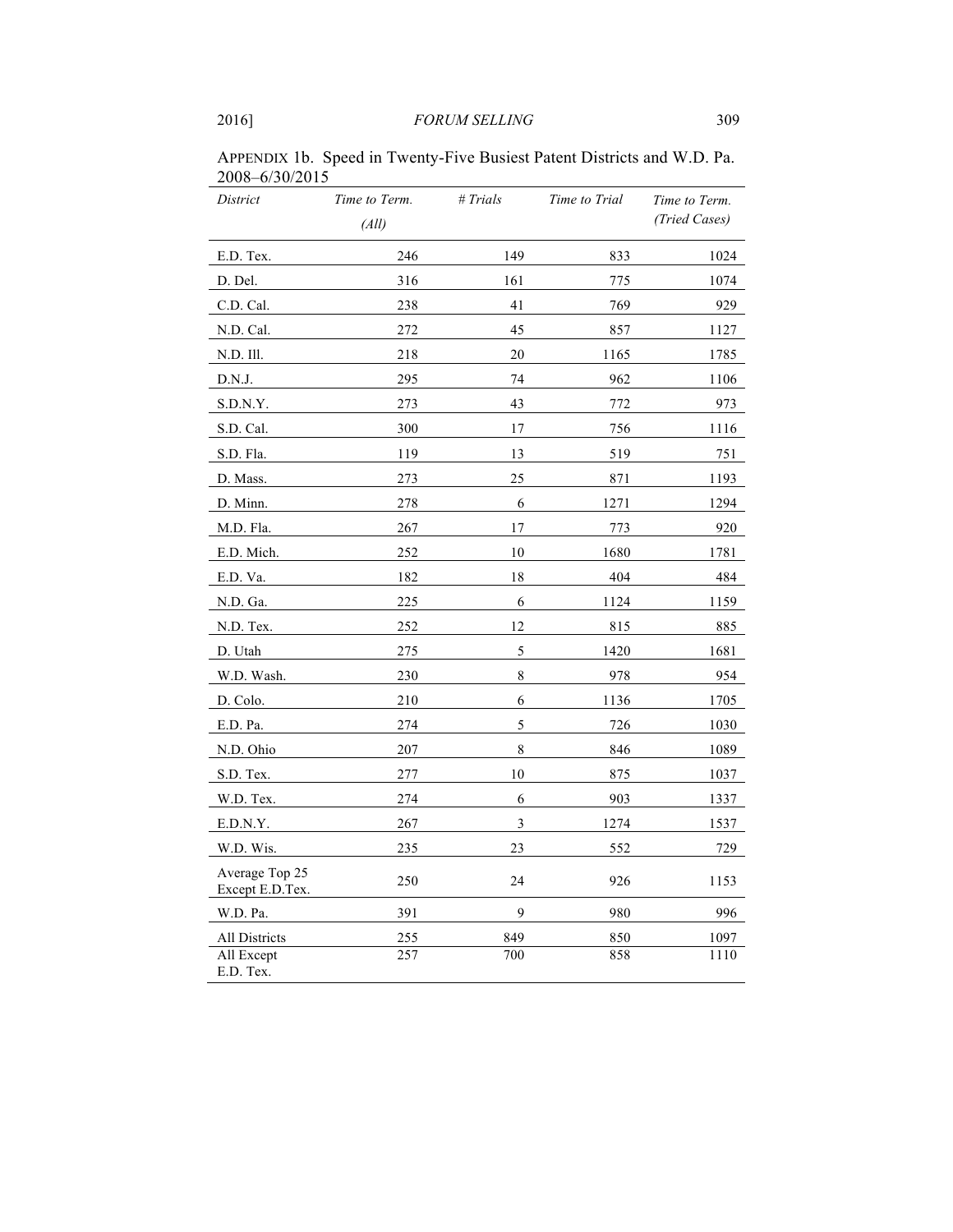Notes. Unless otherwise stated, data were obtained from Lex Machina, www.lexmachina.com, and accessed on August 21, 2015. Lex Machina collects and verifies PACER data for district court patent litigation. It updates nightly; cleans and evaluates the raw PACER data to eliminate errors; indexes and tags the data; and offers various summary and analytic tools. *See* https://lexmachina.com/features/how-it-works/. Time is median number of days to the event. The twenty-five busiest patent districts are based on data from the last ten years collected by Lex Machina. Speed data were obtained by viewing Lex Machina's summary page for each district. Date was restricted to  $1/1/00$  through  $12/31/07$  and  $1/1/08$  through 06/30/15. Time to termination was determined by selecting the "cases that were terminated" option and identifying the median provided by Lex Machina (using the labels feature). Time to trial and time to termination (tried cases) were determined by selecting the "cases that went to trial" option and identifying the median for "Trial" and "Termination." When there were more than ten trials, Lex Machina identified the median. If not, the median was hand-calculated from the data provided. For "All Districts," speed data was obtained by clicking on Lex Machina's tab "Cases"; selecting the "Timing" subtab; Case Type was restricted to Patent; Terminated Date was restricted to 1/1/00 through 12/31/07 and 1/1/08 through 06/30/15 to obtain "time to termination (all cases)"; Trial Date was restricted to 1/1/00 through 12/31/07 and 1/1/08 through 06/30/15 to obtain "number of trial," "time to trial," and "time to termination (tried cases)." To obtain information for all districts except E.D. Tex., these steps were repeated but with "Court" restricted to exclude E.D. Tex.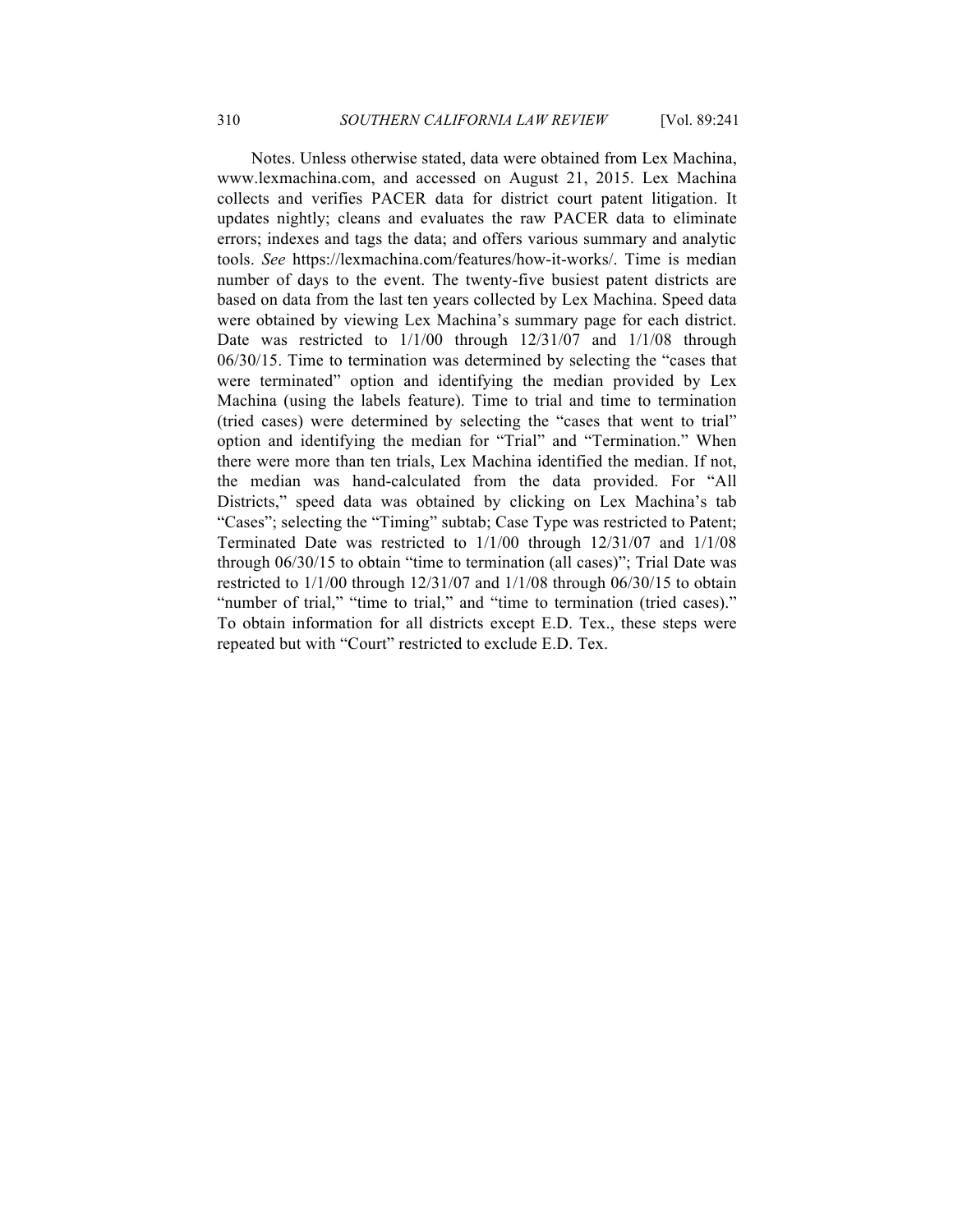| District                   | Total<br>Resolutions | $SJ$ for<br>Plaintiff    | $SJ$ for<br>Defendant | Total<br>$SJ_S$ | $\cal{S}J$<br>Rate | Transfers | Transfer<br>Rate |
|----------------------------|----------------------|--------------------------|-----------------------|-----------------|--------------------|-----------|------------------|
| E.D. Tex.                  | 6421                 | 7                        | 43                    | 50              | $0.8\,$            | 434       | 6.8              |
| D. Del.                    | 4787                 | 13                       | 63                    | 76              | 1.6                | 233       | 4.9              |
| C.D. Cal.                  | 4478                 | 47                       | 165                   | 212             | 4.7                | 137       | 3.1              |
| N.D. Cal.                  | 2673                 | 19                       | 124                   | 143             | 5.3                | 89        | 3.3              |
| N.D. Ill.                  | 2392                 | 13                       | 69                    | 82              | 3.4                | 145       | $6.1\,$          |
| D.N.J.                     | 1986                 | 21                       | 47                    | 68              | 3.4                | 67        | 3.4              |
| S.D.N.Y.                   | 1819                 | 12                       | $77 \,$               | 89              | 4.9                | 81        | 4.5              |
| S.D. Cal.                  | 1135                 | 5                        | 25                    | 30              | 2.6                | 42        | 3.7              |
| S.D. Fla.                  | 1124                 | $\overline{c}$           | 28                    | $30\,$          | 2.7                | 63        | 5.6              |
| D. Mass.                   | 1013                 | 12                       | 31                    | 43              | 4.2                | 23        | 2.3              |
| D. Minn.                   | 940                  | $\boldsymbol{7}$         | $27\,$                | 34              | 3.6                | 26        | $2.8\,$          |
| M.D. Fla.                  | 860                  | $\overline{4}$           | 14                    | 18              | 2.1                | 50        | 5.8              |
| E.D. Mich.                 | 853                  | 6                        | 32                    | $38\,$          | 4.5                | 28        | 3.3              |
| E.D. Va.                   | 819                  | $\sqrt{2}$               | 35                    | 37              | 4.5                | 115       | 14.0             |
| N.D. Ga.                   | 781                  | $\boldsymbol{7}$         | 9                     | 16              | 2.0                | 34        | 4.4              |
| N.D. Tex.                  | 774                  | 3                        | 14                    | 17              | 2.2                | 50        | 6.5              |
| D. Utah                    | 679                  | $\overline{\mathcal{L}}$ | 17                    | $21\,$          | 3.1                | 7         | 1.0              |
| W.D. Wash.                 | 640                  | 5                        | $27\,$                | 32              | 5.0                | 25        | 3.9              |
| D. Colo.                   | 638                  | $\mathfrak{Z}$           | 14                    | 17              | 2.7                | 29        | 4.5              |
| E.D. Pa.                   | 680                  | $\overline{2}$           | 13                    | 15              | 2.2                | 32        | 4.7              |
| N.D. Ohio                  | 596                  | 6                        | 17                    | 23              | 3.9                | 17        | 2.9              |
| S.D. Tex.                  | 586                  | 6                        | 34                    | $40\,$          | 6.8                | 30        | 5.1              |
| W.D. Tex.                  | 445                  | $\,1$                    | $17$                  | $18\,$          | 4.0                | 22        | 4.9              |
| E.D.N.Y.                   | 568                  | $\mathbf{1}$             | 13                    | 14              | 2.5                | 24        | 4.2              |
| W.D. Wis.                  | 424                  | 6                        | 44                    | 50              | 11.8               | 54        | 12.7             |
| Top 25 except<br>E.D. Tex. | 31,690               | 207                      | 956                   | 1163            | 3.7                | 1423      | 4.5              |
| W.D. Pa.                   | 303                  | $\sqrt{5}$               | $\,8\,$               | 13              | 4.3                | 9         | $3.0\,$          |
| All Districts              | 46,785               | 295                      | 1245                  | 1540            | 3.3                | 2235      | 4.8              |
| All Except<br>E.D. Tex.    | 40,364               | 288                      | 1202                  | 1490            | 3.7                | 1801      | 4.5              |

APPENDIX 2: Summary Judgment and Transfer Rates in Top Twenty-Five Patent Districts and W.D. Pa.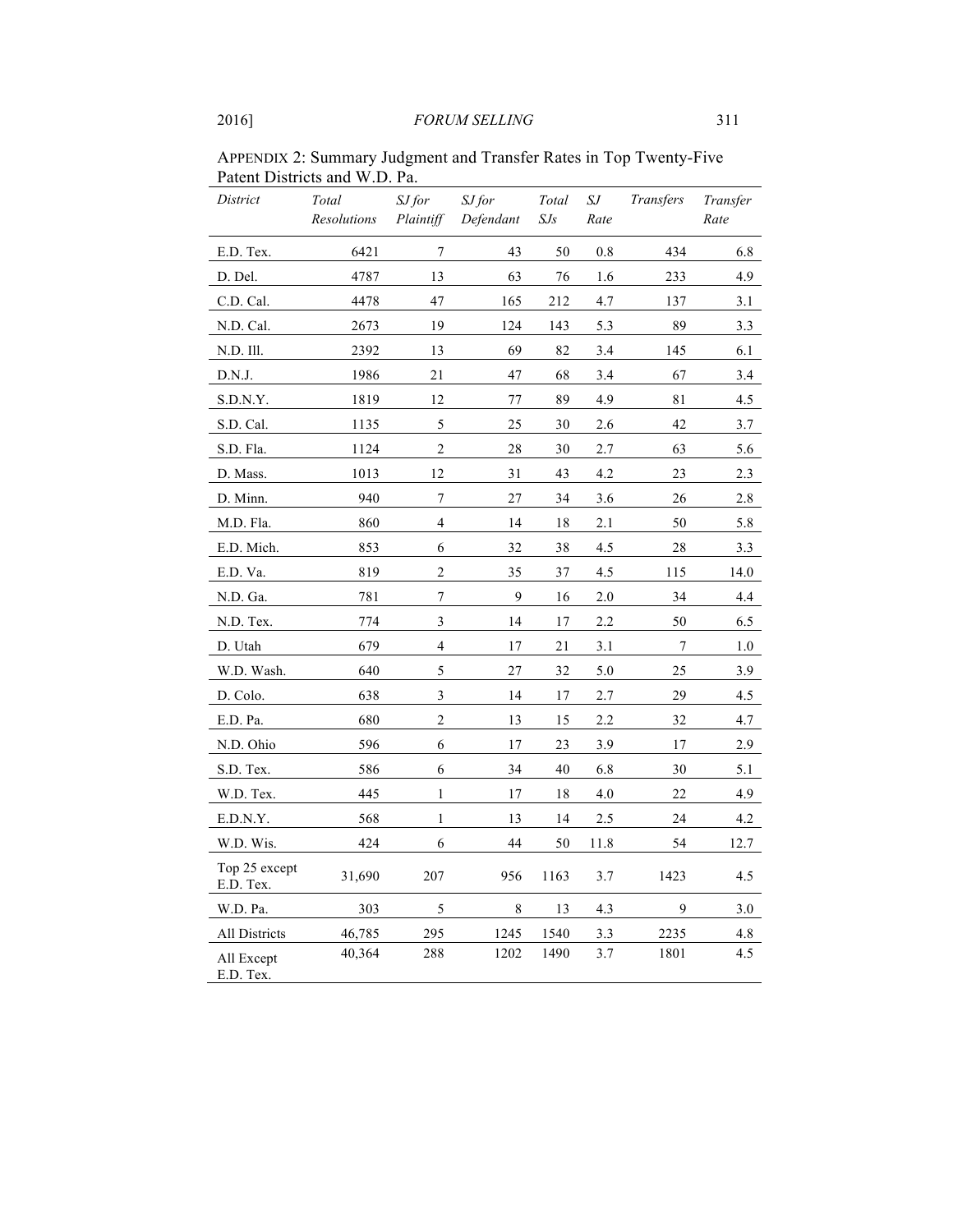Notes. The twenty-five busiest patent districts are based on data from the last ten years collected by Lex Machina. Data were based on information in Lex Machina for the time period 1/1/00 through 6/30/15 and accessed on August 21, 2015. Outcome information is generated by clicking on Lex Machina's "Cases" tab and then choosing the "Case Resolutions" subtab. Results were then restricted to Case Type "Patent" and the date range 01/01/00 through 06/30/15. This provided the "All Districts" information. Data for all districts except E.D.Tex. were generated by restricting "Courts" to exclude the E.D. Tex. Data for specific districts were generated by restricting "Court" to that district. Lex Machina provides information on outcomes broken down by "Claimant Win"; "Claim Defendant Win"; "Likely Settlement"; "Procedural." "Total Resolutions" was calculated by adding all of these categories together. Summary judgment for plaintiff is based on the "summary judgment" subcategory of "Claimant Win." Summary judgment for defendant is based on the summary judgment subcategory of "Claim Defendant Win." Transfers are based on the "interdistrict transfer" subcategory of "Procedural." Rates were calculated by dividing the number by total resolutions.

| Time Period                              | <b>All Civil Cases</b> | <b>Patent Cases</b> |
|------------------------------------------|------------------------|---------------------|
| $10/1/01 - 9/30/02$                      | 14.0                   | 17.5<br>$(n=2)$     |
| $10/1/02 - 9/30/03$                      | 17.0                   | 23.7<br>$(n=3)$     |
| $10/1/03 - 9/30/04$                      | 15.4                   | 21.4 $(n=3)$        |
| $10/1/04 - 9/30/05$                      | 15.9                   | $17.2$ $(n=3)$      |
| $10/1/05 - 9/30/06$                      | 17.7                   | $25.2(n=10)$        |
| $10/1/06 - 9/30/07$                      | 18.0                   | 21.3<br>$(n=8)$     |
| $10/1/01 - 9/30/07$<br>(Avg. of Medians) | 16.3                   | 21.1                |
| $10/1/07 - 9/30/08$                      | 18.5                   | 23.8                |
| $10/1/08 - 9/30/09$                      | 25.0                   | 27.7                |
| $10/1/09 - 9/30/10$                      | 21.7                   | 30.5                |
| $10/1/10 - 9/30/11$                      | 23.7                   | 26.5                |
| $10/1/11 - 9/30/12$                      | 24.8                   | 32.1                |
| $10/1/12 - 9/30/13$                      | 20.5                   | 22.7                |
| $10/1/13 - 9/30/14$                      | 21.9                   | 25.8                |
| $10/1/07 - 9/30/13$<br>(Avg. of Medians) | 22.3                   | <i>27.0</i>         |

APPENDIX 3: Median Time to Trial in Eastern District of Texas (Months)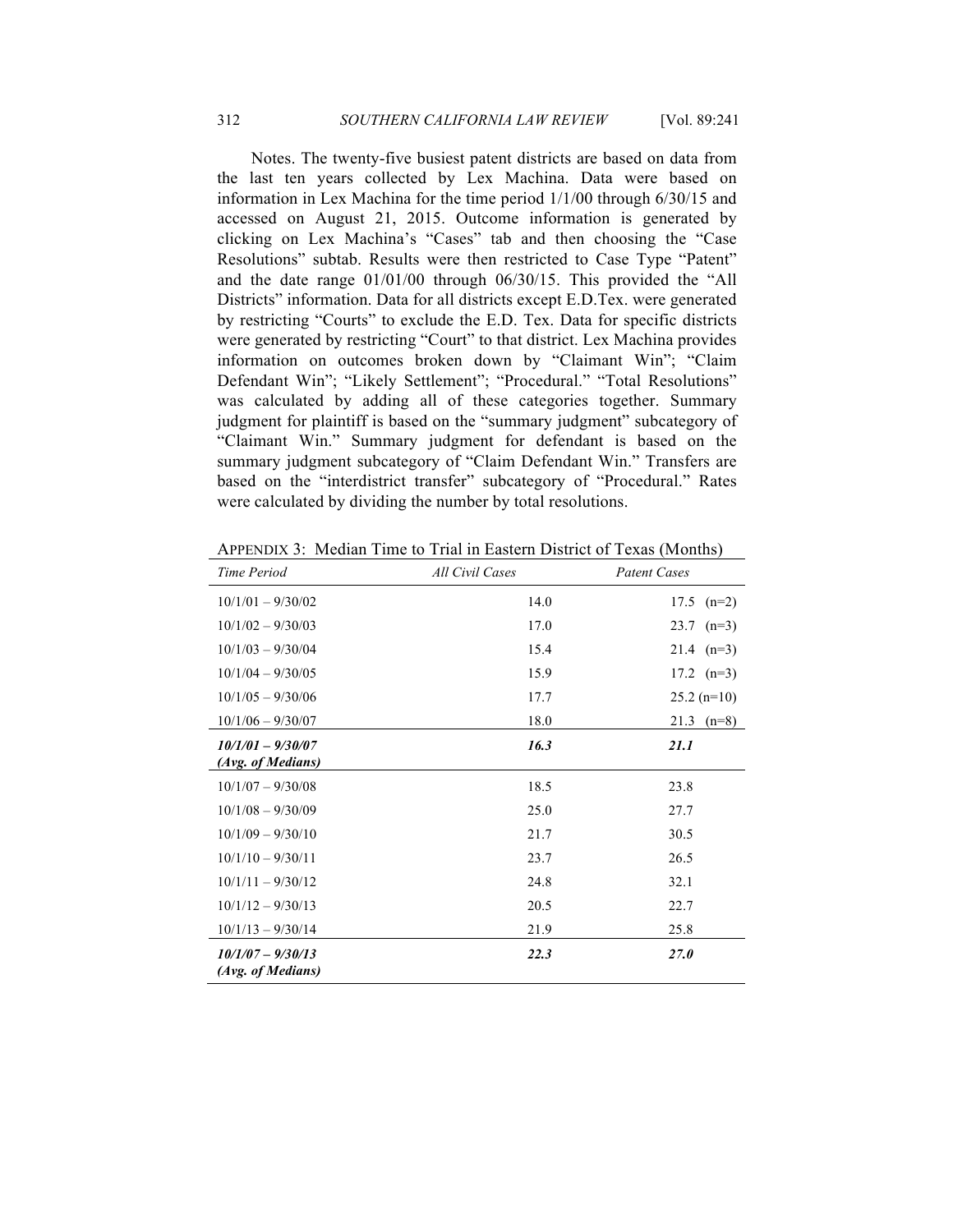Notes. Data for all civil cases were obtained from the Administrative Office of the U.S. Courts at http://www.uscourts.gov/Statistics/ FederalCourtManagementStatistics.aspx. The median is reported in months and in twelve-month periods ending on September 30. Because the source provides only yearly information, not collective information over several years, the 2001–2007 and 2007–2013 period information is calculated by averaging the yearly medians. Data for patent cases were obtained by Lex Machina and accessed on August 21, 2015 in a manner similar to that described in Appendix 1, except with different date restrictions. Prior to the twelve-month period ending September 30, 2008, there were ten or fewer patent trials in the Eastern District of Texas in each twelve-month period, which is arguably too low to reliably report a median. The number of trials is provided when ten or under.

APPENDIX 4. Case Filings for All Civil Cases and Patent Cases (April 1, 2012–March 31, 2013)

|                                                        | E.D. Tex. | <b>National Total</b> | % of Filings in the<br>E.D. Tex. |
|--------------------------------------------------------|-----------|-----------------------|----------------------------------|
| Patent                                                 | 1351      | 5633                  | 24.0%                            |
| All Civil                                              | 3744      | 271,950               | $1.4\%$                          |
| Percentage of Civil<br>Cases that Were<br>Patent Cases | $36.1\%$  | $2.1\%$               | .                                |

Notes. Patent data were obtained through Lex Machina and accessed on August 21, 2015 by clicking on the "Cases" tab and restricting to the date range. Eastern District patent data were obtained by then further restricting by district to E.D. Tex. All civil filings for both the Eastern District and nationwide were obtained from U.S. District Courts—Civil Cases Commenced, Terminated, and Pending During the Twelve Month Periods Ending March 31, 2012 and 2013, Federal Judicial Caseload Statistics, Appendix Table C, http://www.uscourts.gov/ Viewer.aspx?doc=/uscourts/Statistics/FederalJudicialCaseloadStatistics/20 13/tables/C00Mar13.pdf.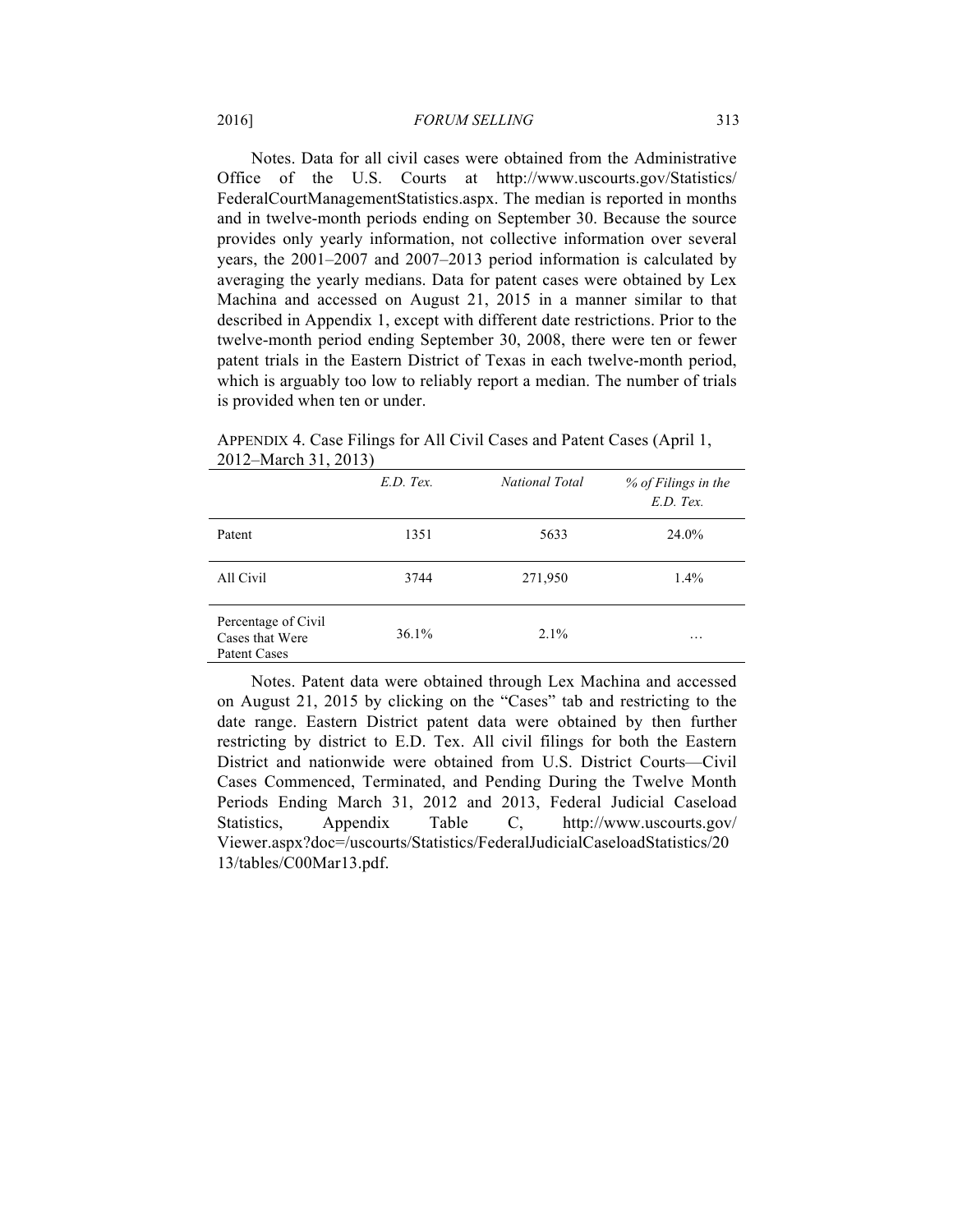| District                           | % of All National<br><b>Patent Cases</b> | % of National<br>Patent<br>Declaratory<br>Judgment Action | % of Patent Cases<br>in District Filed<br>as Declaratory<br>Judgments |
|------------------------------------|------------------------------------------|-----------------------------------------------------------|-----------------------------------------------------------------------|
| Eastern District of Texas          | 15.1%                                    | 2.5%                                                      | 1.3%                                                                  |
| District of Delaware               | 11.0%                                    | $6.1\%$                                                   | 4.2%                                                                  |
| Central District of<br>California  | 9.1%                                     | 6.5%                                                      | 5.5%                                                                  |
| Northern District of<br>California | $5.6\%$                                  | 11.4%                                                     | 15.3%                                                                 |
| Northern District of Illinois      | 4.9%                                     | 4.4%                                                      | $6.9\%$                                                               |
| District of New Jersey             | $4.5\%$                                  | 3.5%                                                      | $6.0\%$                                                               |
| Southern District of New<br>York   | 3.8%                                     | $3.2\%$                                                   | $6.4\%$                                                               |
| Southern District of<br>California | 2.4%                                     | $3.2\%$                                                   | $10.2\%$                                                              |
| Southern District of Florida       | 2.2%                                     | 2.6%                                                      | $9.0\%$                                                               |
| District of Massachusetts          | 2.2%                                     | $3.2\%$                                                   | 11.3%                                                                 |
| Nationwide Total                   | .                                        | .                                                         | 7.6%                                                                  |

APPENDIX 5. Share of Patent Declaratory Judgment Actions in Popular Patent Districts (2000-06/30/15)

Notes. Raw data were obtained through Lex Machina and accessed on August 21, 2015 by clicking on the "Cases" tab and restricting to the Patent Case Type and the appropriate date range. Declaratory judgment numbers were then obtained by restricting by the Declaratory Judgment Case tag. District-specific information was obtained by further restricting to the appropriate district by the Courts tag.